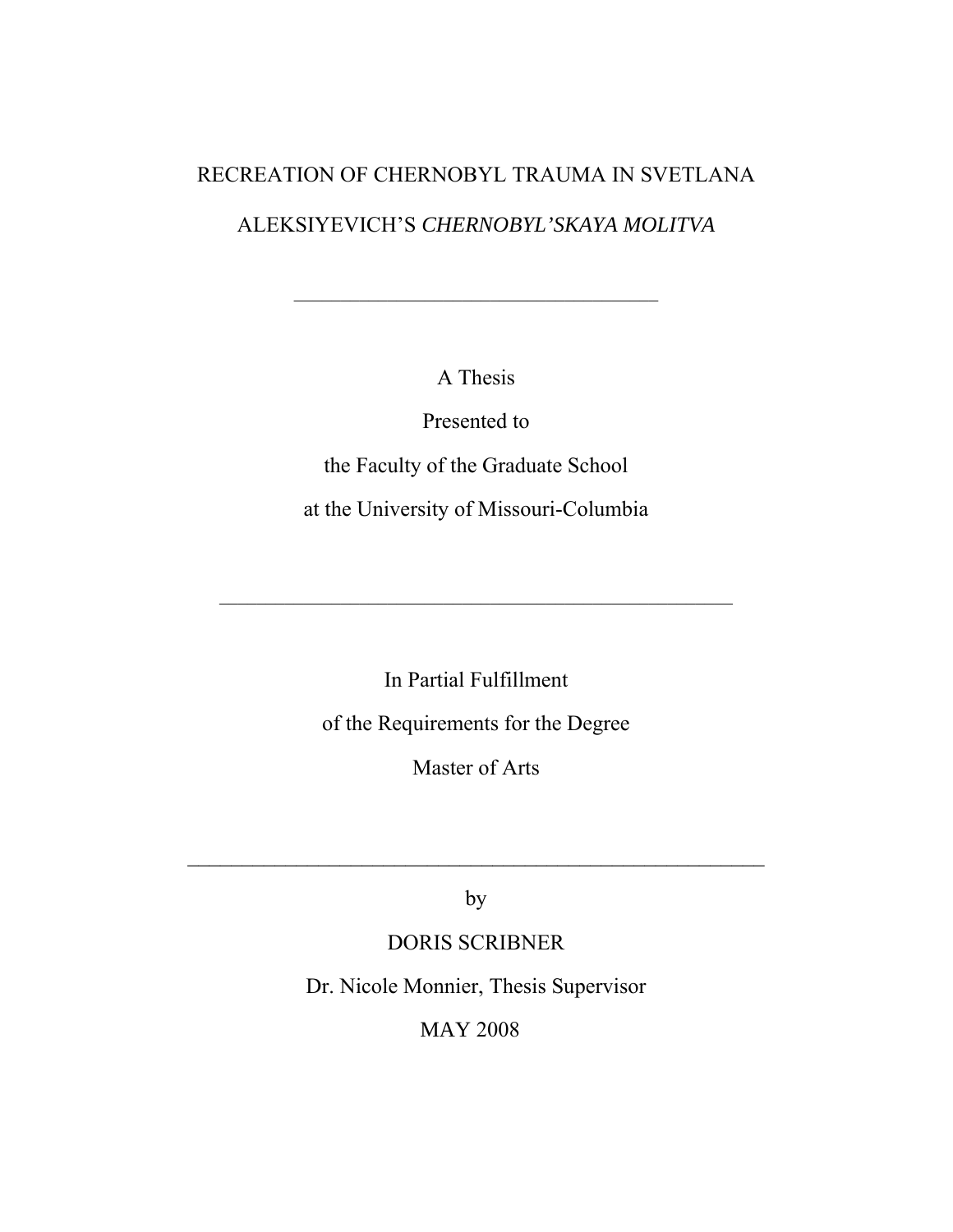© Copyright by Doris Scribner 2008

All Rights Reserved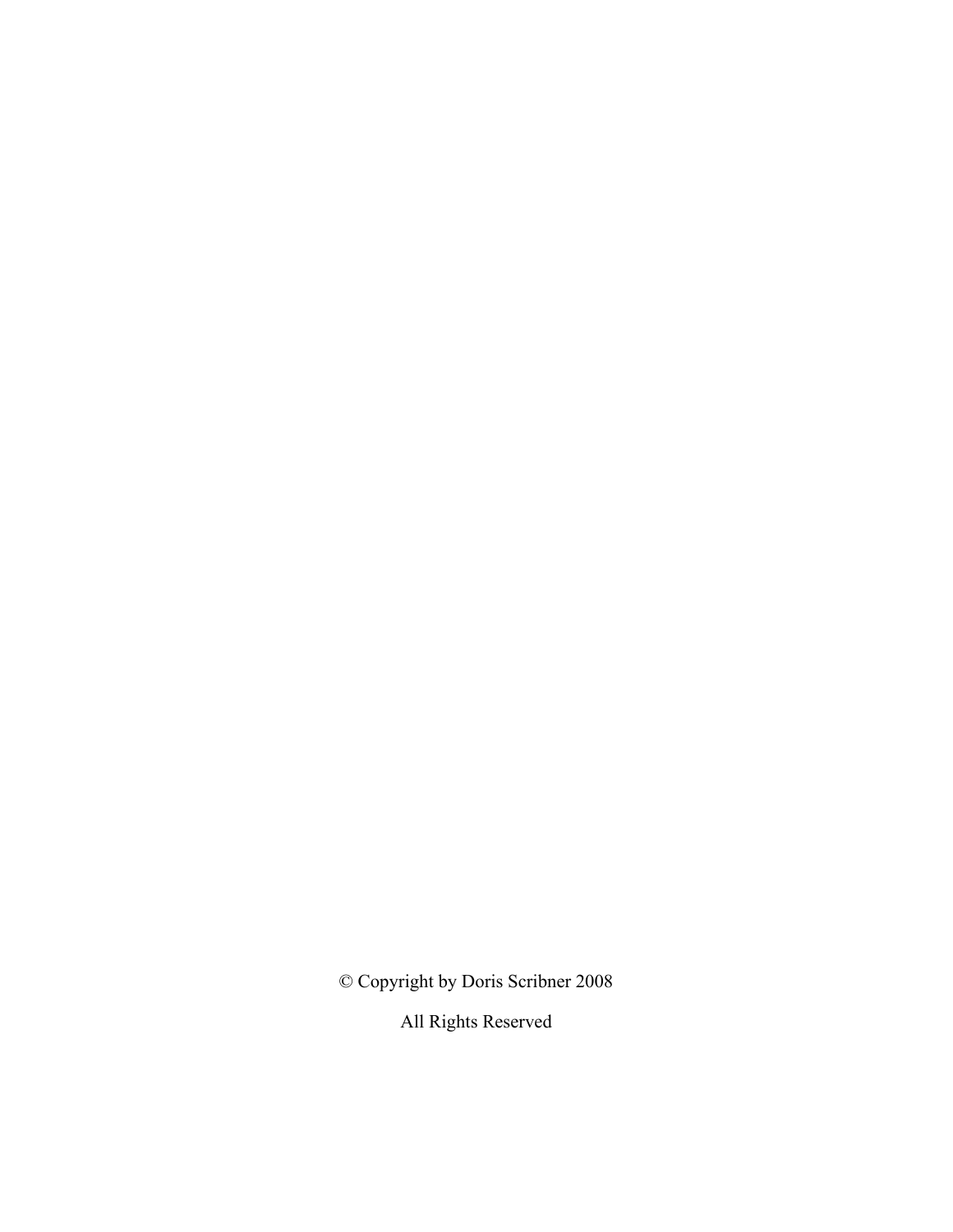The undersigned, appointed by the dean of the Graduate School, have examined the thesis entitled

## RECREATION OF CHERNOBYL TRAUMA IN SVETLANA ALEKSIYEVICH'S

## *CHERNOBYL'SKAYA MOLITVA*

presented by Doris Scribner,

a candidate for the degree of master of arts in Russian and Slavonic Studies,

and hereby certify that, in their opinion, it is worthy of acceptance.

Professor Timothy Langen

Professor Nicole Monnier

Professor Anatole Mori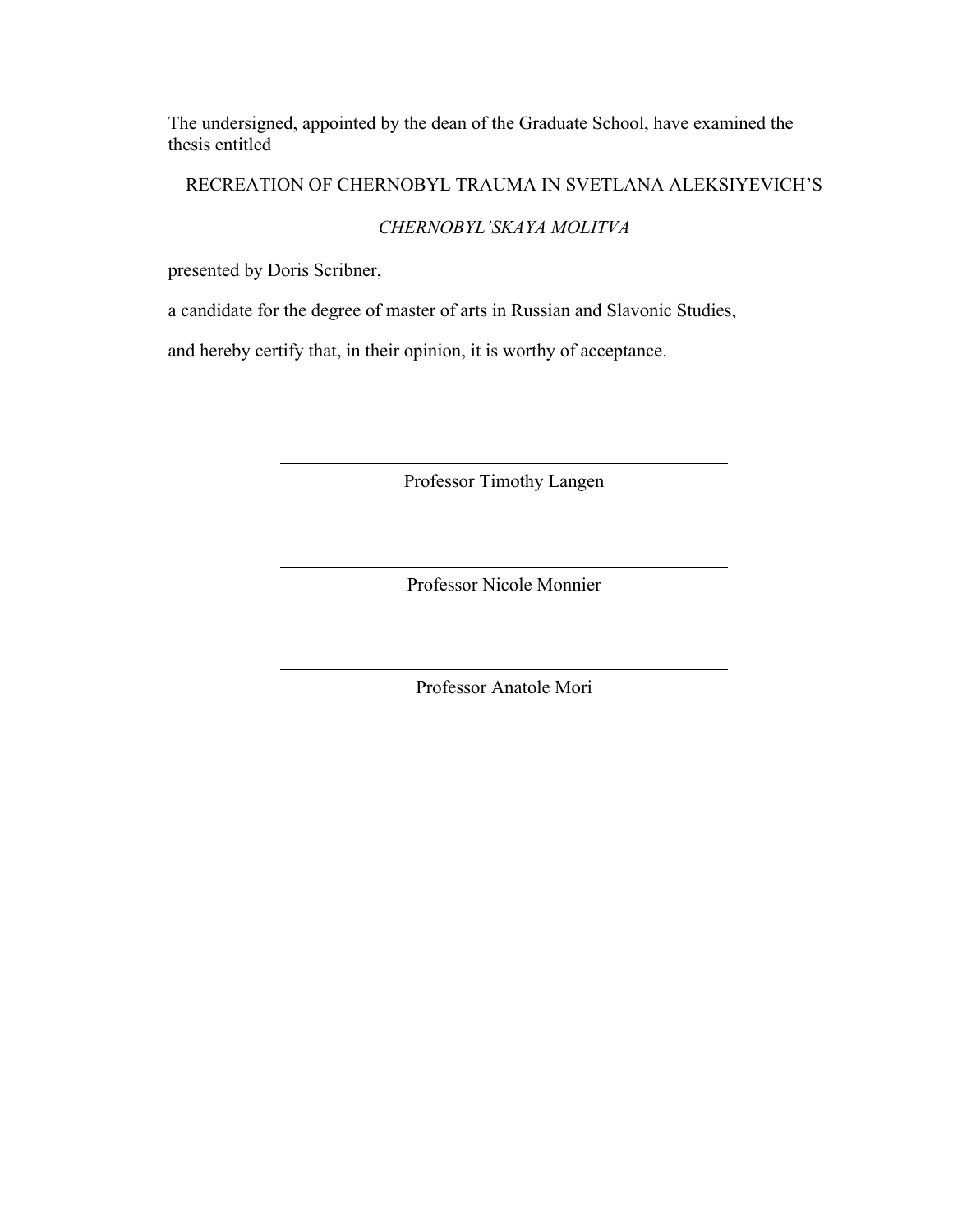## ACKNOWLEDGEMENTS

I would like to acknowledge the following individuals for their assistance in this project. In general, I am grateful to the faculty and staff of the German & Russian Department for creating an atmosphere that stimulates students to strive for excellence and provides both moral and practical encouragement along the way. I would like to express appreciation to Jennifer Arnold, the department's administrative assistant, for solving a myriad of practical problems along the way and for her constant encouragement. I am indebted to Dr. Nicole Monnier for the *numerous*  hours she spent patiently challenging my thinking and reading drafts. She has been an excellent advisor, and I am highly privileged to have had the opportunity to learn from her. I am grateful to Dr. Timothy Langen for discussions on literary devices, unity and Bely and for reading messy manuscripts; to Dr. Rimma Garn for discussions on monologues; and to Dr. Julia Zarankin for introducing me to books relating to traumatic reality and memory, which proved to be integral to this project. I am deeply appreciative of Dr. Gennady Barabtarlo, who first encouraged me to enter this masters program and who provided encouragement at critical moments in my academic studies. Of course, this entire project would have been difficult without support from family and friends. Therefore, I am extremely grateful for my supportive, patient husband Bob who put his dreams on hold that I might pursue mine.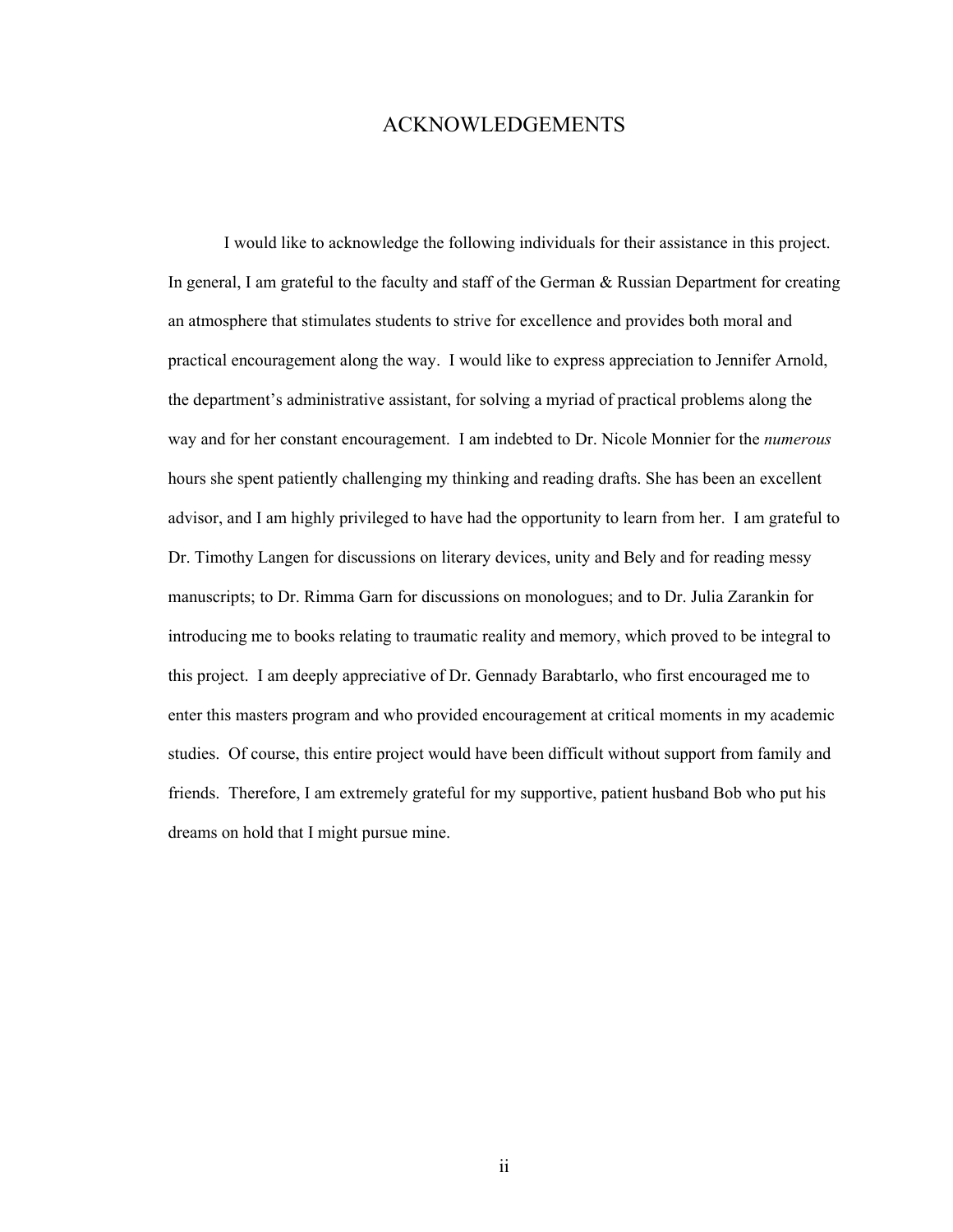# TABLE OF CONTENTS

| Chapters                                                                                 |  |  |
|------------------------------------------------------------------------------------------|--|--|
|                                                                                          |  |  |
| Aleksiyevich's biography, publishing history, literary and ideological precedents and    |  |  |
| goals in writing <i>Chernobyl'skaya molitva</i> : writing the hidden, traumatic history  |  |  |
|                                                                                          |  |  |
| Common elements of tension in documentary prose and traumatic reality genres with        |  |  |
| comments about applicability to Aleksiyevich's project                                   |  |  |
| III. Aleksiyevich's Literary Approach: Trauma and Narrative Structure in Chernobyl'skaya |  |  |
|                                                                                          |  |  |
| Analysis of the narrative structure <i>Чернобыльская молитва</i> : how its elements work |  |  |
| together to magnify tension                                                              |  |  |
|                                                                                          |  |  |
|                                                                                          |  |  |
|                                                                                          |  |  |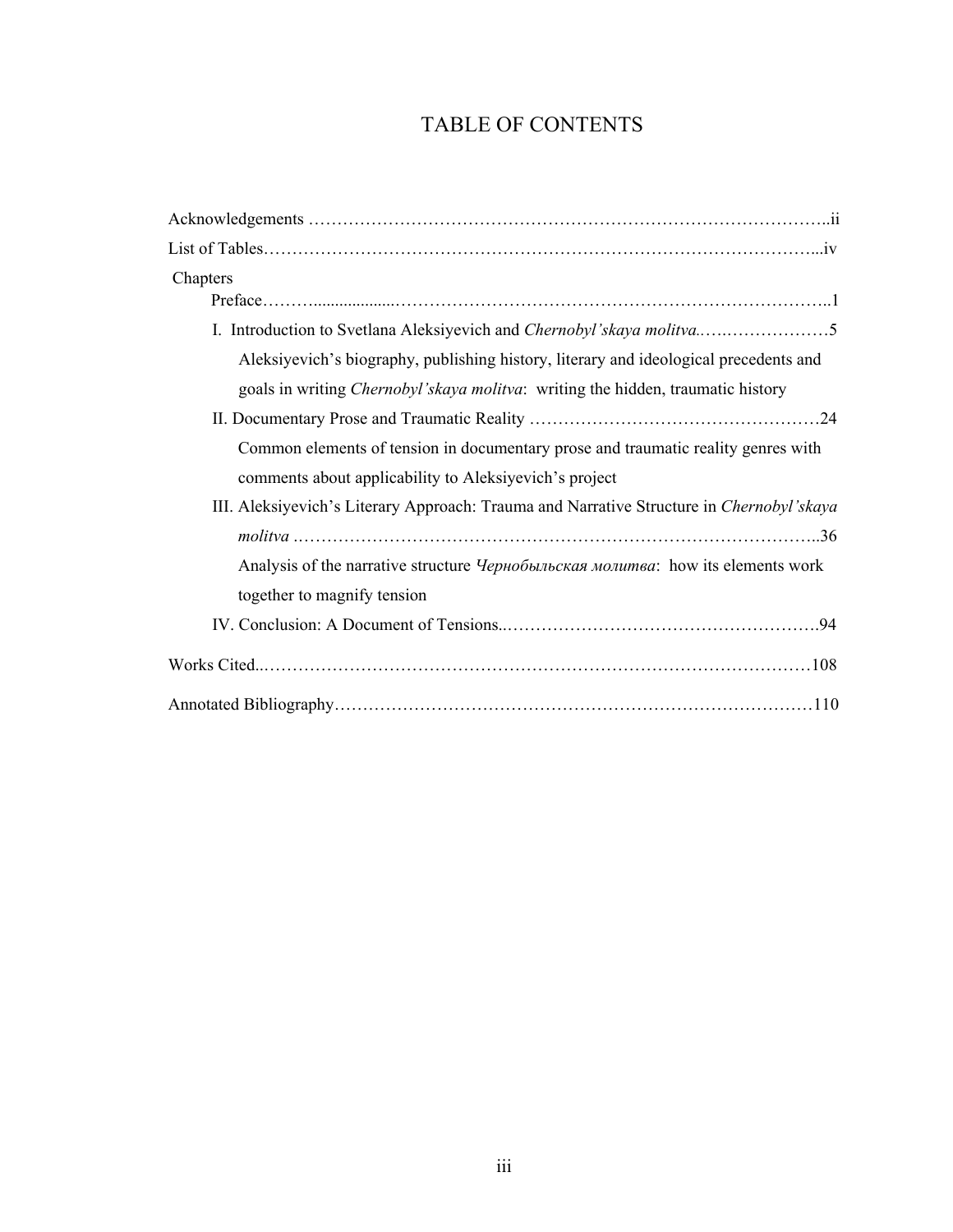# LIST OF TABLES

| Table | Page |
|-------|------|
|       |      |
|       |      |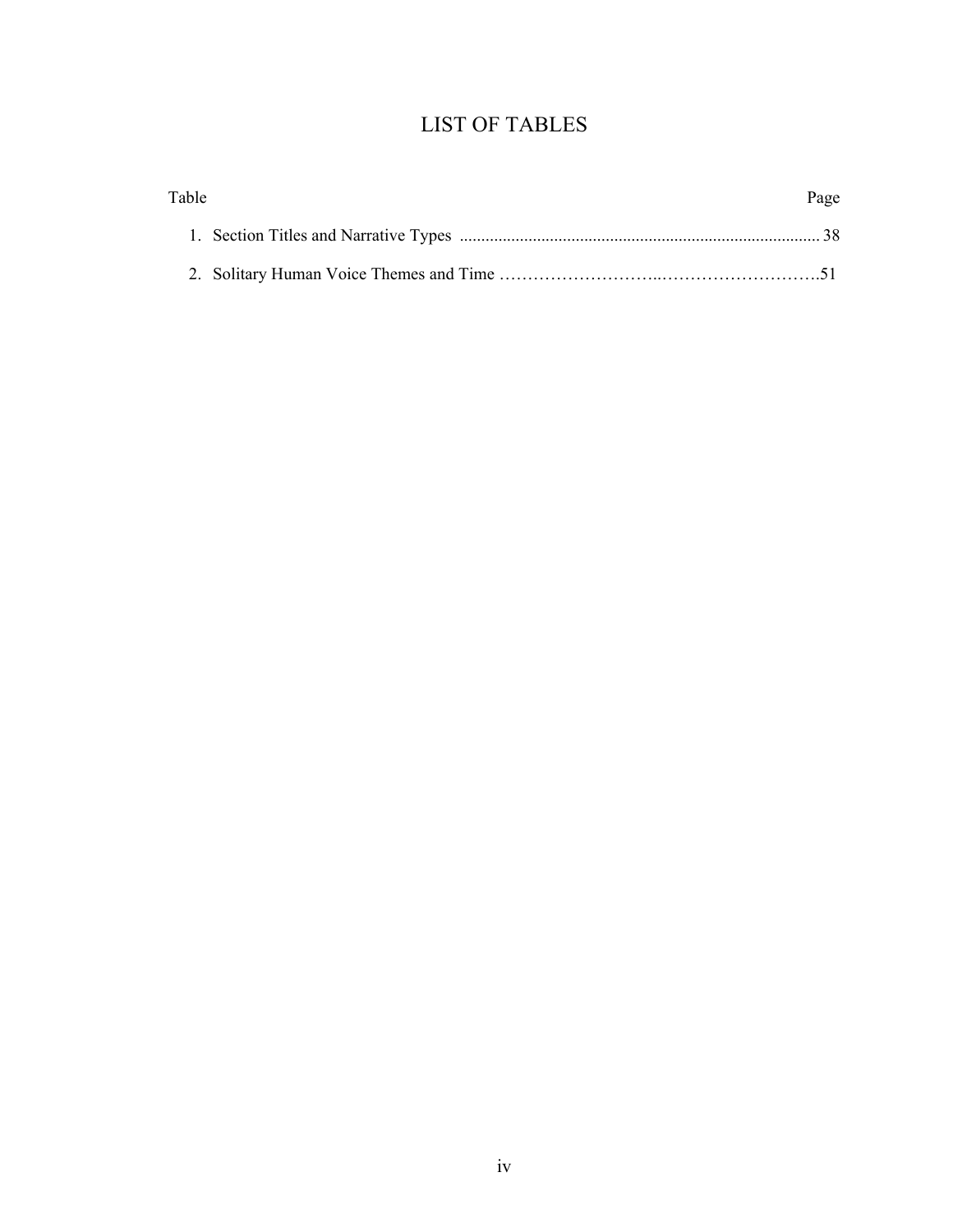### **Preface**

Придет вермя – я верю в это, – когда чернобыльская эпопея предстанет перед нами во всей ее трагической полное, во всем многоголосье, в благодарных жизеописаниях подлинных героев и презрительных характеристиках преступников, допустивших аварию и ее тяжкие последствия всех... Думаю, что для создания такой эпопеи понадобятся новые подходы, новые литературные формы, отличные, скажем, от «Войны и мира» или «Тихого Дона». Какими они будут? Не знаю.

## Юрий Щербак, *Chernobyl': dokumental'noe povestvovanie,* 1991

The time will come, I firmly believe, when the Chernobyl epic…will appear before us in all its tragic fullness, in all its polyphony, in the grateful biographies of the real heroes and the scornful characterizations of the criminals who allowed the accident and its grievous consequences… I think that the creation of such an epic will require new approaches, new literary forms, different, let us say, from *War and Peace* or *Quiet Flows the Don*. What will those approaches and forms be? I do not know.<sup>[1](#page-6-0)</sup>

Iurii Shcherbak, *Chernobyl*: *A Documentary Story,* 1989

Svetlana Aleksiyevich is a contemporary Belarusian author and journalist whose works

straddle the divide between Soviet and post-Soviet time and space. Both the content of her works

and her methodologies reflect the struggles of the author and her subjects to come to terms with

life in a new world while hers and their identities and worldviews are still affected by the Soviet

"Big Utopian" ideology.

 $\overline{a}$ 

I first became interested in Svetlana Aleksiyevich when simultaneously reading *Poslednie svideteli: sto nedetskikh kolybel'nikh* [*Last Witnesses: 100 Unchildish Lullabies*] and *Chernobyl'skaya molitva* [*Chernobyl Prayer*]*. [2](#page-6-1)* Although both are written in documentary prose and Aleksiyevich used similar methods for collecting her raw materials (tape recorded interviews with witnesses), *Chernobyl'skaya molitva* uses the material in a far more sophisticated manner than Aleksiyevich's other works. While constructed eyewitness narratives, or monologues, are at

<span id="page-6-0"></span><sup>&</sup>lt;sup>1</sup> Russian language quotes are from the 1991 edition of *Chernobyl': dokumental'noe povestvovanie*; translations are from the Ian Press's 1989 English translation *Chernobyl: A Documentary Story*. An excellent electronic version is also available: http://www.x-libri.ru/elib/sherb000/00000001.htm.

<span id="page-6-1"></span><sup>2</sup> Initially published in 1985 as *Poslednie svideteli: kniga nedeskikh rasskazov*.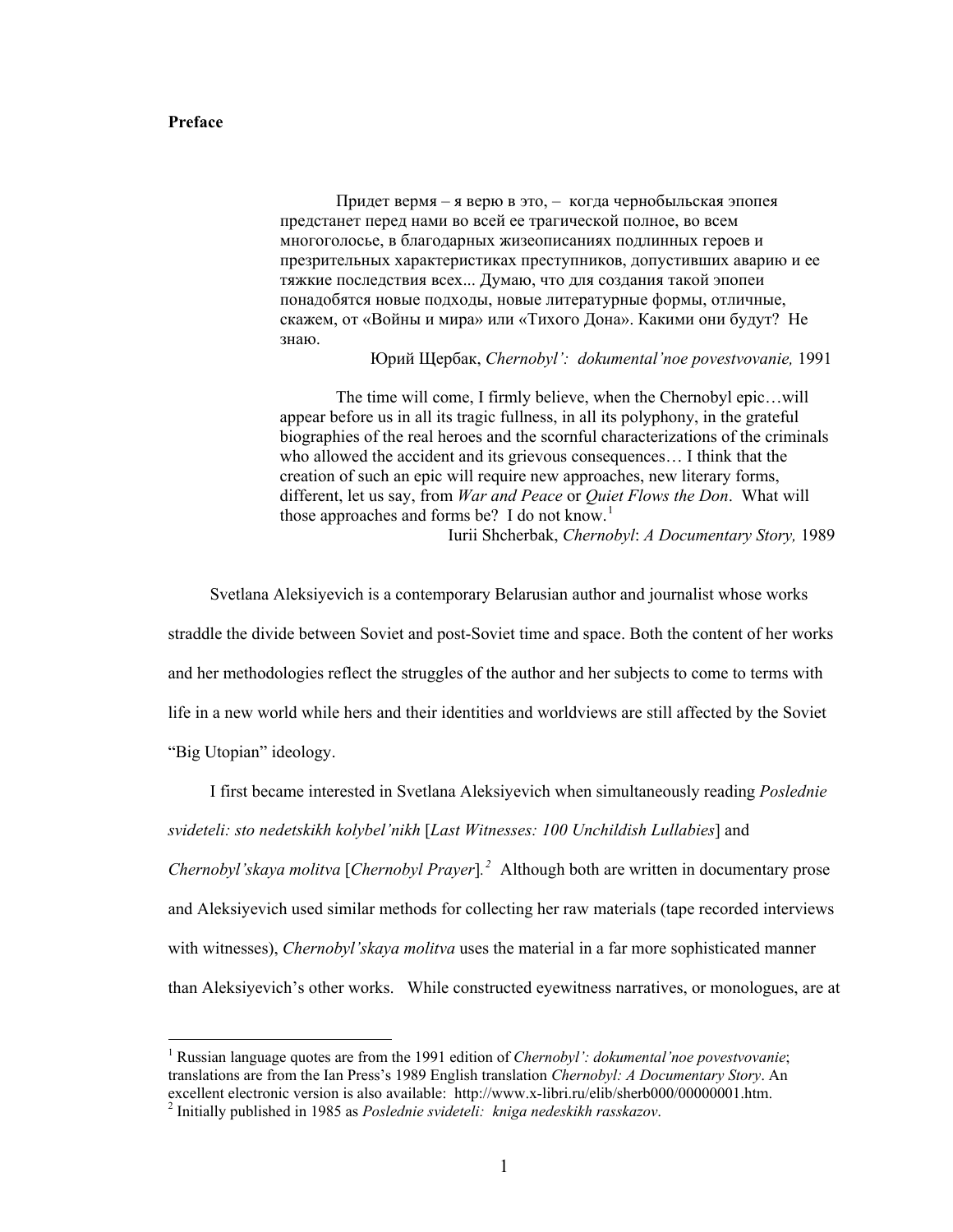the heart of all of Aleksiyevich's works, the individual narratives of *Poslednie svideteli* are seemingly randomly arranged within the text, whereas the eyewitness narratives of *Chernobyl'skaya molitva* are combined into "choirs" and chapters with descriptive titles and accompanied by statistics into a highly crafted work complete with an epilogue. Curious as to why Aleksiyevich would choose one form over another, I looked at comments attributed to Aleksiyevich in articles, book jackets and her official website. She states: "I've been searching for a genre that would be most adequate to my vision of the world to convey how my ear hears and my eyes see life" and "I've been searching for a literary method that would allow the closest approximation to real life".<sup>[3](#page-7-0)</sup> These statements indicate a deliberate search for a literary form. Two questions which I will attempt to answer are what Aleksiyevich gains by the use of particular aesthetic (extra-content) forms she chooses, and, closely related to this, how the aesthetic manipulation of the content of *Chernobyl'skaya molitva* makes the work seem m ore like "reality".

Aleksiyevich has written five other books that explore Soviet/post-Soviet content. (See the attached Annotated Bibliography.) I chose *Chernobyl'skaya molitva* as the focus of my work because it encompasses the majority of the varied "structures" seen in Aleksiyevich's other books; it can be seen as the evolutionary culmination of Aleksiyevich's works so far. Moreover, since there has been little literary analysis of Aleksiyevich's works, it seems this lack can best be met by acquainting others with Aleksiyevich's writing style as seen in *Chernobyl'skaya molitva* .

Another issue that will be addressed is genre. Aleksiyevich emphasizes she is operating in the documentary prose genre, and as the genre question is often broached in interviews, book prefaces and biographies, the genre question cannot be ignored. Specifically, this paper will attempt to answer the question: What does the documentary prose genre (as a type of manipulation of aesthetic form) afford Aleksiyevich's works? I have discovered from research

<span id="page-7-0"></span><sup>&</sup>lt;sup>3</sup> "Я долго искала жанр, который бы отвечал тому, как я вижу мир. Тому, как устроен мой глаз, мое ухо... " and "Я долго искала себя, хотелось найти что-то такое, чтобы приблизило к реальности" (http://alexievich.info/biogr\_RU.html). Translation from http://alexievich.info/index.html.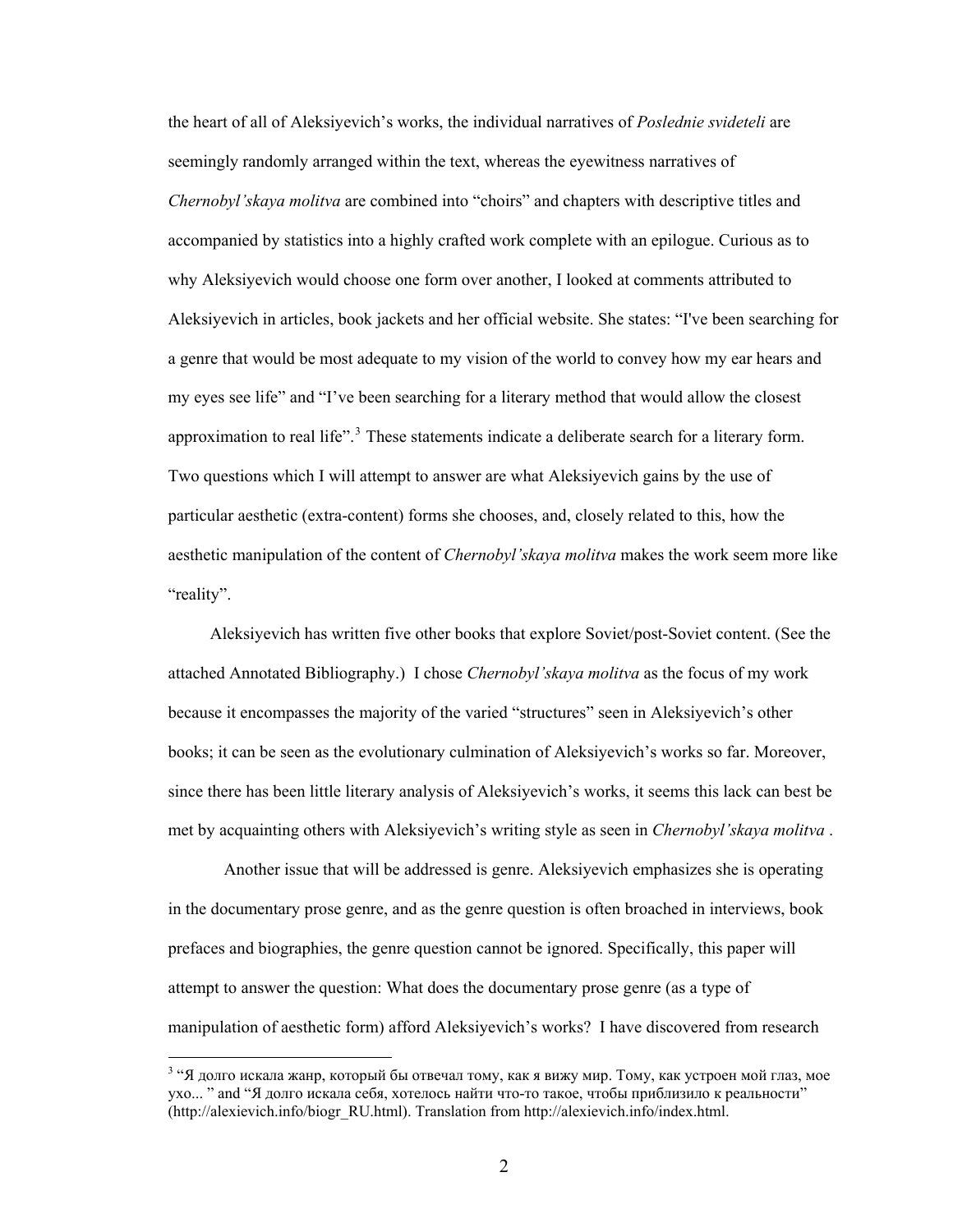that the word "tension" is often used in connection with documentary prose theory: tension between the document and aesthetics, tension between reliability and aesthetics and tension between reality as verifiable truth and the expression of that reality. Viewing *Chernobyl'skaya molitva* as a document of tension through the lens of documentary prose is helpful to understanding how the aesthetic arrangement "better portrays reality". Yet the subgenre of traumatic reality literature genre is also helpful in understanding how Aleksiyevich develops a literature of tensions to more accurately reflect *how she sees the world* (and particularly the inner hidden worlds of individuals within a large collective space). I would suggest that Aleksiyevich's use of the documentary prose genre links her firmly to a Soviet tradition, while her border crossing into traumatic reality literature is a reflection of Aleksiyevich as a post-Soviet writer.

The theoretical texts that have most influenced this paper are Leona Toker's "Toward a Poetics of Documentary Prose—From the Perspective of Gulag Testimonies" and Michael Rothberg's *Traumatic Realism: The Demands of Holocaust Representation*. My ideas of public domain, private domain, domain of privileged access, seepage and library of topoi come from Toker. Ideas about traumatic realism and mapping of the concentrationary universe come from Michael Rothberg. I use the phrase mapping of traumatic space to refer to Aleksiyevich's development of a bifurcated structure within her monologues in *Chernobyl'skaya molitva*.

From a technical standpoint, Aleksiyevich obsessively revises her books and often describes her struggles with her project in revision prefaces. Of the two Russian versions of *Chernobyl'skaya molitva*, I will be using the latter 2006 version published by *Vremya* in Moscow. Its highly stylized "Self-Interview" (written in lieu of a preface) seems to best showcase the tension of a Soviet/post Soviet author. When referring to Aleksiyevich's other books, I will give the dates of the revision in parentheses when necessary. Otherwise, for general comments regarding individual books, I will refer to the book's name only.

I work from the Russian language version of texts, but use the English in the text for the sake of non-Russian readers, with the original Russian either in text or footnote depending upon

3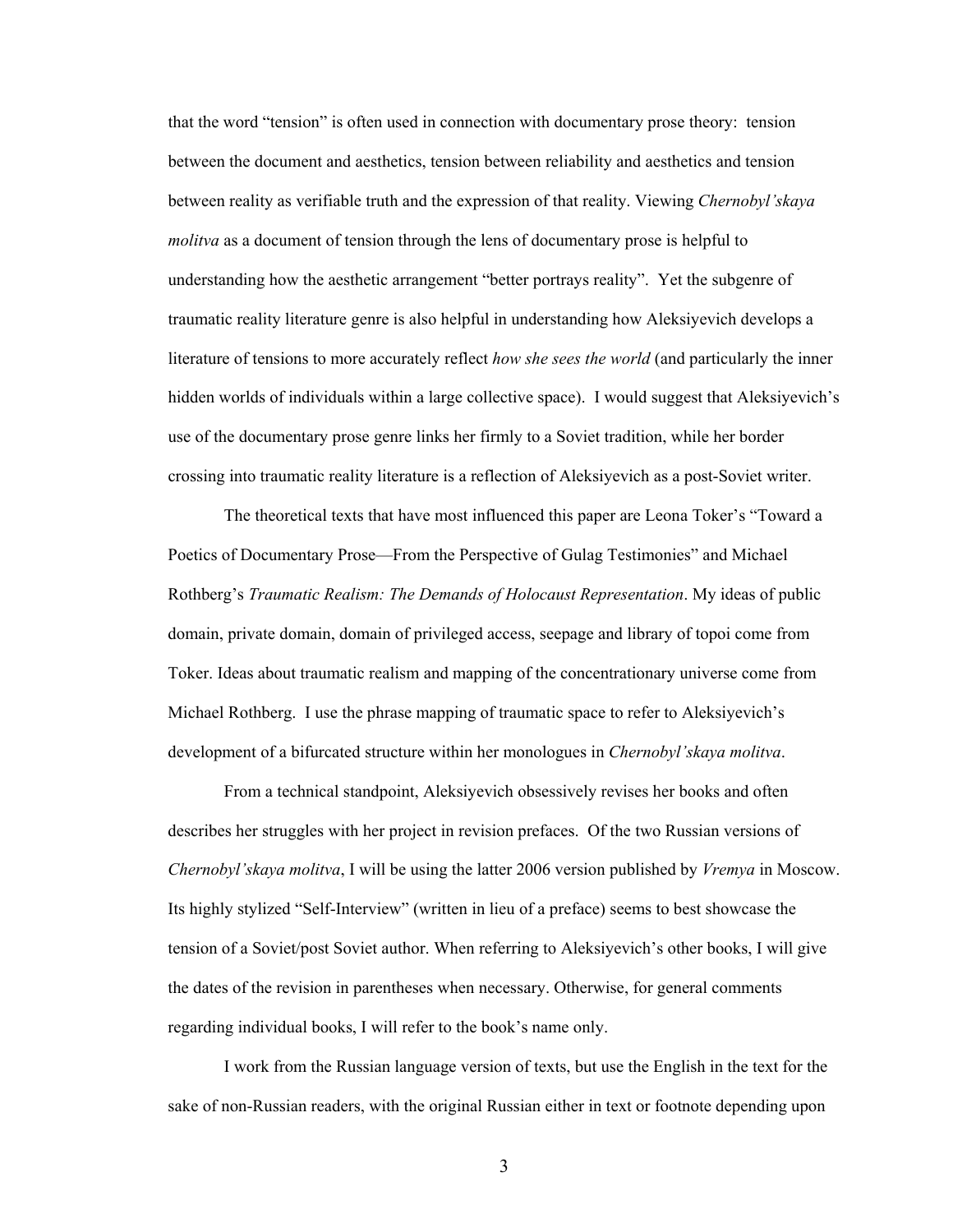length of translation. As far as possible, I have tried to use available English translations of Russian texts, giving credit after the translation. In general, it was difficult to find English versions of text which matched the particular revision I was using; for instance, Gessen's English language translation of *Chernobyl'skaya molitva* appears to be a truncated version of the 1996 edition. Therefore, translations are mine except when indicated otherwise. I liberally refer to Aleksiyevich's dual language official website launched in 1996, *Voices from the Big Utopia*  $(\text{http://alexievich.info/indexEN.html})$ .<sup>[4](#page-9-0)</sup> When quoting from the Russian version, I use the translation from the website's English pages. This thorough website contains in-depth biography, publishing and film history, prizes won, and links to articles about Aleksiyevich's works. Where possible, I have tried to confirm quotes and information in the website from at least one outside source. I have been surprised by the striking similarity between the language and information in the website and that in "outside" biographies, book reviews, articles and interviews by both post-Soviet bloc and Western journalists. Every "road" seems to lead back to Aleksiyevich's website. I have at times included links to Belarusian and Russian websites in footnotes as well as alternate spellings of Belarusian authors' names to aid the reader interested in more information.

<span id="page-9-0"></span><sup>&</sup>lt;sup>4</sup> "*Golosa strany utopii.*" It appears Aleksiyevich's earlier website was closed.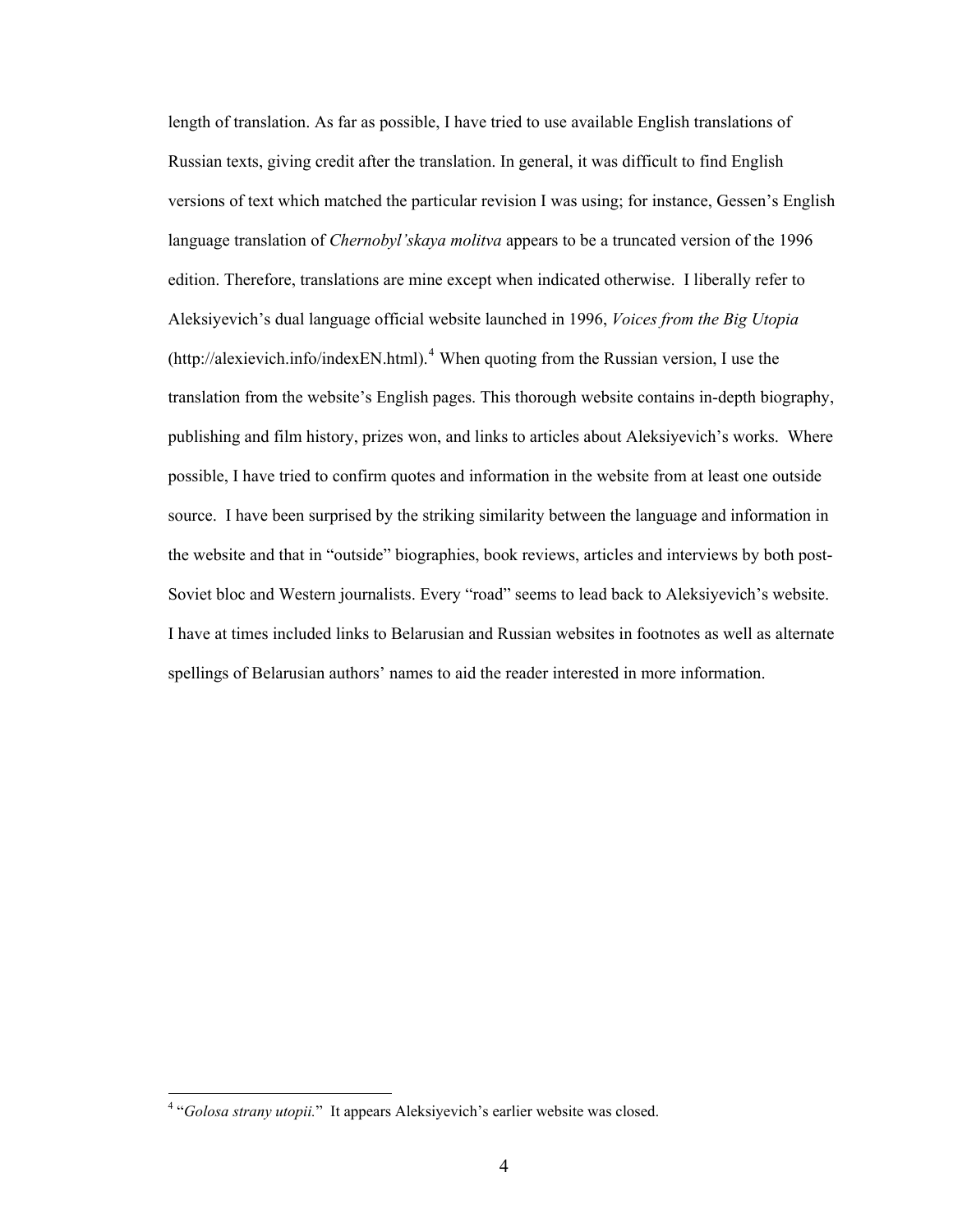## **Chapter I. Introduction to Svetlana Aleksiyevich and** *Chernobyl'skaya molitva*

Я долго искала себя, хотелось найти что-то такое, чтобы приблизило к реальности, мучила, гипнотизировала, увлекала, была любопытна именно реальность. Схватить подлинность - вот, что хотелось. И этот жанр - жанр человеческих голосов, исповедей, свидетельств и документов человеческой души мгновенно был мной присвоен. Да, я именно так вижу и слышу мир: через голоса, через детали быта и бытия. Так устроено мое зрение и ухо. И все, что во мне было, тут же оказалось нужным, потому что требовалось одновременно быть: писателем, журналистом, социологом, психоаналитиком, проповедником... Светлана Алексиевич, *Golosa strany utopii,* 2007

 I've been searching for a literary method that would allow the closest possible approximation to real life. Reality has always attracted me like a magnet, it tortured and hypnotized me, I wanted to capture it on paper. So I immediately appropriated this genre of actual human voices and confessions, witness evidences and documents. This is how I hear and see the world - as a chorus of individual voices and a collage of everyday details. This is how my eye and ear function. In this way all my mental and emotional potential is realized to the full. In this way I can be simultaneously a writer, reporter, sociologist, psychologist and preacher.

Svetlana Aleksiyevich, *Voices from the Big Utopia*, 2007

## **Introduction**

 Tension is intrinsic to Svetlana Aleksiyevich's autobiography, worldview and literary works. Aleksiyevich is conscious of the constant tension between her Soviet and post-Soviet identity and her Belarus and global perspectives and their effects on her artistic approach. This affected her decision to spend time overseas to gain a fresh perspective on the world of Soviet and post-Soviet catastrophe, the main subject of her documentary prose works. Her writings reflect a consciousness of the minute and individual within the collective. Working simultaneously in the traditions of artist and activist-journalist, Aleksiyevich strives to give voice to the inner world of trauma survivors, particularly those who lived through  $20^{\text{th}}$  century Soviet catastrophes. As a journalist, Aleksiyevich attempts to report the truth and thus demythologize Soviet and post-Soviet citizens' ways of thinking, especially about war and the collective. As an artist, she is concerned with developing new literary approaches to better reflect the realities of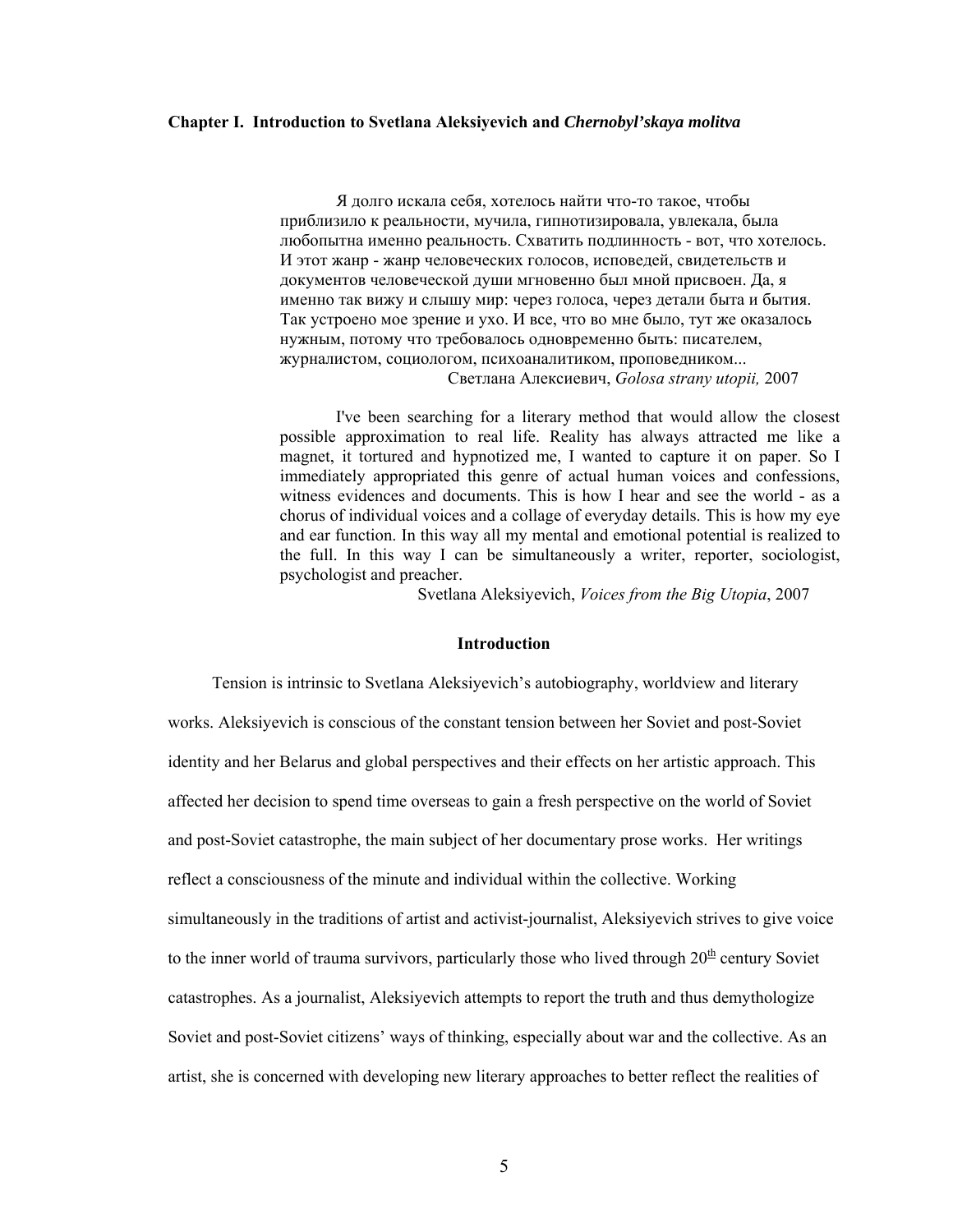the time period in which she lived and lives, a reality that is skewed by memory and often by Soviet ideology. In working from the artist dissident tradition which attempts to be the conscience of the nation through innovative literary forms, Aleksiyevich is following in the footsteps of the mostly male Belarus dissident tradition represented by Ales' Adamovich and Vasil Bykaw.<sup>[1](#page-11-0)</sup> Yet, she also portrays a womanly reality that attempts to fill out the "missed" history" of female tears, sorrow and heroics. Her further innovation to their approach is in her investigation of the individual on the background of Soviet events to determine how he understood and received himself and the surrounding world.<sup>[2](#page-11-1)</sup>

## **Aleksiyevich's biography**[3](#page-11-2)

 Aleksiyevich's biography demonstrates her physical and intellectual movement from a closed rural Belarusian scene to the world scene, although the roots of her cosmopolitan worldview can be seen in her childhood upbringing and journalistic experiences. Born on May 31, 1948, to a military family in the Ukraine, Aleksiyevich spent the majority of her childhood and adult years in Belarus. After discharge from the army, her father moved his family to Brest, where both parents were schoolteachers. Having graduated from the University of Minsk, Aleksiyevich taught school while working for a local Brest newspaper. She gradually received more prestigious journalism positions, working first for the "Selskaya Gazeta" newspaper in

<span id="page-11-0"></span><sup>&</sup>lt;sup>1</sup> Alternate spellings in English of Bykau's name are Bykav, Bykaw, Bykow; in Russia he is known as Василий Быков. 2

<span id="page-11-1"></span><sup>&</sup>lt;sup>2</sup> Two of Aleksiyevich's quotes reflecting this idea follow: "Жили люди в то время, они полюбили идею, или их влюбили в эту идею, или их обманули этой идеей. Как они жили, любили, умирали, как их убивали, во что они вереили, в чем разочаровывались, с чем ушли з жизни. [People lived in the time [when] they either loved the idea, or they were loved into that idea, or they were deceived by the idea. How they lived, loved, died, how they were killed, what they believed in, what they were disappointed about, what they walked out of this life with]" ( Igrinova, 199). "Что человек думал, понимал и запоминал во время события? Во что верил или не верил, какие у него были иллюзии, надежды, страхи? Что понял о себе и о мире... [What people thought, understood and remembered during the event. What they believed in or mistrusted, what illusions, hopes and fears they experienced. What they understand of themselves and the world]" (*Voices from Big Utopia*, 2007).

<span id="page-11-2"></span><sup>&</sup>lt;sup>3</sup> For more information about Belarussian writers, see "Kto est' kto v Belaruse [Who's Who in Belarus?]". *Institut prav cheloveka*, 10 Nov. 2007 (http://www.hrights.ru/text/belorus/who/Chapter5.htm).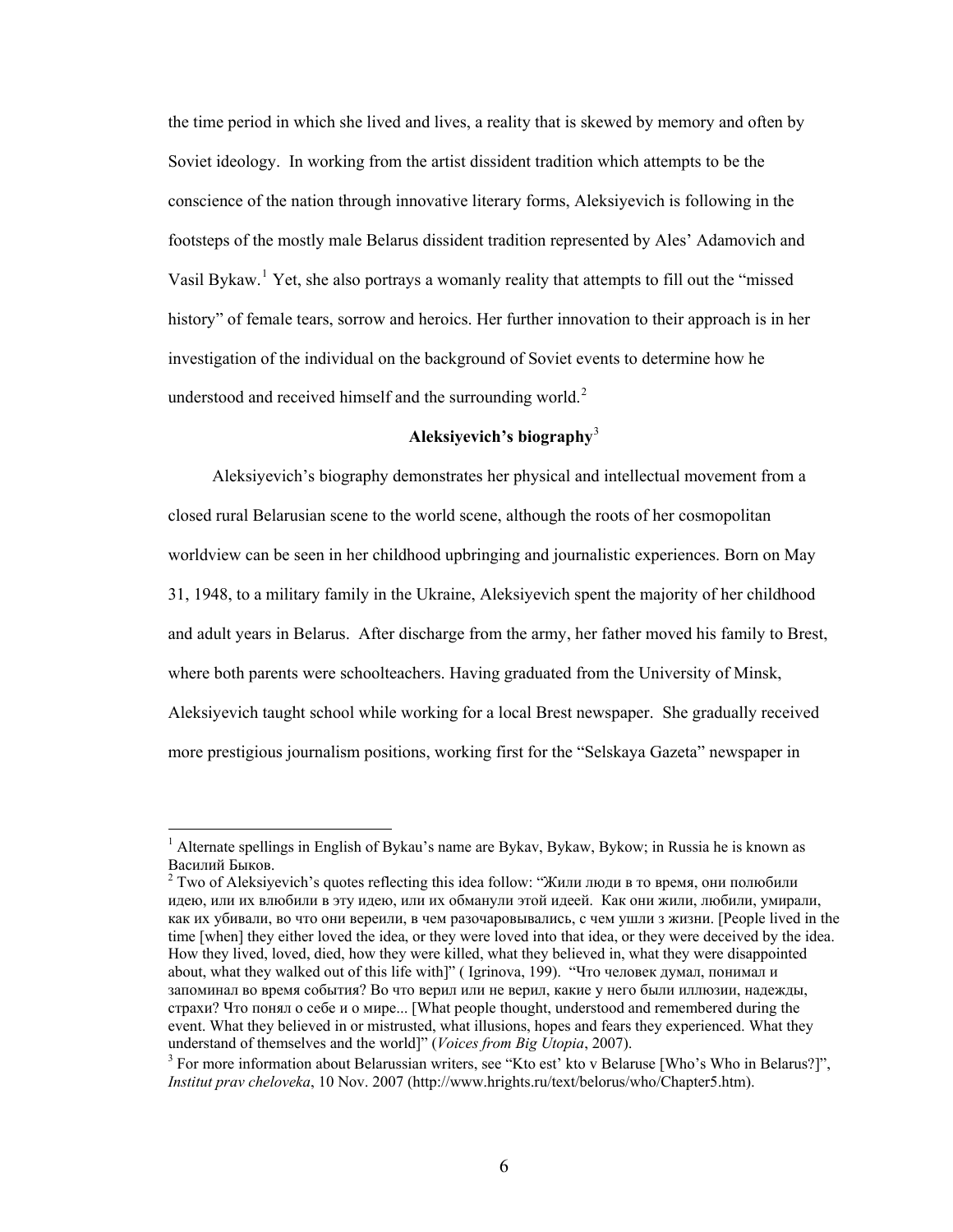Minsk and then in the non-fiction section of the Russian language literary magazine "Neman", which specialized in foreign literature.

 Her newspaper and magazine work prepared Aleksiyevich for her future as a documentary prose writer: Aleksiyevich sharpened her skills in the fiction genre of short story and the nonfiction of essay and reportage. After Aleksiyevich's documentary prose works thrust her onto the international scene, she developed close contacts with the European literary and philosophical community; in the early  $21<sup>st</sup>$  century she lived in Europe for at least two years when life in Belarus under Lukashenko's government became uncomfortable for the outspoken author. She has been a member of the Belarus PEN center since its inception in 1989.<sup>[4](#page-12-0)</sup> Her global identity was strengthened in 2006 with the reestablishment of a solid web presence in English and Russian.

## **Aleksiyevich's publishing history**

 Aleksiyevich's publishing history reflects the move towards openness in Soviet and post-Soviet publishing. In 1983 the Belarusian Central Committee refused to allow the publication of her first two books, *Я уехал из деревни* [*I Left the Village*], about forced evacuations from Soviet villages, and *U voiny ne zhenskoe litso* [*The Unwomanly Face of War*]*,* which speaks of women soldiers' experiences during WWII. In 1985, two of Aleksiyevich's books were published in the Soviet Union: *U voiny ne zhenskoe litso* was published in Russian, Chinese and Bulgarian and *Poslednie svideteli: kniga nedetskikh rasskazov* [*Last Witnesses:A Book of Non-Childish Lullabies*] (narratives composed of childhood memories of ordinary adults who were ages 3 to 14 when the WWII front moved into Belarus) was initially published in Belarusian and Russian. This established a publishing pattern for Aleksiyevich—initial publication simultaneously in a few languages and then, over a period of approximately five years, releasing the book in several

<span id="page-12-0"></span><sup>&</sup>lt;sup>4</sup> "ПЕН-центр – объединение профессиональных литераторов, созданное в целях расширения интеллектуального сотрудничества представителей творческих профессий, участия в международном литературном сотрудничестве, развития белорусской культуры, воспитания в общественном сознании высоких гуманистических идеалов" ([http://www.pen](http://www.pen-centre.com/rus/pen_about.html)[centre.com/rus/pen\\_about.html](http://www.pen-centre.com/rus/pen_about.html)).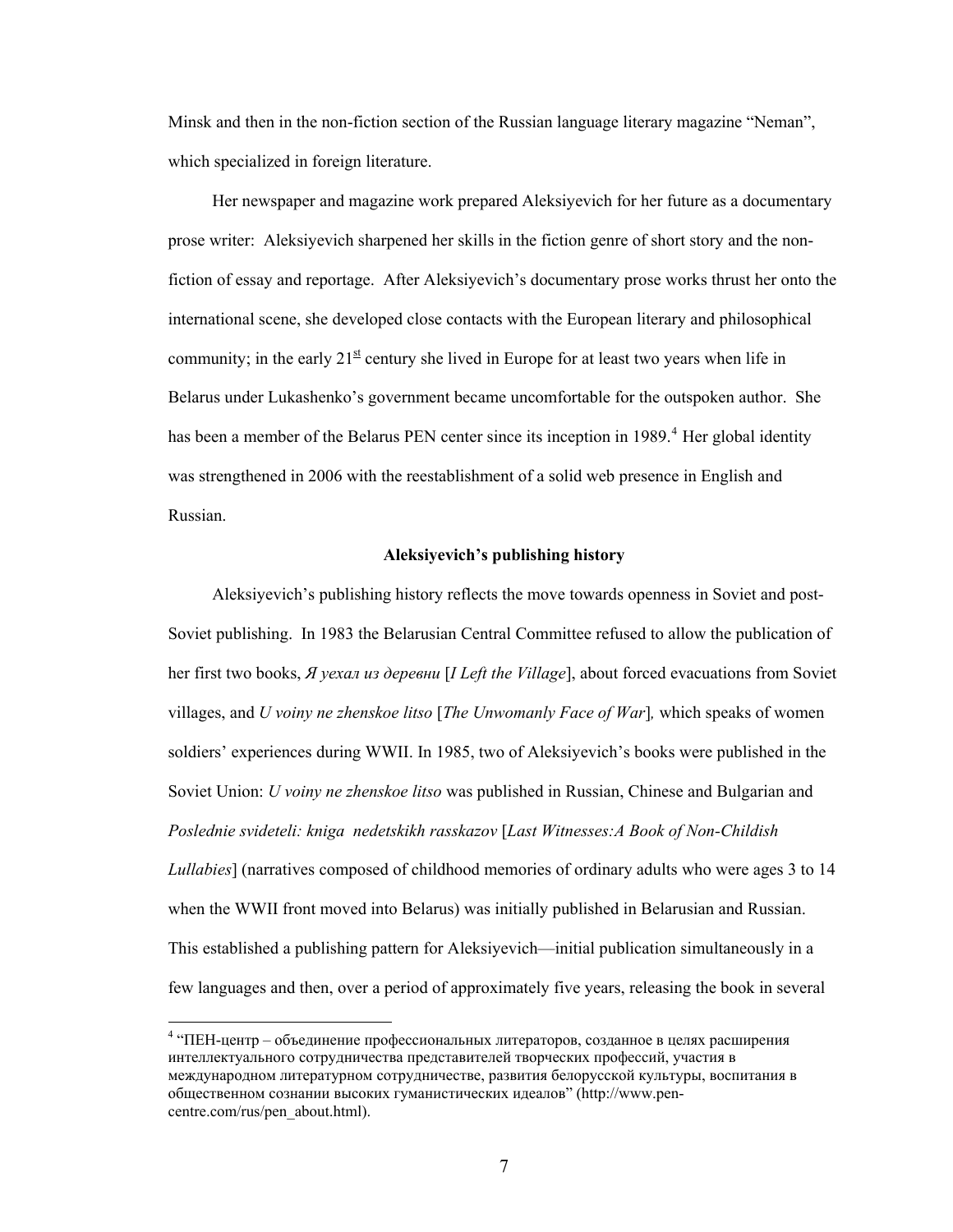languages. In 1991, *Tsinkovye mal'chiki* [*Zinky Boys*] (about Soviet soldiers' experiences during and after the Afghan war) was published.<sup>[5](#page-13-0)</sup> Aleksiyevich's *Zacharovannye smert'iu* [*Enchanted*] *by Death*], published in 1993, explores the increase in suicides after the fall of the Soviet Union. In 1997, approximately a decade after the explosion of the Chernobyl nuclear reactor, Aleksiyevich published *Chernobyl'skaya molitva* in Russian. After completing *Chernobyl'sk aya molitva*, Aleksiyevich began writing the still unfinished *Chudnyy olen' vechnoy okhoti* [*The Wondrous Deer of the Eternal Hunt*], a fiction novel which explores difficult love relationships between Gulag survivors and women outside of the Gulag experience.<sup>[6](#page-13-1)</sup> Portions of this novel have been adapted for film documentaries and stage plays in Russian and other European cities; these productions brought both public controversy and acclaim.<sup>7</sup> were published in English in 2003 by Glas Publishers as part of the anthology *Nine Foremost Russian Writers. U voiny ne zhenskoe litso*, *Tsinkovye mal'chiki* and *Chernobyl'skaya molitva*

 Aleksiyevich's publishing history also reads like a chart of the changing times and her struggle to evaluate these times, understand her role as a journalist and grapple with her definition of truth. A cursory perusal of the publishing list above shows that all are set in the context of twentieth century catastrophic man-made events intimately connected with Soviet history and often include a background of death or extreme loss. The reader more closely acquainted with Aleksiyevich's writings knows that each book focuses on the inner world of individuals and reflects an interaction between the catastrophic event and the individual. This is consistent with Aleksiyevich's stated goal: to publish seven books which would comprise what she calls *The Chronicles of Big Utopia*, the purpose of which is to highlight the individual voice lost in and deformed by the big Soviet project. Additionally, Aleksiyevich's publishing history reflects her

<sup>&</sup>lt;sup>5</sup> Some sources show a first publishing date of *Tsinkovye mal'chiki* as 1989.

<span id="page-13-1"></span><span id="page-13-0"></span><sup>&</sup>lt;sup>6</sup> Aleksiyevich's work on this novel was interrupted at least twice so she could revise her earlier former books (Igrunova, 189).

 $7$  From Voice of the Utopia website and web search for film advertisements. Although it has been difficult to ascertain the exact number, Aleksiyevich claims 21 film documentaries and three plays based on her works (*Golosa strany utopii*).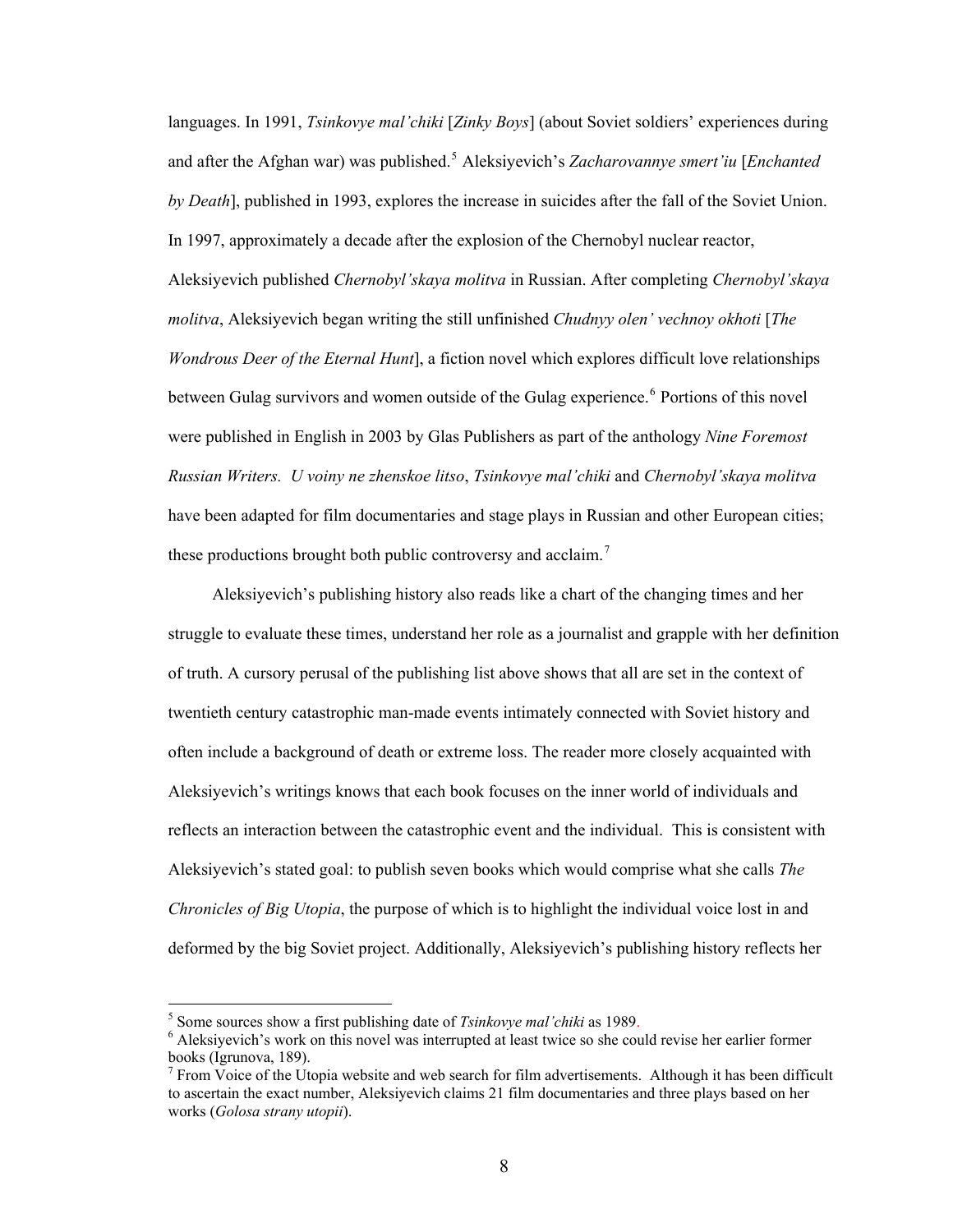interaction with her own created works as seen by her tendency to significantly revise her books. Aleksiyevich has revised *Chernobyl'skaya molitva* once and *U voiny ne zhenskoe litso* and *Tsinkovye mal'chiki* twice*.* Although Aleksiyevich states that she revised her earlier works, in part, to restore material deleted by the Soviet censors, her revisions also indicate a need to justify herself before an occasionally antagonistic public, to mark how memory and distance from an event skew the witness's viewpoint, and to document her own motivations and interactions with the vestiges of the Soviet myth, which she finds subconsciously restricts her journalistic judgments (Igrunova 189). She states in the preface to her 2006 revision of *У войны не женское лицo* under the date "2003":

Больше всего меня заинтересовал в моих архивах блокнот, где я записывала те эпизоды, которые вычеркнула цензура. А также – мои разговоры с цензором. Там же я нашла страницы, которые выбросила сама. Моя самоцензура, мой собственный запрет. И мое объяснение – почему я это выбросила? Многое из того и другого уже восстановлено в книге, но эти несколько страниц хочу дать отдельно – это уже тоже документ. Мой путь... (16).

Most of all in my archive I was interested in the tablet in which I recorded the episodes that the censors deleted and also my conversations with the censors. I found pages there that I myself had eliminated. My self-censoring, my own taboo. And my explanation as to why I left them out? Much of the former and the latter have already been restored in my book, but I would like to list them separately – this is also a document. My path…

While this statement highlights the struggle between Aleksiyevich's Soviet upbringing and her journalistic desire for the truth, it also shows how Aleksiyevich sees her authorial development as a secondary subject of her literary investigation. As a writer in the post-Soviet period revising a work she wrote under stricter censorship in 1985, Aleksiyevich realizes she has more political freedom to push the boundaries of openness, but wonders to what extent her self-limitations are imposed by taboos formed by her upbringing. In her revision to *Tsinkyovye mal'chiki*, she questions, "I was convinced, once, that truth had to be followed through to the end. […] Now I'm no longer sure. […] Perhaps we have reached a point of no return" ("The Play of War"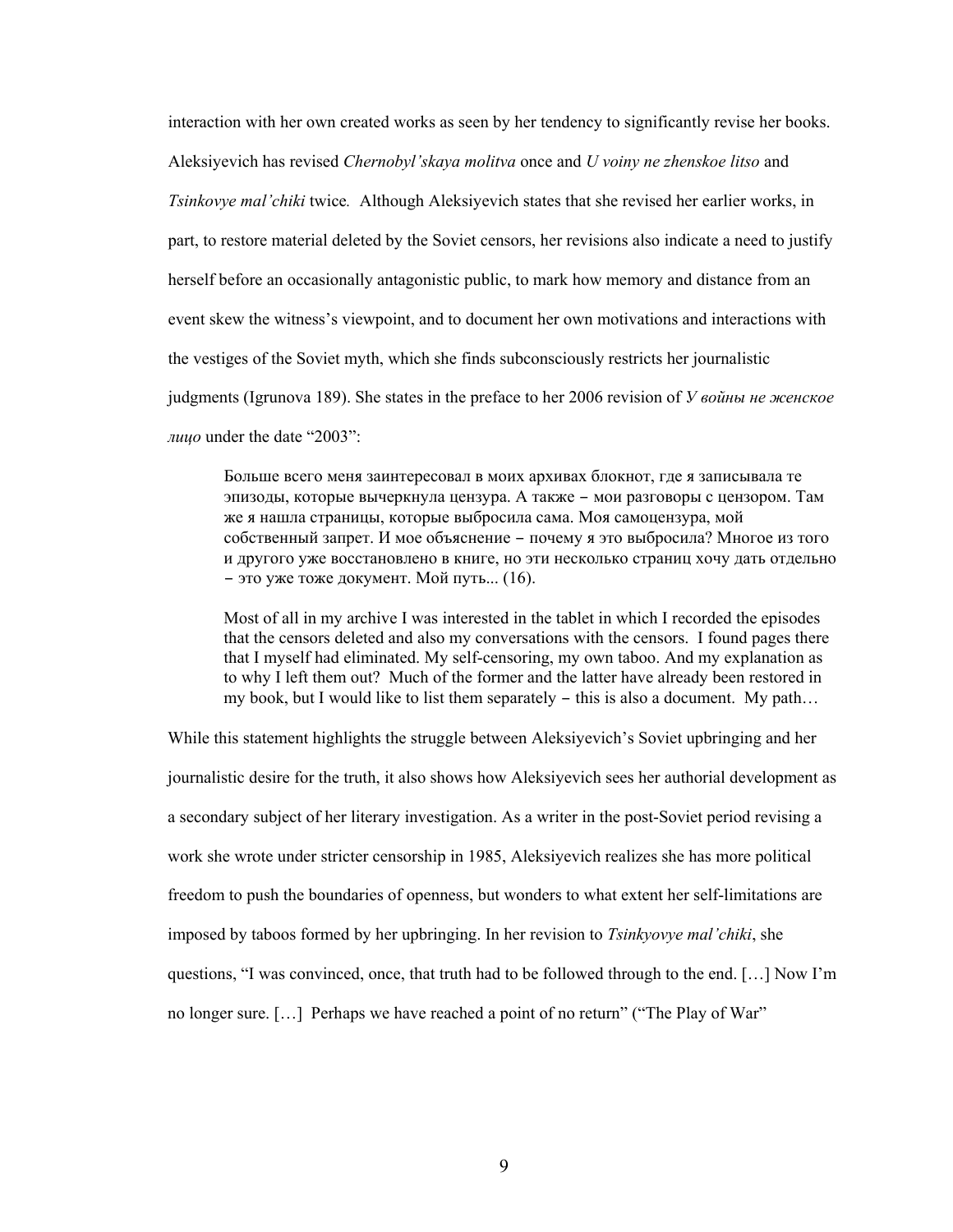153,154).<sup>[8](#page-15-0)</sup> Therefore, although her revisions document changes in her witnesses' stories and the wide range of public reaction to her writings, equally important, they document Aleksiyevich's changing perspectives and her struggle to come to grips with the responsibilities in documenting "reality".<sup>[9](#page-15-1)</sup>

#### **Reception**

 In sharp contrast to the ambivalence of fellow Soviet and post-Soviet readers, the European intellectual and artistic community has responded enthusiastically to Aleksiyevich's prose and has recognized Aleksiyevich as a key figure in the fight for justice and free speech. In 1996 the Swedish PEN Centre awarded Aleksiyevich the Kurt Tucholsky Prize for her "controversial writings on feminism, Russian troops in Afghanistan and Chernobyl disaster" (*Wounded Nations* 155). In that same year, her article "The Play of War", an abridged English version of her introduction to *Tsinkovye mal'chiki* (1996*)*, was published in the October 1996 issue of the London-based not-for-profit's *Index on Censorship*. Although one of several contributors, Aleksiyevich's name was prominently highlighted on the magazine's cover. In 1998 she was awarded Germany's Best Political Book of the Year. Similarly Aleksiyevich was recognized in her home country and abroad for her creativity when she received Russia's Triumph Prize and the Booker Prize. Meanwhile, stipends from European benefactors in the spheres of literature and philosophy have enabled her to quietly pursue her writing career. In 2002, a grant from the

<span id="page-15-0"></span> $^8$  "Когда-то я была убеждена, что в правде надо идти до конца. [...] Сегодня, сейчас, – я колеблюсь", adding later, "Не находимся ли мы у роковой черты? Дальше – саморазрушение (*Tsinkyovye mal'chiki*  (1996), 13). Translation from "The Play of War".

<span id="page-15-1"></span><sup>9</sup> Both *U voini ne zhenskoe litso* and *Tsinkovye mal'chiki* revisions highlight witnesses changing their stories after the fact. A particularly striking example is found in *U voini ne zhenskoe litso* (2006) and described in Aleksiyevich's article "Uchit'sia pravde u dokumentov". A woman represented in the 1985 version writes Aleksiyevich later returns Aleksiyevich's original written transcript of her taped interview with entire sections crossed out and proffers a more acceptable version, stating, "Все это я рассказала вам, как дочке, чтобы вы поняли, как нам девчонкам, трудно пришлось на войне...Но писать в книге и рассказывать молодежи надо другое... [I told all this to you as if to a daughter so you might understand how difficult it was for us girls in the war...But  $\lceil \cdot \rceil$  need to write in a book and tell youth something different" ("Uchits'ia...", 15).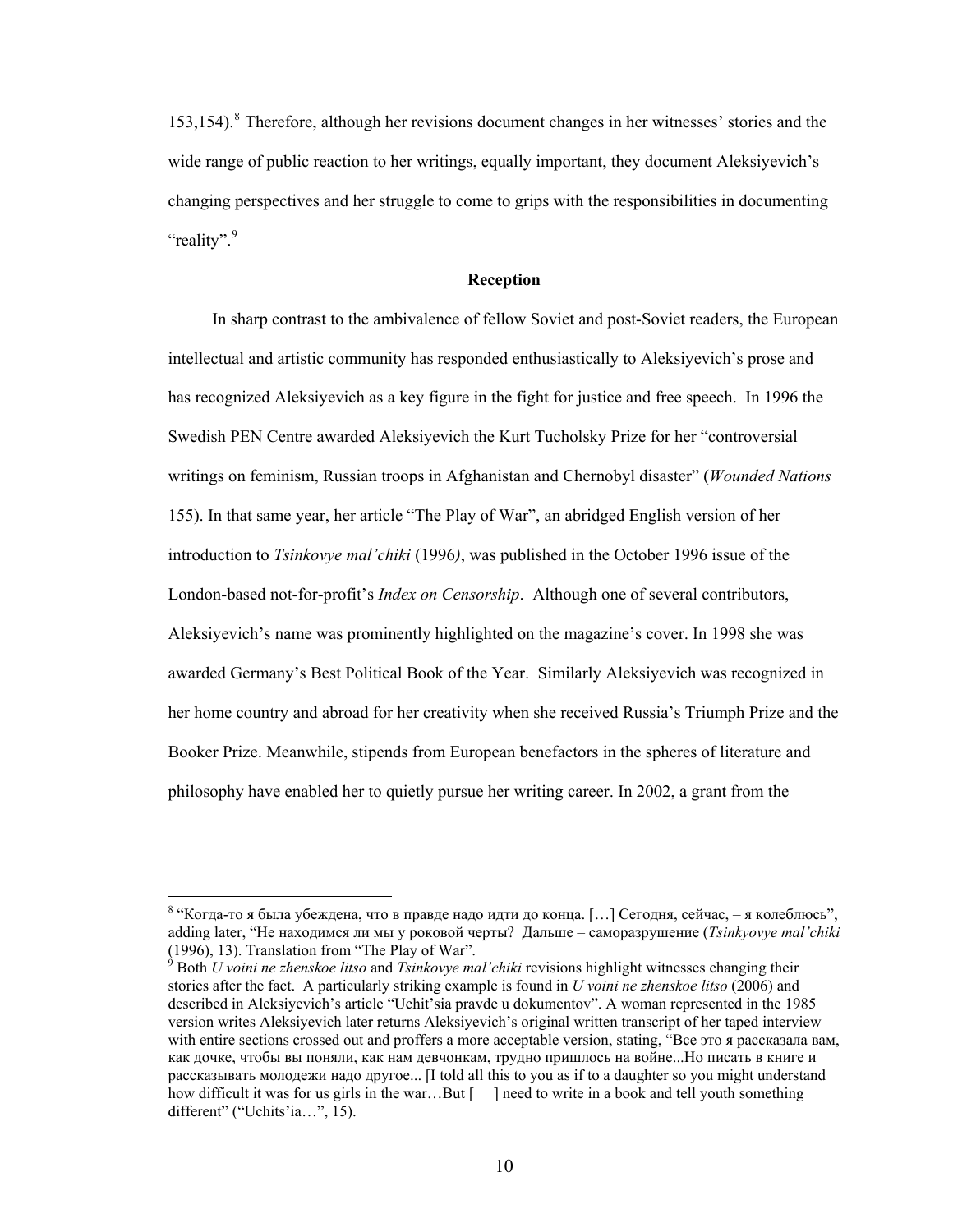Parlement de ecrivains, an endowment instituted with the assistance of the architect-philosopher Paul Virilio and the sociologist Pierre Bourdieu, allowed her to live temporarily in France.<sup>[10](#page-16-0),[11](#page-16-1),[12](#page-16-2)</sup>

## **Aleksiyevich's Literary Precedents: Approach and Ideology**

 While Aleksiyevich's writings attract readers because of their boldness in tackling controversial topics, they also elicit interest because of their experimentation with literary form. The press, other writers, and Aleksiyevich's official website hail her as the creator of a new literary approach. Evidence of her search for a literary form is abundant in the texts of her books, articles she has written and articles written about her. Still, the roots of Aleksiyevich's new form lie in that of fellow Belarus writer, Ales' Adamovich. Adamovich (1927-1994), a Belarus writer of historical fiction, film and documentary prose, is well-known for his WWII documentaries, *Блокадная книга* [*The Blockade Book*] (about the Leningrad Blockade) and *Ya iz ognennoi derevni* [*Out of the Fire*] (a documentary tragedy about the destruction of Belarus villages by WWII Nazi forces). Aleksiyevich points to Adamovich as her mentor, while he openly and frequently promoted Aleksiyevich, her genre search and her connection to his "lineage". Adamovich wrote the glowing preface to her first book and has referred to Aleksiyevich several times in scholarly works. In the "Hidden War" chapter of his *Мy* – *shestidesyatniki* [*We are Men of the Sixties*], which describes the foundational principles of the Belarus dissidents' pacifism and the ramifications of embracing a non-pacifist ideology, Adamovich discusses Aleksiyevich's documentary prose as a "book of voices [книга голосов]" which has an ability to reveal a different face of war than the one presented by society as usual (421). Later, in his article, "Problems in the New Way of Thinking" published on the heels of the Cold War as part of the Russian - American publication *Breakthrough/Proriv: Emerging New Thinking*: *Soviet and* 

<span id="page-16-0"></span> $10$  Virilio's interest in Aleksiyevich stems from his concept of Accident Philosophy, which speaks of the certainty of an increase in world accidents as a result of technological progress.<br><sup>11</sup> As an interesting sideline, note Svetlana's biography on Fondation Cartier's webpage:<br>http://www.onoci.net/virilio/pages uk/artistes/

<span id="page-16-1"></span>

<span id="page-16-2"></span><sup>&</sup>lt;sup>12</sup> Newspaper articles and interviews have Aleksiyevich living in France and Italy to the present time; she spends her time writing, interviewing for new books and developing film projects.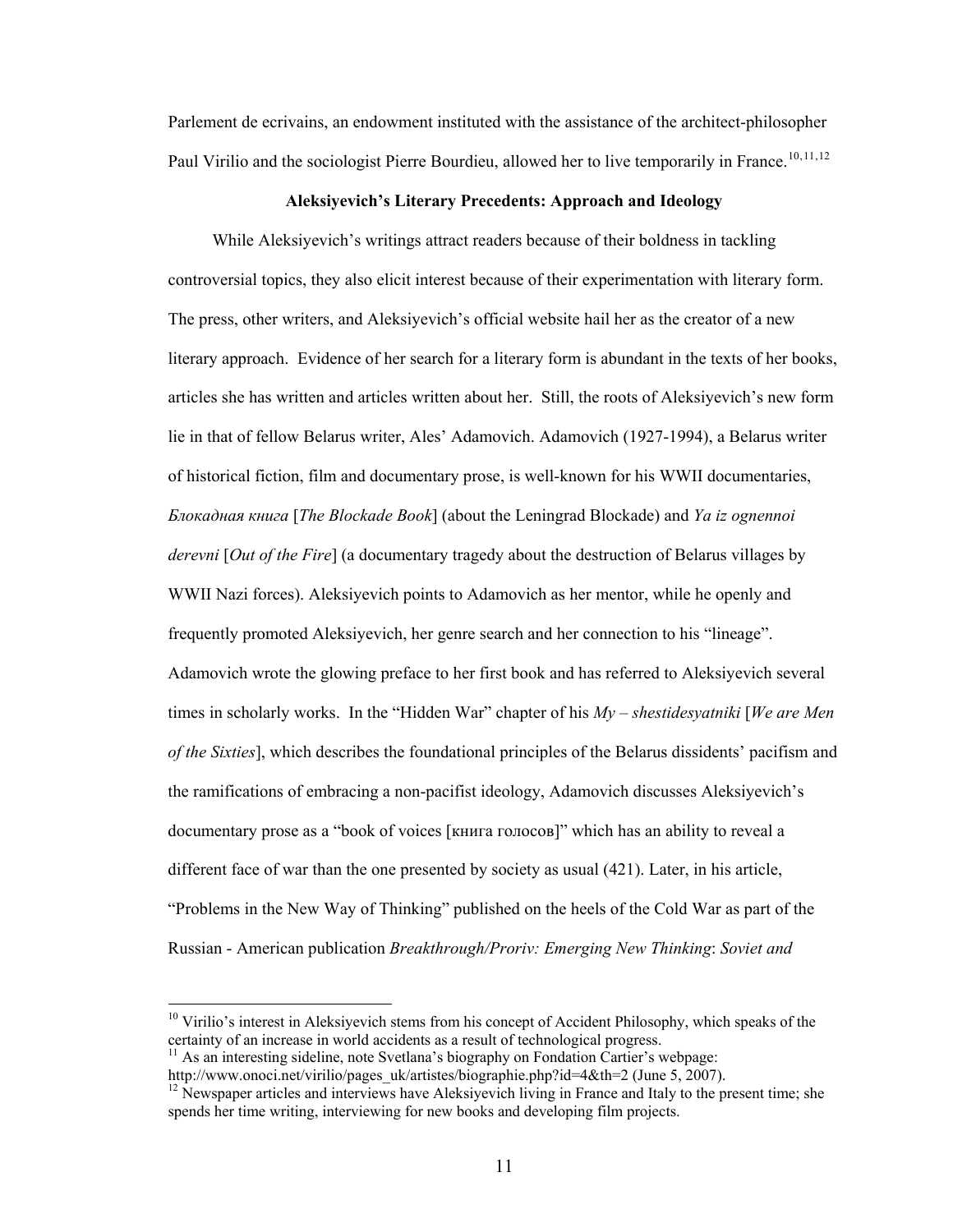*Western scholars issue a challenge to build a world beyond war*, Adamovich ties Aleksiyevich's

lineage into that of Russian writers of realistic novels:

A young girl who had no standing in literary circles a few years ago, has become today one of the best writers in the past forty years. It is Svetlana Aleksiyevich who wrote *The Face of War Is Not Feminine* and *The Last Witnesses*. She is skillful not figuratively, but literally. She likes to use a tape recorder, not a microphone. Following the leads of writers of the older generation, she went out to listen to life, to record it, and an old truth was reconfirmed: There is wisdom in life! You have to just listen and grasp this wisdom. Document the facts as they occur on tape and on play-back catch the nuance of voices, truth, and psychological state of the times, now passed (129-130).

Aleksiyevich, in turn, attributes her "living voice" approach to Adamovich:<sup>[13](#page-17-0)</sup>

Долго искала... Какими словами можно передать то, что я слышу? Искала жанр, который бы отвечал тому, как вижу мир, как устроен мой глаз, мое ухо. Однажды попала в руки книга "Я - из огненной деревни" А. Адамовича, Я. Брыля, В. Колесника. Такое потрясение испытала лишь однажды, читая Достоевского. А тут - необычная форма: роман собран из голосов самой жизни. из того, что я слышала в детстве, из того, что сейчас звучит на улице, дома, в кафе, в троллейбусе. Так! Круг замкнулся. Я нашла то, что искала. Предчувствовала. Алесь Адамович стал моим учителем... (*U voiny ne zhenskoe litso*).[14](#page-17-1)

 I searched for so long… What words could explain what I heard? I searched for a genre which could reflect how I see the world--how my eyes, my ears, are tuned. One day I came upon the book *I'm from the Fiery Village* by Adamovich, Bril' and Kolesnik*.* I'd only experienced such an inner shaking through reading Dostoevsky. And here was an unusual form: a novel formed from that same life, from that which I heard in my childhood, from that which today resounds in the streets, at home, in the café, on the trolleybus. So! The circle was closed. I found that, which I was searching for. I felt it.

Ales' Adamovich became my teacher.

It is apparent from the above quotes that Adamovich's and Aleksiyevich's literary goals and

approaches were similar and that both authors consider Aleksiyevich heir to Adamovich's literary

tradition. Two important parts of this literary tradition are a search for a genre name and an

emphasis on the individual within the collective. Adamovich, aware that he was operating in an

underdeveloped subgenre which had therefore not yet "grown into its name," suggests the

following names for his subgenre in his preface to Aleksiyevich's *U voiny ne zhenskoe litso*

<span id="page-17-0"></span><sup>13</sup> In *Out of the Fire* Adamovich calls his work a "a documentary tragedy, evoking the memory and *living voices* of the people who were burnt, killed together with their families and their whole villages" (Out of the Fire 7). (*Italics mine*.)<br><sup>14</sup> From the electronic version of *U voiny ne zhenskoe litso*, 15 October 2007

<span id="page-17-1"></span><sup>(</sup>http://www.lib.ru/NEWPROZA/ALEKSIEWICH/zhensk.txt).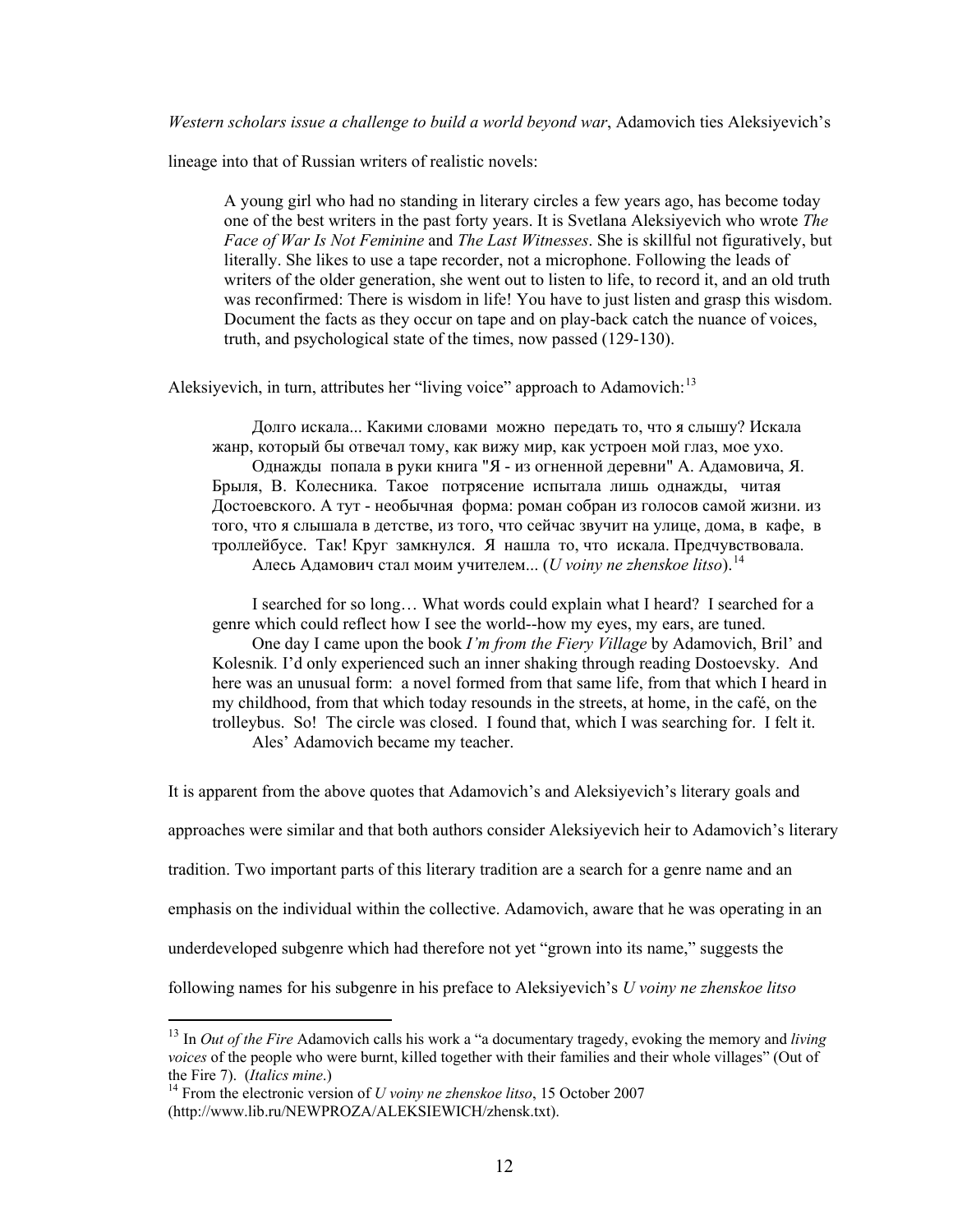(1985): "collective novel", "novel-oratorio", "novel-evidence", "people talking about themselves" and "epic chorus" $(52)$ <sup>[15](#page-18-0)</sup> Adamovich underlines what he calls the "polyphonic nature" of the genre, the borrowing of narrative structure and voice from the novel, the mixture of voices as in a musical composition, the use of documents as evidence and the epic nature of the subject matter juxtaposed against the simplicity of its presentation  $(52)^{16}$  $(52)^{16}$  $(52)^{16}$  Adamovich's epic. collective novel is ultimately about people talking about their individual lives rather than about the Soviet collective; it is collective only because it collects individual stories into an anthology. His focus subverts Soviet realist literature which strips characters of their individual personalities to advance the cause of the societal collective. In his preface to *U voiny ne zhenskoe litso* (1985), Adamovich stresses that Aleksiyevich's writing emphasizes the focus on the individual. In this way her first published documentary prose novel is legitimated by Adamovich's already established position. Furthermore, Adamovich (like Aleksiyevich) insists that tape-recording conversations from real life is an excellent (and possibly the best) way to uncover psychological reality:

 At first I remember being astonished (later I accepted it as normal), by the overwhelming truth revealed about man and his soul through this process. They were contained in stories told by ordinary, often illiterate women, others in letters or diaries. It was as if this material had been written by Dostoevsky. In many cases as if the person were quoting or retelling some unknown work of Dostoyevsky, or of Tolstoy! ("Problems…" 130).[17](#page-18-2)

Adamovich insists that real truth, or real homespun wisdom, is found in the collective oral histories of average people. A victim of the Leningrad Siege cannot die because her children are watching. One daughter begs the children, "Turn away! Let Mommy die!" (130). Adamovich asks, "Where can one go to find a measure of this compassion, or find a similar measure of this

<span id="page-18-0"></span><sup>&</sup>lt;sup>15</sup> Similar labels have been applied to Aleksiyevich's genre. (See chapter II).

<span id="page-18-1"></span><sup>&</sup>lt;sup>16</sup> Adamovich adds to this description, "Многоголосое самоисследование жизни, когда объект и субъект повествования как два зеркала, которые друг в друге отражаются, повторяясь многократно..." (52).<br><sup>17</sup> In this same article, Adamovich emphasizes Dostoevsky's value as a compassionate truth-teller: "This

<span id="page-18-2"></span>closeness to death intensified in Dostoyevsky a feeling of catastrophe for the world as a whole. He sensed that this catastrophe would occur unless people started to turn from self-involvement to look for truth outside of themselves and to kindness for their fellow man" (130).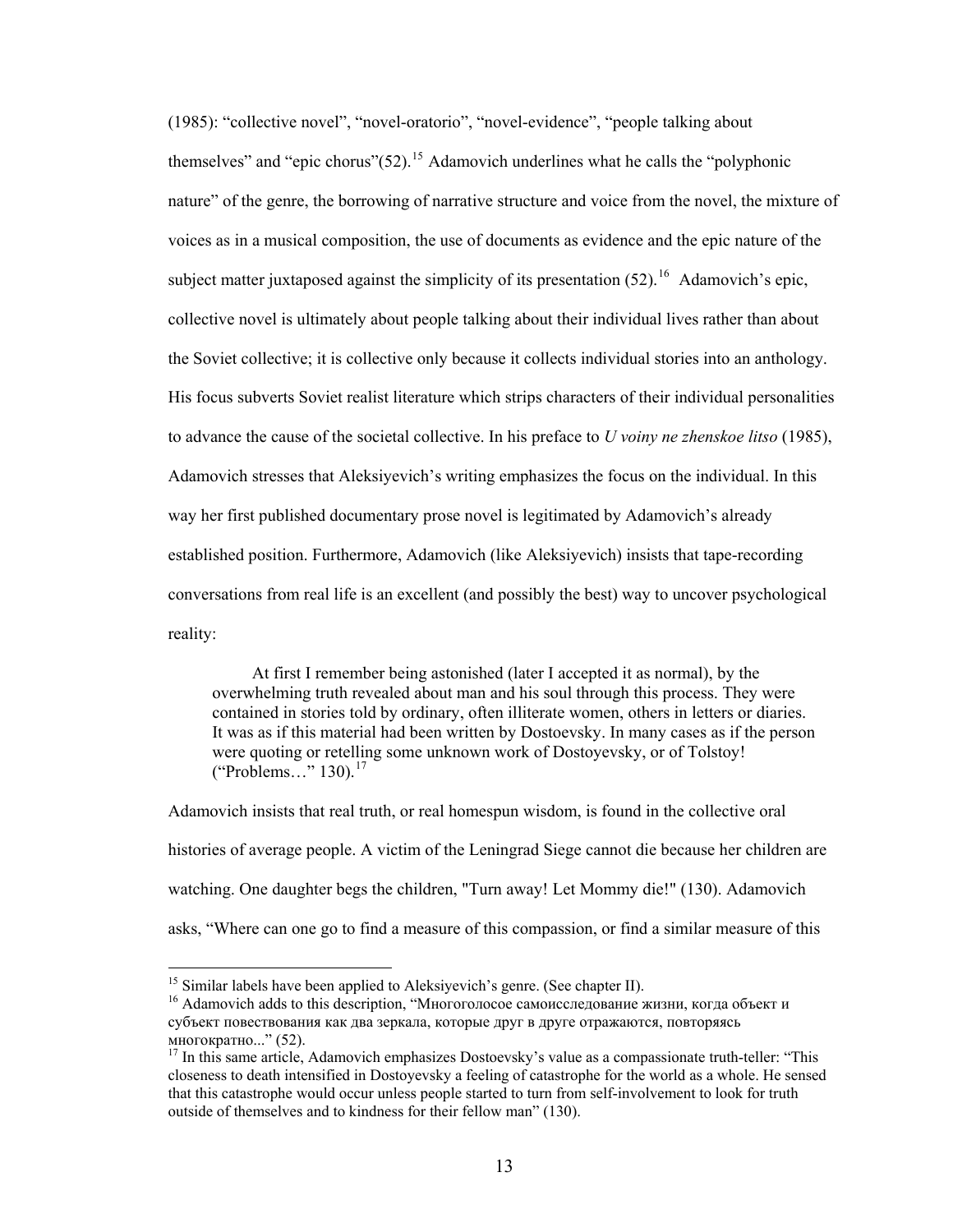truth - only among the best material that has ever been written. It was previously only contained in the classics" (130). The above quotes suggest Aleksiyevich's approach models the effects of the psychological novel to better reflect "reality" through literature. Adamovich also clearly reiterates the dissonance between the "collective novel" and Soviet idea of collectivity. In the  $20<sup>th</sup>$ century collective novel, as suggested by Adamovich, individual voices, which are represented as sounds made by the soul, are heard and valued for their *variations.* Adamovich firmly links Aleksiyevich and himself into an anti-Soviet dissident tradition through their ability to consider and present reality in a new way, which is legitimated by its commonalities with traditions of the  $19<sup>th</sup>$  century masters of the Russian tradition.

 Aleksiyevich has strong ideological ties to the Belarus dissident tradition through Vasily Bykaw, who, with Adamovich, was co-founder of the Belarus PEN Center.<sup>[18](#page-19-0)</sup> The Belarus dissident literary tradition exists to promote Belarus culture and humanitarian ideology as it does to create new literary forms. Because both Soviet party line and dissident traditions link ideology with literary form, both the content and form of Belarus dissident writers' works are summarily resisted before the fall of the USSR by the Soviet authorities and after the dissolution of the Soviet Union by Alexander Lukashenko's regime. Vasily Bykaw (1924-2003) was Adamovich's close friend, personally and professionally. After Adamovich's death in 1994, Bykaw became one of Aleksiyevich's greatest defenders in the often public attacks against her. Because the press often refers to Aleksiyevich as having taken Bykaw's place as the Belarus writer or the conscience of Belarus, it is worthwhile to look into Bykaw's interactions with Adamovich more closely, to his position in Belarus society and ultimately to the need to link Aleksiyevich with the conscience of Belarus.<sup>[19](#page-19-1)</sup>

<span id="page-19-0"></span><sup>&</sup>lt;sup>18</sup> Belarussian dissidents are as commonly known by the name "war writers".

<span id="page-19-1"></span><sup>19 &</sup>quot;Светлана Алексиевич - писатель, с именем которого после смерти Василия Быкова ассоциируется белорусская литература, притом что в самой Белоруссии ее книги лет десять не издаются [Svetlana Aleksiyevich, the writer whose name with which Belarusian literature is connected after Vasily Bykaw's death. Moreover, her books have not been published in Belarus itself for ten years]" (Literaturnye premii mira).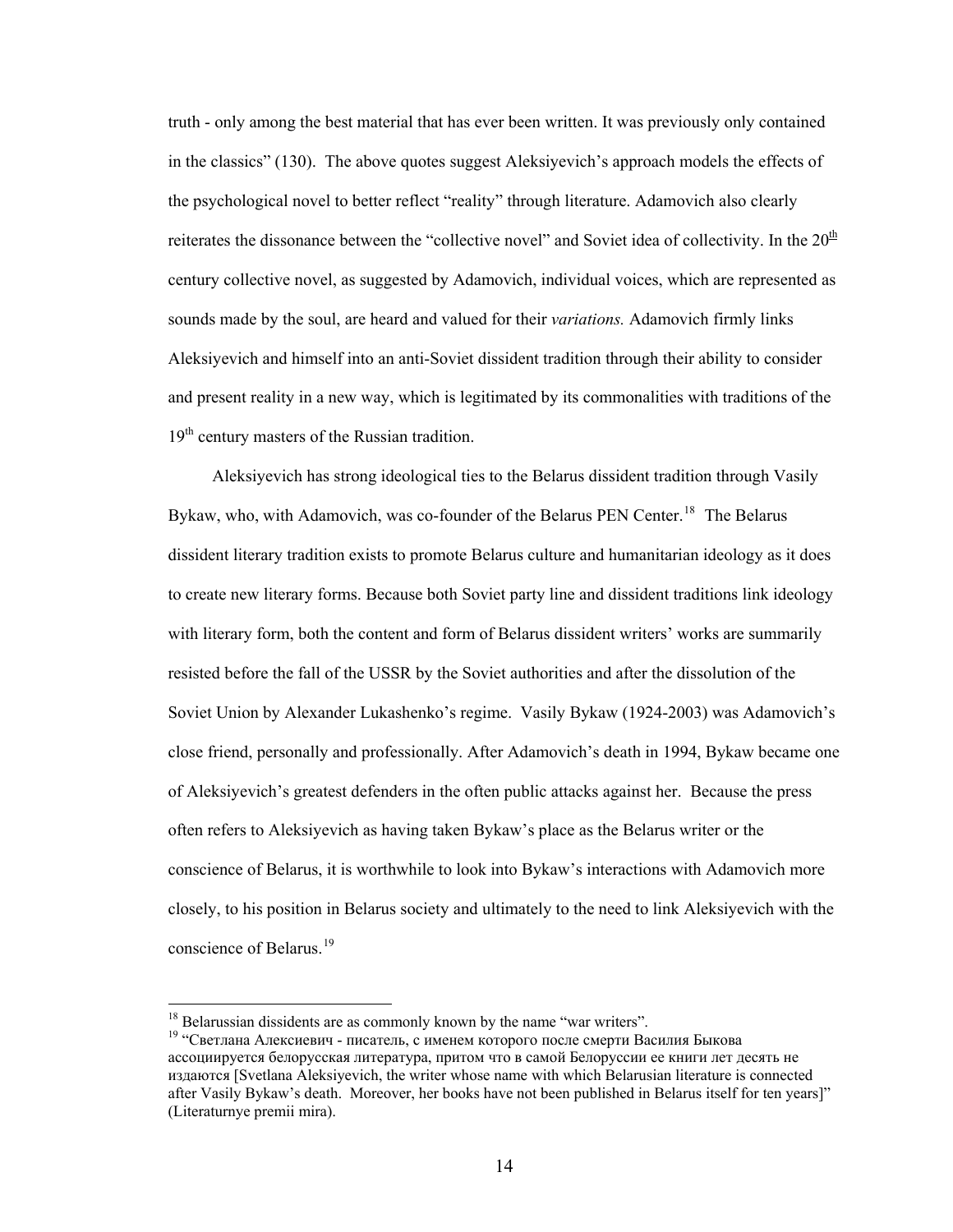Bykaw, called alternately the "Belarusian Solzhenitsyn" and "conscience of Belarus", wrote in fiction and non-fiction genres—novel, essay, short story, play and literary criticism (Gimpelvich 4, 210). In his early years as a writer, Bykaw was best known for his historical fiction based on WWII, of which *Sotnikau* [*Sotnikov*] and *Voucaja zhraja* [*Wolfpack*] are representative. In later years with the easing political climate, he wrote more openly about the Civil War and early years of the Soviet Union, often highlighting themes of betrayal, morality and the deforming tendency of Soviet ideology. Bykaw is presented as the Belarusian intellectual who remained closely connected to his village roots. Like Solzhenitsyn, he presented Christianity and village life positively, often linking them to right moral choices by placing a hero and antihero in similar situations to view the consequences of wrong and right moral choices. (Deforming tendencies of Soviet ideology in *Chernobyl'skaya molitva* will be looked at more closely in chapter II.)

 Although Bykaw and Adamovich operated in different subgenres (or genres, depending upon the argument), they are similar in their tendency to write prose based on "true" personal experience (whether their own or based on others' testimony), their insistence on truth first and foremost, and the necessity of language to carry truth content. Bykaw and Adamovich tended to describe their historical subjects such that present day readers might learn from the mistakes of history. Bykaw's and Adamovich's insistence on truth applies both to their literary craft and to their political responsibilities: aside from their literary texts, the media and conferences were their speaking platforms. Often working in tandem, both developed a reputation for speaking out against the established party line in both politics and literature: the Soviet political ideology proclaimed the superiority of collective ideology and a whitewashed version of atrocities, while Soviet literary ideology promoted the superiority of the Russian language and the writer's role as reinforcer of the correct ideology. Although fluent in Russian, Bykaw wrote almost exclusively in Belarusian on principle, while Adamovich taught Belarusian on a university level. Both insisted upon a return to a national Belarusian literary culture based on Belarusian language to reinforce

15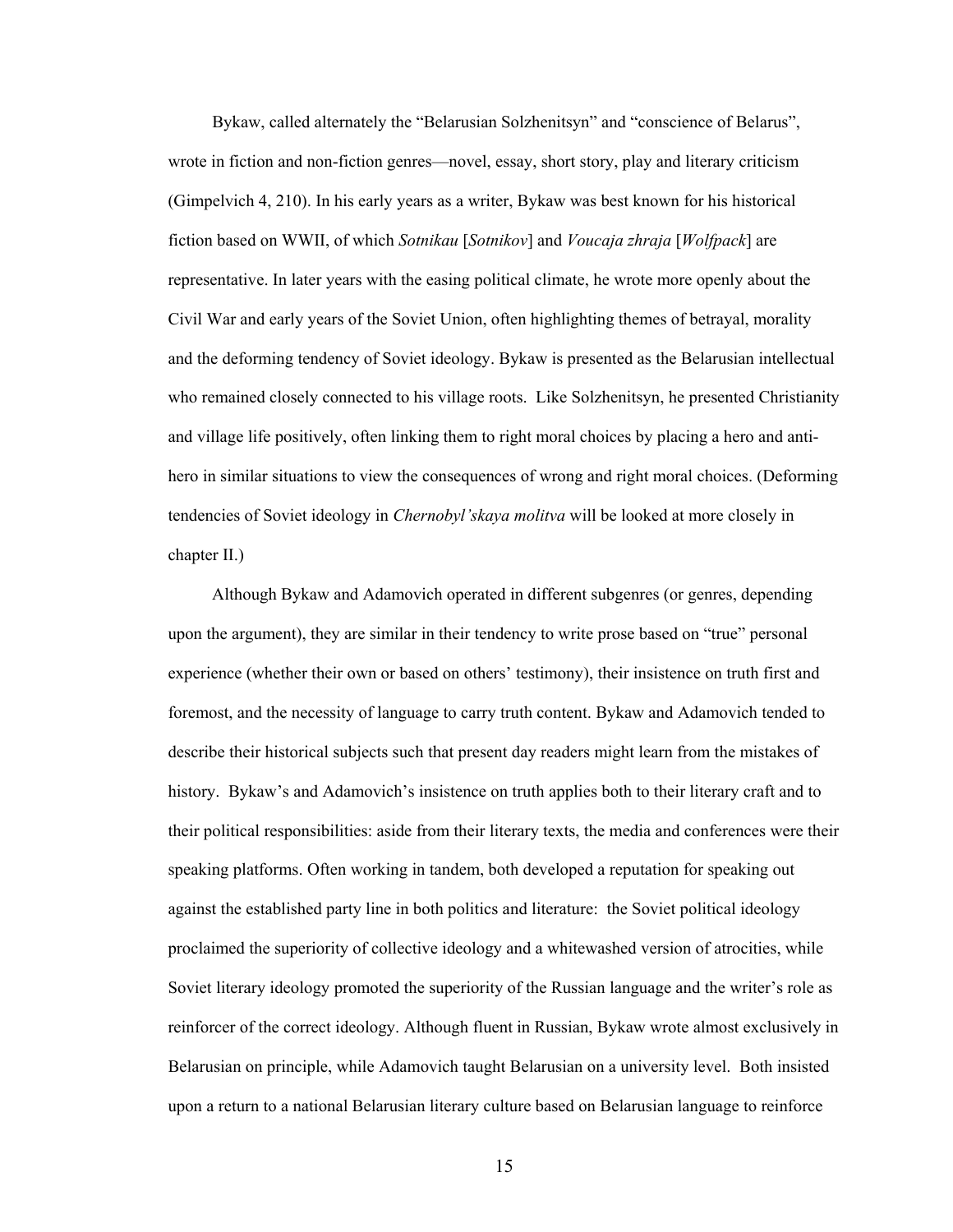the perception of Belarus's identity as independent from Russia and from past Soviet influence. They insisted on promoting the Belarusian language because of their belief that language, when used innovatively, plays an important role in relating truth. Bykaw, in particular, placed a higher value on relating truth to his readers than he did on literary innovation.

Bykaw actively defends Aleksiyevich and her books while strongly emphasizing their truth value and equating this with the traditional role of writer as "conscience" of the nation. In the January 26, 1994 issue of *Literaturnaya Gazeta,* Bykaw draws a line pitting Aleksiyevich (and indirectly himself) against those holding to "imperialistic politics" in Belarus. His comments carry more weight in light of the journalist Aleksandr Gritsanov's article which questions why the more talented artists are emigrating from Belarus. Gritsanov caustically remarks:

Николай Гумилев – «не наш», Алексей Толстой – «наш»; Александр Солженицын – «не наш», Владимир Высоцкий – «почти полностью не наш», Сергей Михалков – «наш»; Владимир Мулявин – был «ну-очень-наш», Василь Быков и Светлана Алексиевич – «не наши».<sup>[20](#page-21-0)</sup>

Nikolai Gumilyov—"not ours", Aleksei Tolstoi – "ours"; Aleksander Solzhenitsyn – "not ours", Vladimir Vysotskiy – "almost totally not ours", Sergei Mikhailkov – "ours"; Vladimir Mulyavin – was "well-very much ours", Vasil Bykaw and Svetlana Aleksiyevich – "not ours".

By appealing to Gumilyov and Solzhenitsyn, who paid dearly for their insistence on the truth and creativity, Gritsanov aligns Bykaw and Aleksiyevich with the persecuted artist tradition.<sup>[21](#page-21-1)</sup> In 1996, according to Gimpelevich, Lukashenko forbade the media to have contact with Bykaw; in 1998 Bykaw moved to Finland at the invitation of the International PEN society (Gimpelevich 8). Bykaw lived his last years in exile in the Czech Republic, writing and longing to return to Belarus (Gimpelevich 9). A strong critic of Lukashenko, Aleksiyevich follows Bykaw's footsteps by accusing Lukashenko of returning Belarus to Soviet control and censorship. Likewise, she has lived outside of Belarus since 2003, commenting that she no longer had the peace necessary to

<span id="page-21-1"></span><span id="page-21-0"></span><sup>&</sup>lt;sup>20</sup> Taken from Gritsanov, http://www.belgazeta.by/20030203.4/010080070.<br><sup>21</sup> As further evidence that other Russian-speakers and outsiders have seen Aleksiyevich in that light, Glas Publishers, on the book jacket to *Nine Foremost Russian Women Writers*, calls Aleksiyevich a Belarusian dissident.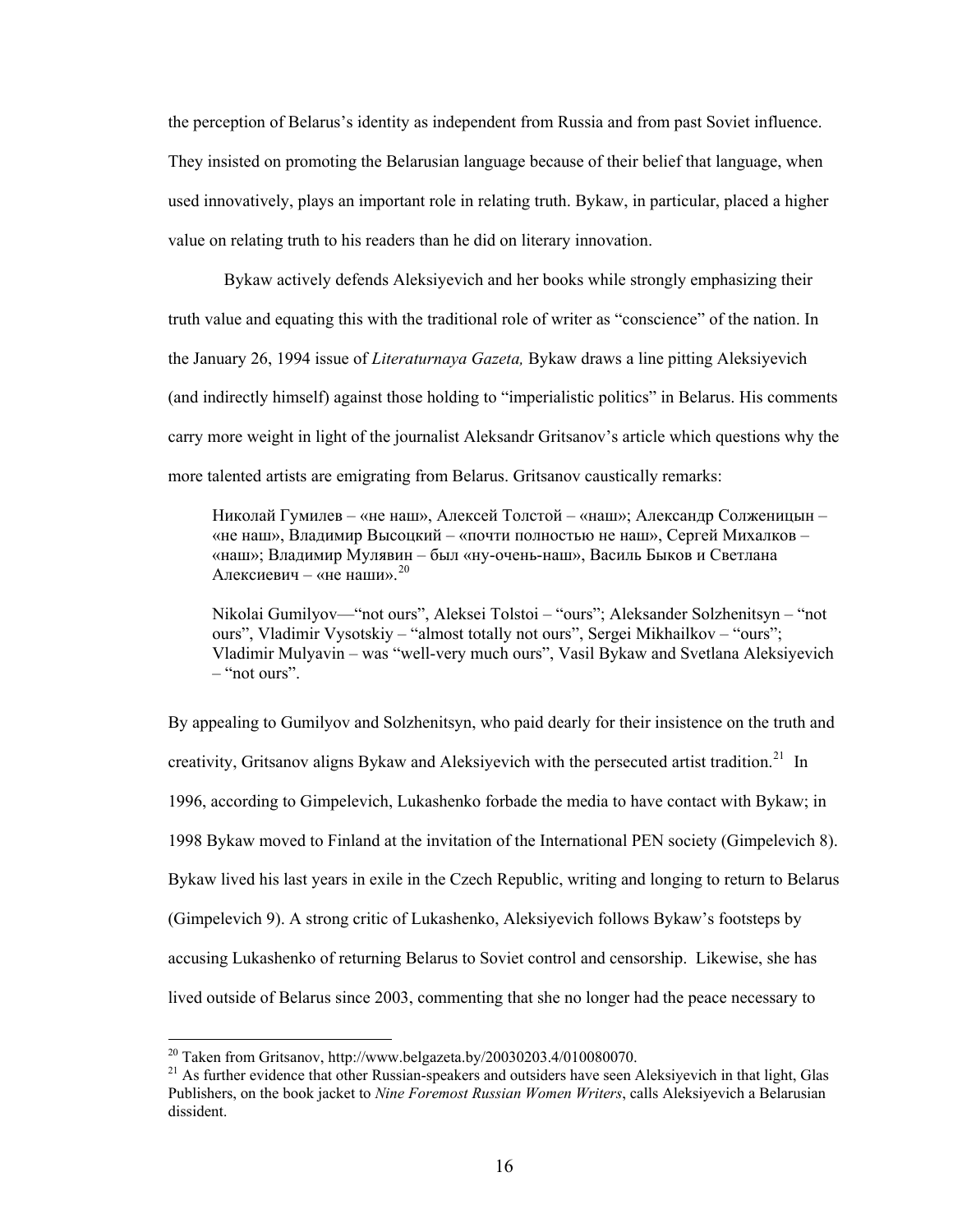create in Russia (Igrunova 199). Her status as heir apparent to the title "conscience of Belarus" is legitimated by Bykaw's acknowledgement of her as having suffered for her unwillingness to compromise the truth.

## **A Glimpse into the Human Soul: Tip-Toeing into Trauma**

 By following in Bykaw's and Adamovich's footsteps, Aleksiyevich inherits a politicoideological status as an independent gutsy thinker who resists the status quo and writes in new ways in order to motivate change by speaking the truth. Like Bykaw and Adamovich, she strips war of its gloried veneer and delves into the psychology of her heroes. Unlike them, she arranges trauma aesthetically into a literary traumatic space (which will be discussed in length in the next chapter). For now, I would like to propose that the foundations of her focus on the traumatic can be seen in the dissenters' focus on the individual and the psychological. Those particular precursors to Aleksiyevich's arrangement of traumatic content are, first, the dissidents' movement from a collective focus (in this case the good of the Soviet collective) to an emphasis on the individual that presupposes an interest on the effects of events on the individual; the event is seen as a traumatic impetus. Second, the dissidents' increased interest in the psychological impact of trauma goes beyond other historians' prior interest in mere physical trauma; their focus on trauma is a challenge to the psychology of Soviet heroism.

Before examining the above points more closely, it is helpful to look at the anatomy of trauma and its perception in Soviet history. Traumatic injury always has an external cause and a definite point of impact. Even if the definite place and time of impact cannot be pinpointed, the presence of disordered normal processes, as seen in physical or emotional stress or behaviors, is enough to determine that a traumatic event did take place. In her interviews, Aleksiyevich looks for the presence of a traumatic impetus through evidence of wounds (or stress) and attempts to highlight the nature of the stress through physical markers in her text. (These markers will be looked at more closely in chapter III.)

17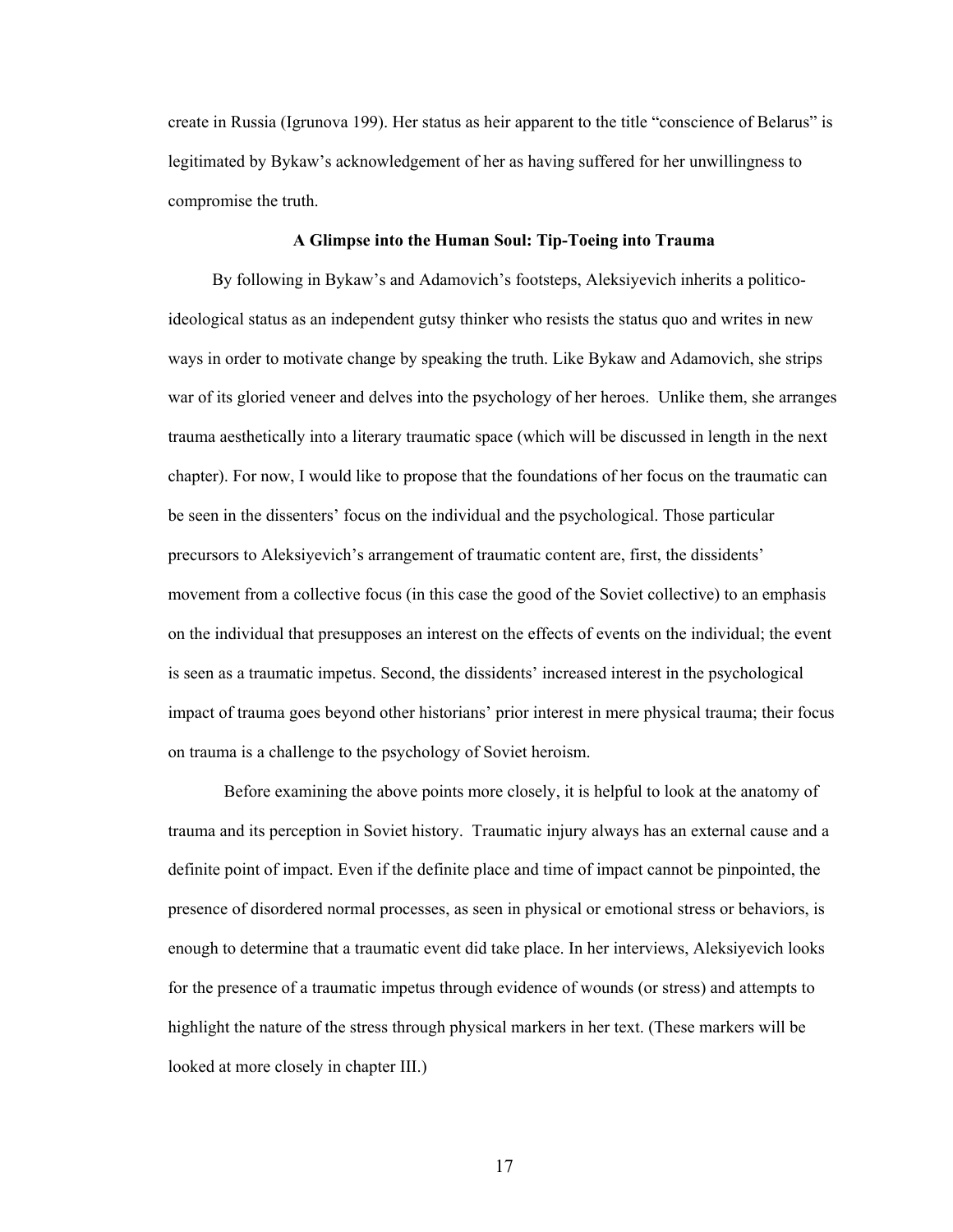Although traditional  $20^{\text{th}}$  century historiography is event-centered, Adamovich was less interested in events about the war *per se* than about the people affected by the war. His stated authorial purpose was to "supplement the story of the Leningrad blockade with the testimony of ordinary people about how they lived, to record the living voices of participants, their stories about themselves, their families and their comrades" (*Blockade* 11).<sup>[22](#page-23-0)</sup> His observations about the difficulty of convincing his witnesses to focus on their individual experiences and the "agonizing effects" of his heroes' revisiting the past is echoed by Aleksiyevich, often in her prefaces but at times as part of a running commentary within the main bodies of text ([23](#page-23-1)).<sup>23</sup> In *Chernobyl'skaya molitva,* Aleksiyevich discusses her search for the traumatized person: "Facts were no longer sufficient. I was forced to look past the facts to understand what had occurred. The effects of the shakenness were evident on the faces. And I searched for that shaken person… He spoke in new texts"  $(40)$ .<sup>[24](#page-23-2)</sup> Adamovich and Aleksiyevich share a deliberate search for the troublesome core in which event reality and psychological reality touch in an effort to penetrate the essence of the "real truth".

 For most of today's readers and reality show consumers, this approach may not seem unusual, but during the time Adamovich was writing, it would have been anti-Soviet heresy. In her 2000 article "The Collective Mind: Trauma and Shell-Shock in Twentieth-Century Russia," Catherine Merridale claims that the ideas of shell-shock in Soviet Russia "menaced a cherished national myth about heroism," adding that "The myth, and it is almost universally believed, is that almost all Russians, whatever their age, got through the war without suffering mental trauma" (41, 48). Merridale argues that the archival evidence confirmed by interviews with Russian

<span id="page-23-0"></span> $22$  As an aside, Adamovich adds to his authorial purpose: "And to give the survivors the opportunity to meet one another through pages of this book" (13). Aleksiyevich's witnesses at times indicate they feel less alone telling their story and knowing that others shared their experiences.

<span id="page-23-1"></span><sup>23</sup> I took the liberty of Americanizing "agonising", the spelling in the 1982 English version of *The Blockade Book.*

<span id="page-23-2"></span><sup>24 &</sup>quot;Фактов уже не хватало, тянуло заглянуть за факт, войти в смысл происходящего. Налицо имелся эффект потрясения. И я искала этого потрясенного человека... Он говорил новые тексты…"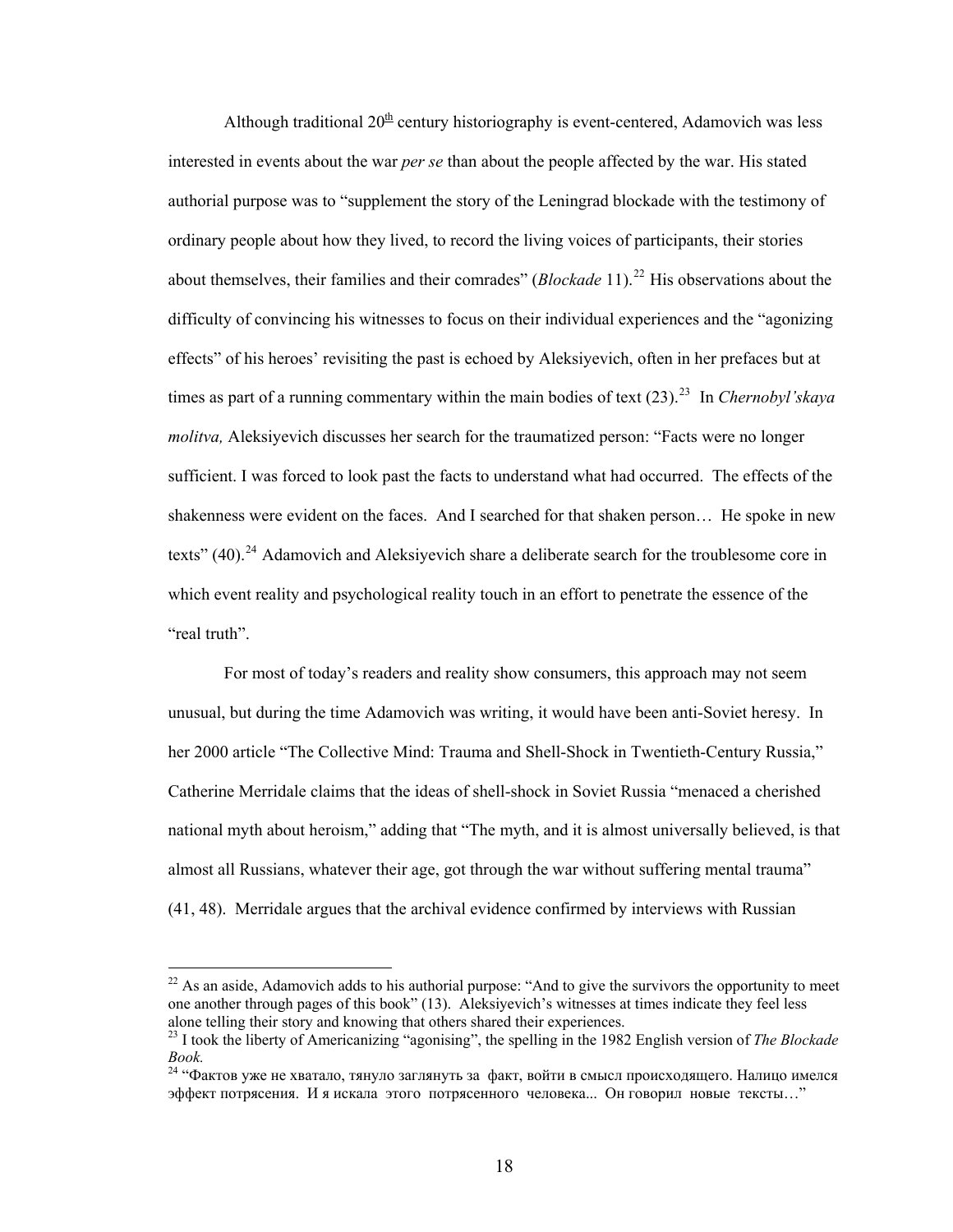psychiatrists proves the existence of trauma as seen by fear, hypertension and suicides. Merridale insists that without an understanding of the Soviet view towards mental trauma and shock, "Postcommunist Russian society, and especially its responses to violence and alienation, cannot be understood…" (40). I would like to propose that Aleksiyevich's focus on traumatic content in documentary literature subverts treasured societal myths about heroism and redefines the hero of  $20<sup>th</sup>$  century catastrophes.

## **Aleksiyevich's objectives: writing the hidden, traumatic history**

Like other Belarus dissident writers, Aleksiyevich's general objective in writing her *Chronicle of the Big Utopia* (which applies as well to *Chernobyl'skaya molitva* ) is to write the *hidden history* behind Soviet catastrophes. This is not unusual; throughout the twentieth century, authors wrote to highlight parts of history that had been physically omitted from the Soviet consciousness. Certain topics were not discussed by the media, educational system or in society. The official ideology against which Aleksiyevich's mentors struggled and against which she still struggles, highlighted the collective and adamantly resisted the individual; it portrayed Soviet wars, people and achievements as decidedly clean and heroic and did not allow for variations from stock presentations of citizens.<sup>[25](#page-24-0)</sup> Therefore the Belarus dissident tradition, and often the documentary prose tradition, wrote to deliberately shatter the idea of an unblemished Soviet history. In *The Blockade Book,* published in 1982, Adamovich develops his "collective novel" by representing a variety of witnesses' stories. Aleksiyevich takes the hidden history further than her mentors in her focus on the female perspective interspersed generously into her literary works, which may not be surprising considering her gender. The exclusively female witnesses in *U voiny ne zhenskoe litso* tell their distinctively feminine experiences in a war which made no allowances for femininity; for example, feminine hygiene issues on the battlefield and the

<span id="page-24-0"></span><sup>&</sup>lt;sup>25</sup> Aleksiyevich continues to use her speaking engagements and her website to document what she sees as control from Lukashenko's government. For instance her latest addition to her website is an April 2007 (newspaper) article stating her books, among others, have been banned from the Belarusian educational system.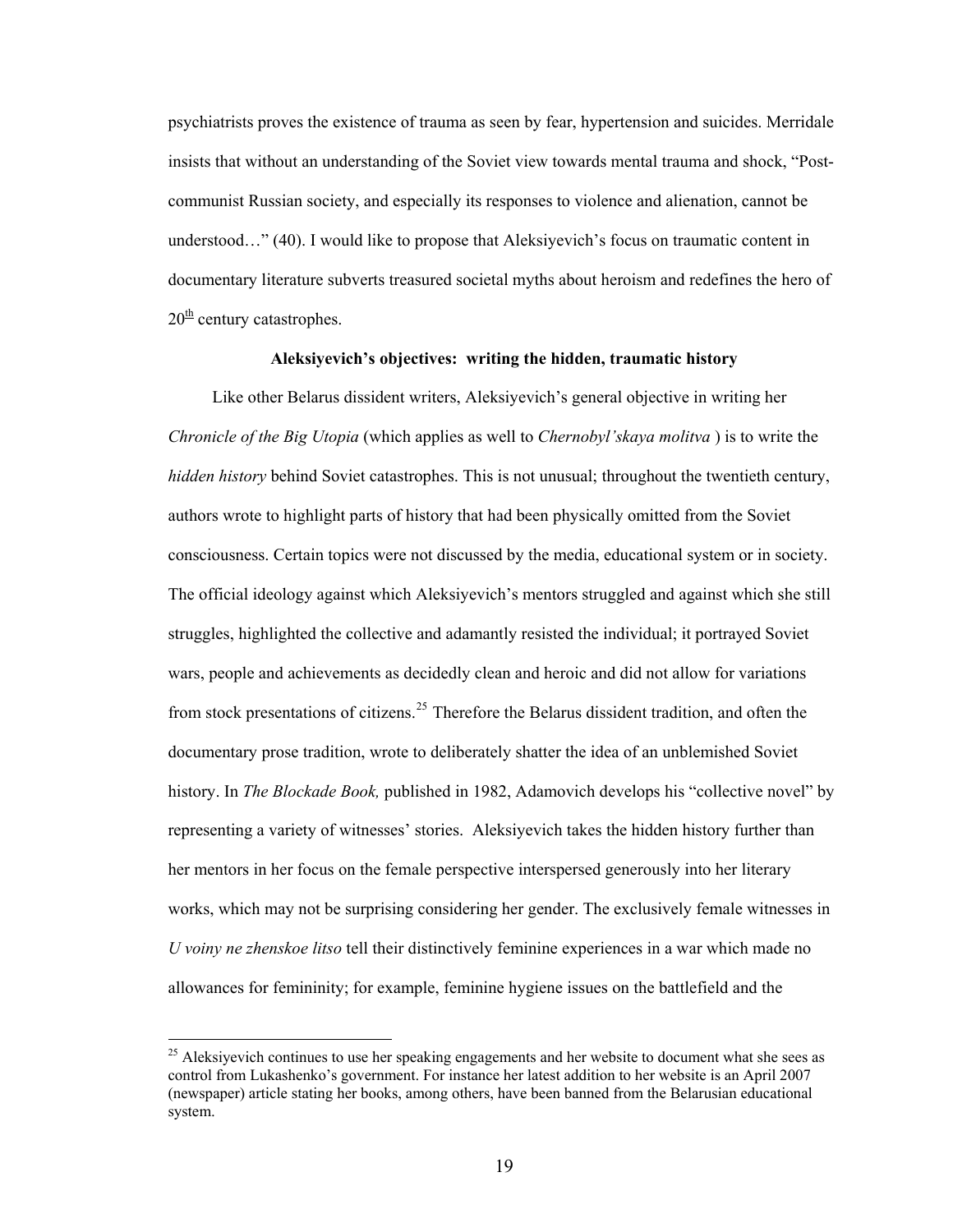antagonism demobilized female soldiers often faced from prospective spouses or in-laws who discovered the women had killed on the battlefield.<sup>[26](#page-25-0)</sup> Although its focus is Afghan soldiers, *Tsinkovye mal'chiki* gives much space to the mother's perspective: the bitterness at the condition in which their sons' corpses were returned to them and their anguish at the personality and behavioral changes in their sons after the war, among others. Chapter III of this study will show the preeminence of the womanly perspective in two narrative sections of *Chernobyl'skaya molitva* devoted to women relating their loved ones' deaths of radiation poisoning.

Beyond the female perspective and obvious missing "event history", Aleksiyevich's hidden history traffics in feelings, the soul and psychological wounds. Admittedly, both Adamovich and Aleksiyevich are more interested in the effects of historical events on the individual than on the details of the historical events. However, judging by descriptions of Aleksiyevich's *Chronicles of the Utopia* project, the inner psychological tensions are of greatest importance for Aleksiyevich. One of the more logical reasons for this is that Adamovich had less political freedom to write than Aleksiyevich does. While the *evidence* of trauma can be seen in Adamovich's and Bykaw's writings, for them, trauma is background used to indicate towards the deforming power of Soviet ideology, the heroism of the Russian people during the German occupation, or the need to make the right moral choice. For Aleksiyevich psychological inner history is *the story* and the focus of her examinations as seen by the genre names she has attempted to give to it and her attempts to find the "shaken person". Her description of the genre of *Tsinkovye mal'chiki* as a "history of feelings" underscores the implicit value of the soldiers' individual lives in comparison with the grand *event* (in the eyes of the Soviet ideology myth carriers): the war  $(11)^{27}$  $(11)^{27}$  $(11)^{27}$  Even the casual reader finds pain on every page of *Tsinkovye mal'chiki*. In her preface to *U voiny ne zhenskoe litso* (1985) Aleksiyevich describes the process of interviewing "hundreds of women who fought

<span id="page-25-1"></span><span id="page-25-0"></span> $26$  There is a tension between the idea of the war as "holy" and the women who fought in it as "unclean" because they went against their female nature. The women (who were fulfilling their patriotic duty as encouraged by the State) find that the men are the war heroes, while the women are viewed with suspicion. 27 At the same time, *Tsinkovye mal'chiki* has often been referred to as an anti-war novel.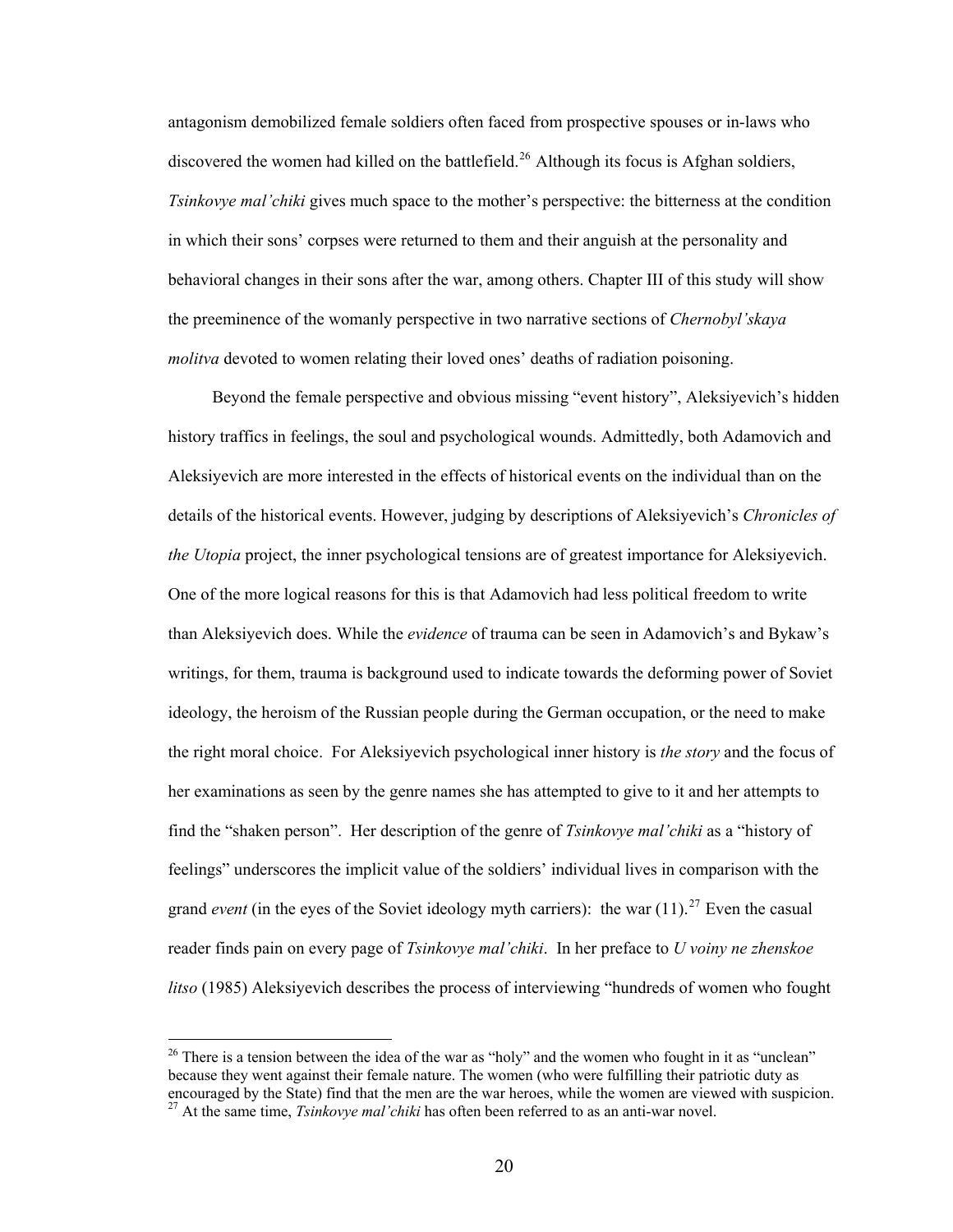on the front: "...For four tormenting years I walked burnt kilometers of strangers' pain and memory"(57).<sup>[28](#page-26-0)</sup> In *Chernobyl'skaya molitva*, she equates the hidden, or omitted history with the "the untraceable footprints of our existence on earth and in time"  $(37-38)$ <sup>[29](#page-26-1)</sup> The above indicate a deliberate search for and interest in history that focuses on pain or trauma.

Interconnected with the question of the missing history is the issue of indescribability. A common motif in the works that comprise Aleksiyevich's *Chronicle* is the witness's inability to describe his experience, often because the experience is so far removed from the normal experience that the listener has no existing framework for understanding. As shall be seen in the next chapter, indescribability is a trademark of narratives that traffic in extreme or traumatic events. In Aleksiyevich's latter works, the extremeness is in part connected with the fall of Communism as an ideology and the dissolution of the USSR. In *Zacharovannye smert'iu,* a Civil War veteran commits suicide because of his extreme ideological isolation; his suicide note states, "I was a soldier. I killed more than once. I killed as I believed, for the sake of the future. I never thought I would have to defend the past. I cover it with my old heart..."  $(239)$ <sup>[30](#page-26-2)</sup>. The loss of ideological foundation takes on greater importance in *Chernobyl'skaya molitva* as, in addition to the ideological loss, witnesses lose their health, homes and livelihood. Aleksiyevich says, "Two catastrophes coincided with one another: a social—the Soviet Union fell apart before our very eyes, the gigantic socialist continent went underwater—and the cosmic—Chernobyl. Two global explosions"  $(48)$ <sup>[31](#page-26-3),[32](#page-26-2)</sup> Aleksiyevich links two equally distasteful colossal institutions built by man in his arrogance, and ironically both destruct simultaneously.

 $^{28}$  "... Четыре мучительные года я иду обожженными километрами чужой боли и памяти."

<span id="page-26-1"></span><span id="page-26-0"></span><sup>29</sup> Full quote: "Я же занимаюсь тем, что назвала бы пропущенной историей, *бесследными следами нашего пребывания на земле и во времени*. Пишу и собираю повседневность чувств, мыслей, слов. Пытаюсь застичь быт души. [I am employed with that which I would call the omitted history, *the untraceable footprints of our existence on earth and in time*. I write and collect everyday feelings, thoughts and words. I am trying to get to the essence of the soul]."

<span id="page-26-2"></span><sup>&</sup>lt;sup>30</sup> "...Я был солдатом, я не раз убивал. Я убивал, как я верил, ради будущего. Никогда не думал, что мне придется защищать прошлое. <sup>Я</sup> закрываю его своим старым сердцем..." 31 Aleksiyevich explores the traumatic effects of the USSR's dissolution on the individual in

<span id="page-26-3"></span>*Зачарованные смертью*.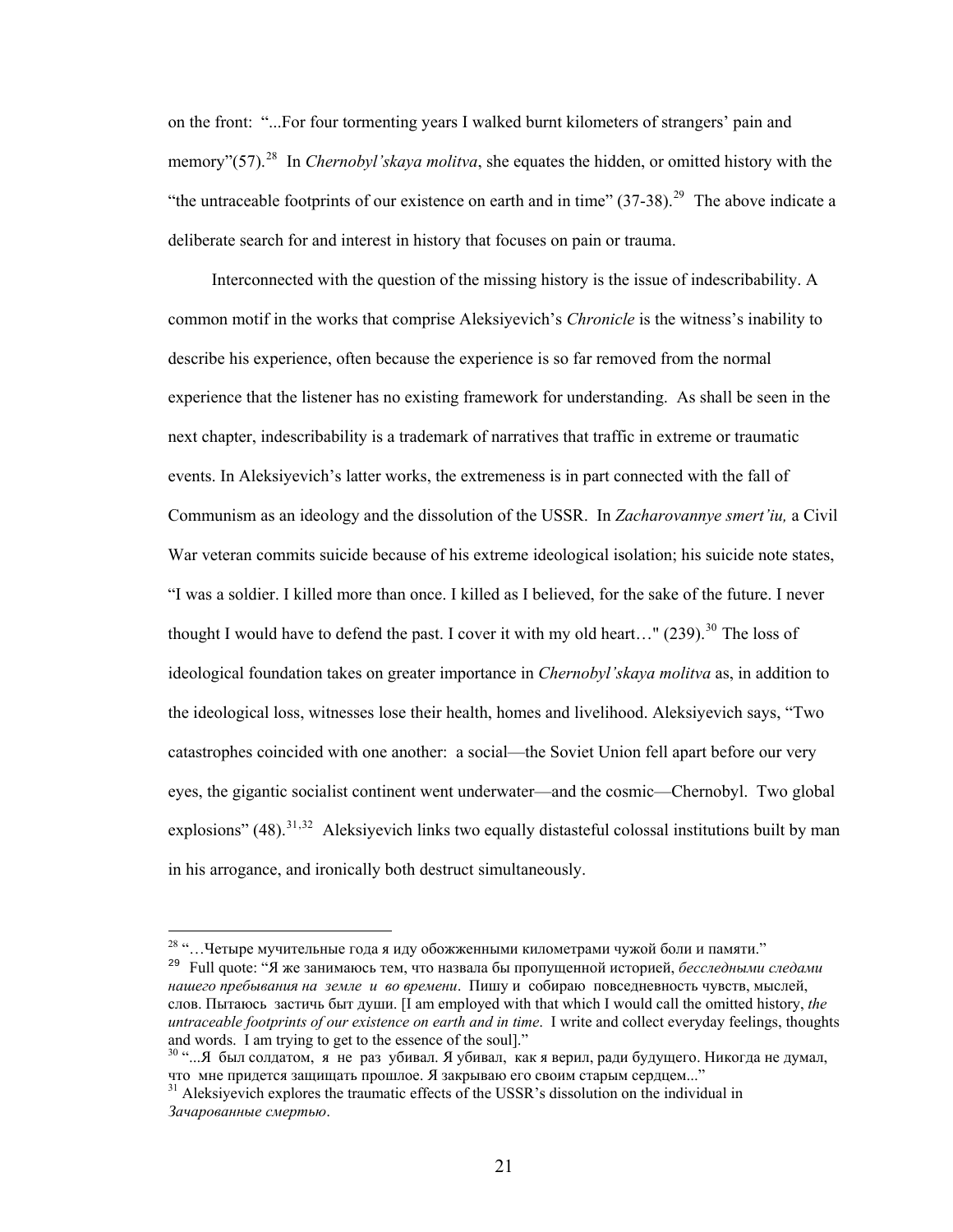For Aleksiyevich, Chernobyl is doubly indescribable because it is an environmental disaster narrative without direct comparison. As the first of its kind, there is no model in place from past experience sufficient to help the victims make sense of their world. No one knew from experience how severe the consequences would be on the country, particularly on its geography and on the peoples' physiognomies and psyches. In writing the first of its kind post-radiation catastrophe, Aleksiyevich's goal is to capture the type of confusion and various coping methods specific to the Chernobyl victims.

 Beyond attempts to create snapshots for the reader about events and experiences, Aleksiyevich makes a bold over-arching statement. Like Adamovich and the Belarusian dissidents before her, she attempts to promote a global ideology, which includes a concern for the survival of the human race, in opposition to the idea of protecting Soviet ideology and the wellbeing of the "Soviet class" first and foremost. In "Problems with a New Way of Thinking", Adamovich discusses the need for literature to influence thinking. He states, "Life exists due to the fact that nobody, as yet, has pushed the nuclear button. We live in a world where such a disastrous global calamity like Chernobyl is just a warning of the holocaust that menaces all of us, every moment of our lives. One cannot simply stand still and let it happen" (132). For Adamovich and Aleksiyevich, progress and technology have brought the world to a point where the stakes are global. In *Chernobyl'skaya molitva*, Aleksiyevich links the Chernobyl catastrophe with a Soviet ideology that deforms the human soul and ultimately divorces humanity from the humane.<sup>[33](#page-27-0)</sup> The antidote is a global ideology with a focus on humanity.

In *Chernobyl'skaya molitva*, Aleksiyevich has broad objectives to cover. Her methodology must be highly sensory, yet grounded in documented evidence to prove the experiences were not fabricated. It must prove that the Chernobyl stories are repeatable and representative experiences

<span id="page-27-0"></span><sup>&</sup>lt;sup>32</sup> "Сошлись две катастрофы: социальная - на наших глазах развалился Советский Союз, ушел под<br>воду гигантский социалистический материк, икосмическая - Чернобыль. Два глобальных взрыва."  $33$  In this case, "Chernobyl disaster" is used in its expanded sense to include the explosion, the cover-up and their consequences.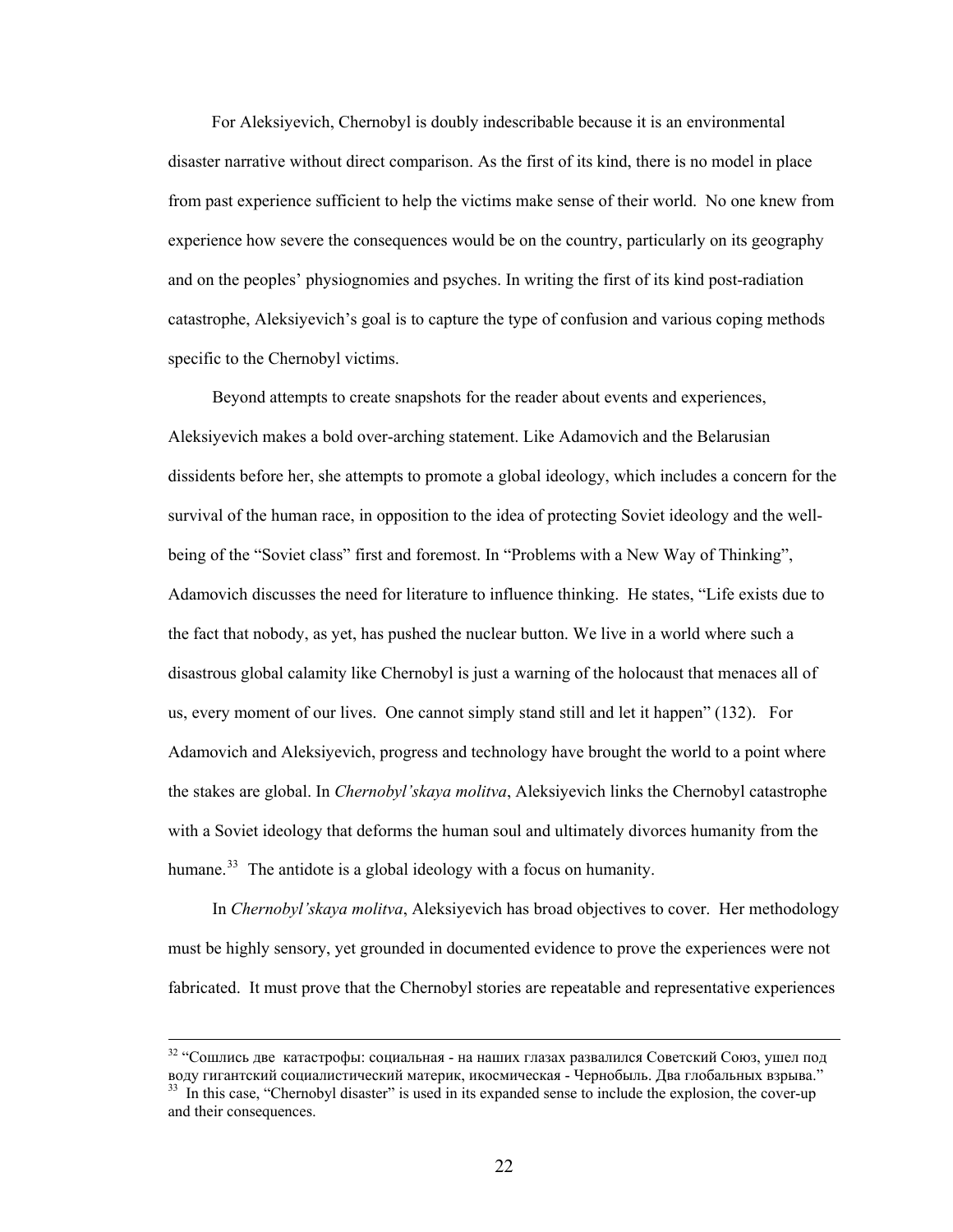rather than isolated ones. To address the issue of indescribability, she needs a literary method that partially simulates the Chernobyl victim's experience for the reader. This method must be provoking enough to convince the reader to re-evaluate his assumptions and adopt a humanitarian global worldview. The next three chapters will look at how Aleksiyevich fulfills the above by creating a new post-Chernobyl world, which semantically and structurally reflects the tension experienced by inhabitants of this new world. Chapter II discusses theory and terminology necessary to understand the analysis of *Chernobyl'skaya molitva* presented in chapter III. In particular, chapter II considers tension and documental verifiability in documentary prose, newer Soviet documentary prose theory that directly addresses Adamovich's and Aleksiyevich's works, and theory of traumatic reality. Traumatic reality will touch on the enclosed "concentrationary" universe and discuss development of traumatic space as a literary device. Chapter III is an indepth analysis of *Chernobyl'skaya molitva* with a particular view to how structure and development of traumatic space (as a literary device) reflect for the reader the witnesses' world of tension. Chapter IV will attempt to develop conclusions based on questions stated in the preface.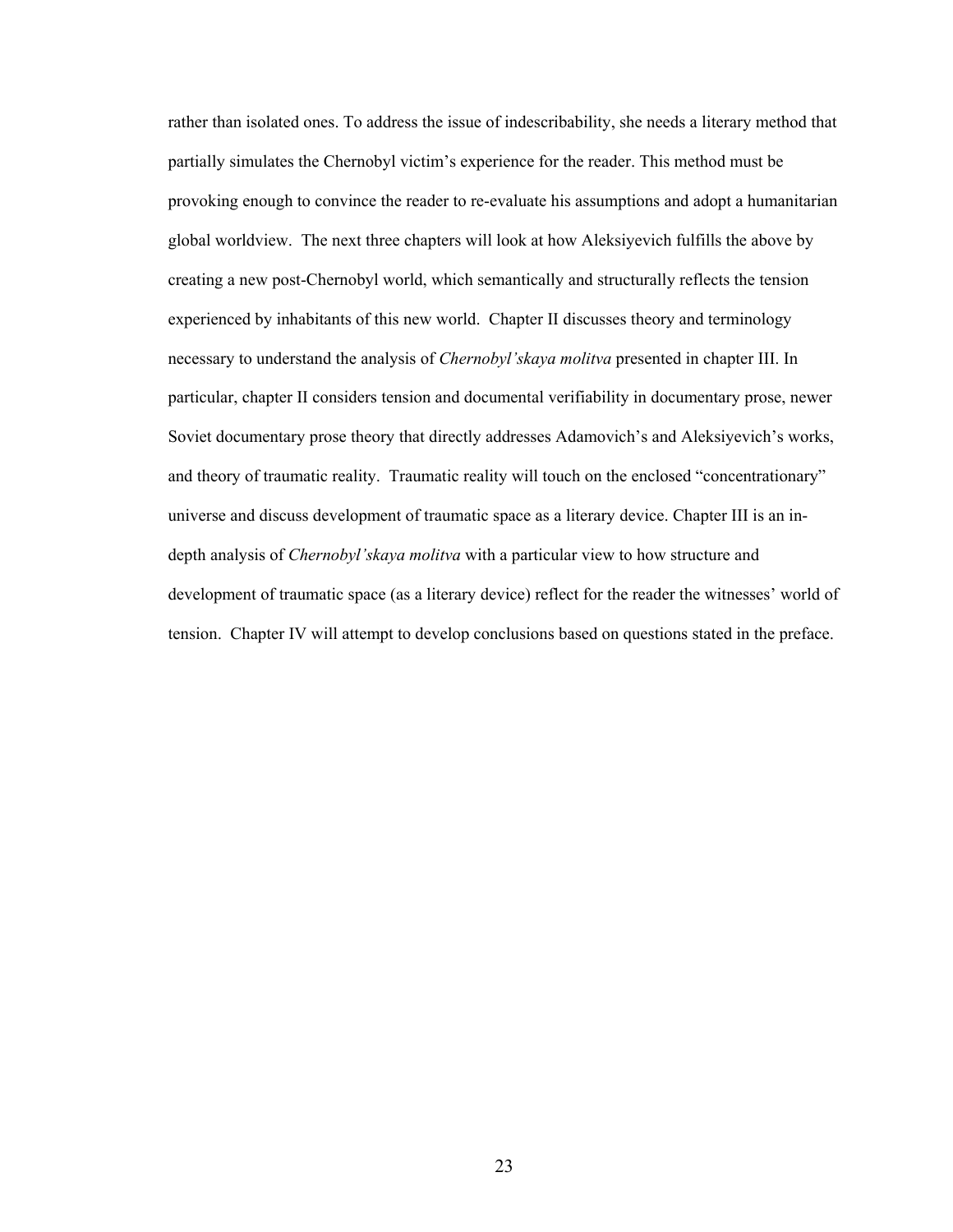## **Chapter II. Documentary Prose and Traumatic Reality**

Aleksiyevich intentionally writes in documentary prose. It has been seen that she experimented with various genres, eventually choosing a methodology close to Adamovich's.<sup>[1](#page-29-0)</sup> Yet, Aleksiyevich's writing also has much in common with traumatic reality, which fits into literature of testimonial. While Aleksiyevich does not use the phrase "traumatic reality" when speaking of her works, the subject of her investigations are individuals who experienced  $20<sup>th</sup>$ century catastrophes, and her works have much in common with traumatic realism. For this reason, it makes sense to consider both documentary prose and traumatic prose theory when evaluating how Aleksiyevich's aesthetic arrangement of material in *Chernobyl'skaya molitva*  describes the Chernobyl victim's reality. This chapter will lay the foundation for an analysis of *Chernobyl'skaya molitva* in chapter three by discussing the following concepts from the areas of documentary prose and traumatic reality, which include:

- 1) The proposition that documentary prose texts thrive on the tension between aesthetic arrangement and verifiability of the documents' "facts";
- 2) Concepts of public domain, private domain and privileged access domain texts in relation to documentary prose texts and the author's challenges (and benefits) in working with these different domains;
- 3) Mapping of traumatic space within the literary text to reflect the inherent tension between the extreme and everyday in a victim's traumatic world.

## **Reception**

Both the press and literary critics tend to use the phrase "documentary prose" when speaking of Aleksiyevich's works. Some merely state that she works in the documentary prose genre; others, including Aleksiyevich's official website, refer to her as the *creator* of a new

<span id="page-29-0"></span><sup>&</sup>lt;sup>1</sup> "Пробовала себя, свой голос в разных жанрах - рассказы, публицистика, репортажи [she tried her voice in various genres, such as the short story, essay, and reportage]". Translation from *Voices from Big Utopia.*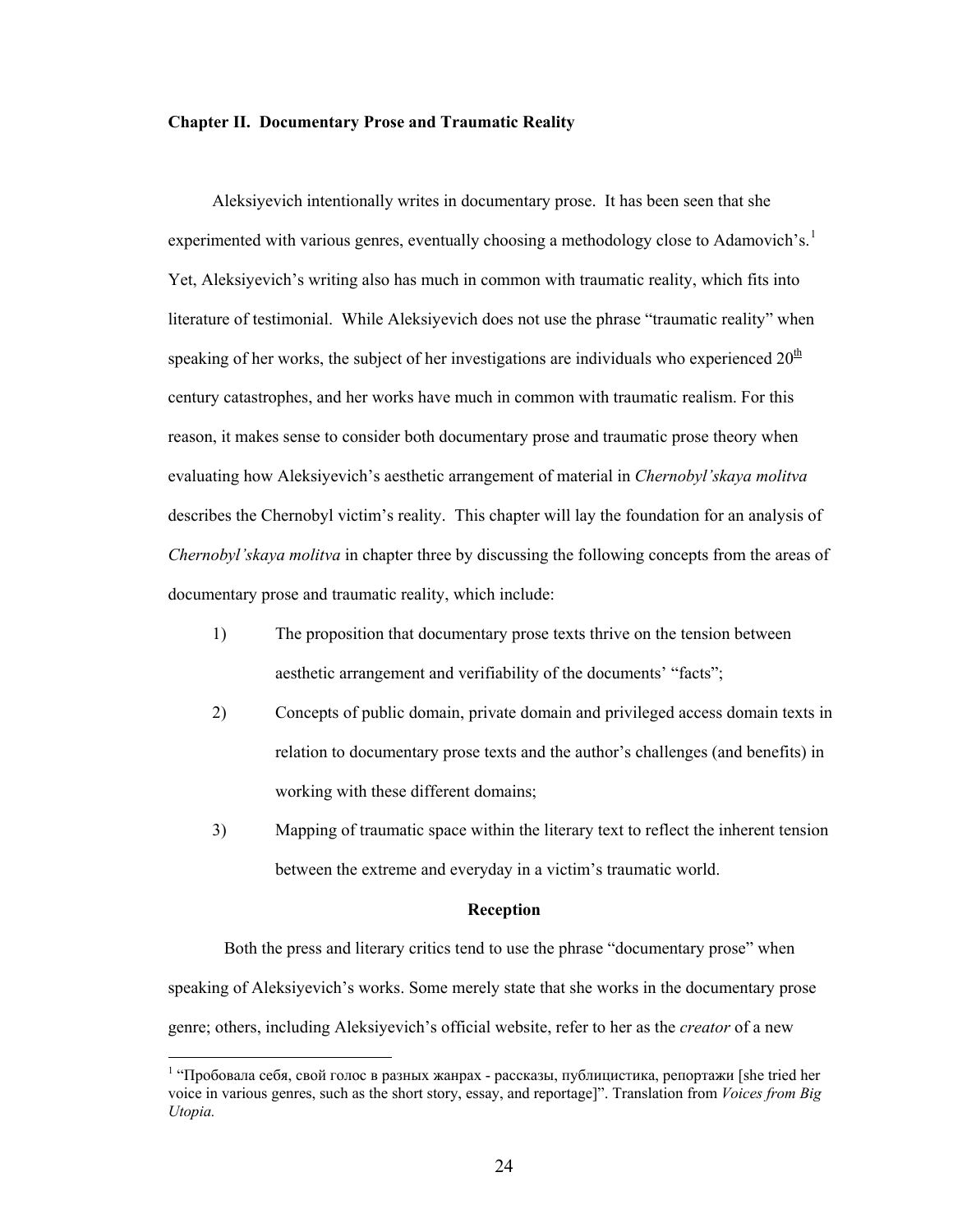documentary prose method.[2](#page-30-0) A recent article in *Rossiyskaya gazeta [Russian Newspaper*] connects Aleksiyevich's name with an "entire genre of modern documentary prose literature".<sup>[3](#page-30-1)</sup> In her interview with Aleksiyevich, Irina Rishina calls the "genre" of *Chernobyl'skaya molitva* "Narratives in documentary monologic-confessions, monologic memoirs and monologic-reflections" ([4](#page-30-2)).  $4$  E. Danilova refers to the "genre" as "полифонический роман-исповедь [polyphonic novel-confession]", referring to its multiplicity of witnesses.<sup>[5](#page-30-3)</sup> Adamovich credits Aleksiyevich with developing his genre further.<sup>[6](#page-30-4)</sup> In "Pravdy ne mozhet byt' slishkom mnogo," the critic Igor Sukhikh places Aleksiyevich's *U voiny ne zhenskoe litso* and *Poslednie svideteli* along with Adamovich's "*Blokadnaya kniga*" and "*Ya iz ognennoi derevni*" into a group of only four works called "collective testimony," which he considers a category of documentary prose.<sup>[7](#page-30-5),[8](#page-30-6)</sup> Perhaps most striking in the above quotes is the tendency to emphasize the innovation in Aleksiyevich's writing by the creation of new descriptive labels. Aleksiyevich reinforces this tendency by describing her writing approach as a "history of feelings," a "genre" of "actual human voices and confessions" and a genre of "living voices".<sup>[9](#page-30-7)</sup> The above phrases imply the subjective and literature of testimonials rather than "objective" historical research.

<span id="page-30-0"></span><sup>&</sup>lt;sup>2</sup> "Создатель уникального документально-художественного метода, основанного на творчески сконцентрированных беседах <sup>с</sup> реальными людьми." *<sup>3</sup>* "*…*белорусской писательницы Светланы Алексиевич, пишущей на русском языке <sup>и</sup>

<span id="page-30-1"></span>преимущественно живущей сейчас в Европе, связан целый жанр современной художественнодокументальной литературы» […the name of the Belarussian writer (indicating female writer) who is writing in the Russian language and who mainly lives now in Europe, is connected with an entire genre of modern documentary prose literature]. "

<span id="page-30-2"></span><sup>4</sup> "повествование в документальных монологах-исповедях, монологах-воспоминаниях, монологахразмышлениях"

<span id="page-30-3"></span> <sup>&</sup>quot;Она открыла свой жанр – полифонический роман-исповедь, когда из маленьких историй складывается большая история" (*Оgonyok*). 6

<span id="page-30-4"></span>See Adamovich's preface to *U voiny ne zhenskoe litso* (1985), (49-54). 7

<span id="page-30-5"></span> $7$  The only two of Aleksiyevich's works which had been published at the article's writing.

<span id="page-30-6"></span><sup>8</sup> Note this is the same terminology Adamovich uses when referring to his genre in the preface to *U voini ne zhenskoe litso*. 9

<span id="page-30-7"></span><sup>&</sup>lt;sup>9</sup> Voices of the Big Utopia (http://alexievich.info/biogr\_EN.html)  $1/27/2007$ .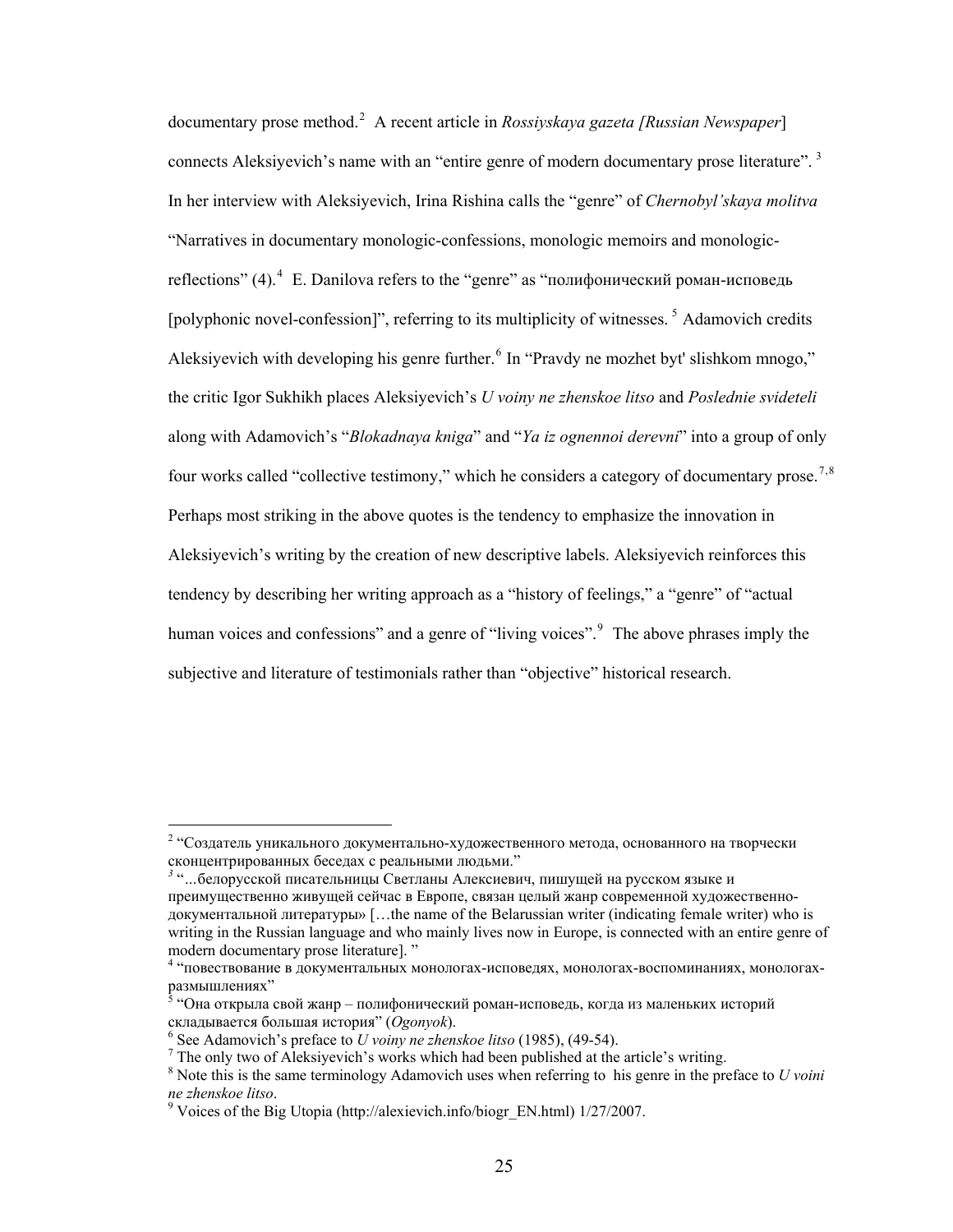### **Problems with Reality in Genre: Reliability versus Narratability**

Documentary prose in its simplest definition is the aesthetic arrangement of factographic documents into a new whole. It assumes in its name that, in contrast to fiction literature, it is based on documented evidence from the real space and time, however broadly interpreted that documented evidence might be. It is less a history in documents than an aesthetic arrangement of documents. The phrase "documentary prose" itself contains an inherent tension between the factual reliability of documents and the word "prose" which refers to the construction of a narrative from the facts. Therefore, critical issues for works of documentary prose or other works of testimonial nature are factual reliability and its narratibility. Prose is constructed from pieces of information. The more constructed it is, the greater the realization that it is arranged and the greater the tendency to doubt the veracity of its underlying documents.<sup>[10](#page-31-0)</sup> On the other hand, even the most comprehensive "objective" historical work is subject to some factual manipulation, at the very least, concerning which facts should be included or excluded in the narrative. At some point, an author must choose what to sacrifice for his purposes and, even at that, he may still be accused of an inaccurate or an incomplete portrayal of his subject. This has ramifications for Aleksiyevich's documentary prose: her challenge is how to join individual stories into an integral whole in absence of a plot driven narrative. On the other hand, the challenges of reliability and narratibility can strengthen the effectiveness of documentary prose and traumatic reality projects. For now, we want to look at how these elements work in documentary prose.

## **Documentary Prose: an Overview and Theories of Tension**

 Part of the difficulty in discussing documentary prose literature is that it is a large and still evolving body of literature (due in part to the different aesthetic forms the prose can take) interacting with time periods and corresponding censorship issues. When one considers documentary prose in the Russian tradition, Gulag literature is the first body of literature that

<span id="page-31-0"></span><sup>10</sup> The scholar Lydii Ginzburg, author of *О психологической прозе* [*On Psychological Prose*]*,* notes a progressive "increase in aesthetic structuring" from letters and diaries to memoirs and autobiographies with novels and short stories having the most forced structure (9).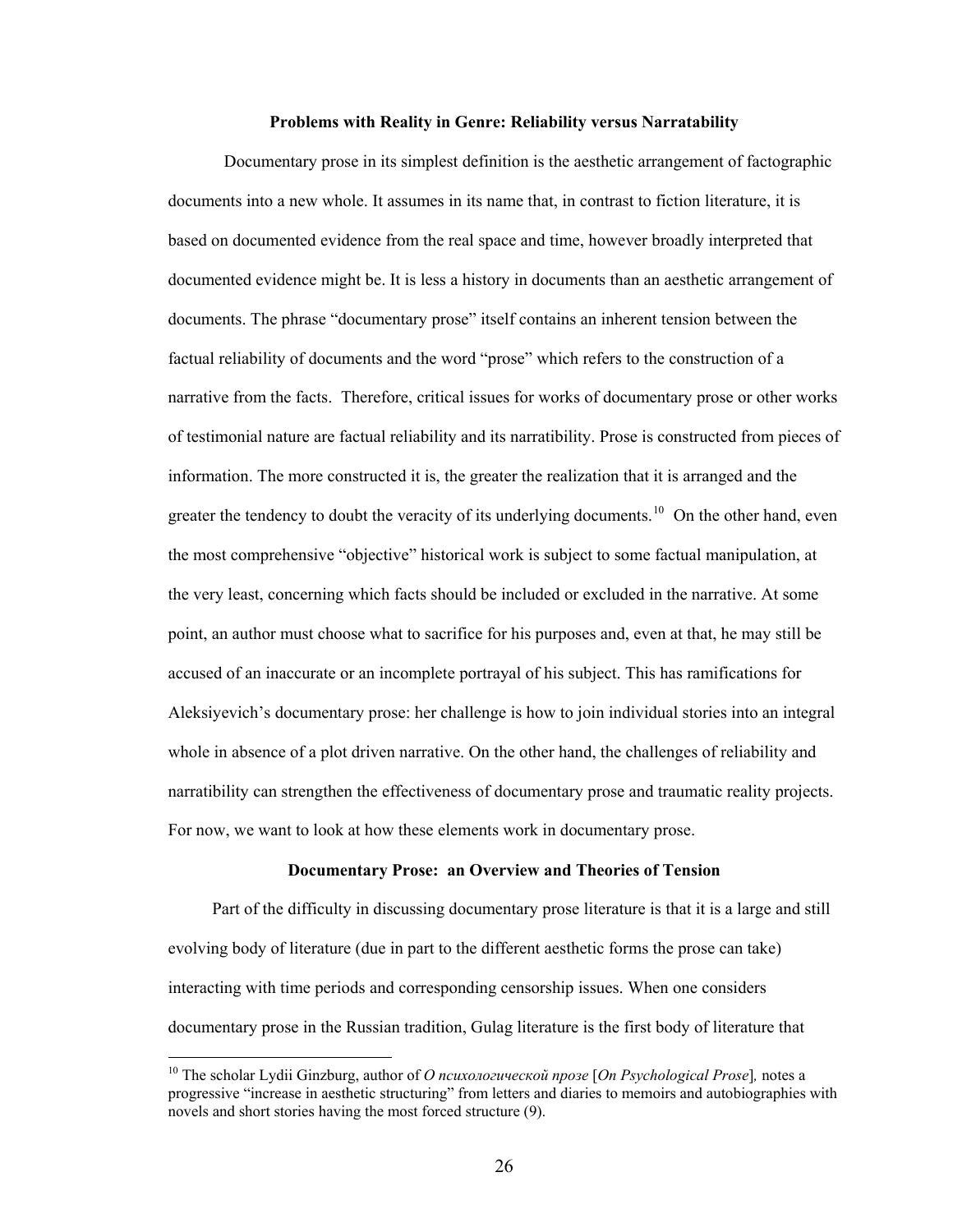comes to mind. Soviet Russian documentary prose, rudely speaking, developed out of the need to reshape Gulag experience within a literary medium for a non-Gulag audience during a time period when it was not physically safe to be honest. The most familiar names in Gulag documentary prose literature are Aleksandr Solzhenitsyn and Varlaam Shalamov. Solzhenitsyn's *Arkhipelago Gulag: Opit khodozhestvennovo issledovaniya* [*Gulag Archipelago: An Experiment in Literary Investigation*] for which he received the Nobel Prize in 1970 was written in secret over a period of 10 years (1958 to 1973) and appeared in *samizdat* within Russia. It was first officially published overseas in 1973 and finally published in the Soviet Union in 1989. Its subtitle describes both an experiment in progress and an attempt to marry the literary and the investigative. Using the big metaphors of Gulag as a separate island country and prison industry, Solzhenitsyn uses as raw material his own life story, others' life stories, memoirs, hearsay, numerous statistics, hypothetical accounts and his commentaries of "moral outrage" to create a four-volume indictment of the Soviet system. Varlaam Shalamov's *Kolymskie rasskazi* [*Kolyma Tales*] is comprised of short stories based on Shalamov's seventeen years in the Kolyma labor camps. The stories' full impact, according to Terras, comes from their collective presentation. Shalamov called his approach both "новая проза [new prose]" and "выстраданная проза [prose born of suffering]" and explains it as "That which is suffered out through one's own blood exits onto the paper like a document of the soul, transformed and sanctified by the fire of talent" Shalamov 13).<sup>[11](#page-32-0)</sup> *Arkhipelago Gulag and Kolymskie rasskazi*, although based on personal experiences in the Gulag, represent two very different aesthetic approaches. Each individual story of *Колымские рассказы* is restrained with a tight plot developed around the individual story of few characters, while *Arkhipelago Gulag* is voluminous and often unconstrained. While taking into consideration individual histories, *Arkhipelago Gulag* is organized around the broad view of

<span id="page-32-0"></span> $11$  "Выстраданное собственной кровью выходит на бумагу как документ души, преображенное и освещенное огнем таланта."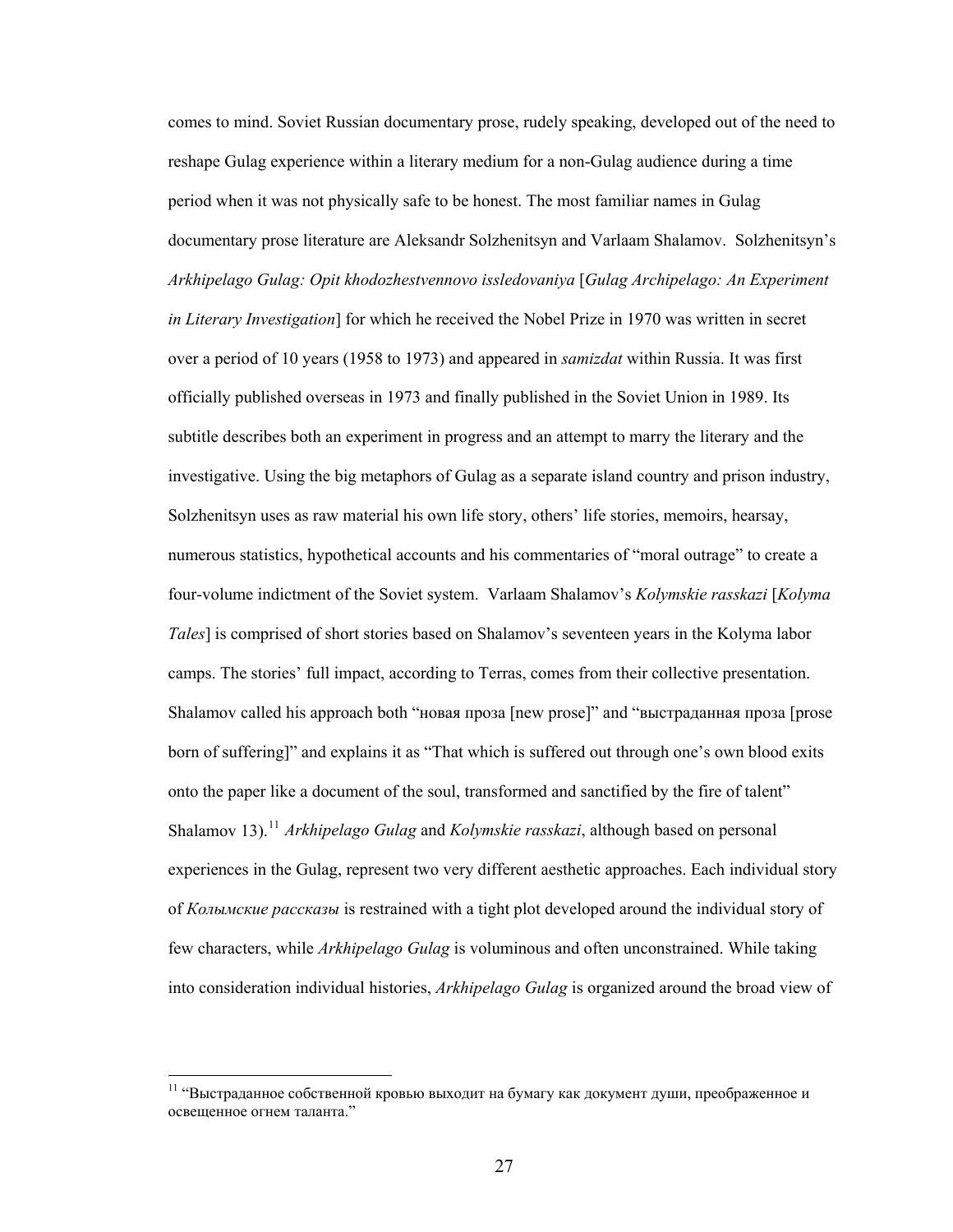a newly described Gulag world.<sup>[12](#page-33-0)</sup> Both works were written in secret and published underground; they are representative of a large group of documentary prose works whose authors were faced with serious repercussions for exposing a side of the truth the government considered unacceptable. After the USSR's dissolution in 1991, the publishing of documentary prose narratives flourished.

 In many ways Aleksiyevich's work straddles both Shalamov's and Solzhenitysn's approaches. Like Solzhenitsyn, she applies the macro framework through metaphor to shape her individual stories and guide the reader's interpretation. Like Shalamov, the bulk of her documentary prose works are comprised of individual stories. As shall be seen in the next chapter, *Chernobyl'skaya molitva* is comprised of multiple individual stories, which are given a strong focus through a macro framework.

Considering Aleksiyevich works from a documentary prose model, the loosening of censorship boundaries pertaining to content and broadness of the genre gives her latitude to create new forms by mixing perspectives. Aleksiyevich's use of narratives provides for a microhistorical viewpoint of individual lives. Addition of authorial essay and statistics, similar to Solzhenitsyn's literary experiment, can set the micro perspective into a global viewpoint. Mixing of elements and perspectives will be further examined in the following chapter to show how Aleksiyevich builds and maintains tension within her text. Loosening of censorship boundaries can cause difficulties. One of the challenges for modern authors is self-limitation: the comparatively lax governmental limitations to content and form allows the author to potentially push the limits of good taste too far, and, as others have commented, rewound the victim.<sup>[13](#page-33-1)</sup> In her article "The Play of War," Aleksiyevich questions whether her descriptions from the Afghan War were too graphic:

<span id="page-33-0"></span> $12$  Ginzburg compares fiction's movement from idea to personality to create a second reality, while documentary literature moves from details to a generalized conclusion and produces reader with a "dual cognition" of real life and its aesthetic portrayal  $(On \text{Psychological \text{ } Prose 8})$ .

<span id="page-33-1"></span><sup>&</sup>lt;sup>13</sup> For an indepth discussion of limitations and rewounding the victim, see Extremities: *Trauma*, *Testimony, and Community* (25-54).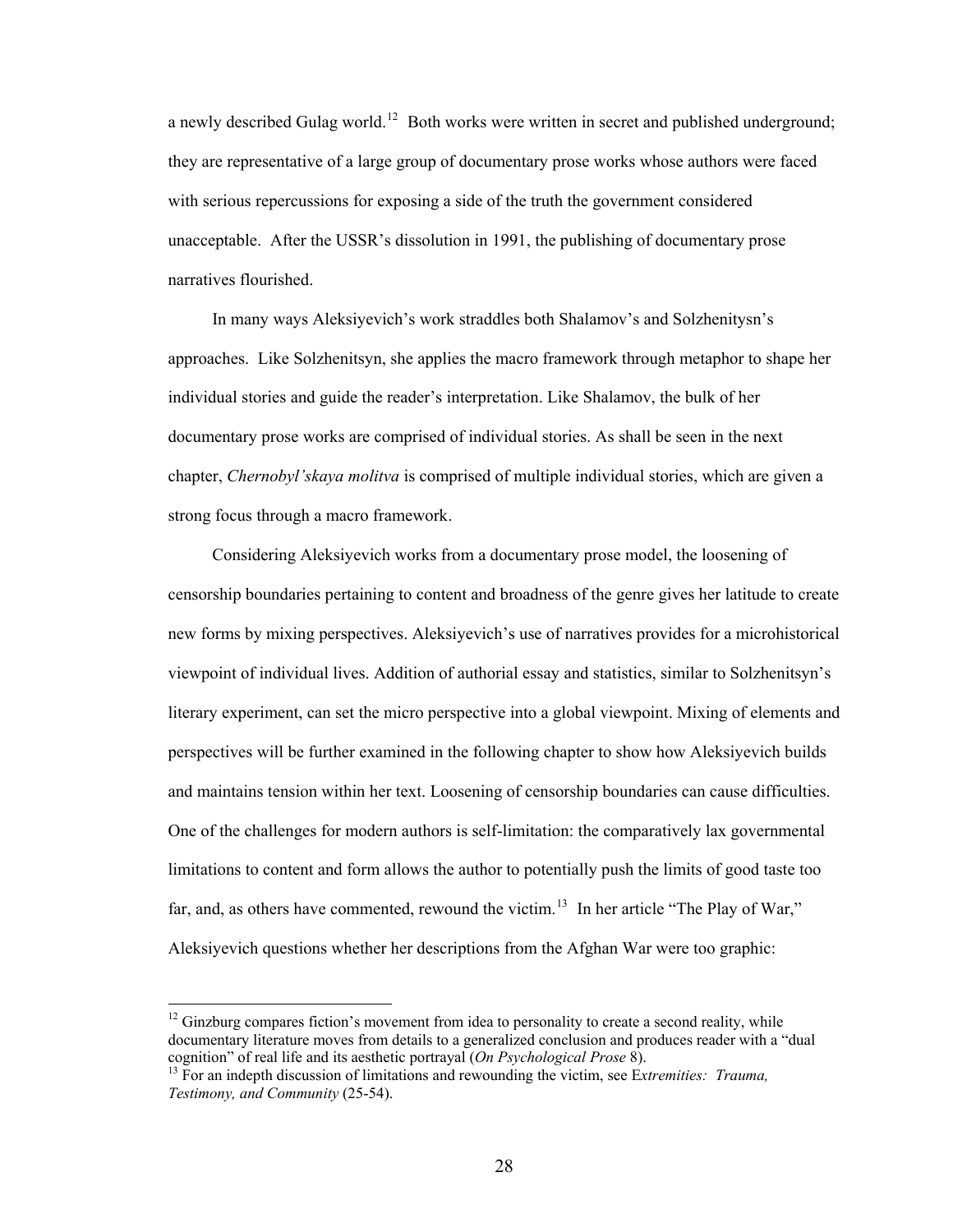I was convinced, once, that truth had to be followed through to the end. Faced with writing that an Italian landmine the size of a toy can turn a human being into half a bucketful of flesh, I hesitated; but I decided to follow it through. Because, I thought, the simpler and more mundane the killing, the more important human life should be in art. Now I'm no longer sure...  $(154-5)$ .

Aleksievich was disturbed to find that vivid descriptions of death did not change public opinion about war. Instead, the public became numb to images of murder and death (155). Later, when writing *Chernobyl'skaya* molitva, she attempts to prevent this effect on the reader, which she describes as "банальность ужаса [the banality of horror]" (37).

Aleksiyevich's writing spans twenty years of momentous change for her nation and for her as a writer. The dissolution of the USSR ushers in an influx of ideas, more political freedom and potential for disillusionment; meanwhile, Aleksiyevich has more exposure to the West and even lives overseas for a time. It seems from the above quote and interviews with the press that Aleksiyevich originally assumed that if writers were free to publish "the truth" and if people could hear it, then the people would reject war and inhumanity. A past creativity that was required to slip subversive material past the censors is now required to target a more desensitized reader, on the one hand, or the reader who adamantly insists her son was an Afghan war hero, on the other. The reader analyzing Aleksiyevich's writings has the added challenge of remember that Aleksiyevich's writing spans twenty years of quickly changing ideas which directly affect her worldview, her approach to writing and the tolerance level of her target audience. Aleksiyevich is navigating rapidly changing waters in her documentary prose "experiments".

If the first difficulty with documentary prose is its evolution as a genre, a second difficulty lies in the often hazy reliability of the raw material from which the prose is created. Documentary evidence can run the gamut from verifiable statistics about verifiable events (with varying levels of reliability in connection with statistic collections) to participant impressions of events, often filtered through time and memory before being written down in memoirs, diaries, and autobiographies. A reader approaching a documentary-based writing expects to discover what he

29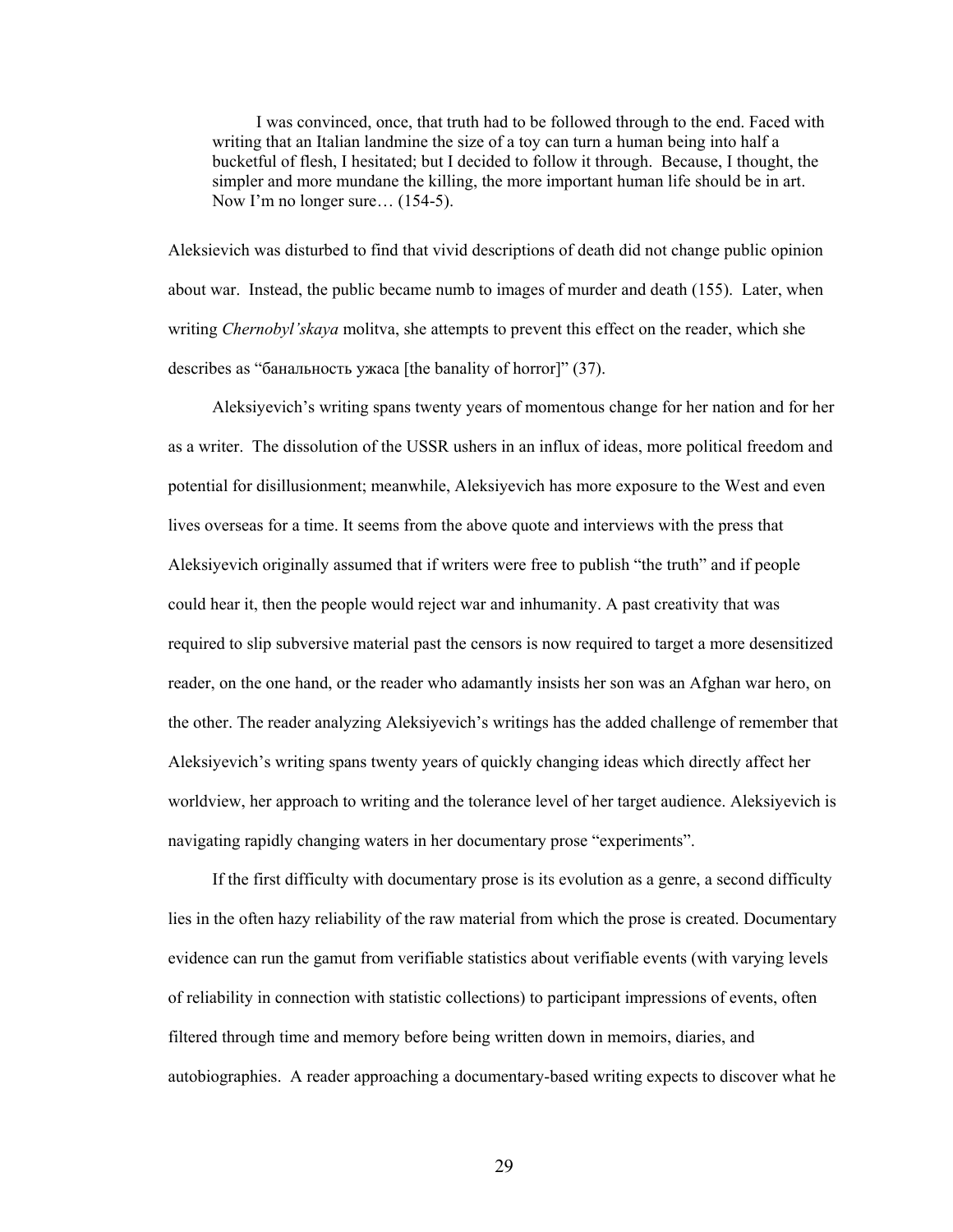would consider historically accurate. Often his expectations are justified. Documentary prose works have been used as historical sources, particularly when the author is writing about a situation in which there are few survivors. Terras notes the importance of *Kolymskie rasskazi* to the historian Robert Conquest's research on Kolyma (Terras 401). Aleksiyevich's works can often be found in bibliographies as background for women and war. For instance, *Chernobyl'skaya molitva* has been used by David Marples as historical evidence for his investigations into Chernobyl, and *U voiny ne zhenskoe litso* is a major resource for questions related to Soviet women in WWII ("Chernobyl: a Reassessment" 26). Terras does recognize the dual nature of Shalamov's work: "*Kolymskie rasskazi* are intended both as fiction and historical testimony, and it is truly difficult to separate aesthetic evaluation from historical appraisal in them." This would lead one to ask, if the factual is important, then what does the aesthetic arrangement do for the documentary prose narrative, or how does it make it preferable in certain cases to traditional factographic narrative. Part of the answer, according to some theorists, is in the creation of tensions.

 Both Ginzburg and Leona Toker, a literary critic working in the fields of documentary prose and Gulag literature, discuss how the aesthetic arrangement of documentary prose texts plays an essential role in creating positive tension within the text. One point of tension is between the aesthetic and sociological functions of a text. In "Toward a Poetics of Documentary Prose—From the Perspective of Gulag Testimonies" Toker, who bases her ideas about documentary prose on those of Shalamov and the structuralist theorist Jan Mukarovsky, speaks of documentary prose as "multi-function objects" whose varying functions depend upon reader reception and time  $(187)$ .<sup>[14](#page-35-0)</sup> The literary text can be viewed simultaneously as sociological and aesthetic, or one of the two emphases may dominate depending upon the reader's interest at the time (216-217). As time passes, a literary work whose sociological value has become passé can

<span id="page-35-0"></span><sup>14</sup> For a complete discussion of multifunction objects, see Mukarovsky's *Aesthetic Function, Norm and Value as Social Facts.*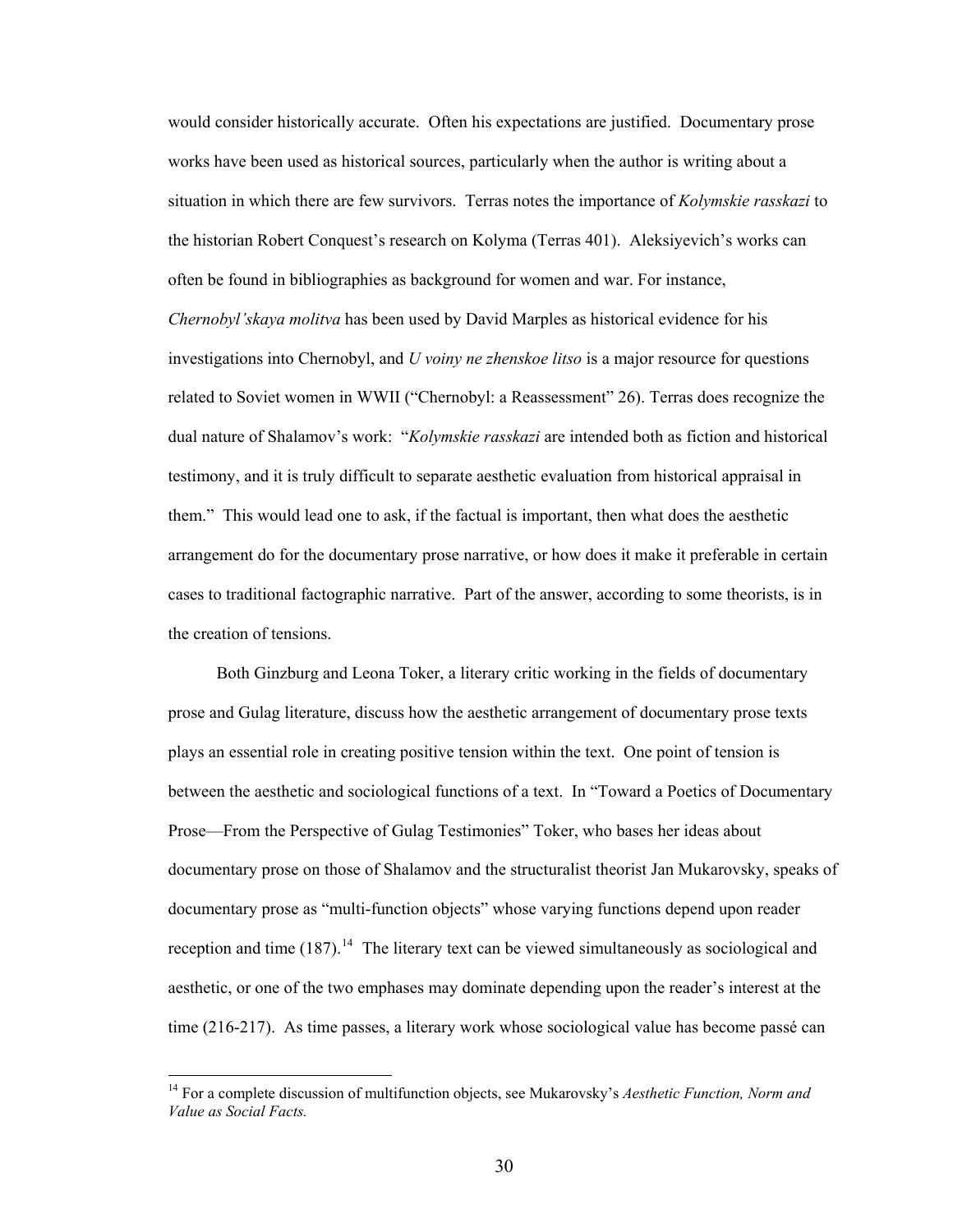still be valued for its aesthetic qualities, or vice versa. Ginzburg comments that Rosseau's *Confessions* retains its relevance for today's readers because of its human interest (6). It is impossible to read *Chernobyl'skaya molitva* without being aware of the struggle between the aesthetic and sociological values of this book. It "looks like" a work of art but speaks a sociologic message. The individual stories and the big story compete for the reader's attention. Still, while years later the global message may lose its relevance, the individual stories might retain a vital poignancy. Similarly, in the event of another future nuclear disaster, the relevance of the sociologic aspect of *Chernobyl'skaya molitva* might outweigh the aesthetic. In this sense, the multi-function aspect of *Chernobyl'skaya molitva* potentially positions it for timelessness.

A second positive point of tension, as alluded to earlier, is between the verifiable facts and the aesthetic reconstruction of those facts. According to Ginzburg, because aesthetic arrangements of necessity involve a high element of choice—which facts to include and which to exclude—along with a manipulation of facts to facilitate cohesiveness and narratability, reliability is sacrificed for aesthetics, creating *a positive tension* between the veracity and aesthetics: "Documentary prose, however, thrives on the open correlation of and struggle between these two principles" (*On Psychological Prose* 6). Although, as shall be seen in chapter III, there is an inherent factographic tension in the content of the eyewitness narratives, Aleksiyevich maximizes the potential for tension through the aesthetic arrangements of structure and literary devices.

In "Toward a Poetics of Documentary Prose—From the Perspective of Gulag Testimonies," Toker discusses factual verifiability and three types of texts often found in documentary prose—public domain, private domain and domain of privileged access—which contribute to this tension. (*Chernobyl'skaya molitva*, as shall be seen later is comprised of all three.) Public domain texts are verifiable texts which the public can easily access; they include memoirs, printed and published materials, names and descriptions of actual places and people and statistics. Public domain information carries weight with the average reader and ties the event to a time and space. Although private and privileged access domain potentially carry less weight in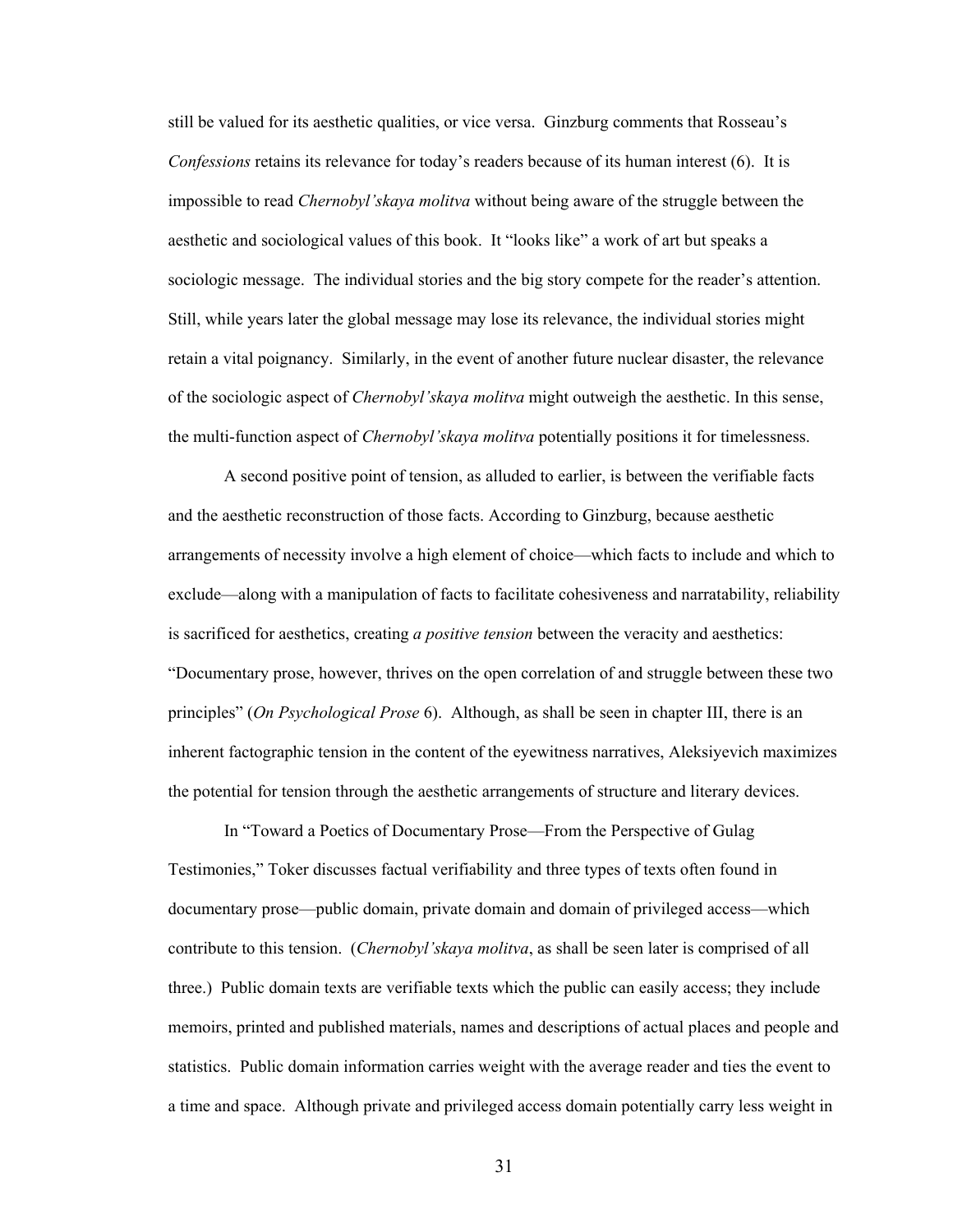terms of verifiability than public domain material does, they provide information that otherwise would not be accessible to the public. Private domain belongs to the author's inner world of thoughts and emotions. A pact between the reader and author is required for the reader to trust the veracity of private domain material: the author is telling the truth as far as he understands or remembers it, and the reader chooses to trust him. Private interviews and unwitnessed survivor reports fall into the privileged access domain. The author gives the reader access to that which the author has been told or learned in privacy; the reader chooses to believe the author is telling the truth. A potential challenge for documentary prose authors is the large amount of unverifiable materials belonging to private and privileged access domains, which require confirmation by other historical sources. This is even more challenging in a clandestine world like the Gulag, which in the mid  $20<sup>th</sup>$  century was essentially hidden from the public, although now there is a large body of Gulag material to serve as a library of topoi. Therefore, at the time of his writing, Solzhenitsyn made up for the lack of topoi by piling on of evidence, his scattering of names and places, descriptions of monastery walls used as prisons, among other evidences, most of which were later confirmed by investigators. *Kolymskie rasskazi* presents a multitude of stories which do not contradict one another; taken together they serve as a witness to the veracity of individual characters and events in *Kolymskie rasskazi*. The vast body of Gulag literature itself has become a background of plausibility against which to compare individual Gulag documentary prose narratives. On the one hand, evidence and detail is necessary for verifiability; on the other hand, Toker warns that readers might become suspicious of detailed reconstruction of dialogue years after the fact. Toker warns of the dangers of "minuteness of detail", which is connected to the second drawback to minuteness of detail: the lack of focus in oral testimony (198). The testimony of some witnesses can "meander"; furthermore, what is interesting to the witness might not fit the author's needs. Aleksiyevich avoids these pitfalls by anchoring her private and privileged access domain materials in physical tape recorded evidence and by removing the extraneous from individual narratives to keep the focus narrow.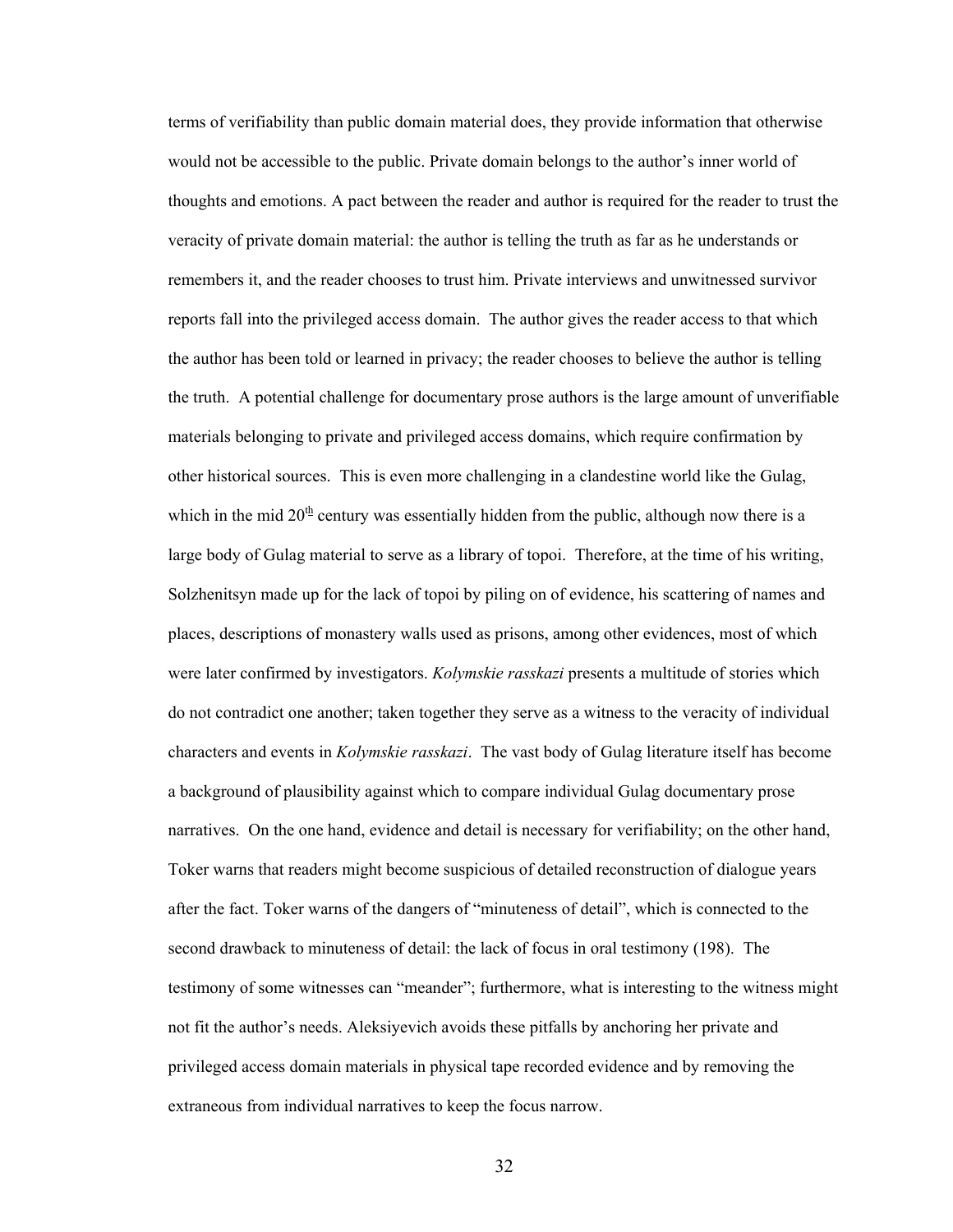Documentary prose is beneficial to Aleksiyevich because of the greater freedom it gives her to manipulate documents to present her viewpoint. Although in the documentary prose genre, the testimony of an individual cannot be a composite of a number of people, the genre provides Aleksiyevich with the flexibility to change names and minor details and to delete others to highlight that which is pertinent to the story. On the one hand, documentary prose can be approached by the reader as nonfiction, or fact-based literature. On the other hand, it can be seen as crafted literature. Aleksiyevich has been known to take advantage of this second interpretation. During a 1994 lawsuit alleging Aleksiyevich had defamed the character of her witnesses by manipulating their testimonies in *Tsinkovye mal'chiki* (1991), the defense attempted to prove that documentary prose should not be judged by the same rules as reportage. The defense insisted that published excerpts cannot be considered interviews as much as aesthetic works, and, that, although the author is responsible to report facts reliably, the documentary prose genre allows the author the right to selectiveness in content and choice of his particular moral viewpoint in constructing the narrative (*Цинковые…* (1996), 306-11).

#### **Tension in Traumatic Reality Narratives**

Documentary prose theory is helpful in navigating the tensions between the verifiable and the aesthetics as well as providing a way for the author to create historical documents out of experience. Yet, I believe that one way in which Aleksiyevich's writings, and in particular *Chernobyl'skaya molitva*, could be considered "modern", as *Rossiyskaya Gazeta* calls it, is in its highlighting of traumatic content through what Michael Rothberg would call the traumatic reality narrative. Traumatic reality narratives were born from Holocaust narratives. Trauma narratives can be seen as out of the ordinary events that force people into unusual circumstances that either deform them or in some way challenge them to develop new coping mechanisms. The  $20<sup>th</sup>$ century is memorable for cataclysmic occurrences with its two world wars, bloody civil wars, a history of concentration camps and environmental disasters brought on by technology. It is a century full of unusual circumstances and, whereas there may have been other centuries as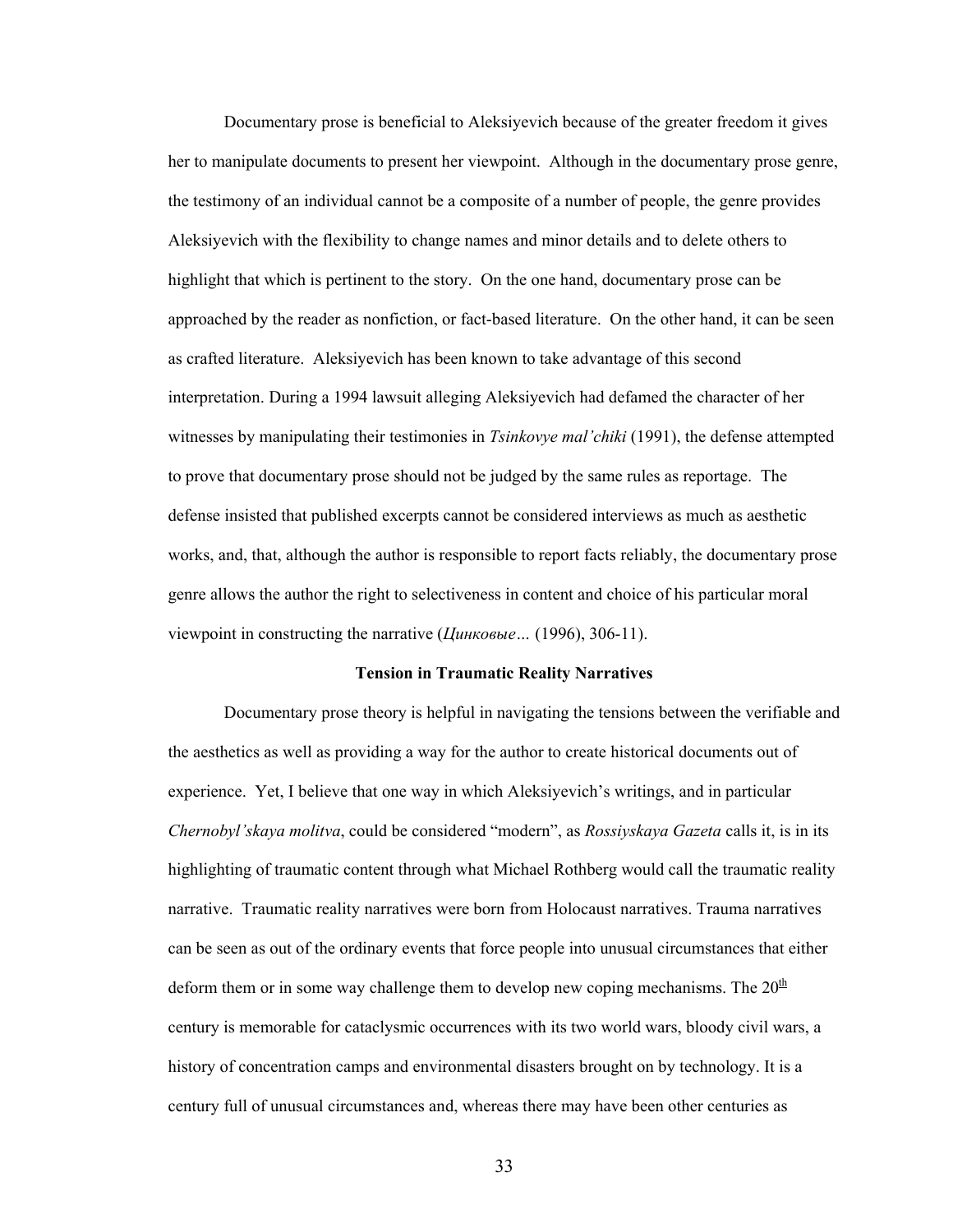cataclysmic, certainly the public's access to information in the  $20<sup>th</sup>$  century would increase the sense of tumultuousness. In their introduction to *Extremities: Trauma, Testimony, and Community*, Miller and Tougaw recognize the special place of Holocaust narratives as a model from which other extreme narratives are composed: "the Holocaust has produced a discourse—a set of terms and debates about the nature of trauma, testimony, witness, and community—that has affected other domains of meditation on the forms the representation of extreme human suffering seems to engender and require" (4). This discourse has proven helpful to understand the dynamics of literary structures Aleksiyevich uses to represent the Chernobyl victims' suffering.

In *Traumatic Realism: The Demands of Holocaust Representation,* Michael Rothberg discusses traumatic realist literature as a realist project challenged by the need to attempt to represent and find meaning after the Holocaust. This project begins with the concept of the concentrationary universe, or a world of concentration camps, which is expanded semantically to represent a place "beyond the bounds of normality where 'everything is possible' and where the universe's inhabitants are isolated "by an experience impossible to communicate" (115). At the same time, the concentrationary universe continues to exert its influence on the camp survivors, often the narratives' authors, after their "liberation" from the camps. They find the trauma cannot be undone; the post-traumatic world is not equivalent to its pre-traumatic state. Traumatic reality specifically concerns the effects of the literary work on the reader; in Rothberg's words, it is "the disorientation that accompanies the reader's arrival in a universe that violates all expectations" (Miller 6). Of particular importance to this work is the concept of the mapping out of a traumatic literary world. Rothberg uses Ruth Kluger's memoir of her life as a child in German concentration camp to illustrate "mapping of concentrationary universe" (129-130). In her concentrationary universe, opposing concepts which represent the mundane and the extraordinary are held in close proximity and space within the text; this traumatic space represents a recurring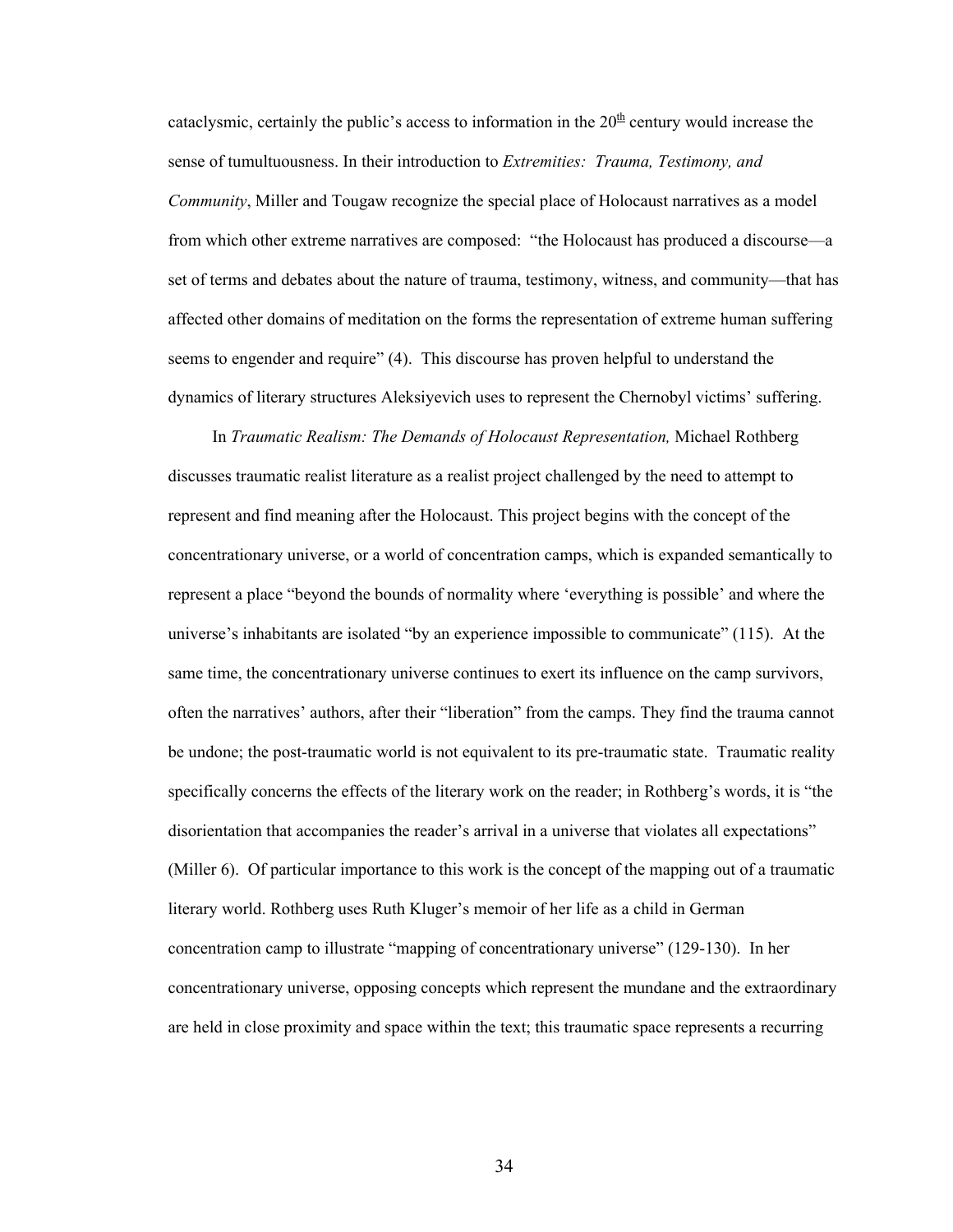point of violence  $(129, 21)$ .<sup>[15](#page-40-0)</sup> While, according to Rothberg, other authors might attempt to resolve the tension, Kluger leaves the text bifurcated and unresolved: "…extremity and everydayness coexist and abut each other, but without resolving into a new unity. […] They are at once held together and kept forever apart..." (129-130).<sup>[16](#page-40-1)</sup> Furthermore, in this literary space, "knowledge of the extreme occurs simultaneously with public recognition of the post-traumatic social context" (56). To this end, the traumatic realist text both educates the reader in new rules and demands a response from him.

The next chapter will demonstrate how narratives in *Chernobyl'skaya molitva* map out a traumatic space in which an aspect of the Chernobyl disaster is held "close to" the post-Chernobyl result. Extreme experiences become a part of the everyday life. Within the witnesses' narratives, the traumatic results of the clash on the victim's psyche are depicted in one sentence or within a space between two sentences "held together and kept forever apart". *Chernobyl'skaya molitva* locates the traumatic edge within the text that corresponds to the traumatic issue within the witness's memory. On a larger scale, as a traumatic world, Chernobyl is compared to another space historically, geographically and chronologically. We see the same division of space into pre and post-trauma in eyewitness narratives, which Aleksiyevich transposes onto a macro level in her authorial essay. She isolates the traumatic Chernobyl world from the usual to reflect the witnesses' isolatory experiences; she frames their world as a concentrationary universe, which is intrinsically a world of tensions. Pre-traumatic reality and post-traumatic reality are positioned together yet always separate to create a new Chernobyl reality. Therefore, the analysis of *Chernobyl'skaya molitva* will also show how the text manipulates tension on the levels of the word, eyewitness narrative, sections of narratives and between sections.

<span id="page-40-0"></span><sup>15</sup> Rothberg's term is mapping of concentrationary space. I apply his ideas to *Chernobyl'skaya molitva* to Aleksiyevich's bifurcated construct within the monologue narrative and call it mapping of traumatic space, since I apply it more specifically to pinpoint the traumatic issue.<br><sup>16</sup> Ginzburg comments that documentary literature produces a dual and incongruent cognition between a

<span id="page-40-1"></span>real life experience the reader is familiar with and a separate, second aesthetic representation (8).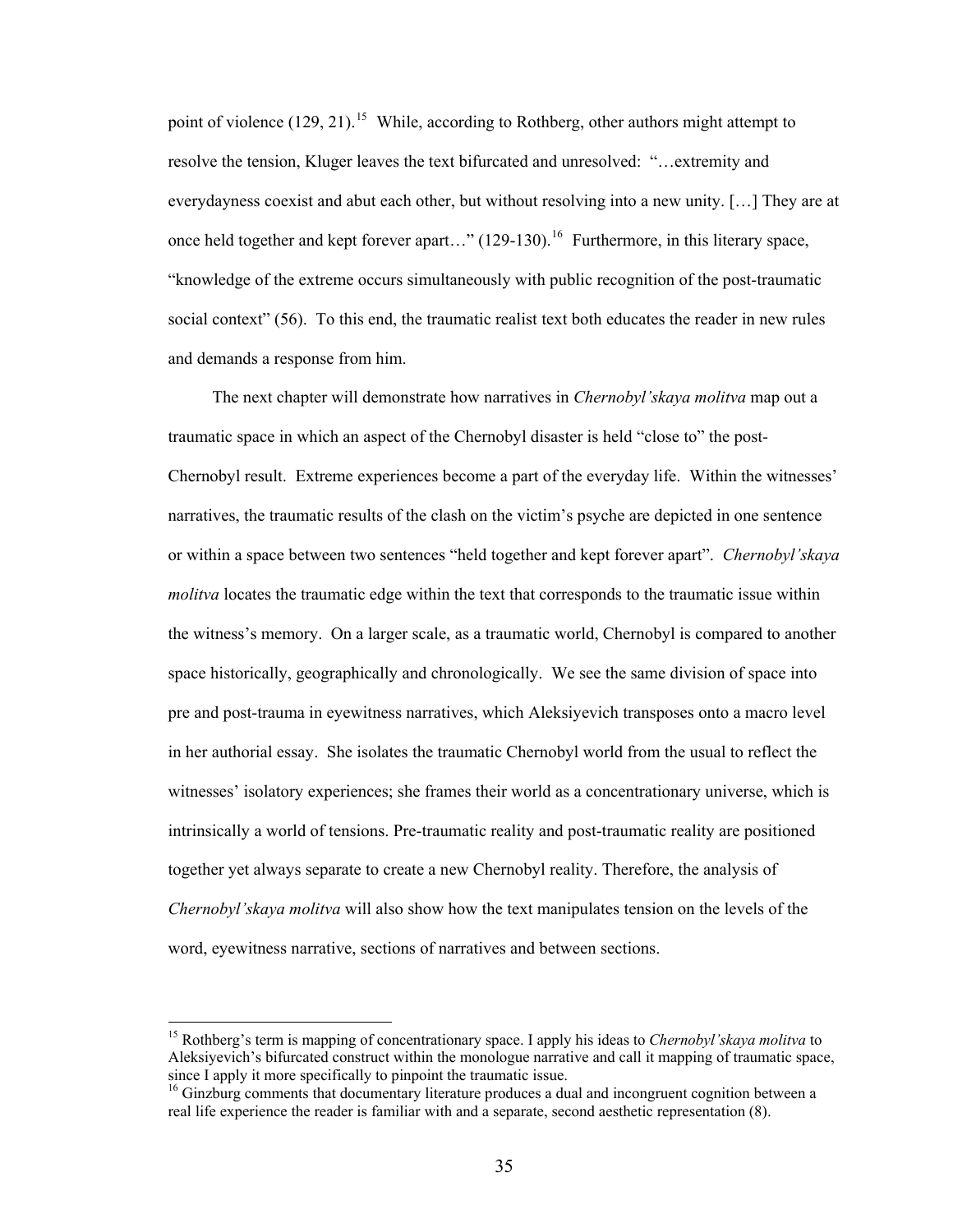# **Chapter III. Aleksiyevich's Literary Approach: Trauma and Narrative Structure in**  *Chernobyl'skaya molitva*

Фактов уже не хватало, тянуло заглянуть за факт, войти в смысл происходящего. Налицо имелся эффект потрясения. И я искала этого потрясенного человека... Он говорил новые тексты…

Facts were no longer sufficient. I was forced to look past the facts to understand what had occurred. The effects of the shakenness were evident on the faces. And I searched for that shaken person… He spoke in new texts. Svetlana Aleksiyevich, *Chernobyl'skaya molitv* , 2006

Any book on Chernobyl might elicit interest for its content. After all, the "extreme" sells.

Yet, it is common for readers to notice the aesthetics of *Chernobyl'skaya molitva* and particularly

their effects on the reader. The reviewer Julian Evans states:

Alexievich's book, which should be a melancholy experience, is both more and less than that. Her technique is a powerful mixture of eloquence and wordlessness, describing incompetence, heroism and grief: from the monologues of her interviewees *she creates a history that the reader, at whatever distance from the events, can actually touch.* … (Julian Evans, The Telegraph). (*Italics mine.)* 

The book is described as a powerful, "touchable" history. *The Complete Review* chided

Aleksiyevich for the book's lack of statistics, background information and conclusions about

Chernobyl, but still found the book highly stirring: "Moving and powerful, *Voices from* 

*Chernobyl* still feels inadequate. But then maybe any book about Chernobyl would".<sup>[1](#page-41-0)</sup>

*Chernobyl'skaya molitva* is particularly gripping because of the reflection of the "shaken effect",

indicating trauma, within narratives and the way trauma is kept fresh for the reader's experience

through the narratives' interaction with one another. The arrangement of facts is of integral

importance in showcasing the trauma. Aleksiyevich's works are crafted from cohesive narratives

which, although meant to be read in conjunction with the remainder of the narratives, can be read

separately and still fully engage the reader's attention. Aleksiyevich creates this cohesive

<span id="page-41-0"></span><sup>1</sup> From *The Complete Review*.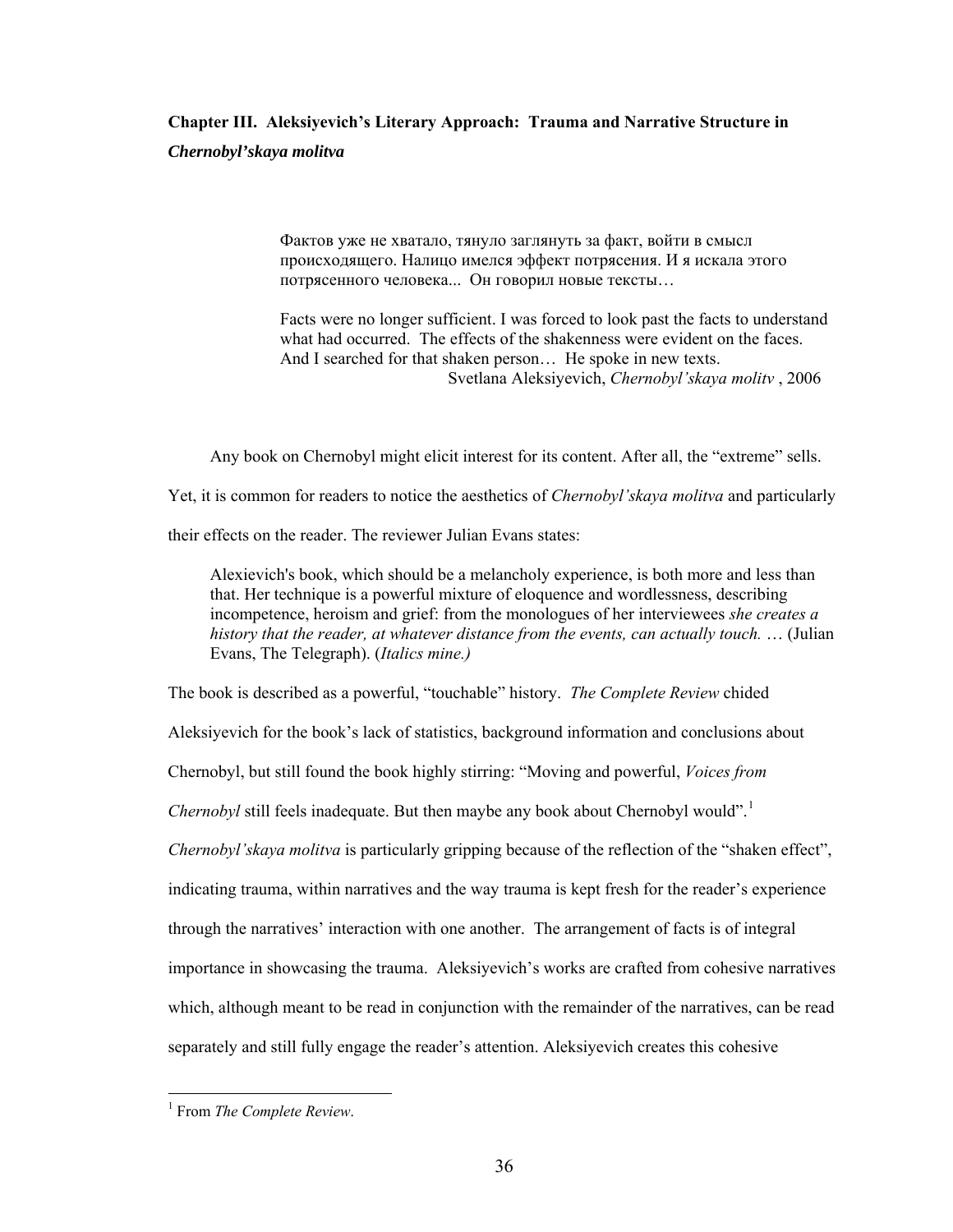narrative (referred to in the book as a "monologue") from tape-recorded interviews. The monologues are infused with literary devices and combined into eleven narrative blocks; together this arrangement, with its emphasis on the effect of the event in the witness's life, produces a possibly greater emotional experience for the reader than a retelling of events from a more "objective" perspective might. Aleksiyevich's narrative approach is multi-functional: The monologues set up conflicting concepts, ideas or situations from the witnesses' experiences. The clash of two conflicting elements, like geological plates rubbing against one another on a fault line, is reflected in the text by clearly identifiable sentences. These "fault line" sentences mimic the shaken effect described by Aleksiyevich, "And I searched for that shaken person… He spoke in new texts" $(40)$ .<sup>[2](#page-42-0)</sup> On a broader level, the individual narratives and collective narratives interact with one another to tell the variegated traumatic story of a Chernobyl person in a Chernobyl world, while the titled narrative structures interact one with another to maintain tension by manipulating the perspective from which the problem is viewed to keep the reader from becoming too accustomed to the horror. Ultimately, the fiber and the structure of *Chernobyl'skaya molitva* is fraught with tension, an integral element of both documentary prose and traumatic reality narratives. This chapter will provide an analysis of the book's structural and literary devices through an overview of the structure of *Chernobyl'skaya molitva*, an analysis of its building block narrative (the monologue), a section by section analysis, and a discussion of how the above elements work together to create and maintain traumatic space.

#### **Structural outline**

Structurally, *Chernobyl'skaya molitva* is comprised of eight sections arranged as mirror structures. (See Table 1).  $3\overline{ }$  $3\overline{ }$ 

<sup>&</sup>lt;sup>2</sup> "И я искала этого потрясенного человека... Он говорил новые тексты..."<br><sup>3</sup> Aleksivariek refers to permaine times "veice in choir" "colitary human veice"

<span id="page-42-1"></span><span id="page-42-0"></span><sup>&</sup>lt;sup>3</sup> Aleksiyevich refers to narrative types, "voice in choir", "solitary human voice" and "monologue"; the section numbers and placement of narrative types to sections are mine based on definitions Aleksiyevich gives in her works and in secondary articles.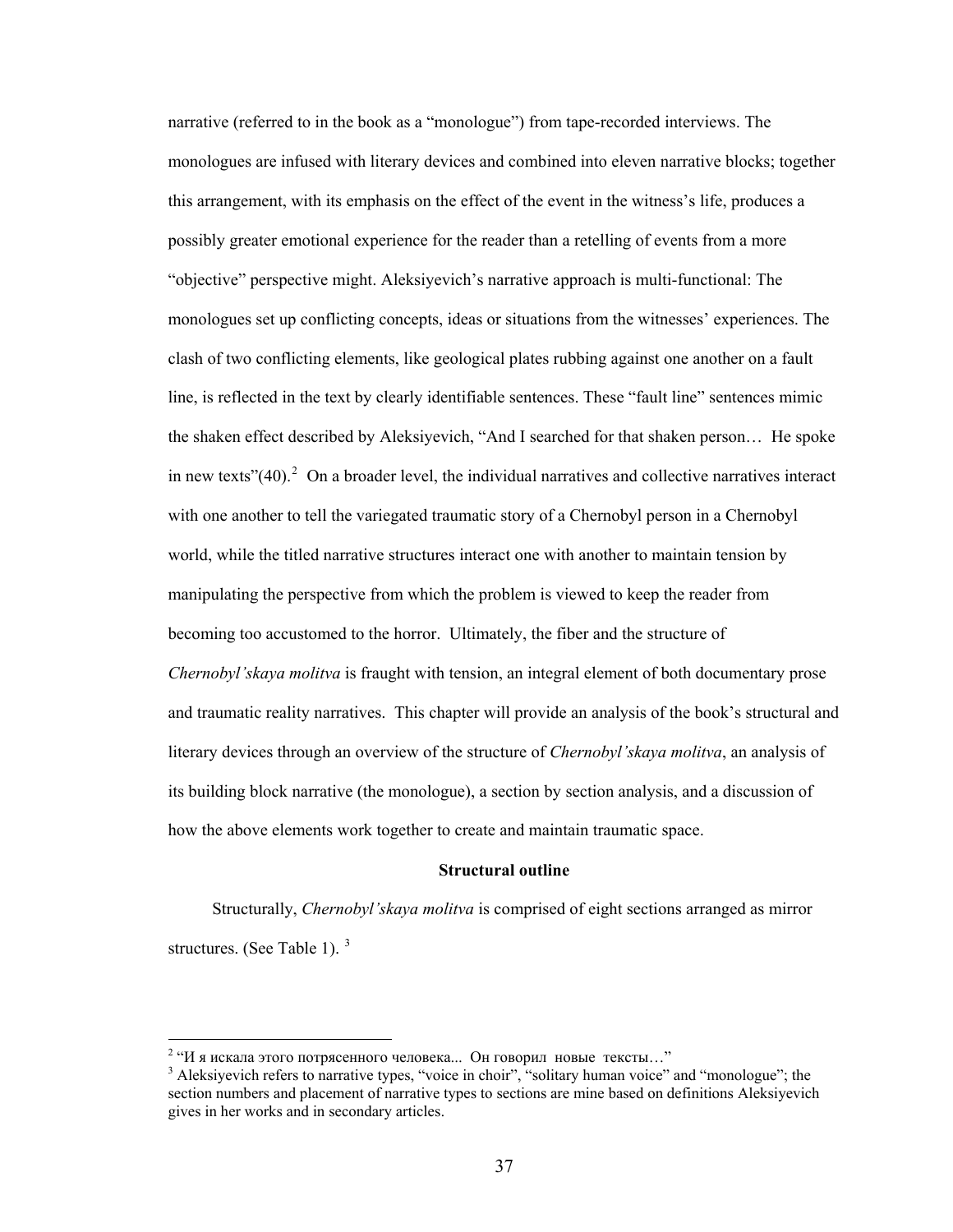| <b>Section</b> | <b>Title</b>                                                                                                                                                                                                                                | <b>Narrative Type</b>   |
|----------------|---------------------------------------------------------------------------------------------------------------------------------------------------------------------------------------------------------------------------------------------|-------------------------|
| 1              | "Историческая справка [Historical Notes]"                                                                                                                                                                                                   | Event                   |
| $\overline{2}$ | "Одинокий человеческий голос [Solitary Human<br>Voice]"                                                                                                                                                                                     | Solitary Human<br>Voice |
| $\overline{3}$ | "Интервью автора с самой собой о пропущенной<br>истории и о том, почему Чернобыль ставит под<br>сомнение нашу картину мира [An Interview between the<br>author and herself about why Chernobyl casts doubt on our<br>picture of the world]" | Authorial essay         |
| 4              | Глава первая [Chapter One]                                                                                                                                                                                                                  | Voice in choir          |
|                | Земля мертвых [Land of the Dead]                                                                                                                                                                                                            | Monologues              |
|                | Солдатский хор [Soldier's Choir]                                                                                                                                                                                                            | Mini-monologues         |
| 5              | Глава вторая [Chapter Two]                                                                                                                                                                                                                  | Voice in choir          |
|                | Венец творения [Crown of Creation]                                                                                                                                                                                                          | Monologues              |
|                | Народный хор [People's Choir]                                                                                                                                                                                                               | Mini-monologues         |
| 6              | Глава третья [Chapter Three]                                                                                                                                                                                                                | Voice in choir          |
|                | Восхищение печалью [Exultation through<br>Sorrow]                                                                                                                                                                                           | Monologues              |
|                | Детский хор [Children's Choir]                                                                                                                                                                                                              | Voice in choir          |
| $\tau$         | "Одинокий человеческий голос [Solitary Human<br>Voice]"                                                                                                                                                                                     | Solitary human<br>voice |
| 8              | "Вместе эпилога [Instead of an Epilogue]"                                                                                                                                                                                                   | Event                   |

|  |  |  |  | <b>Table 1. Section Titles and Narrative Types</b> |  |
|--|--|--|--|----------------------------------------------------|--|
|--|--|--|--|----------------------------------------------------|--|

Each of the eight main sections above falls into one of four types: public domain event-oriented, solitary human voice, choir of human voice, and authorial essay.<sup>[4](#page-43-0)</sup> The short first and last sections, "Историческая справка [Historical Notes]" and "Вместе эпилога [Instead of an Epilogue]," contain event-oriented information from public domain sources; these are the only public domain texts in the book and comprise less than 1% of the total volume of the book. The second and second last sections, both of which are titled "Одинокий человеческий голос [Solitary Human Voice]," are experiential and personal in-depth interviews from the privileged access domain; this is the only section comprised of a single person's narrative. In both "Solitary Human Voice" sections, a first responder's wife relates her husband's painful death from

<span id="page-43-0"></span> 4 I have chosen to retain Aleksiyevich's words "solitary human voice" and "choir of human voices".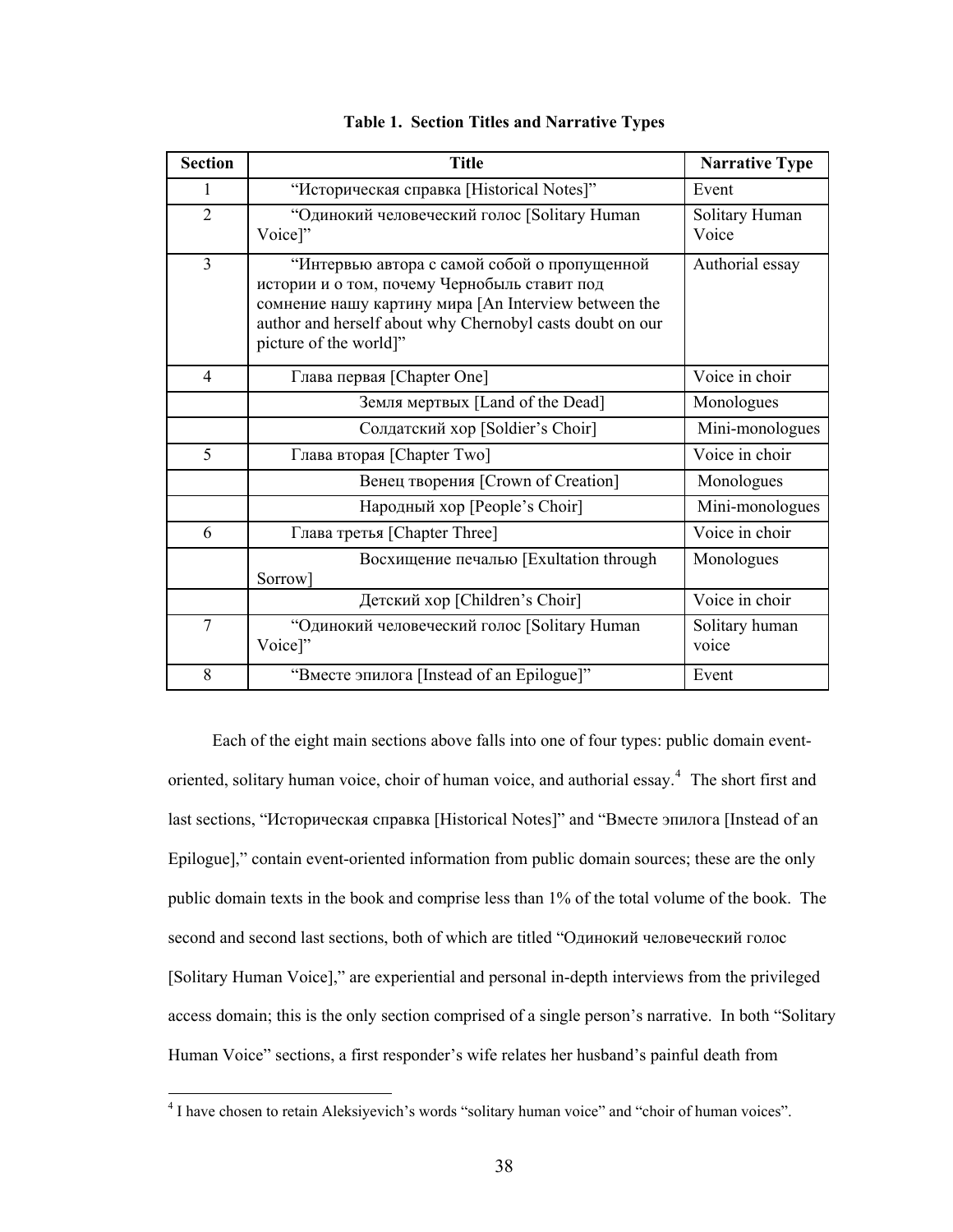radiation exposure. The third section, "Интервью автора с самой собой о пропущенной истории и о том, почему Чернобыль ставит под сомнение нашу картину мира [An Interview between the author and herself about why Chernobyl casts doubt on our picture of the world]" is an interpretive authorial essay; the author lays out her project and the framework for the Chernobyl world metaphor, develops her overall ideology, and semantically highlights the tension of the Chernobyl world.<sup>[5](#page-44-0)</sup> The core, chapters one through three, is comprised of a multiplicity of narratives from privileged access domain in Aleksiyevich's trademark narrative format, a choir of voices.<sup>[6](#page-44-1)</sup> Chapters one through three are created from approximately 100 "monologues" under the headings, "Земля мертвых [Land of the Dead]", "Венец творения [Crown of Creation]" and "Восхищение печалью [Exultation through Sorrow]". Each "monologue" collection is followed by a chorus--"cолдатский [soldier's]," "народный [people's]," and "детский [children's]," respectively. The witnesses' narratives serve as evidence for Aleksiyevich's argument in "Self-Interview" and flesh out the framework for her overarching metaphor of the Chernobyl world. The majority of these sections are constructed from one or more monologues.

## **The Building Blocks of** *Chernobyl'skaya molitva*

*Chernobyl'skaya molitva* has a complicated structure. Aleksiyevich's task was to transform hours of audio material into a cohesive convincing narrative. She collected information for ten years, spending hours in some witnesses' homes. Aleksiyevich reports that she used material from only one-fifth of her 500 interviews.<sup>[7](#page-44-2)</sup> After transcribing the interviews, Aleksiyevich rewrites them into self-contained monologic narratives from which the "non-event" sections are

<span id="page-44-0"></span><sup>&</sup>lt;sup>5</sup> I will refer to this as "Self-Interview" from now on.

<span id="page-44-1"></span> $6$  I would suggest the remainder of the sections, although no less important than the "core," provide the appropriate frame for the voice in choir sections.

<span id="page-44-2"></span> $7\degree$ I was collecting material to the very last. Out of 500 or more interviews 107 were included in the final version; that is, approximately one in five. That is basically what happens with my other books as well—I select one out of five interviews, and that one makes it into the published book. For each person I record four tapes or more, making 100-150 printed pages, depending on the voice timbre and the pace of the oral story, and then only about ten pages remain" (Lucic, Center For Book Culture.Org).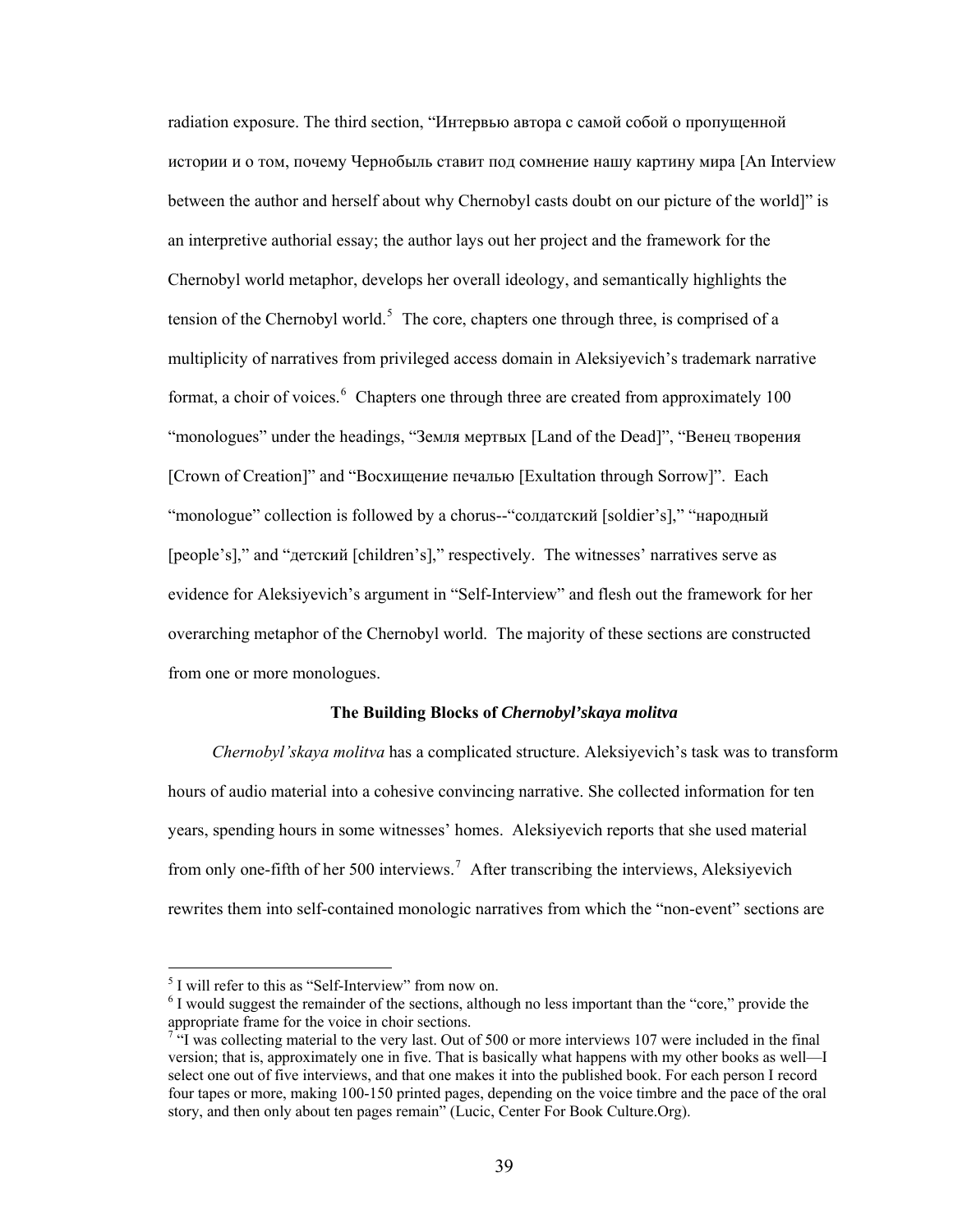comprised.[8](#page-45-0) Within *Chernobyl'skaya molitva*, the monologues take different forms—extended play individual monologue, short focused monologue, authorial monologue and monologue as voice in choir. Aleksiyevich rarely retains third person descriptions of body movements, references to objects in the rooms or interactions with other people in the room, usually doing so to emphasize the speaker's heightened emotional state (for example, a witness walking away from Aleksiyevich towards the window in mid-conversation). The monologues are characterized by a first person perspective, marked absence of information extraneous to the focus, and logical, often symmetrical structure. More tightly crafted narratives with a narrower focus are used in the collective testimony of chapters one through three; lengthier more meandering narratives comprise the two "Solitary Human Voice" sections framing chapters one through three. (The authorial monologue has a different structure and will be discussed separately.)

An example of a symmetrical monologue is the relatively short "Монолог о целой жизни, написанный на дверях [Monologue of an Entire Life Recorded on Doors]", which is developed around a door and the interviewee, Nikolai Kalugin's, need to give witness to Chernobyl. A simple thematic outline of this monologue follows:

- 1) "Я хочу засвидетельствовать [I want to testify]"
- 2) The first days of Chernobyl and evacuation
- 3) Description of the door

 $\overline{a}$ 

- 4) His daughter's illness and death
- 5) "Я хочу засвидетельствовать [I want to testify]" expanded

The first paragraph consists of one sentence with ellipses: "I want to testify…"; the last paragraph closes the thought about Kalugin's testimony: his daughter's death was caused by Chernobyl.<sup>[9](#page-45-1)</sup> The first half of the text describes the family, where they lived and their initial

<span id="page-45-1"></span><span id="page-45-0"></span> $\frac{8}{9}$  Non-event in the sense that they are hidden history, not event history. See discussion in chapter 1.<br> $\frac{9}{9}$   $\frac{9}{9}$  You assumed the sense of the set of the second the second theory. <sup>9</sup> "Я хочу засвидетельствовать -- моя дочь умерла от Чернобыля. А от нас хотят, чтобы мы молчали. Наукой, мол, еще не доказано, нет банка данных. Надо ждать сотни лет. Но моя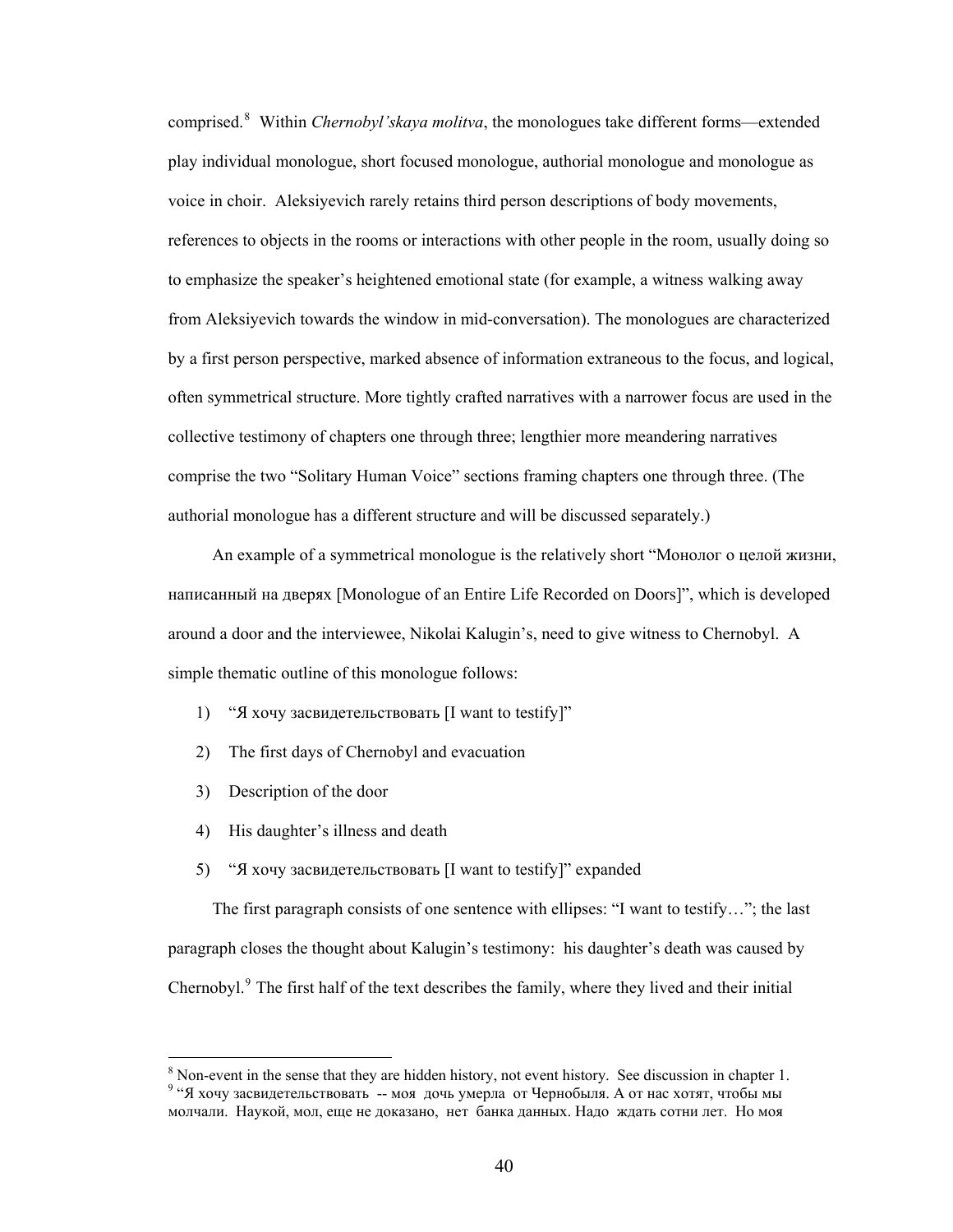responses to the Chernobyl explosion; the second half describes the daughter's illness and death. A зазубриная дверь [etched door], is positioned physically at the center of the narrative (within paragraph eight of fourteen paragraphs) as a dividing line between the days before the daughter's diagnosis and after. The door bears in itself the milestones of Kalugin's family: the children's heights at various ages were marked on it, and his father was laid out on it before burial.<sup>[10](#page-46-0)</sup> Because it serves as a memorial for the family, Kalugin takes the door with him when his family is evacuated. His daughter is laid out on it after her death. The narrative is tightly focused around a particular aspect of Kalugin's testimony; there are no extraneous details to distract from the focus.

 "Монолог без названия – крик [Monologue without a title—a scream]," less obviously symmetrical, is written under the name of Arkadiy Pavlovich Bogdankevich, a rural "feldsher". Portions of its opening sentence "Люди добрые... Не трогайте нас! Отстаньте! ... Вы поговорили и поехали, а нам тут жить... [Dear people… Don't bother us! Leave us alone!… You come here, talk and leave; and we have to live here...]" are repeated in its closing sentence (165-6). Hinged between these statements are a list of children's medical cards—name, date of birth, amount of radiation—followed by three brief stories, two of children with maladies atypical children and one of a woman at her child's deathbed. The last paragraphs state:

Я не хочу торговать их несчастьем. Философствовать. Для этого мне надо отойти в сторону. А я не могу... Я каждый день слышу, что они говорят... Как жалуются и плачут... Люди добрые... Хотите знать правду? Садитесь возле меня и записывайте... Так никто же такую книгу читать не станет... Лучше не трогайте нас... Нам тут жить..." (165-6).

 I don't want to profit by their sorrow. Or philosophize. For that I would need to distance myself and I can't do that… Every day I hear what they say… How they complain and cry. Dear people, do you want to know the truth? Sit next to me and write…But then no one would read your book…

Better not to bother us… We have to live here…

человеческая жизнь... Она же меньше... Я не дождусь. Запишите...Хотя бы вы запишите: дочку звали Катя... Катюшенька...Умерла <sup>в</sup> семь лет..." 10 Laying the deceased family member out on a door at home for visitors to pay last respects is a local

<span id="page-46-0"></span>burial tradition.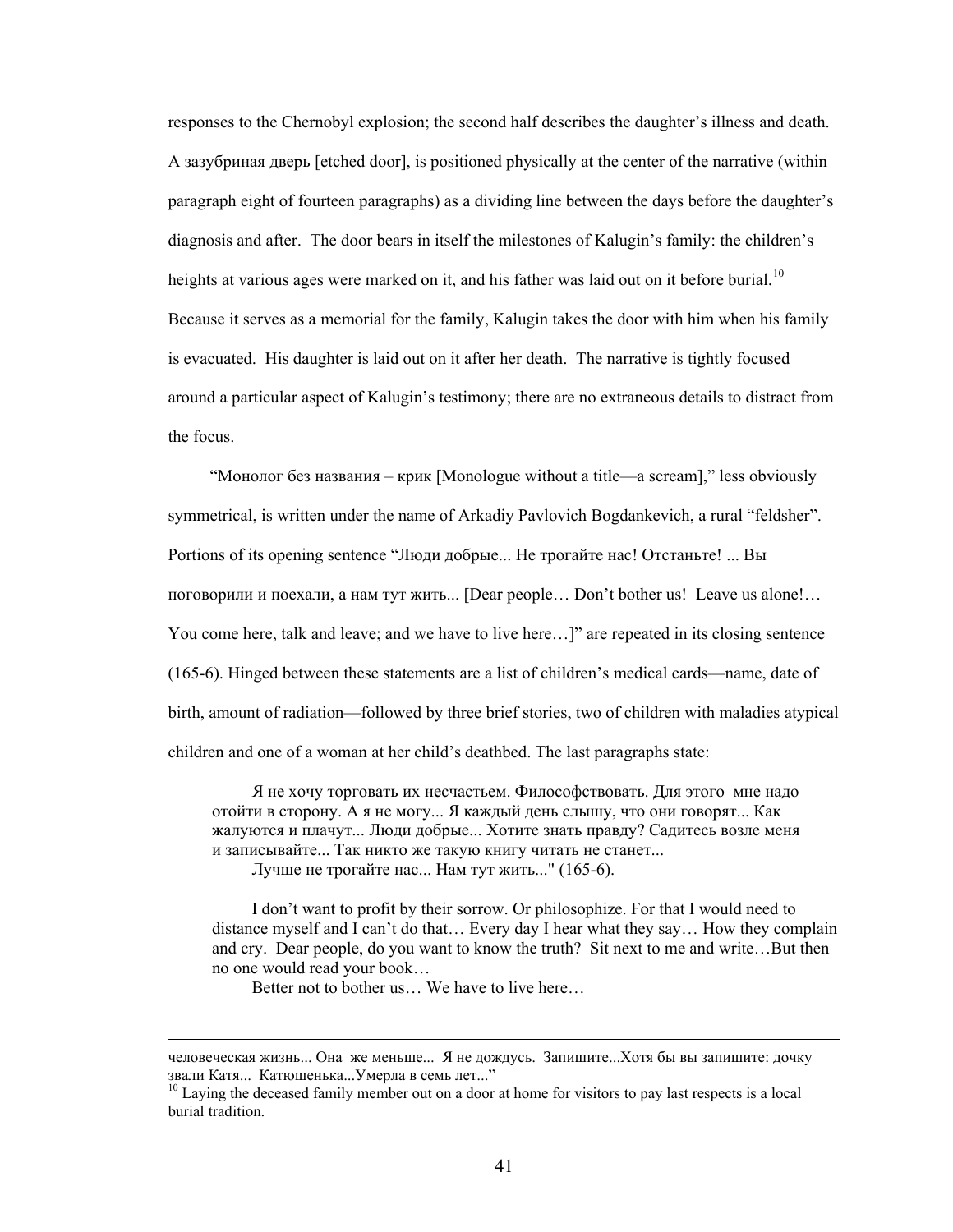This narrative is constructed from the tension between the experiences of people who live helplessly among the pain and the desires of others, including the author, however well meaning, who desire to know about Chernobyl. The narrative climaxes with the statement: "I don't want to profit by their sorrow. Or philosophize."<sup>[11](#page-47-0)</sup> Although this narrative has no clear emotional breaking point like the first monologue does, it is infused with emotion characterized by anger as seen in the challenging questions— "Вы так напишете? [Will you write this?]"—and equally challenging exclamatory statements, "Так и передайте начальству в столице. Барахло! [Tell that to the bosses in the capital. Trash!]". The opening and ending pleas to be left in peace and the scream in the title both underline and frame the witness's frustration.

A narrative similar to that to which Aleksiyevich gives the title "monologue" is the untitled narrative grouped together into one of three choirs of chapters one through three. To eliminate confusion, this paper will refer to monologues found in choirs as mini monologues. Mini monologues retain all the characteristics of monologues with two exceptions: they are untitled, unsigned, and usually much shorter than the regular monologues, which allows for an even narrower focus.<sup>[12](#page-47-1)</sup> One "choir member" recalls a television newscast in which dosimeters measure food products as within normal range (within 10 kilometers from the reactor), proving the West's accusations about a nuclear accident are unfounded. The focus of this mini-monologue is found in its concluding sentence: "The number of lies with which Chernobyl is connected in our minds, was comparable only to that of 1941... During Stalin's time...  $(240)^{13}$  $(240)^{13}$  $(240)^{13}$  A longer mini-monologue is organized around verbs of direction which open the paragraphs:

<span id="page-47-1"></span><span id="page-47-0"></span>

<sup>&</sup>lt;sup>11</sup> "Я не хочу торговать их несчастьем. Философствовать."  $\frac{12}{12}$  As a rough comparison (based on calculation of volume of text in pages), the fifteen mini-monologues in chapter two comprise approximately 4% of the book's volume, while the eight monologues from chapter two comprise approximately 30%. Choir members are listed at the beginning of each choir not necessarily in order of speaking. One issue is that Aleksiyevich lists seventeen people in her choir, but only fifteen mini-monologues are listed.

<span id="page-47-2"></span><sup>13 &</sup>quot;Такое количество лжи, с которым связан в нашем сознании Чернобыль, было разве только в сорок первом... При Сталина..." (Translation modified from Gessen's in *Voices of Chernobyl,* 148).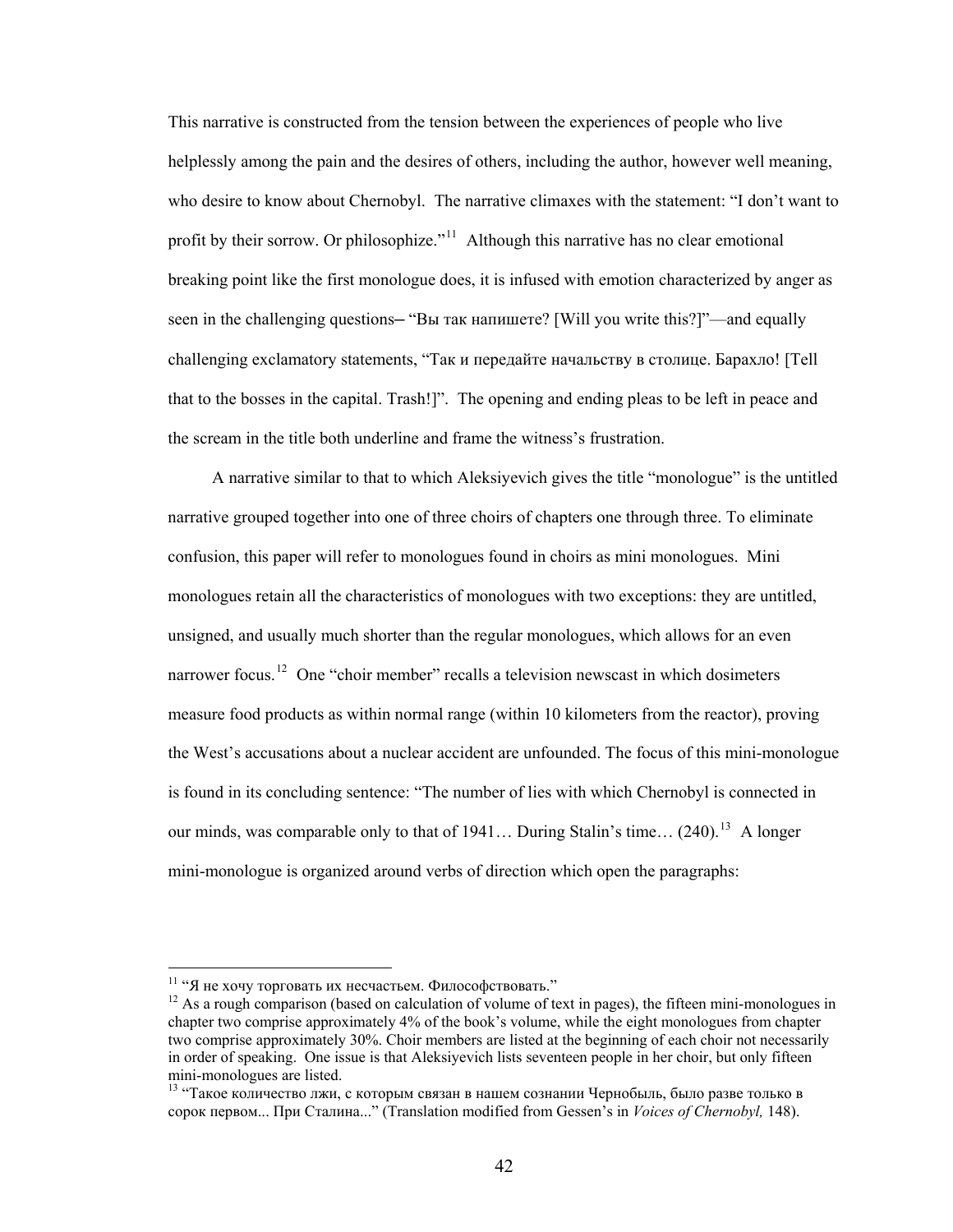- 1) Mы двигались к станции... [We moved towards the station…]
- 2) А навстерчу нам шли [And walking towards us were…]
- 3) Ехали... [Traveling…]
- 4) Поехал [I went.]
- 5) Возвратились домой [We returned home].
- 6) Дальше допишите сами... Я не хочу дальше говорить…[Write the remainder yourself. I don't want to talk further] (108,109).

The first paragraph consists of one sentence "We moved towards the station…". The second and third paragraphs describe first impressions followed by description of strange black spots on fruits and vegetables, yet otherwise the harvest seemed especially plentiful. Heavyladen apple tree branches touch the ground. The fourth paragraph, chronologically occurring before the rest, describes the witness's motivation for going to the zone: to test his masculinity and heroism. Paragraph five explains that the witness's son dies from a brain tumor after constantly wearing the beret from his dad's Chernobyl uniform. Paragraph five stands in sharp contrast to the heroism of the previous paragraph and mimics the seeming fruitfulness yet deformation of the fruit; all is not as it seems in Chernobyl land. The last paragraph consists of those two sentences above; both include the word "дальше [further]" which contains the sense of direction. It allows for unity, in this case the author is allowed to carry the motion by writing; the witness drops out of the conversation. The last sentence creates a literary space between which the extremes of the motivation in paragraph four and the fatal results of paragraph five meet, hold in time and freeze. The soldier tests his heroism, is a hero in the eyes of his son, and his son dies because of it. Full of emotion, those last two sentences reflect raw pain.

Aleksiyevich refers to the solitary human voice, which is an extended play individual monologue, as both a narrative type and a section title. It is significant to discuss here because she indicates the extended play individual monologue functions differently than the other monologues. In her preface to *Zacharovannye smert'iu*, Aleksiyevich states: "Я различаю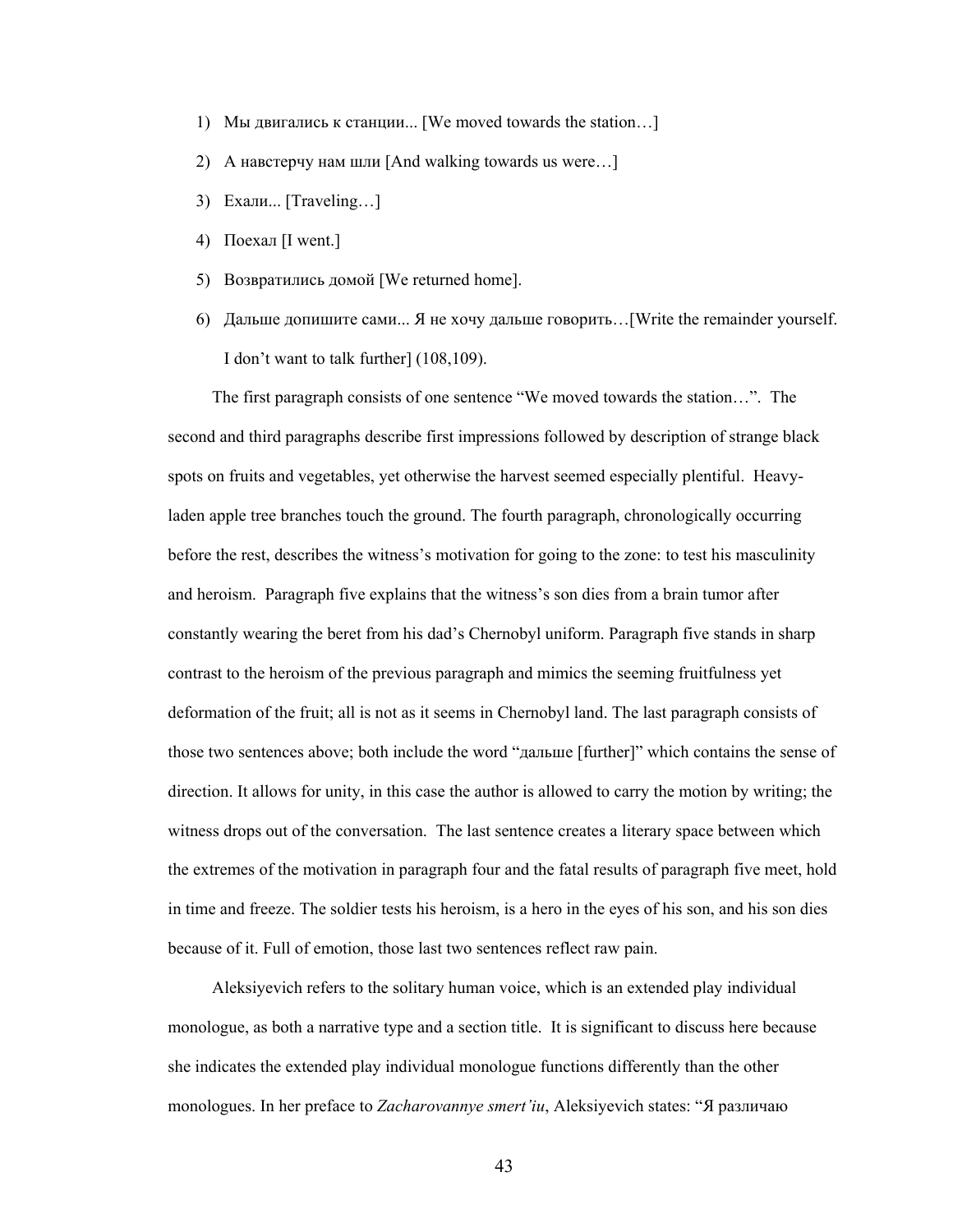голоса... Не хор, как это было раньше, а одинокий человеческий голос... Они все звучат поразному... У каждого – своя тайна... [I differentiate among the voices… Not a choir, as it was done before, but a solitary human voice… They all resound differently… Each has its own mystery]" (223). *Zacharovannye smert'iu* is comprised almost entirely of extended-play individual monologue. In the later published *Chernobyl'skaya molitva,* however, Aleksiyevich relegates this type of monologue to two sections of the book with the titles "Solitary Human Voice". The solitary human voice building block is much longer than the monologue and contains digressions, which often echo the witnesses' memories moving between the idyllic pre-Chernobyl past and the more recent horrific past caused by Chernobyl events. Both "Solitary Human Voice" sections use Aleksiyevich's trademark repetitive opening paragraph sentences; each narrative is structurally organized around a definite focus which is binary, irresolvable and also the hallmark of traumatic realism.

The first "Solitary Human Voice" narrative, signed by Ludmilla Ignatenko, has a symmetrical structure developed around a primary focus with secondary repeating themes and punctuated with emotional breaks in the voice. The narrative begins with "—I don't know what to talk about... About death or about love? Or are they one and the same... About what?" and ends with a similar statement, "But I told you of love... How I loved..."  $(13, 36)$ .<sup>[14](#page-49-0)</sup> Ludmilla's husband, a fireman who was badly burned while containing the Chernobyl fire, is in the hospital in critical condition after having received four times the fatal radiation dose. Two worldviews clash towards the physical center of the narrative when Ludmilla describes how an unidentified person, in an effort to convince her to consider her health before her husband's need for contact, insists: "You must not forget: that is not your husband or your loved one, but a radioactive object with a high concentration of contamination".<sup>[15](#page-49-1)</sup> Ludmilla's immediate and opposing response—"I

<span id="page-49-0"></span> $14$  "-Я не знаю, о чем рассказывать... О смерти или о любви? Или это одно и то же... О чем?" and ends with a similar statement, "Но я вам рассказала о любви... Как я любила...<br><sup>15</sup> "Вы дожны не забывать: перед вами уже не муж, не любимый человек, а радиоактивный объект с

<span id="page-49-1"></span>высокой плотностью заражения."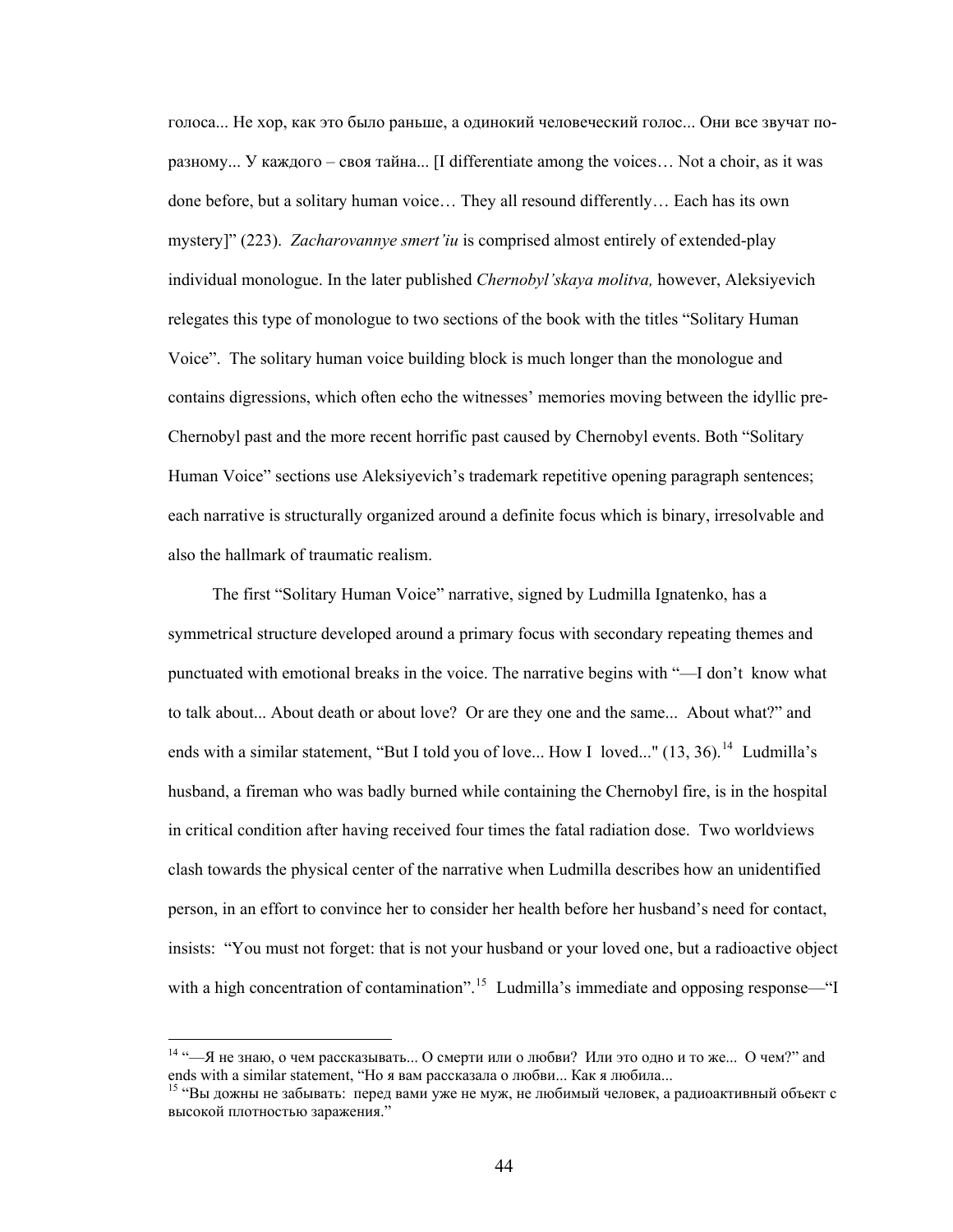love him"—is amplified through a five-fold repetition within the four sentences following the above quote. This opposition recurs throughout the text as well-meaning doctors and families attempt to physically separate Ludmilla from her husband while her love drives her to extremes as she begs to be allowed to stay with him: "Like a dog, I ran after them. I stood at the door for hours. I asked and begged."  $(27)$ .<sup>[16](#page-50-0)</sup> Two particularly significant themes which tie into the radioactive object versus beloved husband conflict are interwoven into the text in regular intervals: the story of Ludmilla and Vasiliy's unborn daughter (who later dies of cirrhosis four hours after her birth) and a graphic description of Vasily's horrifying fourteen-day death. This text has several emotional breaking points. The strongest, highlighted by ellipses and the narrator's interjections is Ludmilla's breakdown when she admits that, by her insistence on being with her husband in his time of need, she was responsible for her daughter's death.

 *…(Бессвязно).* Я ее убила... Я... Она... Спасла... Моя девочка меня спасла, она приняла весь радиоудар на себя, стала как бы приемником этого удара. Такая маленькая. Крохотулечка. *(Задыхаясь.)* Она меня уберегла... Но я любила их двоих... Разве... Разве можно убить любовью? Такой любовью!! Почему это рядом? Любовь и смерть. Всегда они вместе. Кто мне объяснит? Кто подскажет? Ползаю у могилы на коленках... *(Надолго затихает).* (33)

*…(Disconnectedly).* I killed her… I… She… Saved… My little girl saved me. She took the entire brunt of the radiation upon herself and became a lightning rod for its force. So small. Tinylike. *(She gasps for breath.)* She saved me… But I loved them both… Really… Really can you kill by love? Such a love!! Why is it nearby? Love and death. They are always together. Who will explain to me? Who will explain (this) to me? I crawl around the grave on my knees… *(Is quiet for a long time).*

The emotional height of the text appears to be the irreconcilability of Ludmilla's love for both which ends in death. On the one hand, she could not reject her husband. On the other hand, she did not protect her child. On the one hand, she was responsible for her daughter's death; on the other hand, her daughter saved her life. Unresolvable, the traumatic space reflects unanswered questions and unhealed wounds. Ludmilla's only response is to walk around their joint grave on her knees. This solitary human voice narrative ties into one of Aleksiyevich's favored themes

<span id="page-50-0"></span> $16$  "Я -- как собачка, бегала за ними... Стояла часами под дверью. Просила-умоляла."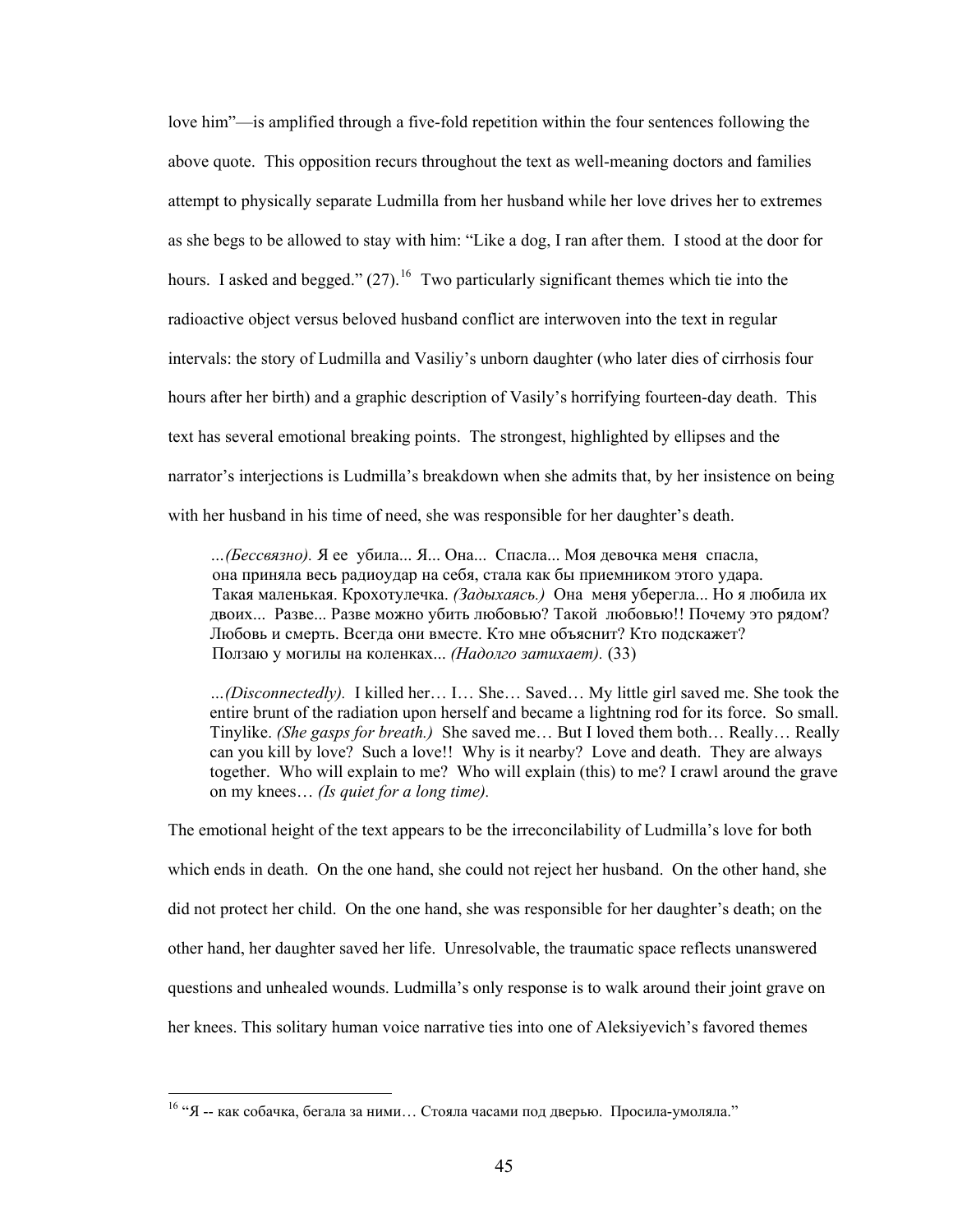throughout her entire *Chronicles of the Big Utopia* project: the mystery of pain and unhappiness in love and the strength of love despite death.

The latter "Solitary Human Voice," signed by Valentina Apanasevich, although full of comments about Valentina's and her husband's unusually great and passionate love, is built around a mystery: no matter how physically revolting and monster-like her husband becomes to others, she loves to be with him physically, to touch him and to care for him. He is afraid to have others see him, but even towards the end of his life when his body is literally falling apart, he calls to her to make love. This "Solitary Human Voice" is constructed around the theme of happiness. The first sentence of the introductory paragraph begins with "Я недавно была такая счастливая. Почему? Забыла... [Not long ago I was so happy. Why? I've forgotten…]"; a variation on it is repeated three times—"Ах, какая я была счастливая! Какая счастливая... [— Oh, how happy I was! How happy...]" (364). Valentina's happiness is always connected with "him": she is happy when they first meet, happy when dating, happy when he returns home from Chernobyl despite the swollen lymph nodes, happy when they return home from the hospital with syringes and medical apparatus needed to care for him and exceedingly happy to hear his voice: "Я онемела от счастья... [I was dumb with joy]" (375). Memories of their happiness together "before Chernobyl" are intertwined with detailed descriptions of his one-year illness and the extreme pain of separation. This narrative, too, has breaking points which occur particularly when Valentina speaks of her inability to function while physically and emotionally separated from her husband.

 The four monologue and mini-monologue examples above are characterized by logical organization and a strong focus and mapping of traumatic space. Organization and focus are aided by semantic constructs (such as, recurring phrases and verbs of direction positioned in the beginning of paragraphs) and through the image (for instance, the door which not only carries the family's joys and sorrows but also functions within the text as a dividing line between pre- and post-Chernobyl time frames). Each monologue's narrow focus allows for compressed emotion: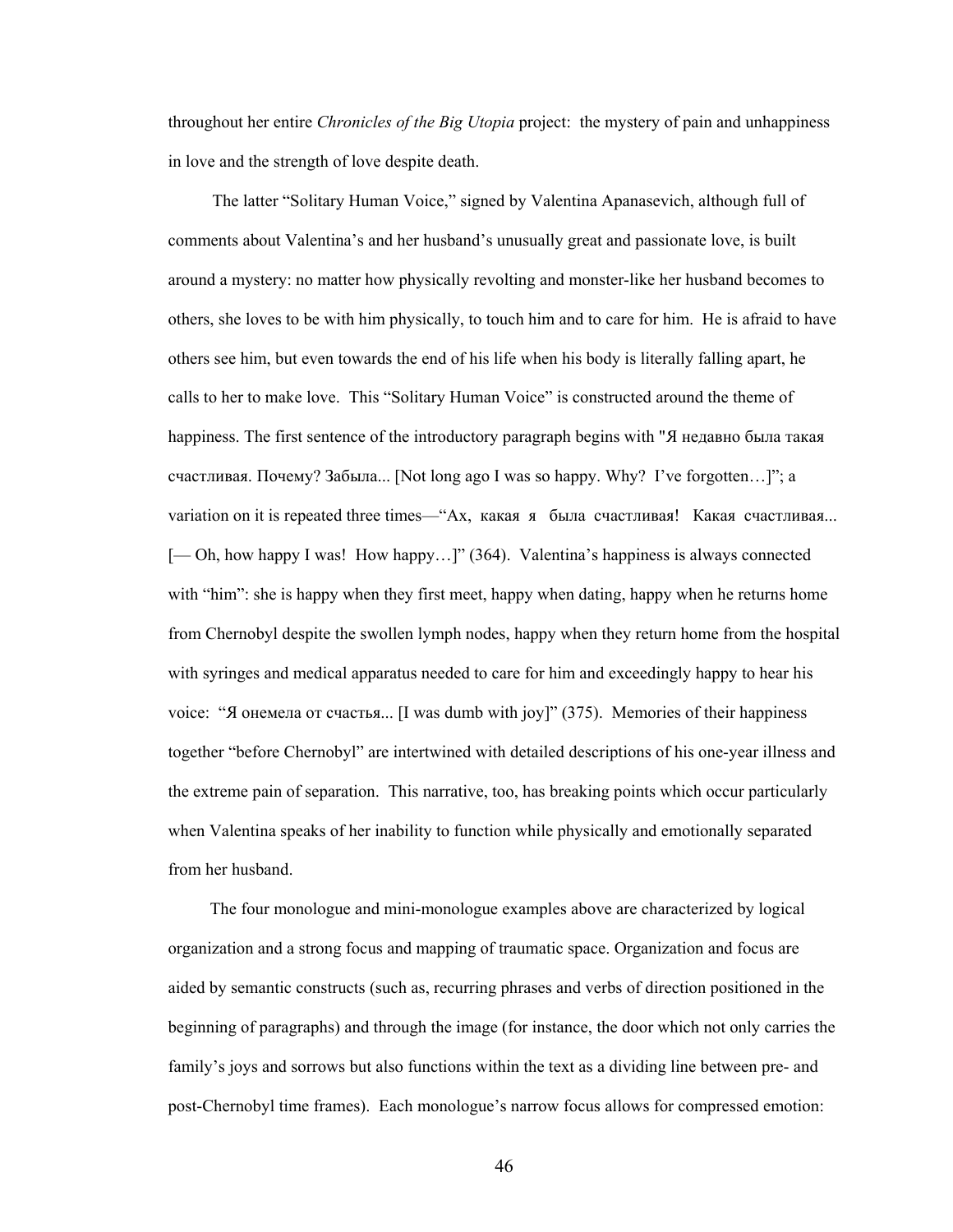the beret which at first seems a mere sideline to underscore the son's hero adoration of his father gains a new significance to the narrative as a carrier of death. The reader quickly learns one ground rule to interpreting monologues in *Chernobyl'skaya molitva*: every detail in the monologue is important. The major function of the monologue (and mini-monologue) is the development of a literary traumatic space which consists of two irreconcilable elements, such as the father's heroism and the son's death caused by the father's "heroism", and a "fault line" to represent either the clash of these irreconcilable elements or a backlash within the witness's soul as a result of the inability to resolve the two.<sup>[17](#page-52-0)</sup> The "fault line" can be expressed as a breaking voice (with the assistance of ellipses), as in "Запишите...Хотя бы вы запишите: дочку звали Катя... Катюшенька...Умерла в семь лет... [Write… If you could at least write: my daughter's name was Katya… Kat'yshenka…She died at age 7]" (65). It can be expressed through silence (a refusal or unwillingness to talk) or anger. Additionally, it can be expressed through restrained delivery of what can best be described as a punch line in which the most important information is held to the last.

 Like the monologues, the two solitary human voice building blocks are also characterized by logical organization assisted by use of recurring opening sentences and mapping of traumatic space. Although each voice has a strong focus, the narratives are not as compressed as the monologue and mini-monologue. Aleksiyevich allows her witness to reminisce, which the shorter monologues cannot afford space-wise; in the solitary human voice narrative, how the witness strings together memories is as important as what she remembers. After repeated strings of movement between memories, Ludmilla admits, "This is how I live… I live simultaneously in a real and unreal world. I don't know where its better for me"  $(36)$ .<sup>[18](#page-52-1)</sup> The solitary human voice narratives allow the reader to vicariously experience the swarming movement between the real

<span id="page-52-0"></span> $17$  In this work, the term "literary traumatic space" refers to the short compacted part of the mini monologue or monologue which contains bifurcation built around a fault line. Therefore the monologue itself is not literary traumatic space, but is comprised of one or more such bifurcated structures which map out the nature of the witness's specific traumatic world.

<span id="page-52-1"></span><sup>&</sup>lt;sup>18</sup> Так я и живу... Живу одновременно в реальном и нереальном мире. Не знаю, где мне лучше...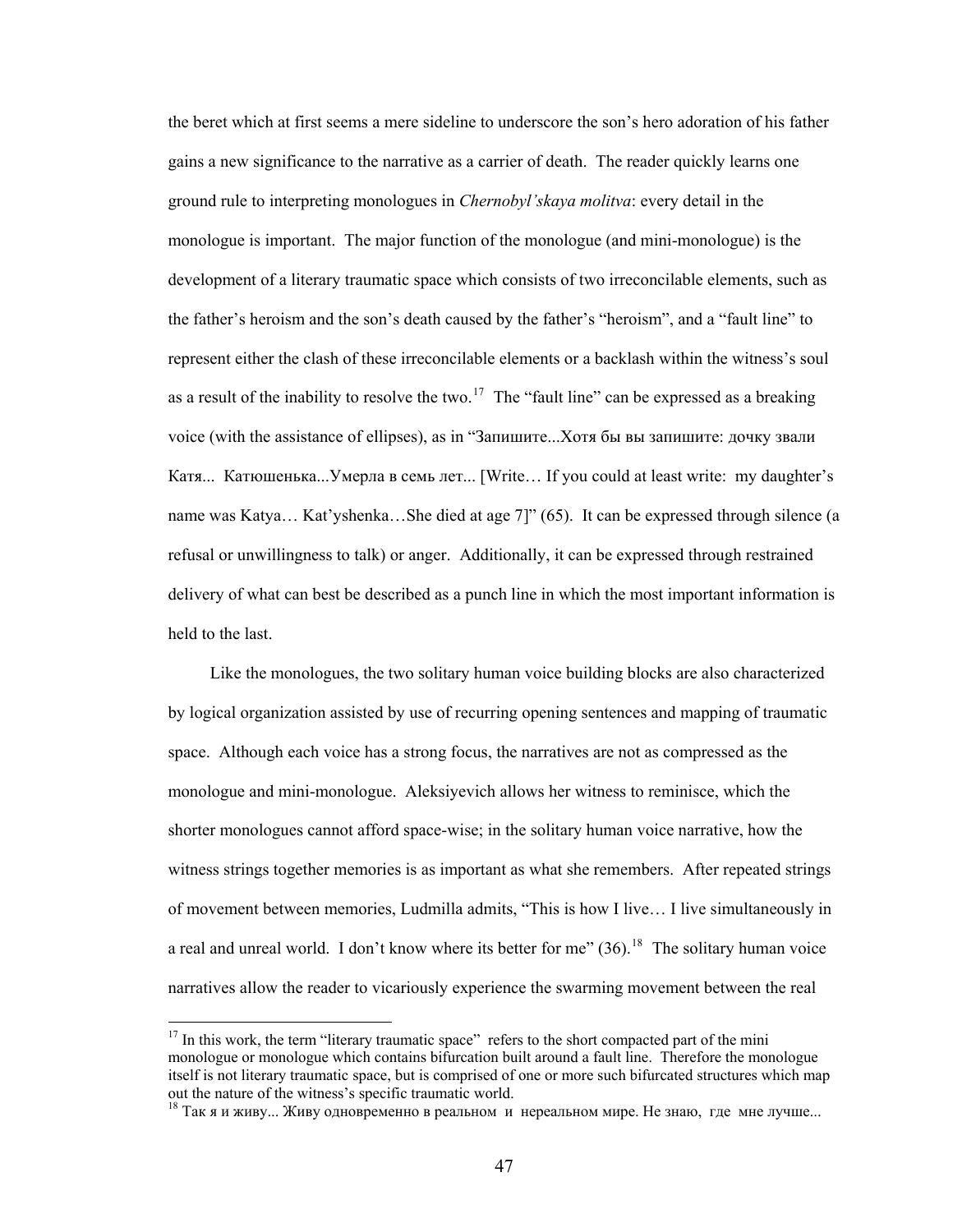and the unreal; the swarming is a by-product of the witness's traumatic world. (This will be discussed in more detail later.)

# **SECTION BY SECTION ANALYSIS**

#### **"Historical Notes": Leitmotifs and Scale Introduced in Public Domain Text**

 "Historical Notes" is event-oriented and short; it comprises only 1% of the book. It is constructed from nine excerpts from encyclopedic and internet sources juxtaposed one against each other without additional commentary from Aleksiyevich.<sup>[19](#page-53-0),[20](#page-53-1)</sup> The excerpts are rich in statistics to show the event background for this experiential narrative and to introduce the leitmotifs which are a distinguishing characteristic of each of the eight main sections. For the uninitiated reader, "Historical Notes" provides information about when the explosion happened (*exactly* April 26, 1986 at 1:23:58), where (which reactor, which country and which border), amount of radionuclides were released into the air and how quickly they spread throughout the rest of the world. The leitmotifs are often introduced through the statistics—percentage of land contaminated (23%), villages buried and evacuated (often in comparison with WWII casualty statistics), increases in pathology, death rates (23.5% increase within 10 years) and time-space factors, as in, "Меньше недели понадобилось, чтобы Чернобыль стал проблемой всего мира....[It took less than a week for Chernobyl to become the entire world's problem]" $(9,10)$ .<sup>[21](#page-53-2),[22](#page-53-3)</sup> A 1996 excerpt from *Ogonyok* describes defects in the construction of Reactor No. 4 warning the reader of the danger of another explosion, "The sarcophagus is a dead man who breathes. He breathes death. How long does he have yet?"  $(9-10)$ .<sup>[23](#page-53-4)</sup> The last two (internet) excerpts are journalist reports of the lawsuit against six responsible for the reactor's construction and the planned construction of a more powerful reactor, "The Ark", at the site of Reactor No. 4 (11,12).

<span id="page-53-0"></span><sup>&</sup>lt;sup>19</sup> The revised version is expanded to include excerpts from electronic newspapers.

<span id="page-53-1"></span><sup>&</sup>lt;sup>20</sup> Although it does include commentary from the newspaper journalists.

<span id="page-53-2"></span><sup>&</sup>lt;sup>21</sup> "23% ее территории заражено радионуклидами с плотностью больше за 1 Ku/км по цезию -137" <sup>22</sup> "В годы Великой Отечественной войны немецкие фашисты уничтожили на беларуской земле 619

<span id="page-53-3"></span>деревень вместе с их жителями. После Чернобыля страна потеряла 485 деревень и поселков: 70 из них уже навечно захоронены в земле."<br><sup>23</sup> "Саркофаг - покойник, который дышит. Дышит смертью. На сколько его еще хватит?"

<span id="page-53-4"></span>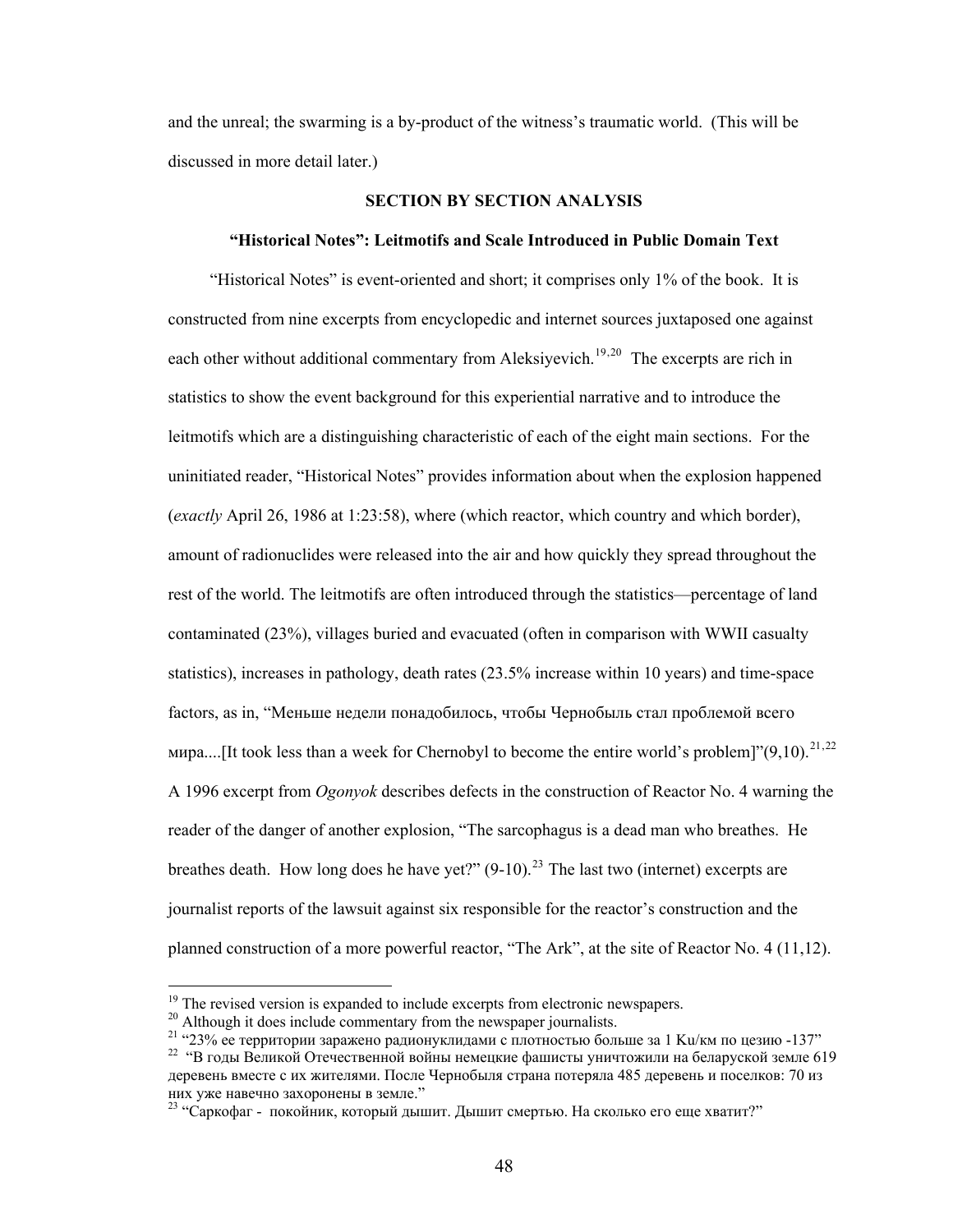In an extremely small amount of space, "Historical Notes" covers the highlights of the explosion's background, gives a summary of its physical, economical, national and global consequences, touches on questions of governmental blame in the explosion and cover-up and the still existing (and planned construction of) future nuclear danger.

Because the Chernobyl story is a relatively new story in comparison to WWII, Gulag and Holocaust, there is minimal literature to serve as a library of topoi about Chernobyl. This causes a problem for Aleksiyevich because the majority of her documents belongs to the private domain and domain of privileged access, bringing the veracity of their contents into question. Private domain is validated by its plausibility, which presumes a body of information against which to judge veracity. Therefore Aleksiyevich needs to create a library of topoi within *Chernobyl'skaya molitva* to anchor her monologue narratives in the realm of plausibility. As public domain information about the event, "Historical Notes" lays the groundwork for reader reception of the micro-historical narratives which make up the main body of *Chernobyl'skaya molitva*  $.F^{24}F$  $.F^{24}F$  $.F^{24}F$ Because many details of the narratives can be rooted in one or more of the excerpts of the "Historical Notes", they are at least historically plausible.

## **"Solitary Human Voice": Emotional, traumatic content**

"Solitary Human Voice" is an experience-oriented, emotional text from the privileged access domain. The two sections titled "Solitary Human Voice" in *Chernobyl'skaya molitva*  together comprise over 10% of the book's volume. One is positioned after "Historical Notes" and the other immediately before the epilogue. Because of their physical position within the book, the two "Solitary Human Voices" are the reader's first introduction to the hidden history and serve as a final reminder of the deep trauma experienced by the witness. The "Solitary Human Voices" frame chapters one through three, providing a more emotional context for the monologues. Each "Solitary Human Voice" is "signed" with the witness's name—"Ludmilla Ignatenko, wife of deceased fireman Vasiliy Ignatenko" and "Valentina Timofeevna Apanasevich, wife of first

<span id="page-54-0"></span> $^{24}$  Aleksiyevich is careful to say that she still has the original taped interviews.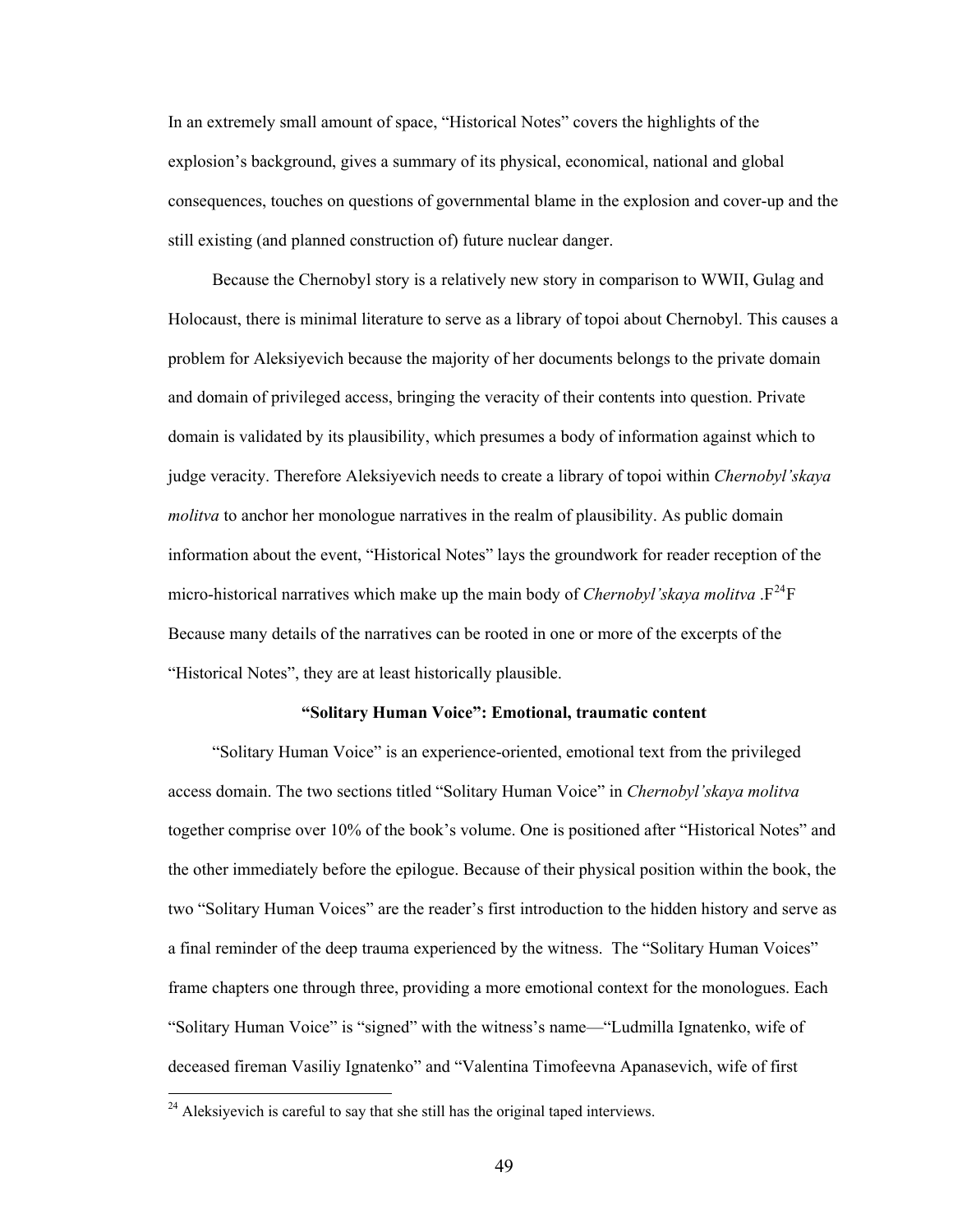responder".[25](#page-55-0) The "Solitary Human Voices" further develop the leitmotifs introduced in "Historical Notes", giving greater emotional value and introduce the reader to a typical Chernobyl narrative (in more expansive form than the chapters' monologues), which is structured into a pre-Chernobyl versus present Chernobyl world context. Besides leitmotifs, the most prominent literary devices used in the "Solitary Human Voices" are the ellipses and parenthetical narrator's comments used to reflect "fault line".

 Each "Solitary Human Voice" follows a structurally chronological plan from the reactor explosion to the present. Both "Solitary Human Voices" have the following elements in common:

- 1. An opening sentence
- 2. The situation surrounding the husband's call to action
- 3. Progression of the husband's illness
- 4. Immediately after death

 $\overline{a}$ 

5. Living in lostness afterwards

Intertwined with the above are themes relating to: aloneness and the inability of others to understand this experience, interactions with medical personnel, the authority's deceit, parents' reactions, and watching friends die while waiting one's turn. Although this arrangement is basically what one would expect to see in a death narrative, the Solitary Human Voice narratives add digressions in time which would indicate that relating the death is not the main purpose of the narrative. The following table shows movement back and forth between present and past time (with accompanying themes) for the first seven paragraphs of the first Solitary Human Voice:

<span id="page-55-0"></span><sup>&</sup>lt;sup>25</sup> "Людмила Игнатенко, жена погибшего пожарника Василия Игнатенко and Валентина Тимофеевна Апанасевич, жена ликвидатора"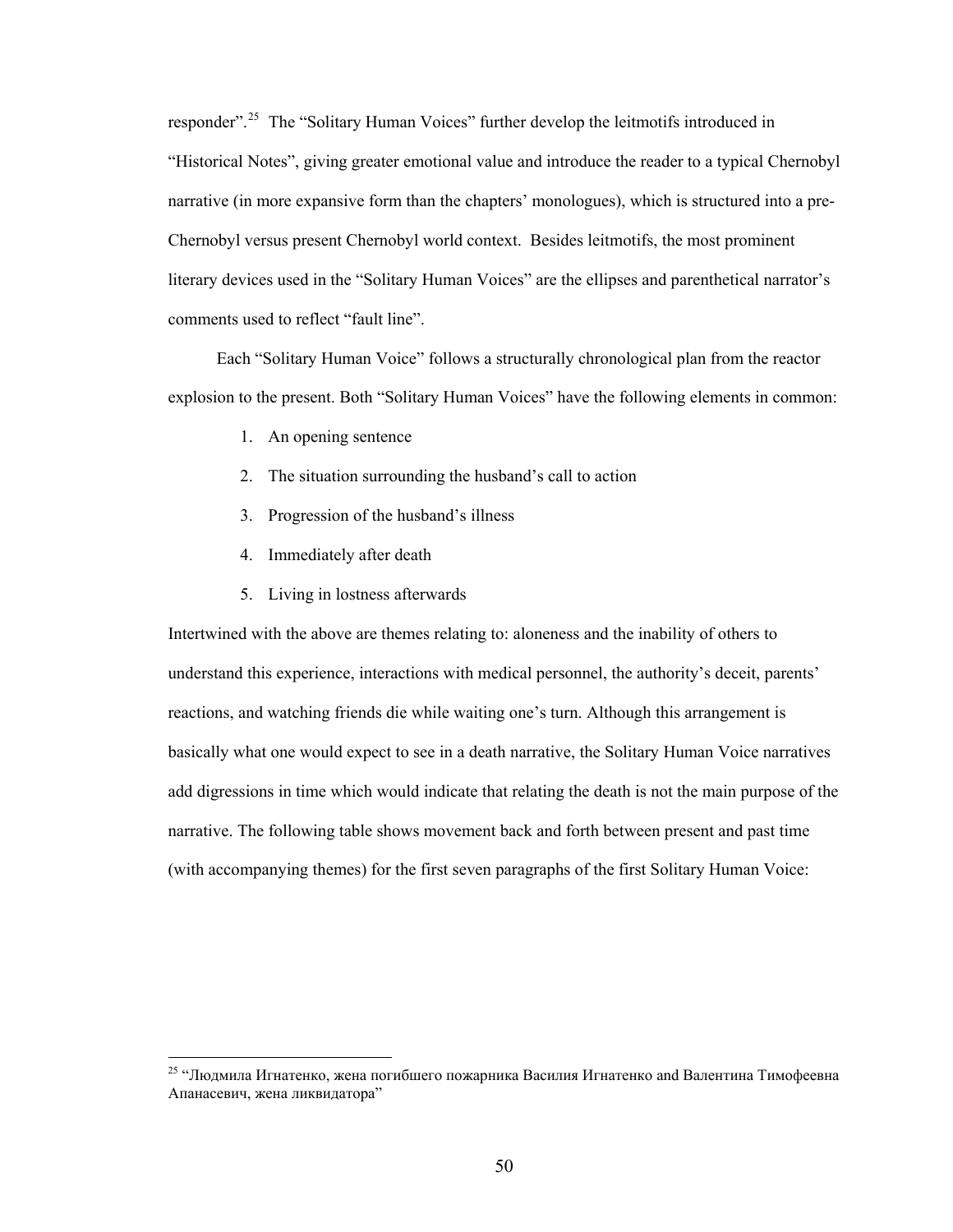| Pg# | <b>Opening quote</b>                           | <b>Themes</b>     | <b>Time</b>     |
|-----|------------------------------------------------|-------------------|-----------------|
|     | Я не знаю о чем рассказывать [I don't          | Confusion.        |                 |
|     | know what to talk about]                       | Death and love.   | Present         |
|     | Мы не давно поженились [We had recently        | Background        |                 |
| 2   | married                                        | information.      | Past            |
|     |                                                | Descriptions of   |                 |
|     |                                                | flames. No        |                 |
|     | Самого взрыва я не видела. Только пламя.       | warning to wear   |                 |
| 3   | [I didn't see the explosion, just the flames.] | special clothing. | Chernobyl past  |
|     | Четыре часа Пять часов Шесть часов             |                   |                 |
|     | [Four o'clock Five o'clock Six                 | Passion for       | Chernobyl past; |
| 4   | o'clock]                                       | firefighting      | distant past    |
|     | Иногда будто слышу его                         | Absence of        |                 |
| 5   | голос[Sometimes I think I hear his voice]      | spouse            | Present         |
|     |                                                | At the hospital.  |                 |
|     |                                                | Confusion.        |                 |
| 6   | Семь часов [Seven o'clock]                     | Ignorance.        | Chernobyl past  |
|     | В десять часов утра умер оператор              |                   |                 |
|     | Шишенок [At 10 o'clock in the morning the      |                   |                 |
|     | operator Shishenok died]                       | Ignorance.        | Chernobyl past  |

|  |  |  |  |  | Table 2. Solitary Human Voice Themes and Time |
|--|--|--|--|--|-----------------------------------------------|
|--|--|--|--|--|-----------------------------------------------|

("Solitary Human Voice" 13-14)

The first six paragraphs discuss the time period from the call to the reactor fire and Vasily's initial hospitalization in Pripriyat. The opening sentence relates the previously discussed themes of love and death. The second and third paragraphs discuss general information about the couple, Vasily's call to the fire, Ludmilla and Vasily's impressions of the explosion and details about the reactor roof. The fourth and six paragraphs mark the chiming of the hours Ludmilla is waiting for Vasily to return home from the fire, but the fourth is a pretext to allude to his passion for firefighting, which eventually leads to his death. Paragraph five digresses into the present as Ludmilla imagines hearing his voice. Paragraph six describes the scene at the Pripriyat hospital, and paragraph seven those who died that first night, both stressing the gap between their absence of knowledge then compared to now as seen by "But no one knew that…" and "But we didn't know yet..." $(14, 15)$ .<sup>[26](#page-56-0)</sup>

<span id="page-56-0"></span><sup>&</sup>lt;sup>26</sup> "Но никто это не знал...." and "Но мы еще не знали,..."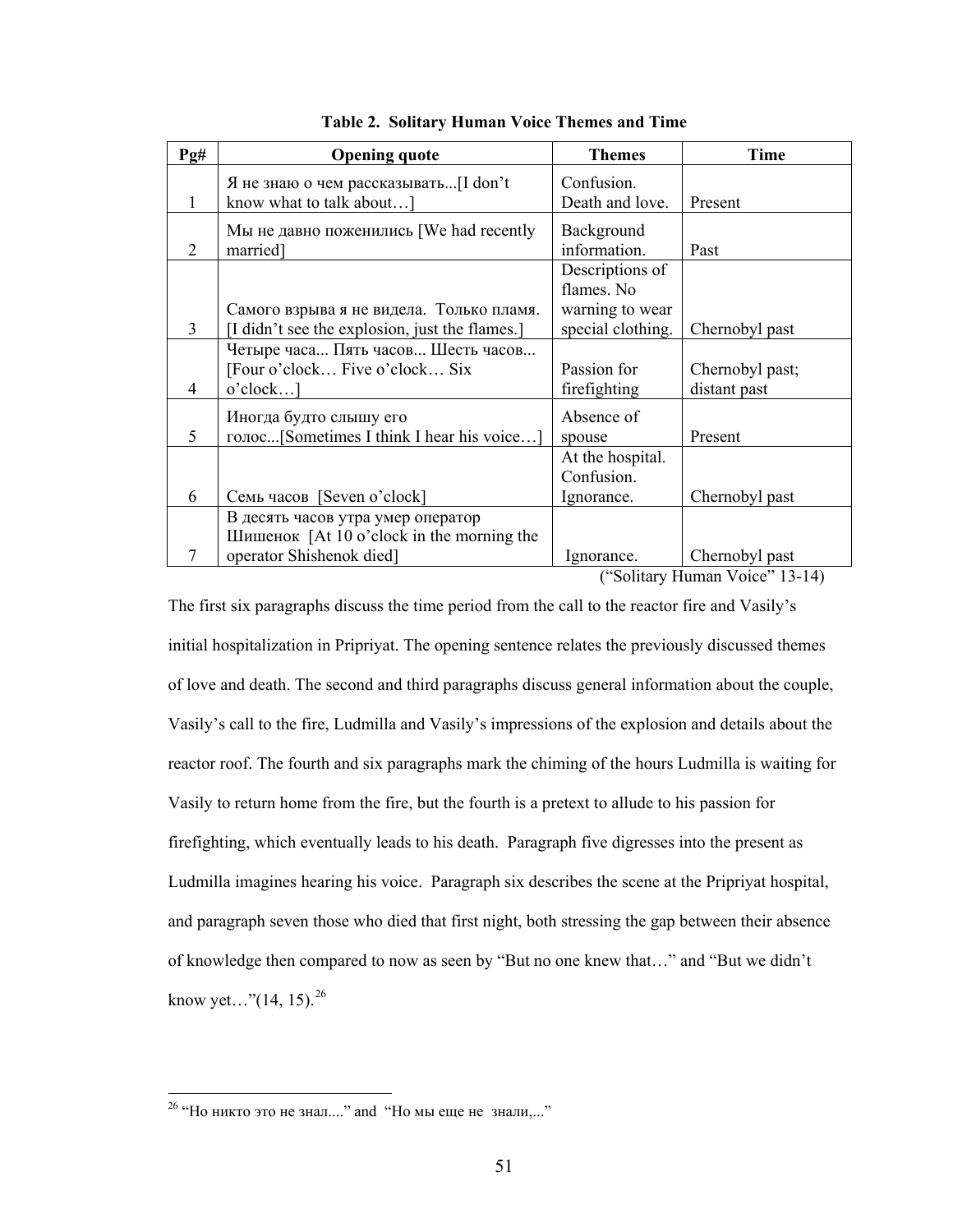The second "Solitary Human Voice" also relates the illness chronologically, but digresses more freely into memory and present from the narrative's beginning. This is particularly evident in the following outline which shows movement in time between paragraphs four and nine:

Paragraph 4: Он уехал в Чернобыль в мой день рождения... [He left for Chernobyl on my birthday…]

Paragraph 5: Ах, какая я была счастливая! Вернулся... [Oh, how happy I was! He returned…]

Paragraph 6: Я помню море... [I remember the sea…]

Paragraph 7: В другой раз задумаюсь и ищу себе разные утешения: [At other times I think and look for various ways of comfort for myself:]

Paragraph 8: Он не хотел идти к врачу: [He didn't want to go to the doctor:] (364-367) Paragraph four discusses how Mikhail left for Chernobyl, five describes his return and eight and nine his diagnosis and treatment—radical surgery to remove his thyroid and vocal chords. Paragraphs six and seven represent digressions into the past and present. Paragraph six shifts topics to discuss their first vacation to the sea and falling in love; paragraph seven discusses Valentina's present efforts to find comfort by seeking answers in books about death and where her husband might be now.

 Without rearranging chronology, the reader can easily thread together the story of Vasily's or Misha's deaths by eliminating paragraphs that refer to the pre-Chernobyl past (before the explosion) or the present. The inclusion of these seemingly extraneous paragraphs indicates that "Solitary Human Voice" sections are concerned with the wives' relationship to past memories and life in the present as much as with the stories of the husbands' deaths. Pre-Chernobyl memories are sweet, happy memories; the present is couched in terms of the spouse's absence and an accompanying confusion. Therefore, the present time for the wives can best be described as a swarm of memories—the present realization of emptiness and longing for the spouse clashing with memories of the spouse, imagining his touch or voice. "Chernobyl" begins for the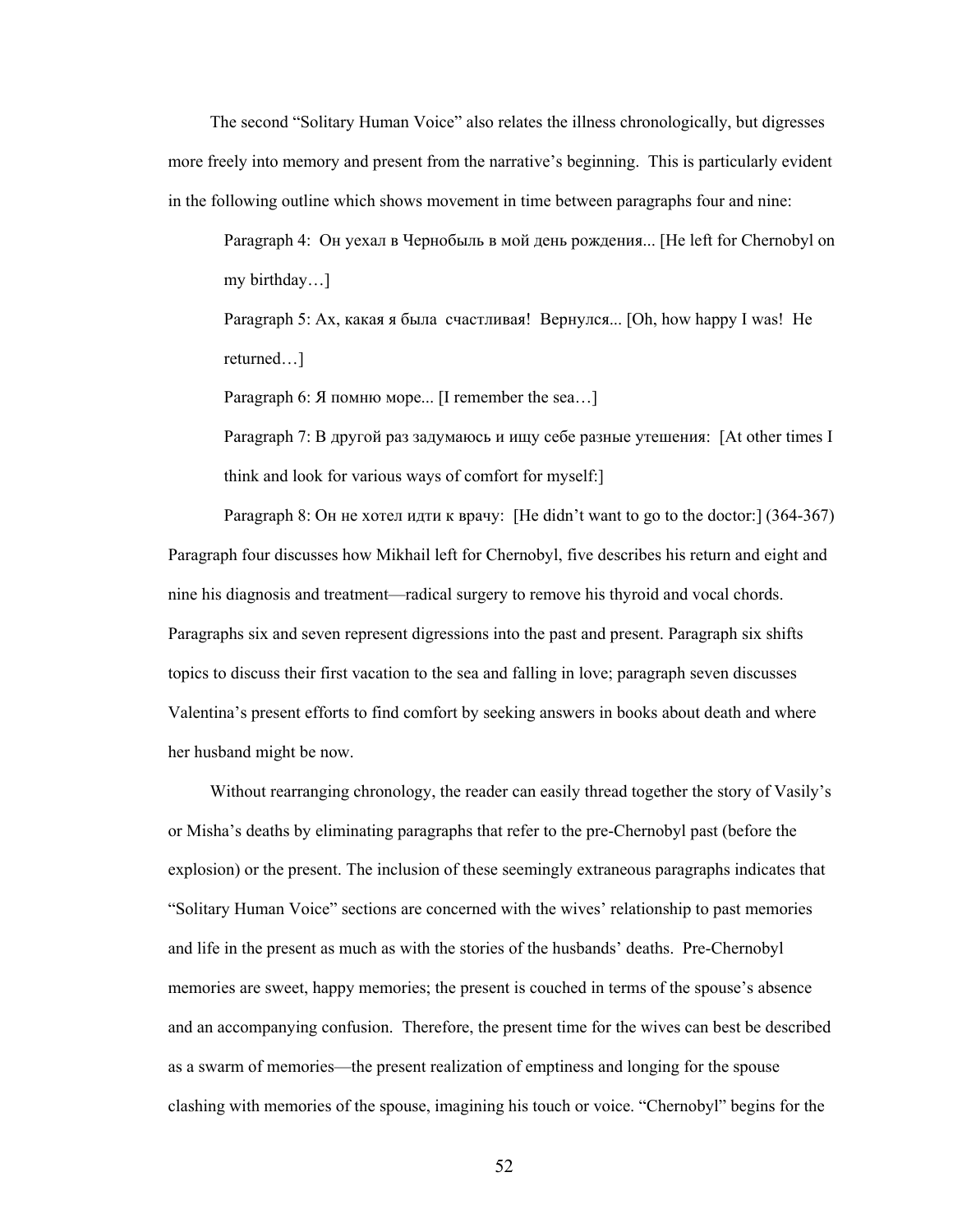wives not when the explosion happened as much as when the realization of their husbands' illnesses and its fatal consequences hit. It begins with the ordeal which is always rooted in memories about the husband; because it recurs in the wives' memories, the ordeal is non-ending. Therefore, "The Solitary Human Voice" narrative reflects the present state of the witness's mind as she recalls the story and as her mind follows trails into different layers of the past. In this sense, time is of vital importance to the "Solitary Human Voice" narratives.

Aside from the chronological arrangement of the narratives, the thematic schemes of "Solitary Human Voice" expand on themes introduced in "Historical Notes". The thematic schemes allow for verifiability of the privileged domain materials (through development of a library of topoi); they give the work unity and schematically develop a general picture of the Chernobyl world to provide context for the shorter monologues. Possibly foreseeing the argument of unverifiability, Aleksiyevich ties the evidence of "Solitary Human Voice" into verifiable facts listed in "Historical Notes". Secondarily the degree of technical detail is a defense against the argument of unverifiability. For instance, the descriptions of flames in paragraph three of "Solitary Human Voice" and the appearance of the reactor roof after the explosion as described by Vasily can be either refuted or verified by scientists as can technical details, such as, "The soot was because of the burning bitumen; the station's roof was covered with bitumen. They walked, he recalled later, as if on tar. They'd beat the fire down, and it would crawl and rise again  $(13)$ .<sup>[27](#page-58-0)</sup> Not only can they be refuted, but the quality of observations seems possible only if the witness was actually on the roof.

On yet another level, the details in "Solitary Human Voice" lay a foundation for a library of themes which are later reinforced by testimony from a multitude of monologues. The reader learns from Ludmilla that firemen were literally walking across the roof. This detail ties into the statistic from "Historical Notes" that 800,000 soldiers were sent into the area after the explosion

<span id="page-58-0"></span><sup>&</sup>lt;sup>27</sup> "Копоть оттого, что битум горел, крыша станции была залита битумом. Ходили, потом вспоминал, как по смоле. Сбивали огонь, а он полз. Поднимался."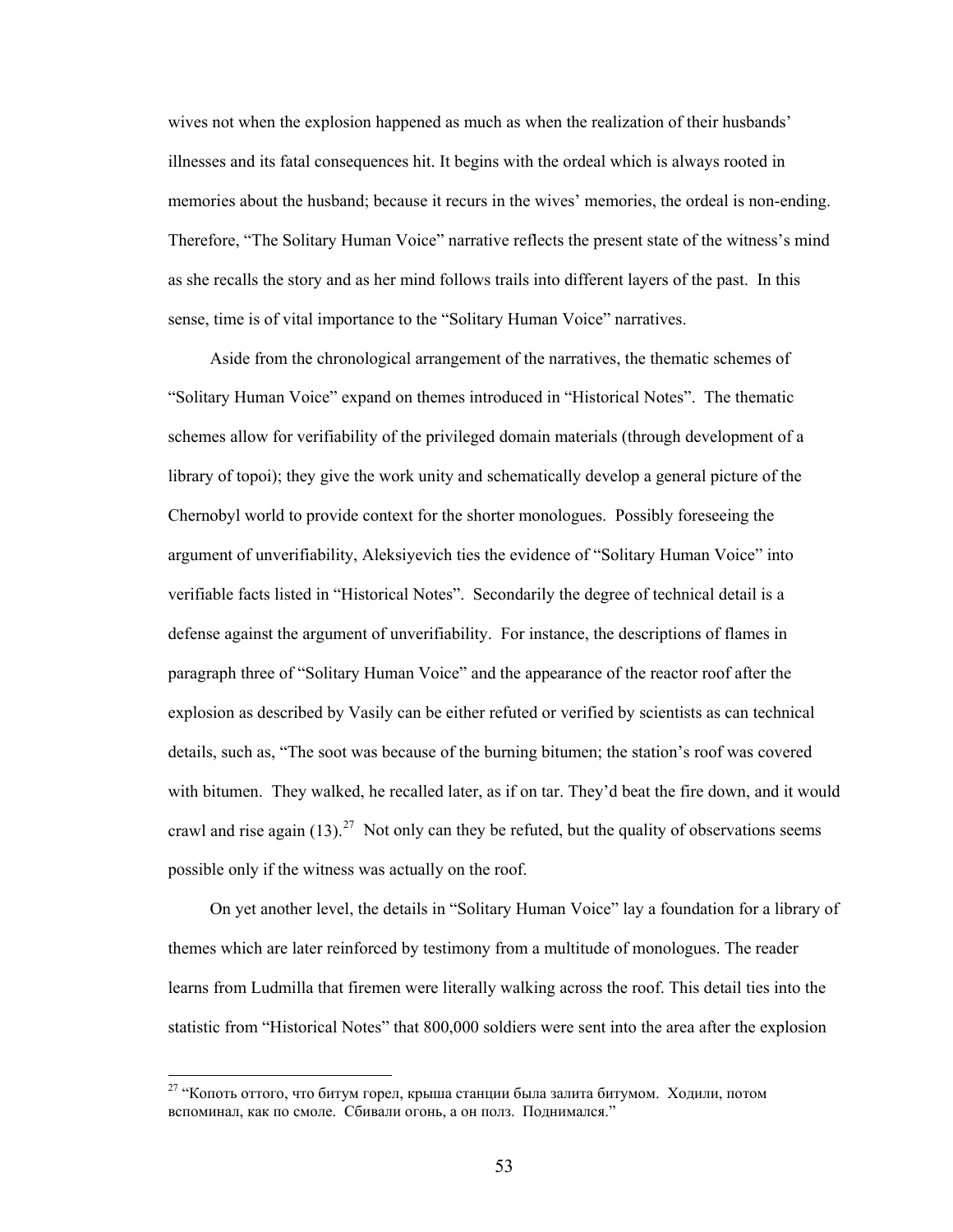in addition to the immediate firemen sent in (10). Ludmilla describes the unusually common presence of soldiers on city streets in special breathing masks, adding that Pripriyat's residents carried out their normal daily functions duties without protective clothing. Ludmilla's husband leaves for the reactor fire in his everyday shirt, "They were not warned; they were called out as if to a usual fire  $(10)^{28}$  $(10)^{28}$  $(10)^{28}$  The lack of protective gear for the Pripriyat civilians and firemen gives witness to the incompetence and/or deceit of the authorities, a topic previously introduced in "Historical Notes" in an internet newspaper relating the indictment and consequent judicial processes against excerpt about the lawsuit against six highly placed officials accused in the Chernobyl incident (10-12). The excerpt indicates that the lawsuit was deliberately organized in the contaminated city against the chosen "стрелочников [fall guys]" to both "prove" justice had been served and yet guarantee the absence of western journalists (11).

Finally, themes from "Solitary Human Voice" establish context for the regular monologues and mini-monologues. Although shorter monologues are cohesive and self-standing, their details are often unclear without the context of other narratives. For instance, when monologues in chapters one through three refer to "being on roofs" or "soldiers walking on streets", the reader has a pre-programmed framework from "Solitary Human Voice" to provide context for understanding details. He considers the possibility the soldiers might have lacked protective gear and presumes the presence of a general atmosphere of confusion.

A major function of "Solitary Human Voice" is to provide emotional value to the statistics about first responders' deaths introduced by "Historical Notes". "Historical Notes" states: "In Belarus alone there were 115493 people assigned to the first responder list. According to the Ministry of Health from 1990 to 2003, 8553 first responders died. That is two people per day..."  $(10).<sup>29</sup>$  $(10).<sup>29</sup>$  $(10).<sup>29</sup>$  Although the numbers are large, spacing out the statistics, for instance, over a ten year period, makes them seem less shocking. Modern readers have developed a relative insensitivity

<span id="page-59-1"></span>

<span id="page-59-0"></span><sup>&</sup>lt;sup>28</sup> "Их не предупредили, их вызвали на обыкновенный пожар..."<br><sup>29</sup> "Только в Беларуси значатся в списках ликвидаторов 115493 человека. По данным Минздрава, с 1990 по 2003 год 8553 ликвидаторов умерли. По два человека в день..."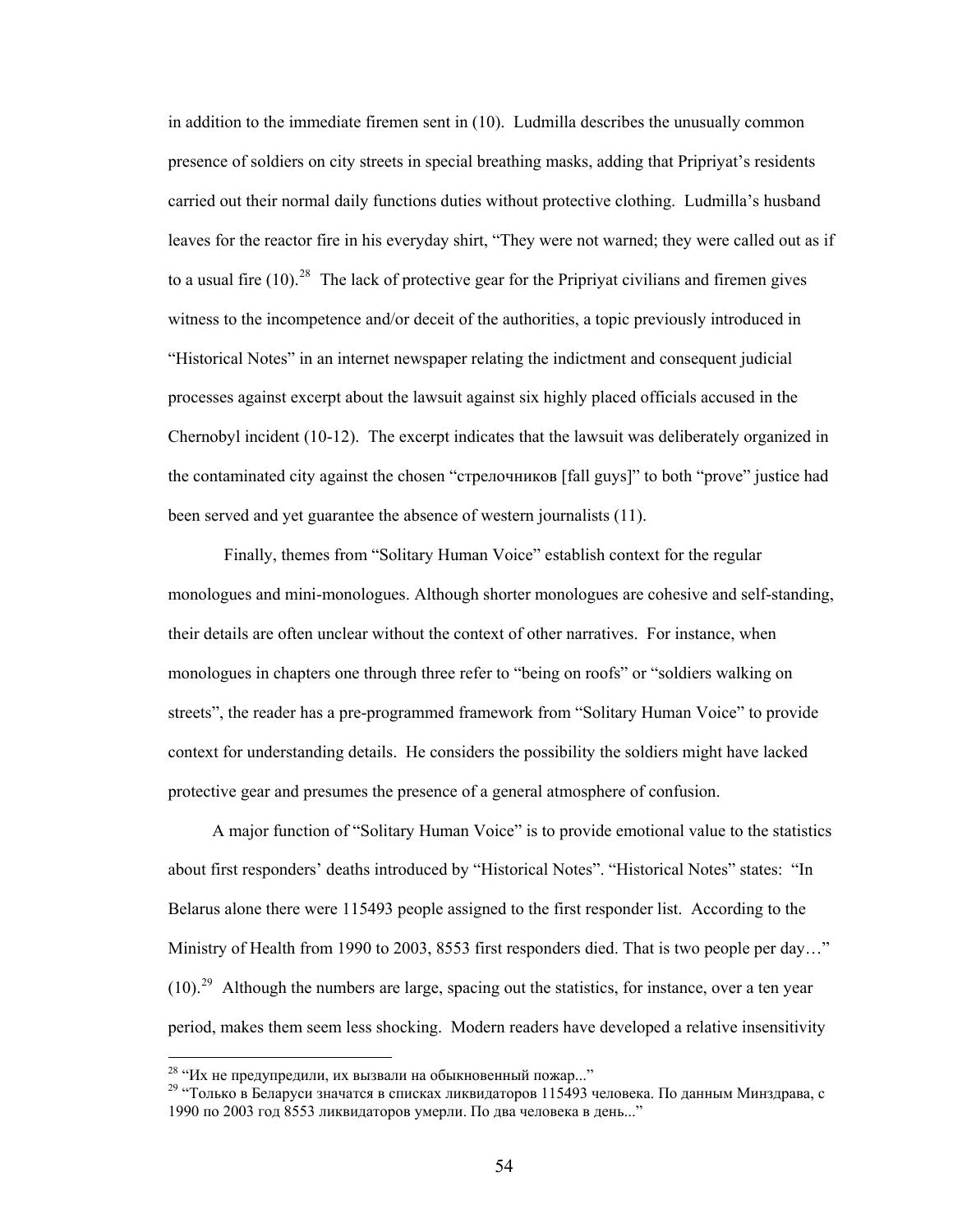to casualty statistics after massive wars, the Holocaust and Gulag; compared to those statistics, the loss of two persons per day does not seem so shocking. Furthermore, even Holocaust and Gulag writers know that adding details about the atrocities increases the horror. Statistics are insufficient to describe Chernobyl's magnitude. Without access to eyewitness accounts, the reader will "miss out" on the "real" history. The stunningly detailed narratives of the first responders' deaths unpack "Historical Notes'" statistic by providing an intimate view of the two first responders' deaths. Valentina says:

Говорят — Чернобыль, пишут — Чернобыль. Но никто не знает, что это... Все теперь у нас по-другому: рождаемся не такие, умираем не так. Не так, как все… Человек, которого я любила, любила так, что не могла бы любить больше, если бы я его сама родила, на моих глазах превращался... В чудовище... Удалили лимфоузлы, их нет и нарушилось кровообращение, и нос уже как-то сдвинулся, увеличился раза в три, и глаза уже какие-то другие — разошлись в разные cтороны, в них незнакомый свет появился и выражение, как будто не он, а кто-то еще оттуда выглядывает. Потом один глаз совсем закрылся... А я чего боюсь? Мне бы только, чтобы он себя не увидел... (368)

They say "Chernobyl", write "Chernobyl". But no one knows what it is… Everything is different now among us; we are born differently and die differently. Not like everyone else… The person whom I loved, loved such that I thought I could not love him more than if I had given birth to him myself before my very eyes turned… into a monster… They extracted his lymph nodes, causing a disbalance to his circulation, and his nose somehow moved to the side, increased to three times the normal size. His eyes were somehow different. They shifted to opposite sides. An unfamiliar light and expression glowed in them, as if it wasn't he but as if someone else was looking out of there. Then one eye totally closed… And what was I afraid of? I was only afraid that he would see himself…

The statistics and the word "death" from "Historical Notes" are insufficient to describe the

Chernobyl experience. This is partly because death in any context is a complicated experience,

but also because the *post-Chernobyl experience of death and dying has changed*.

The post-Chernobyl experience of death and dying as seen in "Solitary Human Voice"

includes grotesque physiognomic changes on the part of the spouse and the wives' resulting social isolation. Without "Solitary Human Voice", the only "image" the reader can attach to the word "death" is whatever conception he might have developed through what he has experienced or read in the past. Valentina's above description of her husband's physical transformation is, in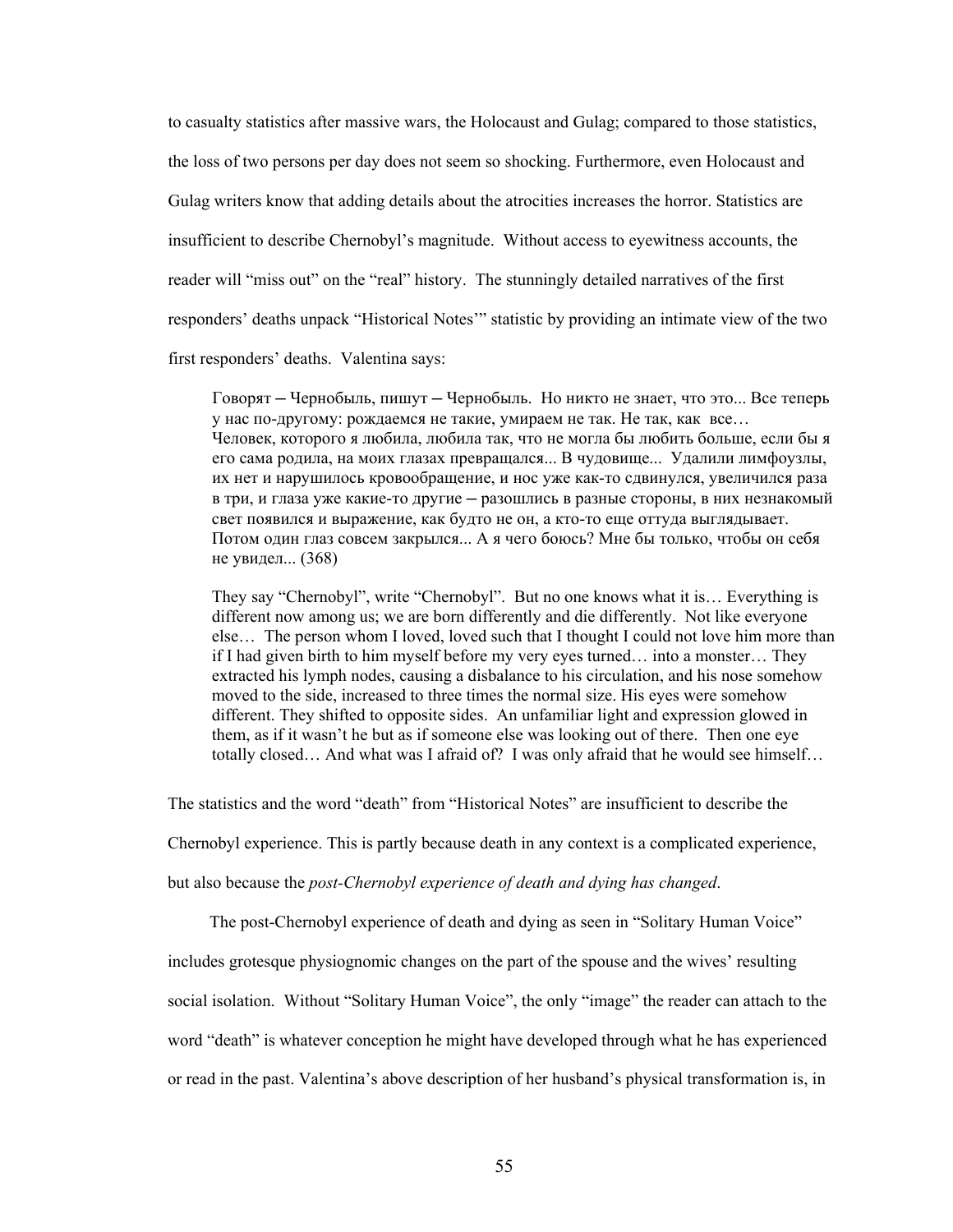one sense, beyond the imagination. Of the possible changes a person might have imagined on hearing the word "radiation poisoning", he doubtfully would have considered Valentina's picture. Ludmilla's descriptions of binding her hand in gauze to remove pieces of liver and lung from her husband's mouth go far beyond the normal. The vivid physical descriptions in "Solitary Human Voice" are necessary to keep the death of a first responder from seeming "ordinary"; part of the emotional impact of "Solitary Human Voice" is due to the abnormality of the illnesses.

 The emotional impact of "Solitary Human Voice" is developed as strongly through the idea of the everyday extraordinary and the simultaneous real and unreal. Valentina's husband turns into a чудовище [monster], a word which normally belongs to the genre of fantastical fiction. This is Valentina's reality: her husband has turned into a monster; he rocks and moans when he finally sees himself in a mirror, yet she loves him deeply (368). Valentina sees herself as belonging to a different time and place—"We are born differently and die differently"—yet simultaneously being required to relate to people from the old time and place: "We had been somewhere where no one else had been and saw that which others did not. I stayed quiet, but then one day I began telling strangers on the train about it. Why? It's frightening alone"  $(364)$ <sup>[30](#page-61-0)</sup> Valentina's experience cuts her off from the collective and positions her in an unreal world. "Solitary Human Voice" is a death narrative, and therefore one might expect it to communicate a sense of unreality. Perhaps death is always unreal and only shocking when it is too normal; yet as unreal as the world is while the women are nursing their husbands, the husbands' deaths does not relieve the wives from the real world of permanent unreality. After death they are left with memories of lost love and the question of how to live further. Neither wife could bear to remarry. Both live with their late husbands' memories overcoming them at surprising moments. Their present does not consist of the present everyday. Just as the narratives' structures swarm between memories and the needs of the present, so Ludmilla's and Valentina's "present" is a constant

<span id="page-61-0"></span><sup>&</sup>lt;sup>30</sup> "Мы где-то побывали, где еще никто не был, что-то такое видели, что никто не видел. Молчумолчу, а однажды в поезде начала рассказывать незнакомым людям. Зачем? Одной страшно..."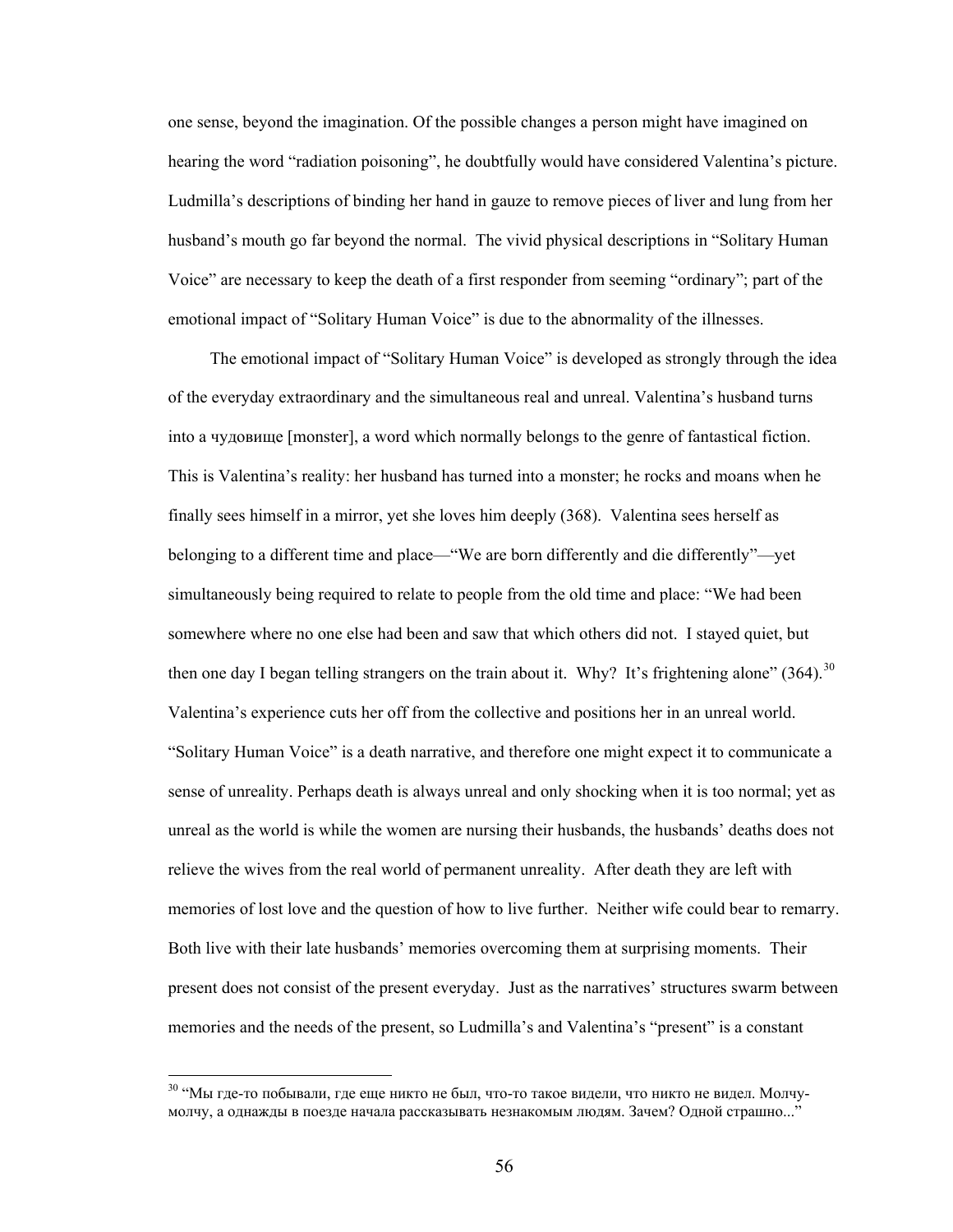mixture of the past swarming into the present. This lends a feeling of the surreal, as Ludmilla describes her simultaneously real and unreal world" (36). Neither can escape it; both are waiting in the time and space between the real and unreal.

 "Solitary Human Voice" personalizes the Chernobyl experience. For the husbands the event of "Chernobyl" begins while they are fighting the fire; the wives experience Chernobyl through their husbands' disintegration. For the wives, "Chernobyl" is distilled to the world of the husband (and to some extent children), is represented by their husbands' physical disintegration, and continues into the present time, which is characterized by the husbands' absence. Reality and unreality are at times reversed: reality is the husband who belongs to the past; unreality is the absence of the husband in present time. Reality is the child the wife loves and who belongs to the present. The new "normal" present is characterized simultaneously by reality and unreality.

# **"Self-Interview": the metaphor and dissimilar juxtapositions**

"Self-Interview," which can be described as authorial essay in lieu of a preface, is characterized by metaphors and words combined into phrases in new specific formations to create new meaning. "Self-Interview" is monologic authorial voice described as an interview between the author and herself. Comprising approximately 7% of the book's material, "Self-Interview" is one of the longest monologues in *Chernobyl'skaya molitva*, equal in size only to the first "Solitary Human Voice". "Self-Interview" gives Aleksiyevich a platform to speak as a witness, which releases her from journalistic objectivity, and still allows her to state her authorial purpose. Many of "Self-Interview's" concepts and terms can be found in the monologues. In "Self-Interview," Aleksiyevich expands semantic zones through key words. For instance, she develops the word "Chernobyl" into a Chernobyl world metaphor and then highlights the tensions of this world through leitmotifs which include juxtapositions of dissimilar meanings. Finally, she reiterates its global ideological impact to make certain the reader does not miss her point.

In the straightforward sense of the word, Chernobyl is both a city and region in Ukraine near the Belarussian border. The nuclear power plant consisting of four reactors (a fifth which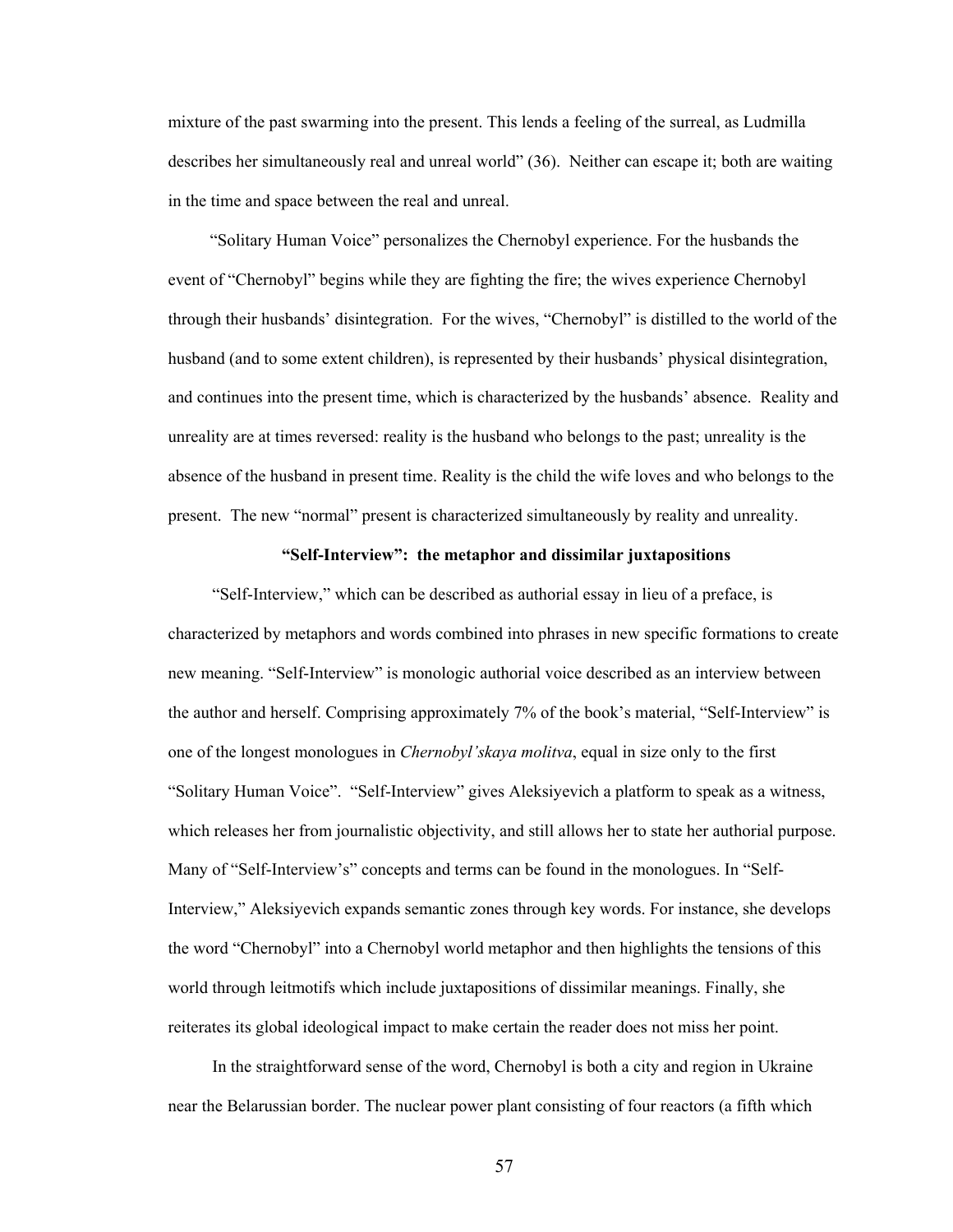was under construction at the time of Chernobyl Prayer's writing) was named after Chernobyl. After the explosion, "Chernobyl" began to be used as a metaphor for the "Chernobyl disaster"; the people who were exposed to radiation were called "Чернобыльские [Chernobylites]".<sup>[31](#page-63-0)</sup> Aleksiyevich expands "Chernobyl" to stand for the mistakes that led to the explosion, the coverup attempts and the authorities' inability (and at times unwillingness) to protect the people.

As used by Aleksiyevich in "Self-Interview," Chernobyl has multiple meanings: it is, among others, a "horrible catastrophe", "катастрофа времени [a catastrophe of time]," a "дом" [home]" and a "nation"  $(37-38)$ .<sup>[32](#page-63-1)</sup> As a horrible catastrophe and "the most frightening event of the  $20<sup>th</sup>$  century," Chernobyl has transforming powers. It turns Belarus into "в дьявольскую чернобыльскую лабораторию [a devilish Chernobyl laboratory]" and Belarusians into "Чернобыльский народ [Chernobyl people]" and "черные ящики [black boxes]"(38).  $^{33}$  $^{33}$  $^{33}$  It unleashes a new invisible and, relatively speaking, eternal enemy--the radionuclide. Given the long half-life of radionuclides, Chernobyl deforms the concept of time. As described by Aleksiyevich in "Self-Interview" and validated by the statistics of "Historical Notes", "Less than a week was needed in order that Chernobyl might become a problem for the entire world…" (9).<sup>[34](#page-63-3)</sup> In stating that the people "обживали в новое пространство [inhabited a new space]", Aleksiyevich indicates the creation of a new Chernobyl space within, for the purposes of this book, mostly Belarusian land. She mimics the creation of this non-literal space by creating a

<span id="page-63-0"></span> $31$  "— Чернобыль — уже метафора, символ. Но для всех разный. В Киеве или Минске — один Чернобыль, в самой зоне — другой. Где-то в Европе — третий. В самой зоне поражает равнодушие, с которым чаще всего говорят о нем. Для людей здесь — это обыкновенная жизнь. В мертвой деревне живет старик. Один. Спрашивают у него: "Вам не страшно?" А он: "Чего страшно?". [Chernobyl is already a metaphor, a symbol, but different for everyone. In Kiev or Minsk, there is one Chernobyl; in the zone itself, another. Somewhere in Europe, a third. . In the zone itself one is stunned by the equanimity with which people talk about it [Chernobyl]. For people here it is life as usual. An old man lives in the dead village…alone. People ask him, "Are you afraid?" And he (says), "Afraid of what?" (Aleksiyevich, "V poiskakh vechnovo cheloveka", 1998).

<span id="page-63-1"></span> $\frac{32}{32}$  "Самого главного события двадцатого века, несмотря на страшные войны и революции, которыми будет памятен этот век [The most important event of the twentieth century, despite frightening wars and revolutions which will be/are memorials/remembered in this century/for which this century is memorable]."

<sup>&</sup>lt;sup>33</sup> Flight data recorders and cockpit recorders.

<span id="page-63-3"></span><span id="page-63-2"></span><sup>34 &</sup>quot;Меньше недель понадобилось, чтобы Чернобыль стал проблемой всего мира...".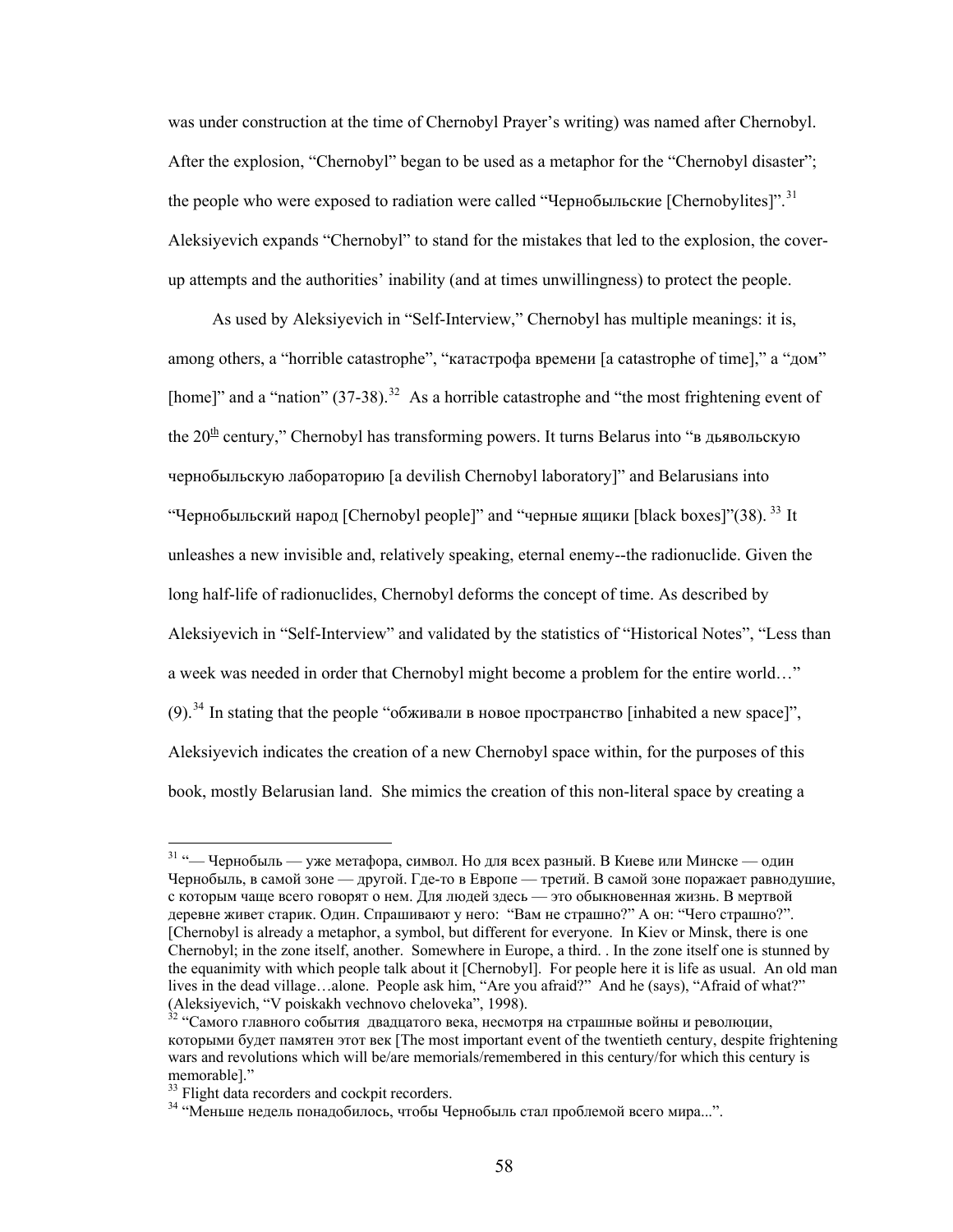world in her book. The new Chernobylized space's dimensions have changed: "Трехмерный мир раздвинулся [The three-dimensional world pulled apart]"; the new world requires new tools and new abilities in order to function in a different dimension (40). The normal five senses are insufficient for evaluating this new world, because in many ways everything seems the same, as one elderly villager insists, but then she adds, "…come to think of it, on almost every street someone has died." What remains is a vague underdeveloped "sense" of fear and death. Whether they live in Propriat, Kiev, or a small village in Belarus, the common bond of Chernobyl experience binds the "Chernobylites" together into a nation. Yet Chernobyl has a positive side. It is "a mystery", "a challenge" and "an unread sign", which serves as a catalyst to cause people to re-evaluate their worldviews (39).<sup>[35](#page-64-0)</sup> Aleksiyevich states in "Self-Interview" that her project is not about the Chernobyl events *per se*, but about the "world of Chernobyl" (37).

"Self-Interview" is characterized by an influx of new words and phrases into the Chernobylites' everyday lexicon in order to express new experiences and new ways of thinking. New words are created, and scientific words become a part of vocabulary. Graveyards for animals, necessary because of the government command to shoot all the animals within the zone, become known as biograves [биомогилники] (47). "Radionuclides" and "alopecia" which before belonged strictly to scientific and medical lexicon, become a part of everyday speech, even for children for whom, in one village, the lack of hair is the norm (177, 165). New experiences require new words, but what happens when the words do not yet exist? Aleksiyevich states, "Words could not be found for new feelings, nor feelings for new words. We could not yet express ourselves, but gradually became immersed in an atmosphere of new thinking. This is how one can define our state of being"  $(40)$ <sup>[36](#page-64-1)</sup>. Even defining this state of being requires unusual word combinations to highlight its strangeness. Not only do new experiences require new words,

<span id="page-64-1"></span><span id="page-64-0"></span><sup>&</sup>lt;sup>35</sup> "Тайна", "вызов" and "непрочтенный знак".<br><sup>36</sup> "Не находили слов для новых чувств и не находили чувств для новых слов, не умели еще выразиться, но постепенно погружились в атмосферу нового думания—так можно определить то наше состояние."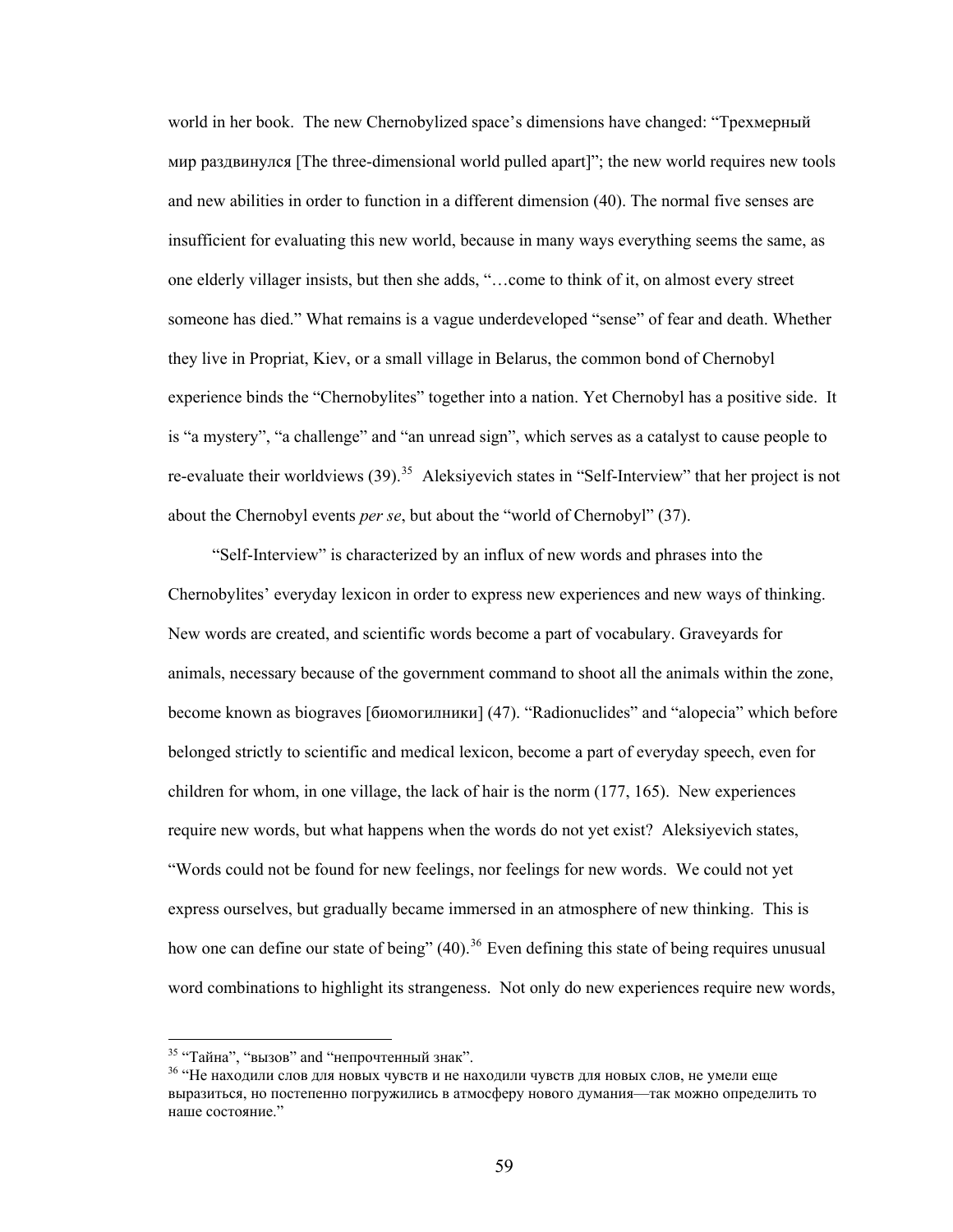so does a new way of thinking. As Chernobylites struggle to navigate life in two worlds—the world of known feelings with known words and the new post-Chernobyl world—they discover their old language to be insufficient. Aleksiyevich attempts to describe this tension by juxtaposing antonyms, for instance, "Знакомый незнакомый мир [familiar unfamiliar world]" describes a truth about this new world: the presence of tanks and soldiers looks like war, yet neither tanks nor guns are focused on an enemy; household pets are being shot (43). The loss of orientation is further described as, "We entered an opaque world in which evil is unexplainable, hidden and respects no laws"  $(44)$ <sup>[37](#page-65-0)</sup>. This description is about the world, but the focus is on "we" who must somehow see in opaqueness and learn to protect against a different kind of enemy. Aleksiyevich attempts to describe a world in which the context and rules have changed, but the people are still evolving in their ability to adjust to the world. Like a photographer, Aleksiyevich attempts to take snapshots of the acclimatization process but through language.

From the straightforward idea introduced in "Historical Notes" of the speed of Chernobyl's radioactive discharge, Aleksiyevich develops through metaphors and juxtapositions the idea of the Chernobyl world as a place in which time and space extend their boundaries. "Historical Notes" states:

 "По данным наблюдений, 29 апреля 1986 года высокий радиационный фон был зарегистрирован в Польше, Германии, Австрии, Румынии, 30 апреля -- в Швейцарии и Северной Италии, 1--2 мая -- во Франции, Бельгии, Нидерландах, Великобритании, северной Греции, 3 мая -- в Израиле, Кувейте, Турции...

 Заброшенные на большую высоту газообразные и летучие вещества распространялись глобально: 2 мая они зарегистрированы в Японии, 4 мая -- в Китае, 5-го -- в Индии, 5 и 6 мая -- в США и Канаде.

 Меньше недели понадобилось, чтобы Чернобыль стал проблемой всего мира..."

 *Сб. "Последствия Чернобыльской аварии в Беларуси." Минск. Международный высший Сахаровский колледж по радиоэкологии. 1992 г., с. 82. (9).* 

On April 29, 1986, instruments recorded high levels of radiation in Poland, Germany, Austria, and Romania. On April 30, in Switzerland and northern Italy. On May 1 and 2, in France, Belgium, the Netherlands, Great Britain, and northern Greece. On May 3, in Israel, Kuwait, and Turkey….Gaseous airborne particles traveled around the globe: on May 2

<span id="page-65-0"></span><sup>&</sup>lt;sup>37</sup> "Мы вошли в непрозрачный мир, где зло не дает никаких обьяснений, не раскрывает себя и не знает законов."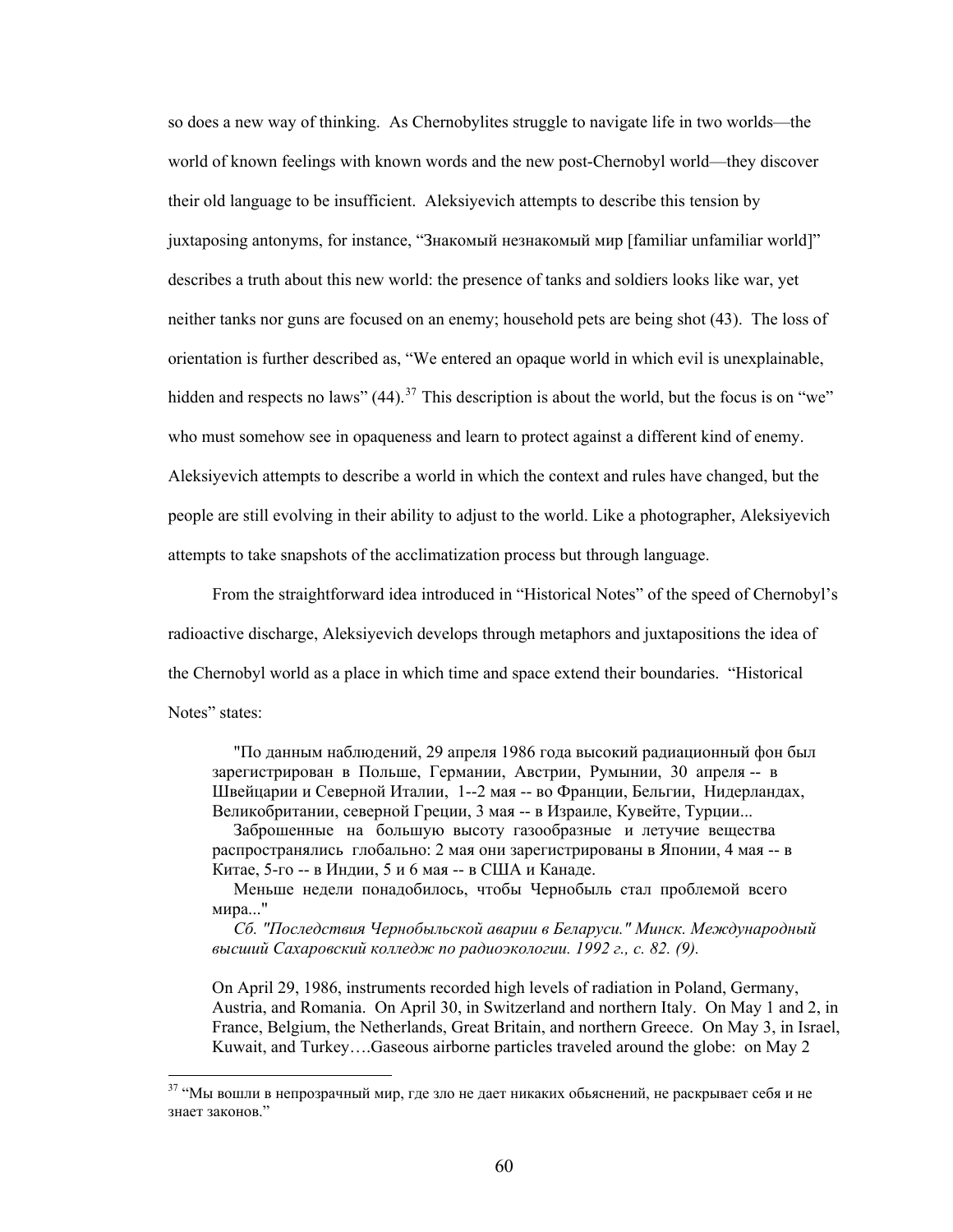they were registered in Japan, on May 5 in India, on May 5 and 6 in the U.S. and Canada. It took less than a week for Chernobyl to become a problem for the entire world. *--"The Consequences of the Chernobyl Accident in Belarus." Minsk, Sakharov International College on Radioecology.* (Gessen's translation, "Voices of Chernobyl", 2).

In "Self-Interview" Aleksiyevich takes this factual statistic and relates it to changes in resulting changes in worldview; perspectives of "far away" and "nearby" in connection with the terms свои [ours] и чужие [foreign/strange/not ours] change in relation to the ability of radioactive clouds to travel quickly. "Свои и чужие" in the past described what belongs to us and what does not; this radioactive problem can no longer be contained by borders or even rhetoric, as Moscow's attempts at rhetoric those first days after the explosion proved. "Порвалась связь времен...[Continuity of time was disrupted]"; according to "Self-Interview" and people living in that time and space were suddenly hurtled into a new Chernobyl time and space, yet their mindset and language belonged to the pre-Chernobyl world (39). The time perspective affects the ideas of past and future as seen by the themes of dwelling simultaneously in the prehistoric past and the fantastic future (examples of which are given later in Chapters one through three). Aleksiyevich's comment on her difficulty in ascertaining whether she is writing "a history of the past or of the future" exposes Chernobyl's effect on the author's perspective and, again, mixes the past with the future. When change is described best in terms of the past and the known past is no longer sufficient, borrowing from images of the future as read in scientific fiction stories are sometimes the best option.

In "Self-Interview" Aleksiyevich attempts to draw the outlines of a new world in which time, space, laws and language have changed. Most of her ideas come from the eyewitness narratives and could be considered a summary of others' ideas. For instance, Aleksiyevich's idea of Belarussians as "black boxes" is taken almost word for word from an excerpt in "People's Choir", a comment made by a guest from outside of Belarus to a Belarus resident. He comments, "We think that we live like everyone else… We go places, work… fall in love… No! We are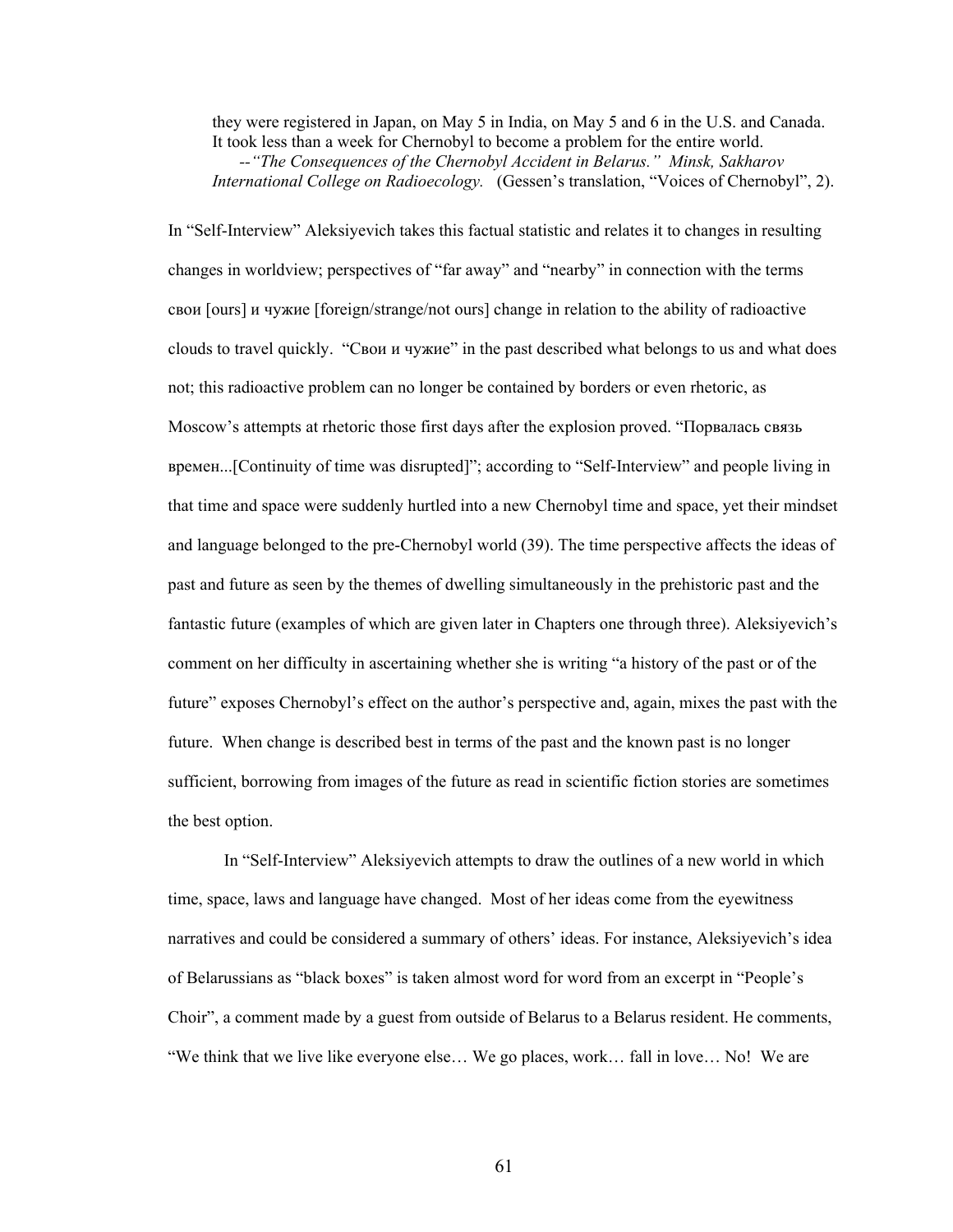recording information for the future..."  $(243-4)$ .<sup>[38](#page-67-0)</sup> A philologist comments that it is as if those who live on this contaminated land were material for scientific investigation living in an international laboratory that others might write academic papers (173). Aleksiyevich says that their world turned into a devilish laboratory. I would like to suggest that she interlinks the explosive statements made by people and produces a summary that goes beyond what each would have said individually.

# **Chapters One through Three**

Chapters one through three make up approximately 84% of the book and fit into the fourth narrative category, "choir of human voices" or "voice in a choir". Each chapter is created by arranging monologues one against another *with no additional text* except for chapter and monologue titles.<sup>[39](#page-67-1)</sup> Each chapter consists of a group of monologues under a metaphoric title and a choir of mini monologues arranged as follows:

- 1) Chapter One: "Land of the Dead" and "Soldier's Choir"
- 2) Chapter Two: "Crown of Creation" and "People's Choir"
- 3) Chapter Three: "Exultation through Sorrow" and "Children's Choir"

Because, for the most part, pre-existing context has been removed from the narratives, the section titles and placement of narratives within a particular chapter or chorus create new contexts for the narrative. Monologues from different chapters have similar themes; some from chapters two and three could have as easily been positioned in chapter one and vice versa. Their positioning under particular section titles causes the reader to interpret them differently than if they would have been in a different section. Furthermore, the combination of titles, "Land of the Dead", "Crown of Creation " and "Exultation through Sorrow," supported by evidence from the monologue contents fleshes out the *Chernobyl'skaya molitva* metaphor. Evidence from the chapter

<span id="page-67-0"></span><sup>38 &</sup>quot;Мы думаем, что живем, как все... Ходим, работаем... Влюбляемся... Нет! Мы записываем информацию для будущего..."<br><sup>39</sup> I assume she has not added extra text to the narratives but cannot prove it as I do not have the other texts

<span id="page-67-1"></span>nearby.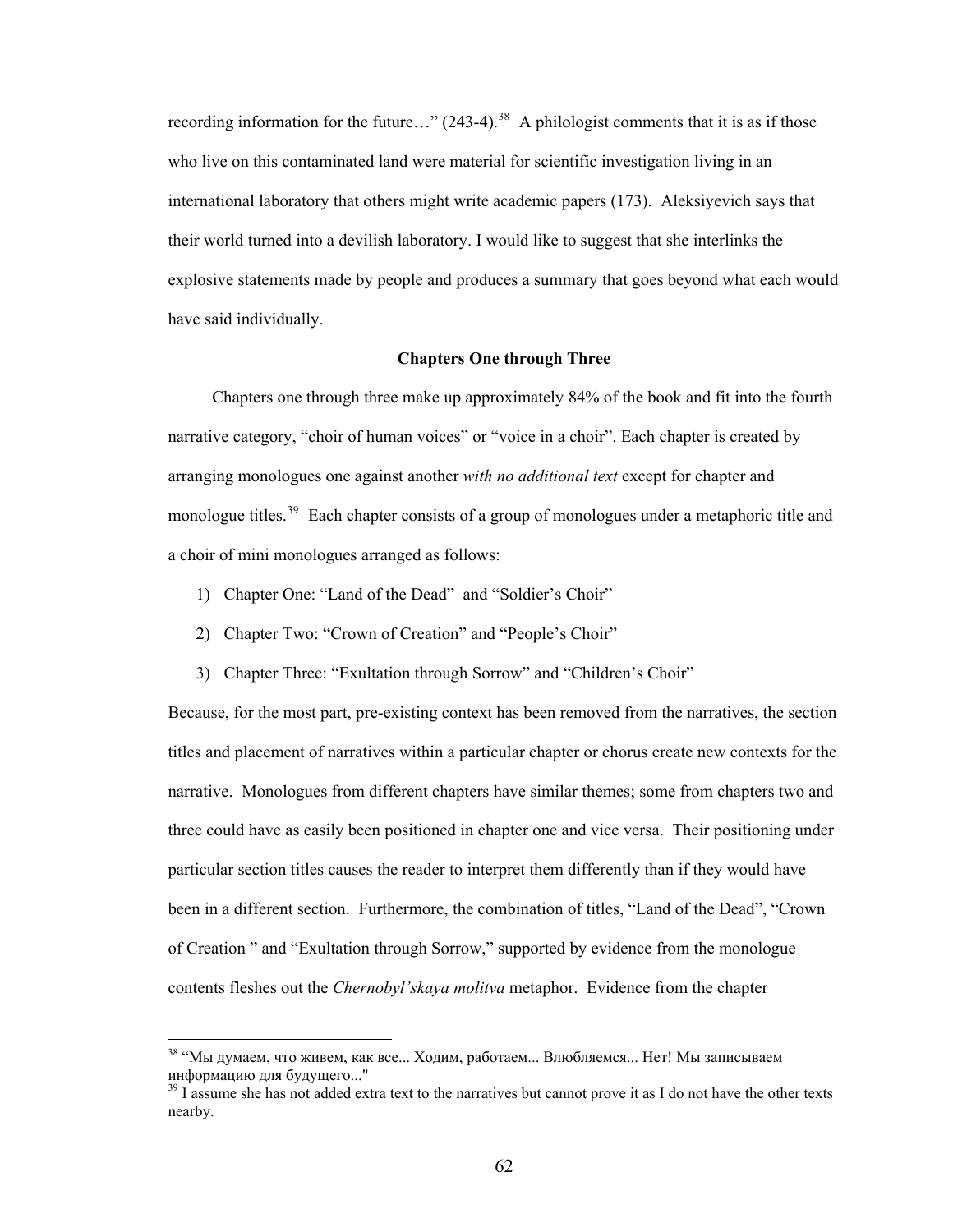monologues support "Self-Interview's" essay as each of the "Self-Interview" themes and many of its turned phrases and metaphors can be found in the chapter narratives. Themes and metaphors from the chapter narratives reinforce the elements of the Chernobyl world metaphor by creating a record of trauma experienced by the witnesses. Considering that nations are defined by a common language, culture and history, in one respect chapters one through three can be seen as recording the history of the new Chernobyl nation.

#### **Creating Context through Titles**

The monologues receive context through their placement in one of three collections with metaphoric titles "Land of the Dead," "Crown of Creation" and "Exultation through Sorrow". The metaphoric titles contain inherent negative, positive and bittersweet connotations and form a contextual background for the individual monologue. The metaphor "Land of the Dead" speaks of desolation. "Земля [land]" has a positive connotation generally associated with life. Land is the womb for the seed; flora and fauna derive their sustenance from the soil; people build their homes and civilizations on it. "Land" that should produce or sustain life is given a negative connotation by the addition of the genitive plural "мертвых [dead]", describing a picture of a land full of dead objects or people. Instead of sustaining life, land becomes a receptacle for and, in some instances, a propagator of death. The section title draws the reader's attention to monologues with reference to land and deadness. Chapter one serves as a launching point for narratives with common land and death themes: evacuating villages, burying villages, razing forests and exterminating animals, among others. The monologues in "Land of the Dead" are related from the point of view of those being acted upon, for instance, those required to evacuate their villages, and show their consequent pain. The monologues are constructed from the vantage point of loss; for many, "Chernobyl" is reduced to the day they lost their home, hamster or other precious people or objects. Acts in "Land of the Dead" are usually carried out by soldiers who express their stories in mini monologues of "Soldier's Choir". For the soldier, the traumatic issue might be his struggle to evaluate his deeds—was it heroic or a part of an ugly system—or his struggle to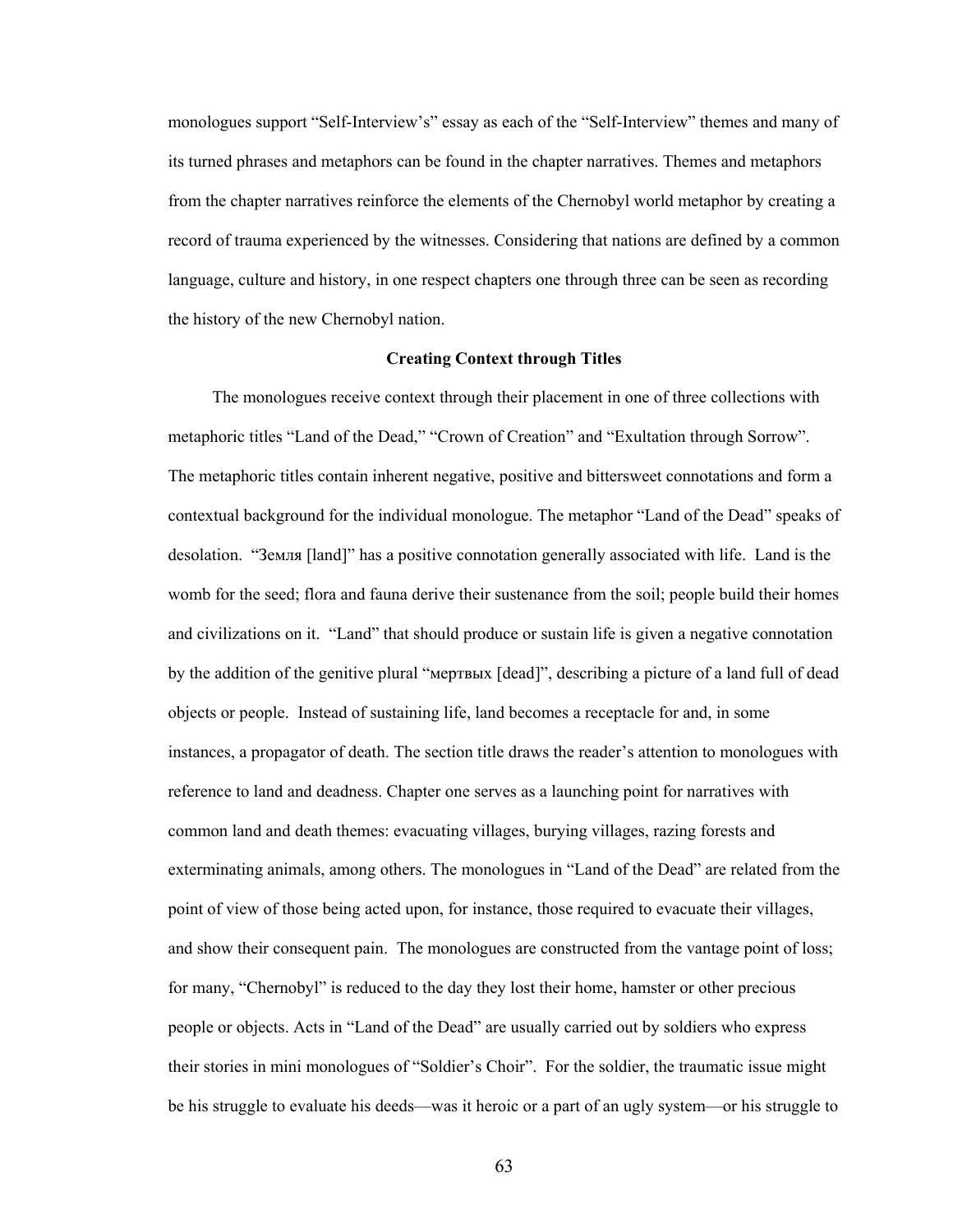live with the consequences of working in the zone, whether that might be loss of health, the need to live on disability, or loss of respect from civilians for receiving compensation pay for service in the zone. Often the ironic difference between Afghanistan and Chernobyl is mentioned: a soldier's exposure to Chernobyl puts him and his family in the danger zone long after his return from the zone and at times even after his death.

In contrast to "Land of the Dead", "Crown of Creation" seems to have a positive connotation. "Crown of Creation" typically refers to man, as in the Genesis creation account, when God creates man on the sixth day and gives him dominion over all the land and living creatures. "Crown" is metaphoric of apex; man is the height of the creative process. The initially positive connotation of "Crown of Creation" is deformed by the content of its monologues. The reader, expecting positive descriptions of man, finds descriptions of destruction and loss similar to those in "Land of the Dead".

This shattered expectation is even more violent when reading the first eyewitness narrative, "Монолог о старых пророчествах [Monologue about Old Prophecies]" (124-128). The title is from a prophecy about a time when the land will be fruitful, but people will not be able to partake of the land.<sup>[40](#page-69-0)</sup> In this monologue, the mother of a four-year-old girl born with rare, life threatening birth defects of the urinary and reproductive system, describes her struggles to fin d medical assistance for her child, who is too young to understand that other children do not need to have their urine literally squeezed out of them every thirty minutes. In order to refute the suggestion that the child's pathologies are congenital defects caused by the parents' sin, the mother fights authorities for documentation showing the connection with small doses of ionized radiation. The mother insists, "Какой же она инвалид детства? Она – инвалид Чернобыля

<span id="page-69-0"></span><sup>&</sup>lt;sup>40</sup> "Много лет назад моя бабушка читала в Библии, что наступит на земле время, когда всего будет в изобилии, все будет цвести и плодоносить, в реках станет полно рыбы, а в лесах зверя, но воспользоваться этим человек не сможет. Он не сможет и породить себе подобного, продлить бессмертие [Many years ago my grandmother read in the Bible that there would come to the land a time of abundance. Everything would flower and be fruitful; the rivers would be full of fish, the forest with beasts, but man would not be able to partake of it. He would not be able to propagate himself in order to continue immortality ]" (125).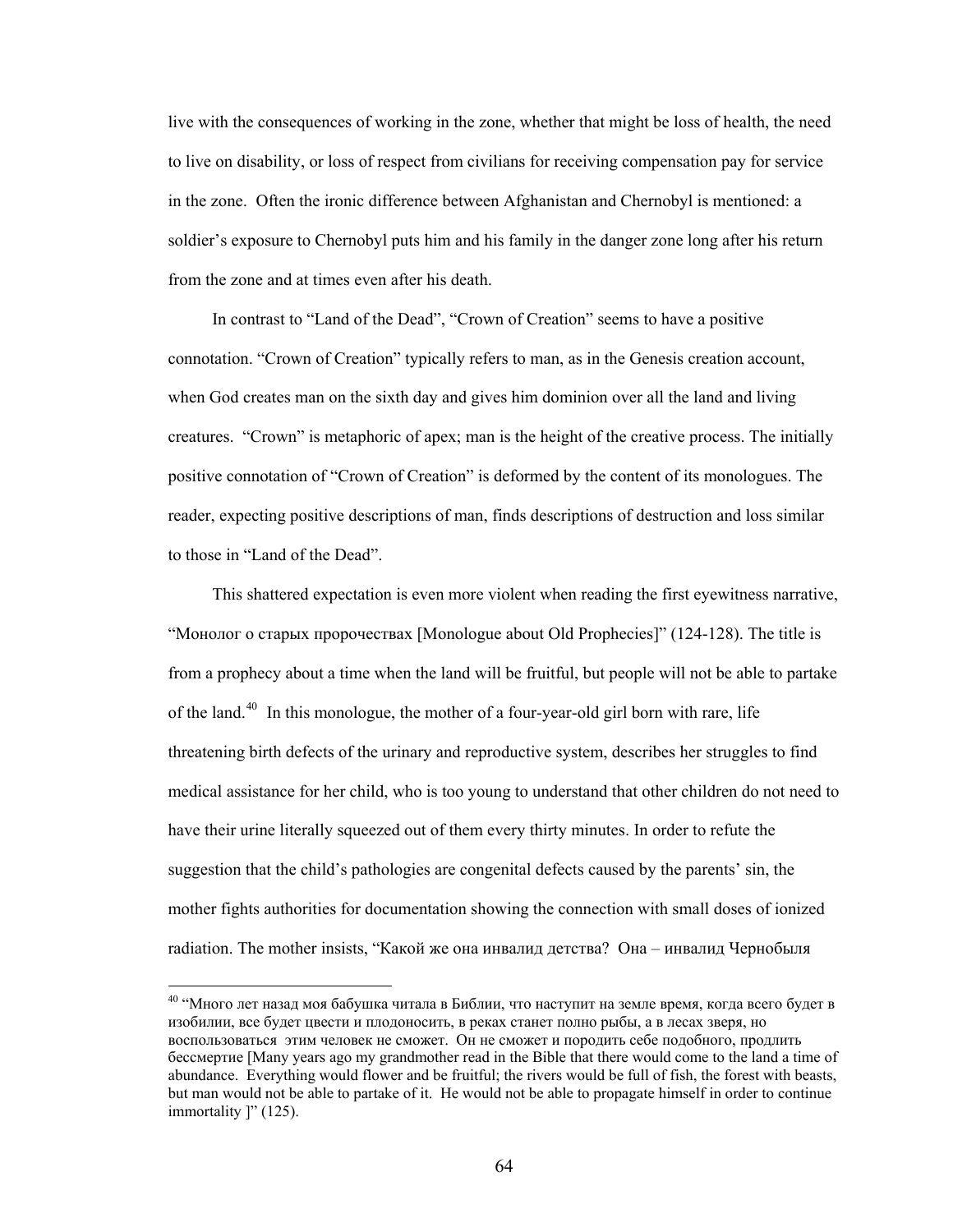[What invalid from childhood? She is a Chernobyl invalid]" (127). The mother's statement attributes the cause of the girl's "unfruitfulness" to "Chernobyl".

"Monologue about Old Prophecies" is the first of a series of monologues which attempt to link destruction to man and his race for progress. Man's vanity caused the Chernobyl explosion, and man's vanity refused to be honest to protect the people. Later, in "Exultation through Sorrow", Aleksandr Reval'skiy connects Chernobyl with socialism:

Ну и, конечно, мы были воспитаны в особом советском язычестве: человек властелин, венец творения. И его право делать с миром все, что он захочет. Мичуринская формула: "Мы не можем ждать милостей от природы, взять их у нее – наша задача" (274-275).

And, of course, we were raised in a special Soviet paganism which said that man is the dominator, the crown of creation. He has a right to do with the world as he wishes. Michurin's formula states, "We cannot wait for mercy from nature: it is our task to take it (from her)".

Man, typically the beautiful crown of creation displayed by a sovereign God, is deformed by Soviet paganism (a religion in its own right) into a power-wielding destructive force. The crown, originally to display beauty, is displaced by total dictatorship; nature has become an object of man's rapacious thirst for dominion and progress. As an ironic subtext, insects prove to be more adept than man in sensing danger and higher in the totem pole of life. Man cannot ascertain with his five senses the presence of radiation. The wiser bees, earthworms and June bugs hid from the radiation, as Aleksiyevich comments in her Self-Interview. This is confirmed by Irina Rishina's 1996 interview with Aleksiyevich in *Literaturnaya Gazeta*, in which Aleksiyevich asks if man has the right to destroy plants and animals, restoring the lost idea of man's responsibility towards nature and lambasting a user mentality towards it (3).

 The accompanying chorus to "Crown of Creation", "People's Choir", is mostly comprised of monologues by people of varying professions—three wives of first responders, six medical workers, mothers of ill children and two evacuees, among others—describing their experiences in the zone. A midwife of thirty years describes how fear has replaced joy in the birthing room. Recurring themes familiar from the first chapter are the war atmosphere, the removal of a layer of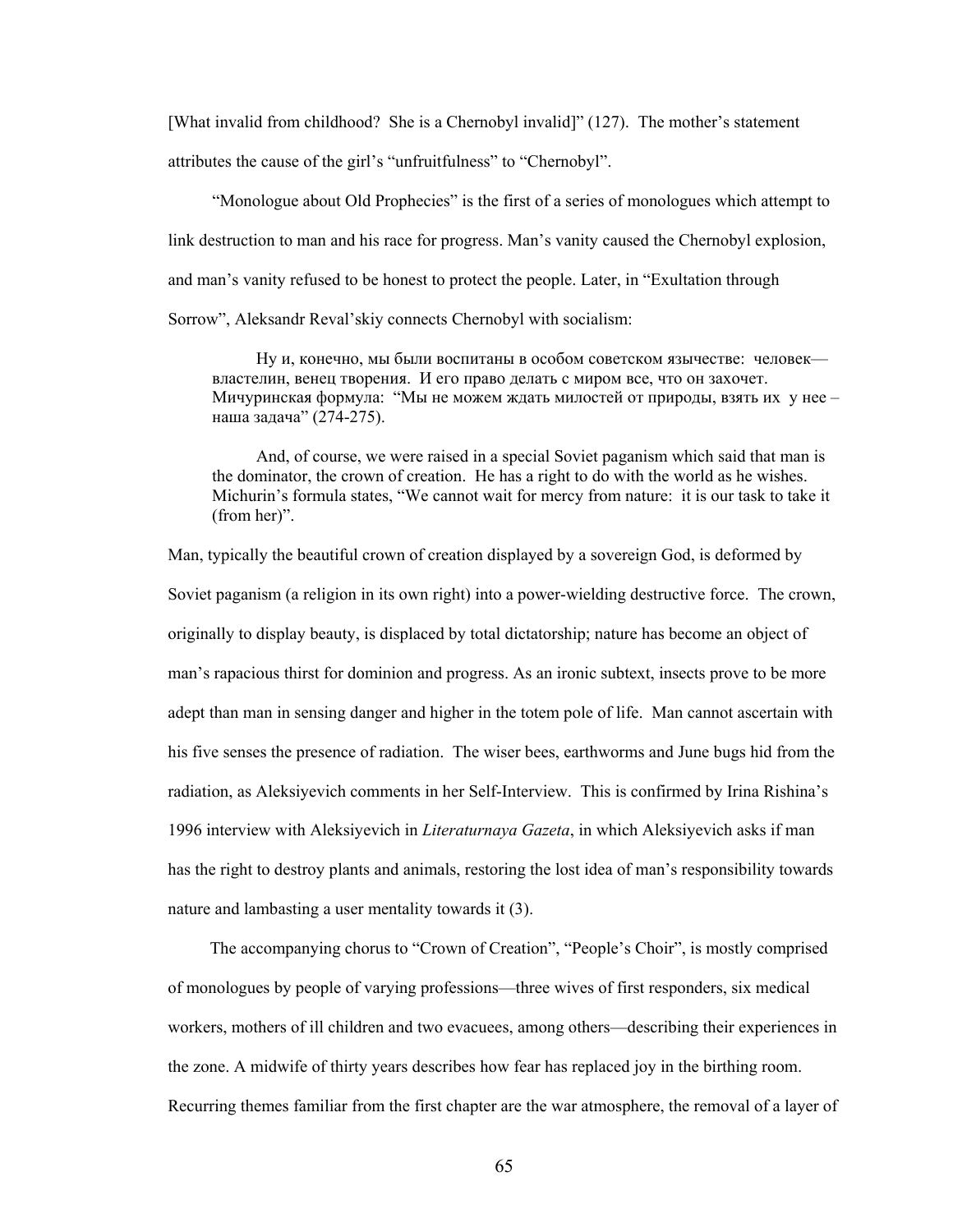dirt so soldiers might lay asphalt, children dying of leukemia, and hypocrisy and/or ineffectual methods of authorities.

"Exultation through Sorrow" has a mixed "bittersweet" connotation. "Sorrow" is in the instrumental case and becomes the mode to achieving exultation, yet the stress is on the victory of having achieved this state of exultation. One pervasive theme is illumination, or an ability to view life in general and Chernobyl, in particular, without Soviet eyeglasses. Some Chernobylites have grown wiser through their suffering. They recognize that they are individual with responsibilities to care for themselves and their family instead of relying on the collective:

И вдруг новое, непривычное чувство, что у каждого из нас есть своя жизнь, до этого она как бы не нужна была. А тут люди стали задумаваться: что они едят, чем кормят детей (265).

 And suddenly a new unusual sense that each of us has his own life; before then (Chernobyl), it was as if it wasn't needed. And suddenly people began to consider what they ate and fed their children.

Narratives in chapter three admit personal guilt, often tying it into a belief in Soviet ideology and leaving no or little room for self-justification.<sup>[41](#page-71-0)</sup> The witnesses themselves refute the idea that an act is made righteous because the perpetrator is rhetorically righteous. In "Монолог о том, что в жизни страшное происходит тихо и естественно [Monologue About How the Frightening in Life Occurs Quietly and Naturally]," Zoya Bruk, a biologist and inspector for the protection of natural resources, signed documents allowing the building of stock barn on supposedly "clean" land, although she knew the grain for the stock technically would be coming from irradiated land. She admits, "They say, 'Holy people, criminal authorities…I'll tell you later what I think about it… About the people and about myself…'"  $(267)$ .<sup>[42](#page-71-1)</sup> Aleksandr Reval'sky states, "Чернобыль—

<span id="page-71-0"></span><sup>&</sup>lt;sup>41</sup> Another witness says "Что-то я еще боялась забыть? Приметное... А! Вспомнила. Чернобыль... И вдруг новое, непривычное чувство, что у каждого из нас есть своя жизнь, до этого она как бы не нужна была. А тут люди стали задумываться: что они едят, чем кормят детей. Что опасно для здоровья, а что нет? Переезжать в другое место или не переезжать? Каждому надо было принять решение. А привыкли жить-- как? Всей деревней, общиной. Заводом, колхозом. Мы были советские

<span id="page-71-1"></span>люди. ."<br><sup>42</sup> "Вот говорят: святой народ, престуное правительство... Я потом вам скажу, что об этом думаю... О народе нашем и о себе..."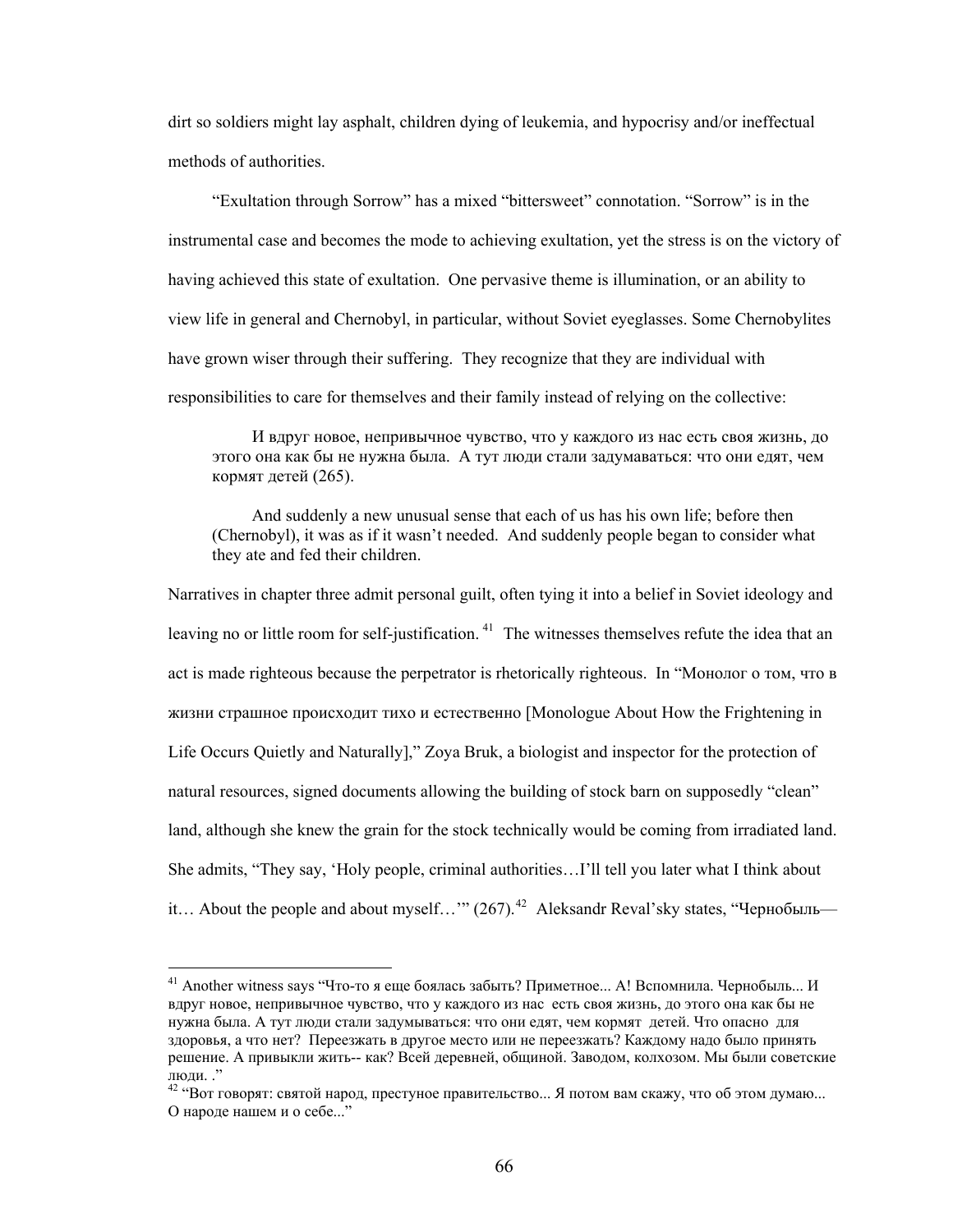это катастрофа русской ментальности [Chernobyl is a catastrophe of Russian mentality]", rooting the Chernobyl problem into a socio-cultural sphere (271).

 The exultation in this chapter, though, is best described by a type of mental rebirth of a physicist after his diagnosis of cancer. The physicist, Valentin Borisovich, states that the history of the atom and the fascination with it are symptomatic of his youth and time (287). Initially afraid of death, the physicist begins to appreciate nature's colors and fragrances. He is the ultimate pacifist. Reinforcing Aleksiyevich's nature-pacifist ideology, he believes he has no right to step on a flower or even an ant on the sidewalk. In a sense he has been reborn into a humanitarian human race.<sup>[43](#page-72-0)</sup> His redemption is depicted by a scene in which nature in the form of an insect steps onto a sidewalk, symbolic of man's world of technology and progress, and the "new post-Chernobyl man" makes a decision to bypass human brute power to protect nature because he recognizes its value.

 The companion choir to "Exultation through Sorrow," "Children's Choir," is signed with children's names and ages and is comprised of monologues of children who either witnessed the Chernobyl explosion or who experienced its results, often through illness caused by radiation exposure. Most of the children are either waiting to die, have friends and parents who have died, or witness others going to funerals. The children's memories are described through striking details, often in terms of colors, for instance, they notice strange yellow and green puddles after the rain and that "mother often dresses in black" because of the number of funerals (352).

 One can view the titles as having religious overtones, although there is no indication that Aleksiyevich is promoting a traditional Russian Orthodox resolution to the Chernobyl problem. The chapter titles allude to apocalypse and redemption, both religious concepts. Chapter one

<span id="page-72-0"></span> $43$  Seepage between works (as described by Toker) is seen in the quotes of one of Aleksiyevich's witnesses in *Tsinkovye mal'chiki*, who flatly states, "Человеческого в человеке грамм и капля-- вот что я понял на войне." http://www.lib.ru/NEWPROZA/ALEKSIEWICH/aleksiewich.txt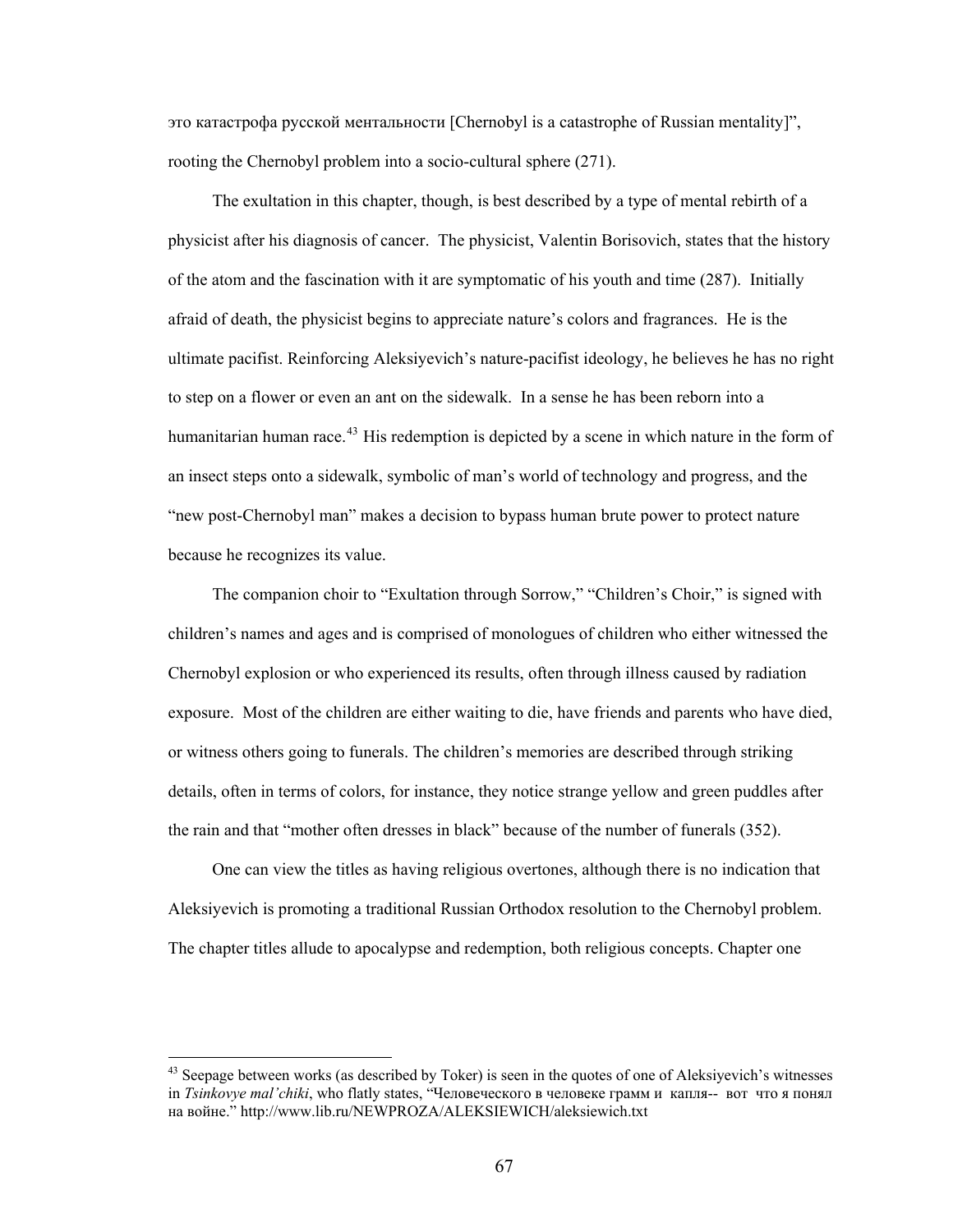describes apocalypse or a total destruction of the land to bring it back to its beginning state  $(3)$ .<sup>[44](#page-73-0)</sup> In some ways, this is like the world at the beginning of creation; it was empty and without form.<sup>[45](#page-73-1)</sup> The zone lost its form, having been reduced to flat land in places; it was deathly still, having lost its inhabitants. Formerly friendly pets reverted to wild. Chapter two points to man as the perverted crown of creation and at fault for perverting land that was, in relative comparison, a paradise. Chapter two hints of guilt affixed, but not of guilt admitted. Chapter Three is realization after Apocalypse. When still writing *Chernobyl'skaya molitva*, Aleksiyevich describes her working plan of chapter three to Rishina as follows: "In the third chapter people remember how the technological version of the end of the world came to them, that Apocalypse of the  $20<sup>th</sup>$ century. [They remember] how human nature revealed itself in that situation, how the law of evil and good operated and how the Soviet mentality operated" (Rishkina, 1).<sup>[46](#page-73-2)</sup> The third chapter takes on a redemptive purpose in the published work, although not every witness avails himself of the opportunity. It appears to be a reminder of the choice in the Garden of Eden, an option to eat from the tree of the knowledge of good and evil or an option to refuse the temptation. If one would accept this reading, then chapter three returns man to his beginnings, in which he must choose, in Aleksiyevich's opinion, between war and pacifism (and by default between pacifism and responsibility). $47$ 

#### **Developing Traumatic Space through Monologues**

 As mentioned in the beginning of this chapter, the monologues in this section are selfcontained, tightly constructed and developed around a point of bifurcation to represent the traumatic space of the particular witness who is speaking. Published individually, each

<span id="page-73-0"></span><sup>&</sup>lt;sup>44</sup> Aleksiyevich's comments about her planned focus of chapter one: "Как быстро стираются там человеческие следы. Как быстро природа забывает человека, хочет его забыть, возвращается в<br>ничто, возвращается в началу" (Rishkina 3).

<span id="page-73-2"></span><span id="page-73-1"></span><sup>&</sup>lt;sup>45</sup> "А земля же была безвидна и пуста, и тьма над бездною" (Genesis 1.2). <sup>46</sup> "А в третьей главе люди вспоминают, какмими из застала эта технологическая версия светопреставления, этот Апокалипсис ХХ века. Как человеческая природа проявляла себя в этой ситуации, как действовали законы зла, добра, как действовал советский менталитет."<br><sup>47</sup> One of Aleksiyevich's arguments is that the Belarusian people really do not want freedom, or they would

<span id="page-73-3"></span>have voted against Lukashenko.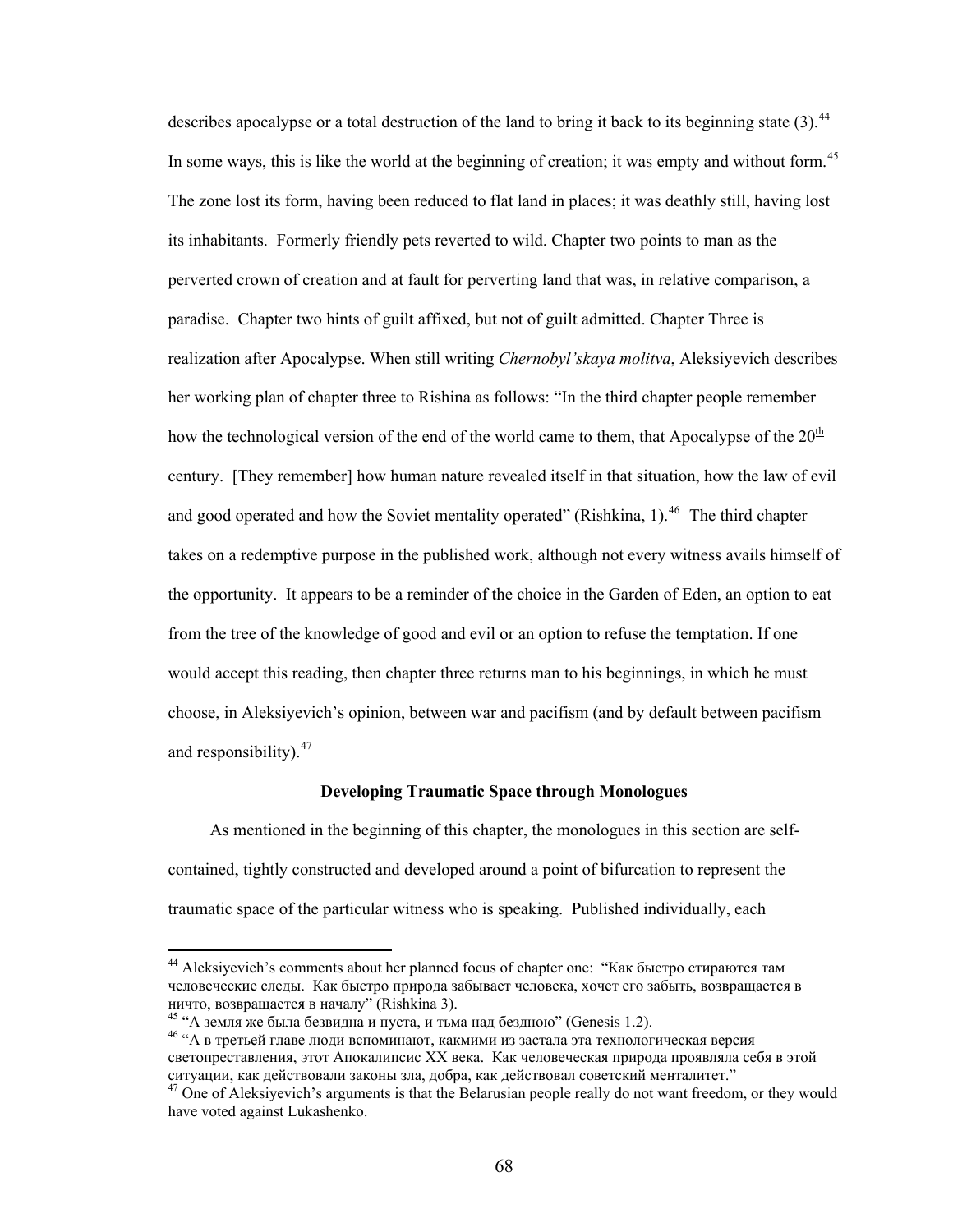monologue would have a strong impact based on dichotomy and would feel complete; yet, despite their self-contained nature, the monologues are interconnected on one level through recurring themes (such as those already discussed in "Historical Notes") containing juxtapositions similar to those mentioned in "Self-Interview". A picture of a fantastic future invading the present is described by one witness, "There you suddenly found yourself in a fantastical world in which the end of times and Stone Age met. Everything inside me was sharpened… Laid bare… We lived in the forest. In tents. Twenty kilometers from the reactor. 'Partisan-like'."(132).<sup>[48](#page-74-0)</sup> The words "sharpened" and "laid bare" represent a knife blade edge holding the two opposing time concepts (from the future and the Stone Age) together. The point of meeting is inside the witness. For this witness, the mental effort necessary to hold these ideas together leads to a heightened inner sensitivity. The sensitivity to incongruence is reflected in the word "partisan", usually associated in Soviet history with clandestine activities of civilian efforts during WWI and WWII to fight against foreign occupiers. Although the partisan is historically a heroic figure, "partisan" can have a negative meaning, especially when transposed against other soldiers' descriptions of non-heroic activities. On another layer, the war concept contrasts with the idea of a peaceful atom mentioned repeatedly by witnesses, who said they were taught that the peaceful atoms were not like war atoms. The presence of soldiers sent to defend the nation against peaceful atoms represents a clash of Soviet ideology with present reality.

One feature of the first three chapters as indicated by "voice in choir" is the number of short monologues (approximately 100); "voice in choir" is interaction of monologues to create a composite picture of, in this case, a Chernobyl person. Sukhikh describes "voice in choir": "Each person appears for a short period of time. Here the appearance is not as important, but the voice, which joins together in a general choir. It [the voice] is woven into a collective story and creates

<span id="page-74-0"></span><sup>&</sup>lt;sup>48</sup> "Там ты сразу попадал в фантастический мир, где соединились конец света и каменный век. А во мне все еще обострено... Обнажено... Жили в лесу. В палатках. В двадцати километрах от реактора. 'Партазанили'."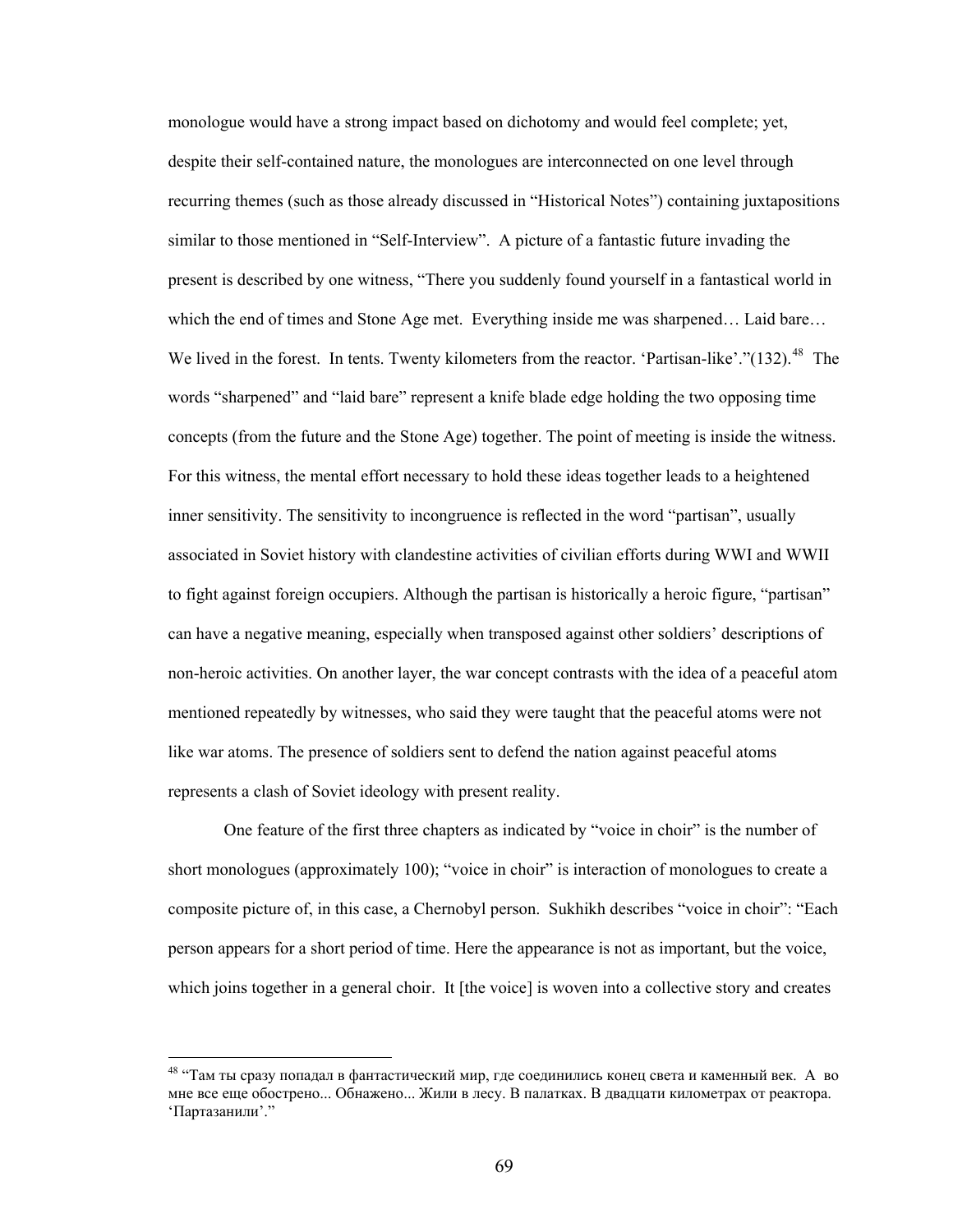directly, without individual indirectness, a generalized portrait and character" (38).<sup>[49](#page-75-0)</sup> The purpose of voice in choir is not the entire story of each individual, but a gesturing towards an overall portrait while still retaining the idea of variations (similar to a collage of snapshots). Voice in choir emphasizes general motifs with variations on themes as in a symphony. If each monologue contains at least one fault line, then chapters one through three develops a multifaceted record of the different types of trauma experienced by people as a result of the Chern obyl explosion. Because of the facets of trauma explored, the reader develops an ever-broadening picture of what trauma can be like and how it is individual for each person. For some, Chernob yl is indelibly interconnected with the breakdown of socialism; for others, such as refugees from Tajikistan, the Chernobyl zone is a haven from war's horrors. Because of the abbreviated nature of the mini monologue, in particular, its delivery in the choirs is similar to that of a standup com ic act with one punch line following another. Because the content is traumatic, the effect on the reader is overwhelming and possibly more like freeze frames of violence in a documentary film played one after another without relief. The reader has little time to recover between barrages of focused trauma; this recreates the witnesses' world for the reader to experience and reinforces emotionally the history of the metaphorically title d sections.

 While certain themes are more noticeable in certain chapters, placement of monologues into separate chapters is not neatly determined by themes. Many of the monologues would fit just as easily in a different chapter, which suggests that the choir and chapter titles affect the reader's interpretation of monologue content. For instance "Монолог о лунном пейзаже [Monologue about a Lunar Landscape" shares the following themes with monologues in chapter one:

1)Memory – Compare the closing sentence from "Monologue of a Lunar Landscape" — "I suddenly began to have my doubts about which is better: to understand or to forget?" with the title, "Монолог о том, зачем люди вспоминает [Monologue About Why

<span id="page-75-0"></span><sup>&</sup>lt;sup>49</sup> "Каждый (человек) появляется лишь ненадолго; здесь важен, пожалуй, не их облик, а их голос, который входит в общий хор, вплетается в коллективный рассказ и создает –напрямую, без индивидуального опосредования—обобщенный портрет и образ."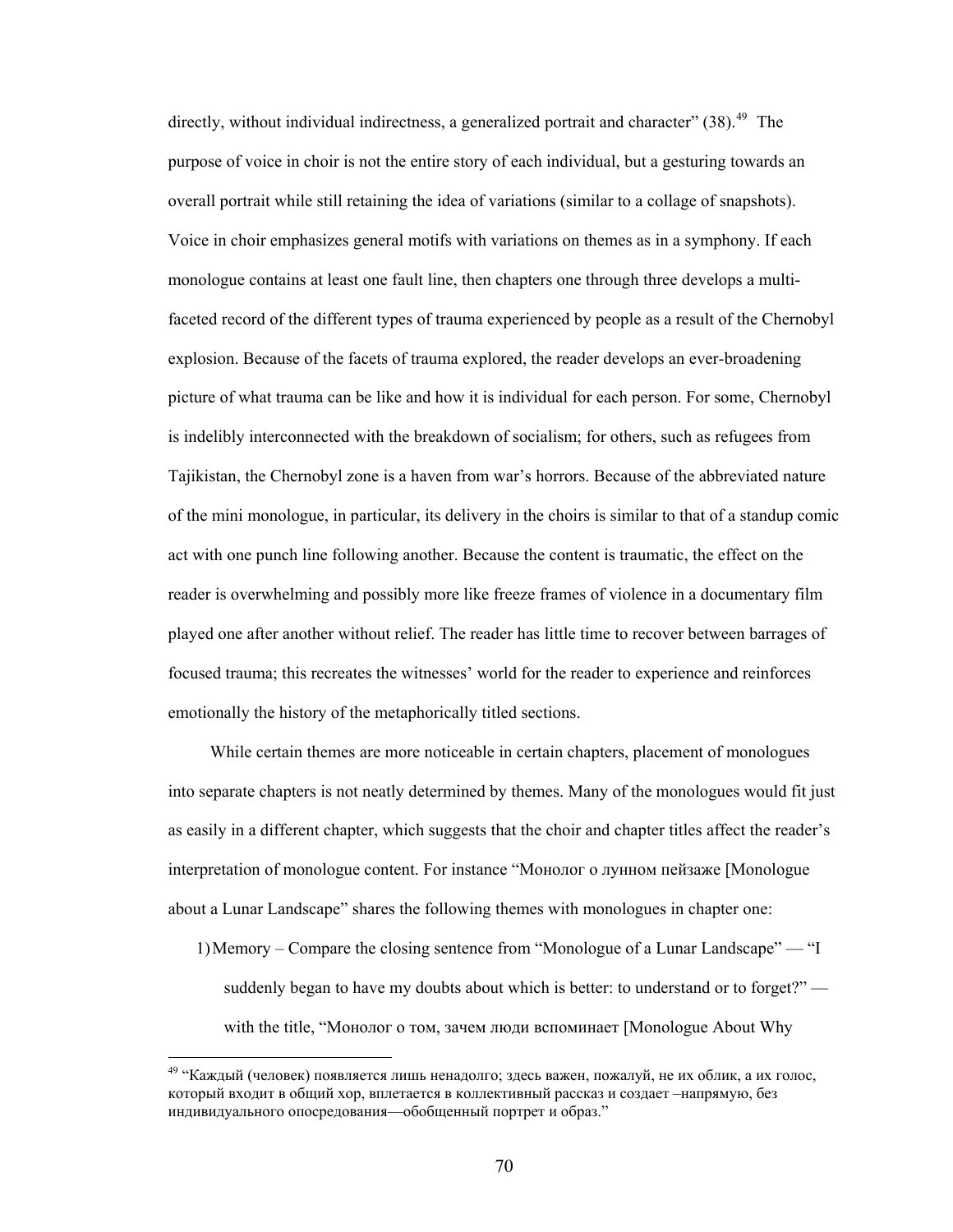People Remember]" from chapter one  $(128, 52)$ .<sup>50</sup> Both discuss the pain which memory causes and the use of memory or forgetfulness as a protective device.

- 2) Hypocrisy and double standard The witness, Evgeniy Brovkin, describes foreign journalists in full protective clothing; their interpreters are local girls in summer dresses and sandals (129). This double standard is related in all three chapters.
- 3) Sense of fantastic —The Belarussian landscape reminds Brovkin of pictures of the moon's surface. White ground, implying burial of contaminated field overlaid with dolomite sand, provides a horizon unbroken by trees. He states: "Я разлюбил читать фантастику...[I no longer liked to read fiction]", a standard reaction to the fantastic quality of "Chernobyl" (130).

Arkady Filin's monologue from chapter two, "Monologue of a witness who had a toothache when he saw Christ fall and begin to cry out," describes activities typical of the first responders' and soldiers' monologues of chapter one: burying land underground, non-heroic activities, elements of the fantastic  $(131-138)$ .<sup>[51](#page-76-0)</sup> It seems it should belong in the first chapter which ends with "Soldiers' Chorus"; its position in the second chapter forces the reader to view the events through the lens of man's arrogance in assuming he has the right to dominate nature without the responsibility of protecting it. The seepage between chapters lends a more natural quality to the story and reinforces the veracity of the facts.<sup>[52](#page-76-1)</sup> Forcing monologues into a strict division without seepage might indicate the narratives were fabricated because the artificial fits well into a contained world. Some seepage, or loose ends, suggests the author is drawing conclusions from

<span id="page-76-0"></span><sup>&</sup>lt;sup>50</sup> "Я вдруг стал сомневаться, что лучше: помнить или забыть."<br><sup>51</sup> "Монолог свидетеля, у которого болел зуб,когда он видел, как упал Христос и начал кричать"<br><sup>52</sup> Toker refers "mutual interdependence" between texts and

<span id="page-76-1"></span>documentary prose and their intertextual and extratextual backgrounds" as necessary in documentary prose. I apply this idea to overlap between monologues of *Чернобыльская молитва*. See Toker, "Toward a Poetics of Documentary Prose", 1997.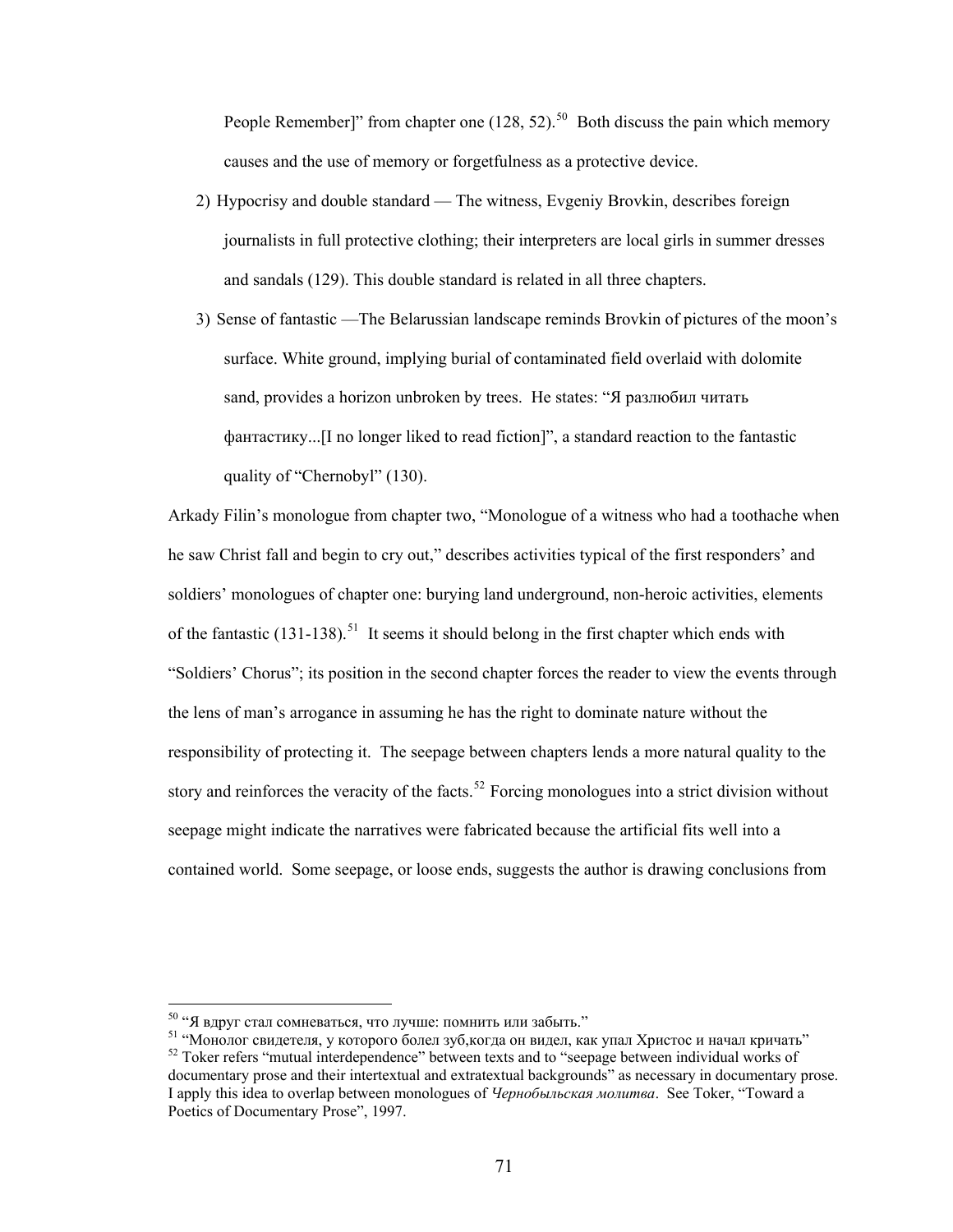facts. Furthermore the constant repetition and variations on themes send a constant message to the reader that "these things happened and they happened often" (Toker 14).<sup>[53](#page-77-0)</sup>

# **"Вместо Эпилога [Instead of an Epilogue]"**

 Like "Historical Notes", "Instead of an Epilogue" is comprised totally from the sphere of public domain. This section highlights the idea of "банальность ужаса [the banality of horror]"; the horrifying story of Chernobyl has become merely another extreme pleasure kick. "Instead of an Epilogue" is an excerpt from Belarusian newspapers discussing the Bureau of Kiev's planned tourist excursions to Chernobyl. The tourists would visit the abandoned residential and public buildings in the city of Pripriyat, and then travel to reactor No. 4 and the memorial to Chernobyl heroes. Sarcasm is found in the comments that the radiation did not wipe out the Communist slogans on the walls: "Slogans from Communism are preserved here; even radiation wouldn't take them".<sup>[54](#page-77-1)</sup> "The excursion concludes with an [opportunity to be] photographed at the wall in memory of the fallen heroes of Chernobyl, so you will feel yourself a participant in history" highlights the commercialization of tragedy.<sup>[55](#page-77-2)</sup> New phrases — "ядерный туризм [atomic tourism]", "ядреная мекка [atomic mecca]" and "любители экстремального туризма [lovers of extreme tourism]"— are comprised of incongruent concepts. The atom which caused such destruction to Belarus, as shown by the main volume of the book, is ironically presented in the epilogue as a peaceful atom and a tourist destination. Yet, excursions to the reactor might be compared to people who read (or write) books such as *Chernobyl'skaya molitva* for the sheer pleasure of extreme experience.

#### **Putting It All Together: Aleksiyevich's Creation and Maintenance of Traumatic Space**

Tension in *Chernobyl'skaya molitva* occurs on multiple levels and involves content, aesthetic arrangement, and interactions between and among the books' sections. The subject

<span id="page-77-0"></span> $53$  "Practically, the only possible answer to such questions is that "such things happened" and probably more than once and to more than one person." Toker, "Toward a Poetics of Documentary Prose", 1997.

<span id="page-77-2"></span><span id="page-77-1"></span><sup>&</sup>lt;sup>54</sup> "Здесь еще сохранились лозунги коммунистических времен - их и радиация не берет."<br><sup>55</sup> "Завершается экскурсия фотографированием на память у стелы в память погибших героев Чернобыля, чтобы вы почувствовали себя причастными к истории."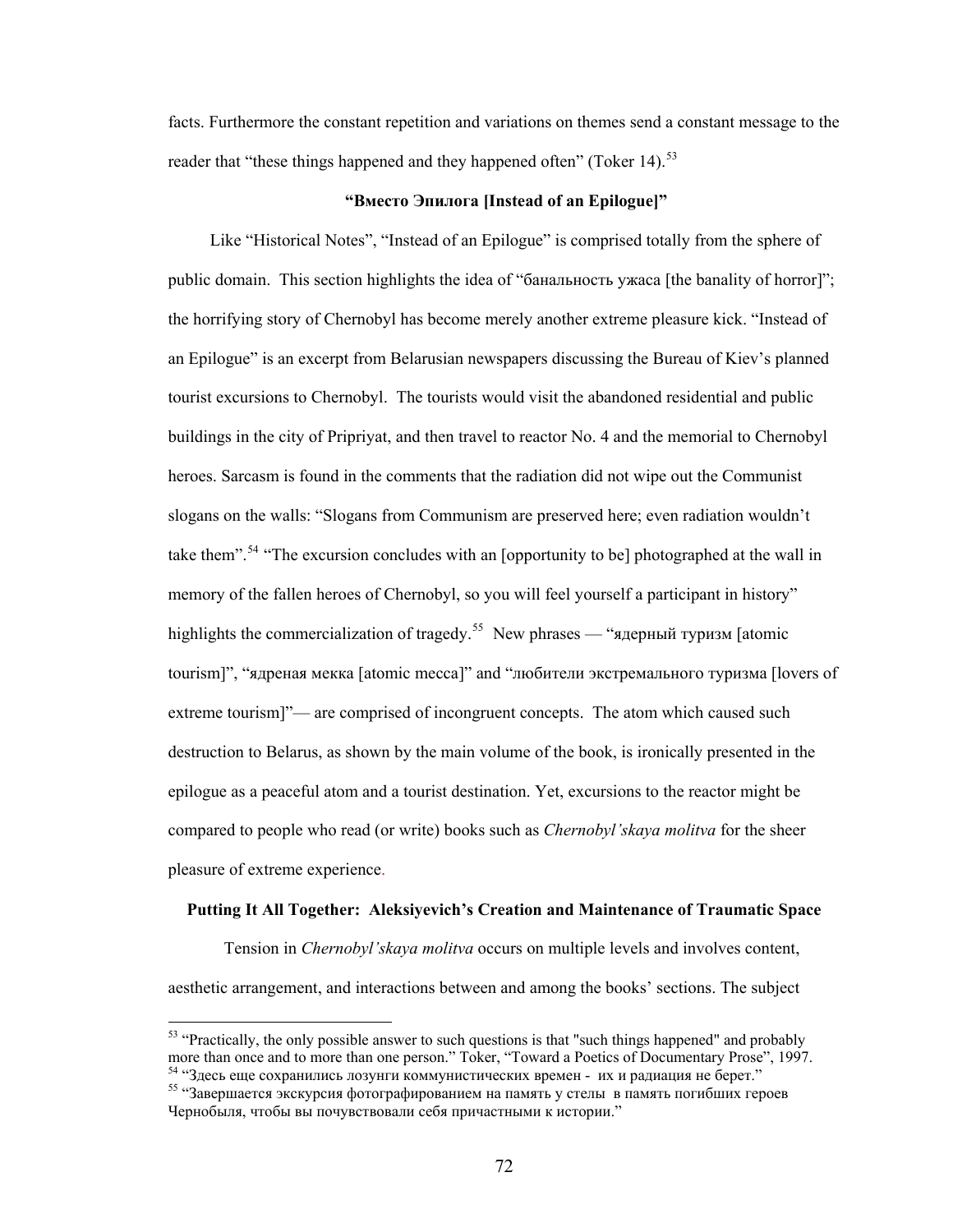matter itself—Chernobyl explosion—is inherently negative and potentially traumatic in the sense that the explosion could and did cause physical and mental injury. Recurring negative content throughout the book includes: first impressions after Chernobyl explosion; loss of home, land and loved ones; illness and death; radioactively contaminated land; comparisons to war and presence of soldiers; and government corruption and ineffectiveness. Content is then manipulated on two levels to highlight the tension of the Chernobyl world. First, content is redefined through semantic constructions (metaphors and unusual phrases); words the reader is accustomed to using are given unfamiliar meanings often containing incongruence. Second, the content is aesthetically arranged into literary traumatic space, which as mentioned earlier, involves irreconcilable binaries; two pieces of contradictory information are hold in close proximity without reconciling them. Physical objects in this binary arrangement often simultaneously represent both the extraordinary and everyday. On another level, the recurring themes introduced in "Historical Notes" undergo a development in the book from section to section and acquire other layers of meaning which is only possible, it is suggested, in another world; in this case, the Chernobyl world which straddles the Soviet and post-Soviet mindset. As the reader moves from the beginning of the story to the end of the book he is viewing the Chernobyl disaster from different perspectives and gradually developing a picture of its breadth and depth; the depth is defined, for the most part, by the impact of the witnesses' experiences on their psyches. Aleksiyevich's method is about reshaping trauma for readers to experience while deliberately preventing him from thinking he fully understands the experience.

Considering Aleksiyevich published *Chernobyl'skaya molitva* eleven years after the Chernobyl explosion, one of her challenges is how to arrange content in a fresh manner. In the absence of plot driven unity or chronological documentary of event, Aleksiyevich chooses an arrangement of content into recurring themes which, similar to organization of movements into a symphony, provide for a much needed unity among sections. In his article "Pravda ne mozhet byt' mnogo... [There cannot be too much truth]" published in 1989, Sukhikh discusses how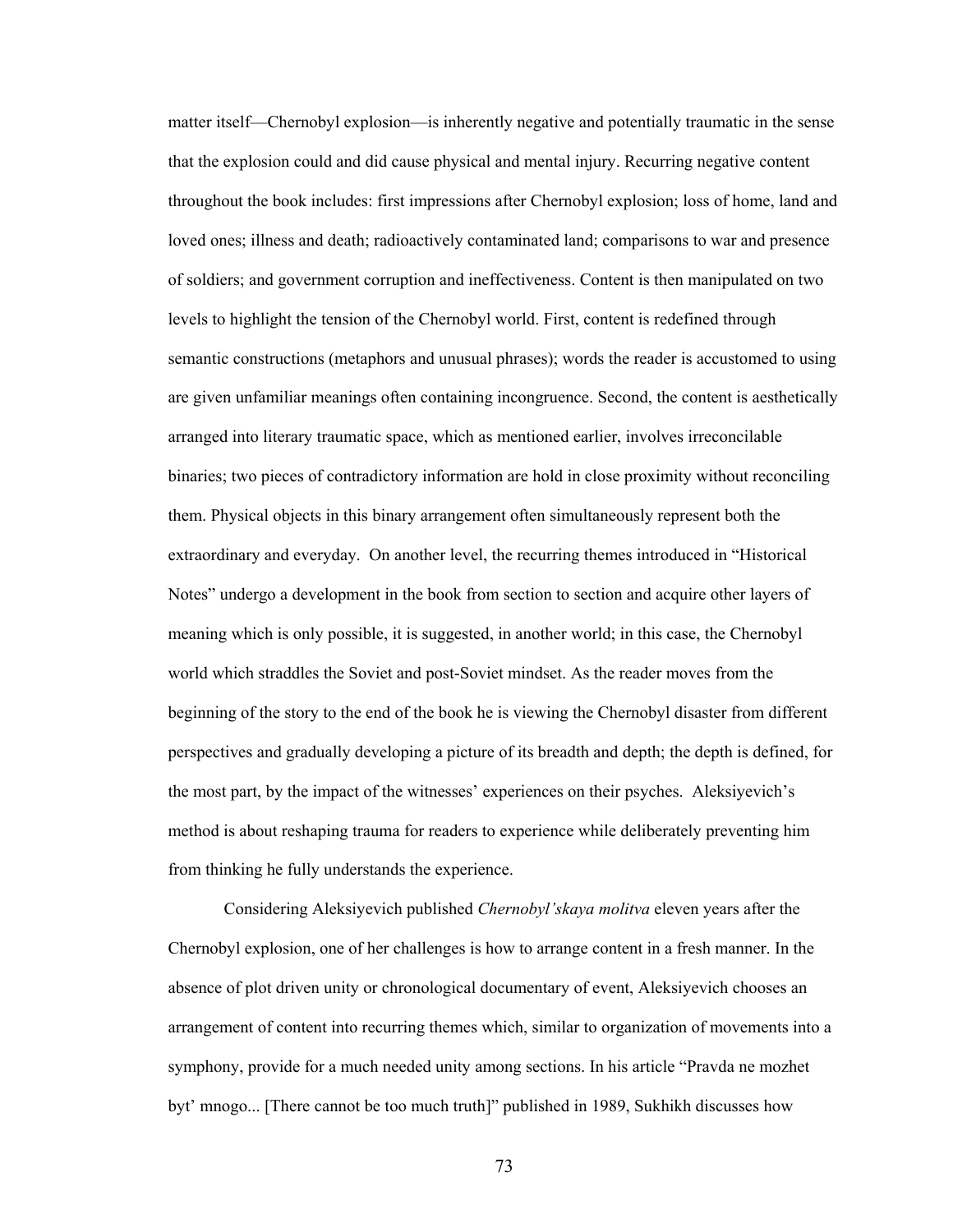"traditional documentary prose", similar to fiction literature, builds a typical portrait of a hero on the background of time but still based on a documental foundation whereas "in the collective testimony genre, no one figure stands out more than others"  $(38)$ <sup>[56](#page-79-0)</sup> Because the organization of collective testimony genre, into which, in my opinion, *Chernobyl'skaya molitva* would fit, is not strictly chronological as much as it is collaged, direction of information flow could be problematic. In *Chernobyl'skaya molitva*, information flow is directed through development of themes. Theme development is an interactive process between the reader and the book and is connected with how the reader is trained through the reading process to understand the developing Chernobyl world. This occurs in part through thematic development as the themes are introduced in one chapter and developed throughout the end of the book into a fully colored, fleshed out Chernobyl world. Concurrently, recurring themes assist in developing a library of topoi for Chernobyl prose as a means of internal validity due to the potential issues with the amount of private and privileged access domain material cited in *Chernobyl'skaya molitva .* (The development of particular leitmotifs from section to section will be addressed later in this chapter.)

The word (as content on a rudimentary level), signifies meaning to the reader; this study presumes that the reader has attached to words certain meanings from his own life context, whether based on his own experience or a vicarious experience.<sup>[57](#page-79-1)</sup> If Aleksiyevich is trying to indicate that concepts and experiences are dramatically different in the Chernobyl context, and if she is attempting to portray that which she believes is indescribable in normal terms but is limited to known words which would elicit "old" meanings and images in the reader's mind, then two ways to recreate new meanings using recognizable vocabulary are through use of metaphors and

<span id="page-79-0"></span><sup>56 &</sup>quot;…строится так, как обычно строится большинство жизниописания персонажа, последовательного рассказа о его судьбе. Главная задача таких книг—типический портрет на фоне времени только создается он, в отличие от литературы вымысла, на абсолютно реальной,

<span id="page-79-1"></span> $\frac{57}{7}$  This study will not involve itself with structuralist versus formalist approaches to words and meanings; it is sufficient to say that people do attach meaning to words.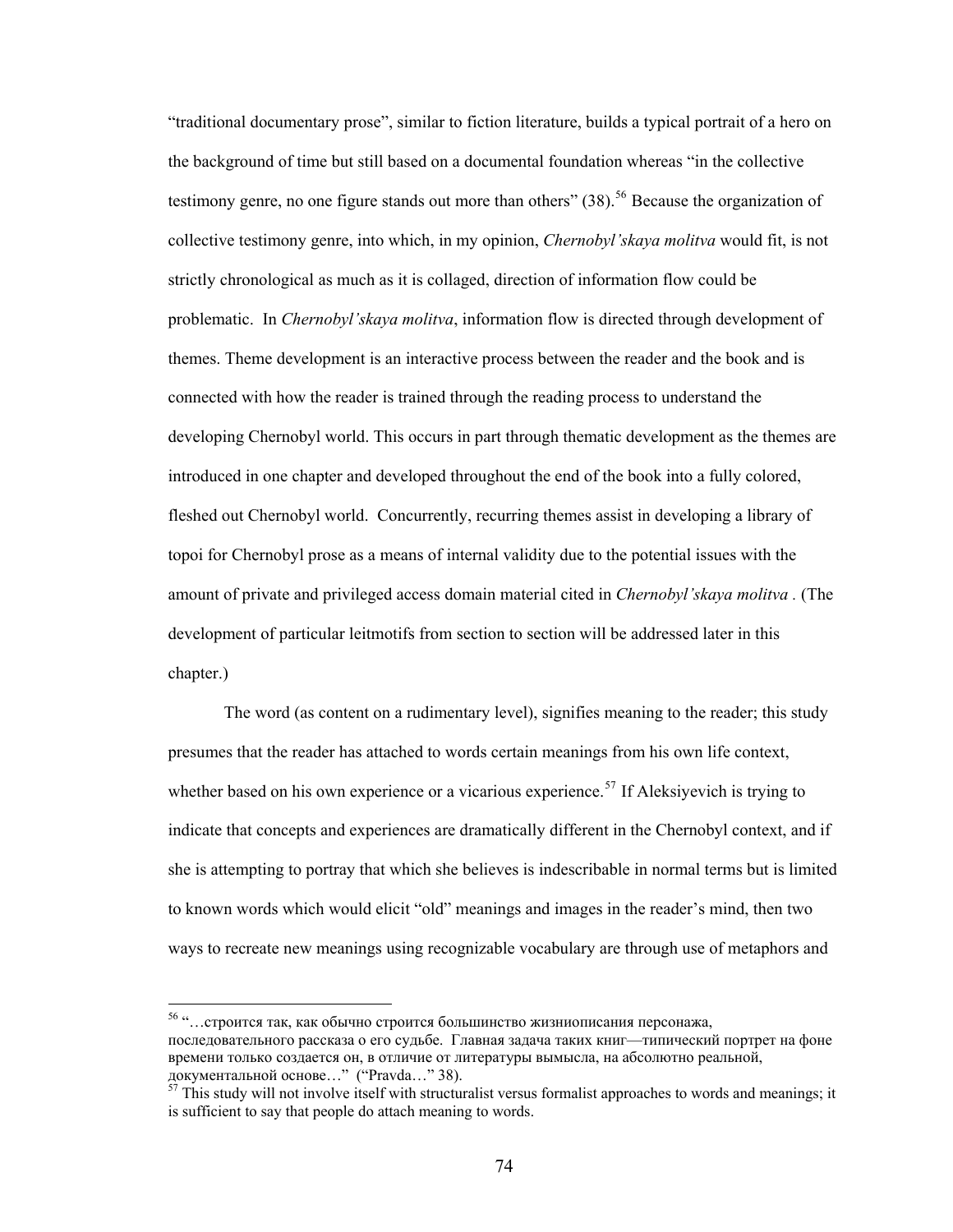phrases which include juxtapositions of dissimilar concepts. These devices are found most often in "Self-Interview"; the new conceptual phrases are backed up by analogous examples of "things not fitting" from the non-authorial witnesses' monologues.

One type of metaphor used in this work, as exemplified in "Зона... Отдельный мир [The zone is a separate world]", is the metaphor which takes a known identifiable place—as in Aleksiyevich's comment, "Моя первая поездка в зону...[My first trip into the zone]"—and describes it in terms of a second figurative phrase (50, 42). The zone is not a separate universe physically, but *like* one conceptually. Curiously, the metaphor "another world" for most people exists only in their imaginations and alludes to literature of the fantastic. A second more complicated type of metaphor used in *Chernobyl'skaya molitva* sets two phrases in context to make them appear as equivalent in meaning; together they describe an unknown third. "За одну ночь мы переместились в другое место истории. Совершили прыжок в новую реальность [In one night we moved to a different place in history. (We) made a leap into a new reality]"(39). Together the two phrases point to an intangible space-time state in which this unknown "we" have found themselves, which is far removed spatially from the original state. This second type of metaphor is particularly useful to an author attempting to describe that for which there is no equivalent known to man. (A third type of metaphor in *Chernobyl'skaya molitva* is the previously discussed two large metaphors of "Chernobyl world" and "Chernobyl prayer" developed through the section titles and "Self-Interview's" arguments.)

A second way of semantically manipulating content is through physically juxtaposing concepts which normally do not fit together. In *Chernobyl'skaya molitva* the use of oxymorons creates an internal dissonance within a phrase. For instance, "Знакомый незнакомый мир [the familiar unfamiliar world]" reflects the resonance between familiar and unfamiliar; the two worlds are transposed one upon another yet do not fuse smoothly into one (43). "Мы прикоснулись к неведомому [we touched the unseen]" indicates the creation of a new set of laws outside of the normal physical world the reader is used to; it gives the effect of having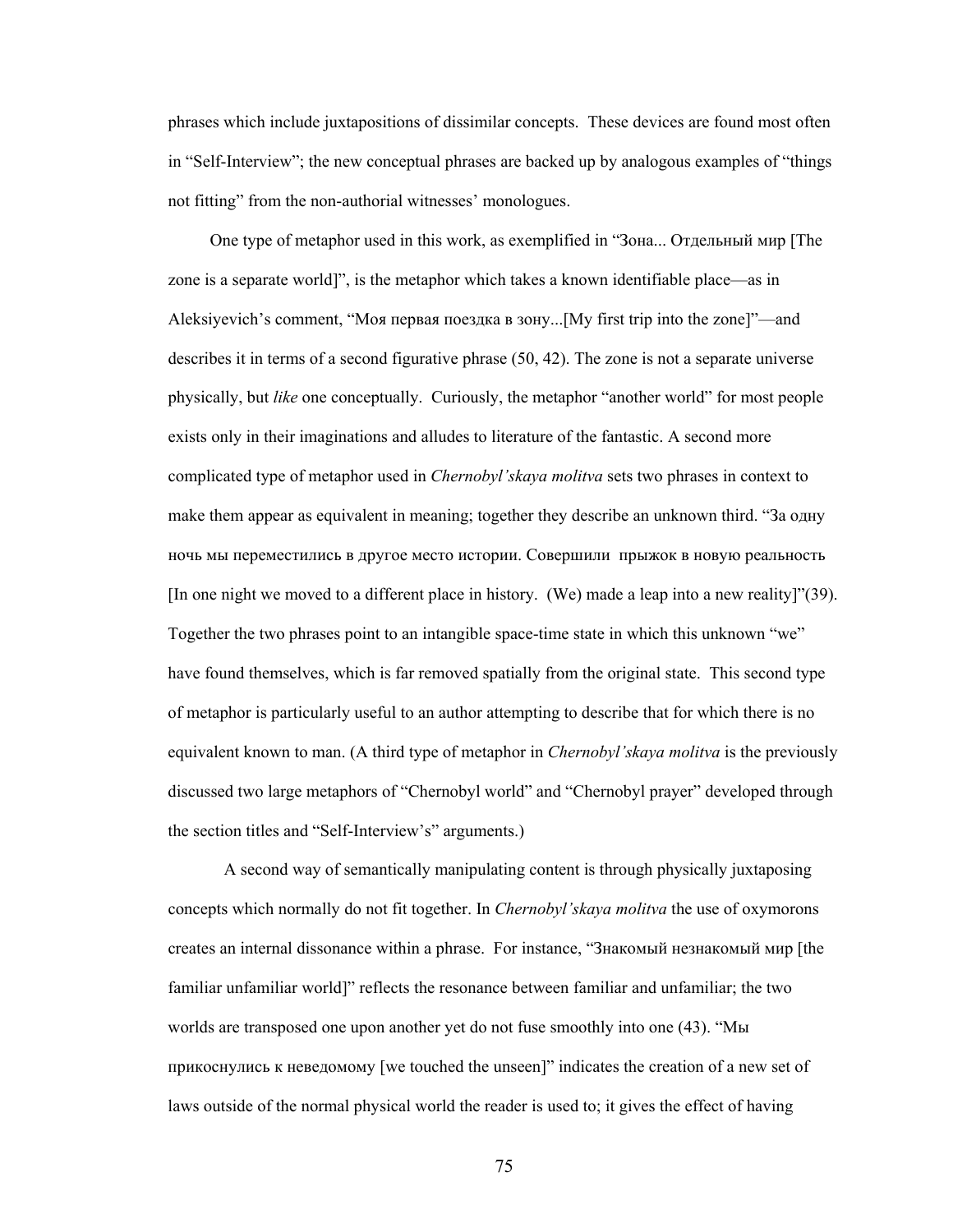entered the fantastic, which is one of Aleksiyevich's global assertions: the reality of Chernobyl is more fantastic than science fiction (39). Aleksiyevich's metaphoric language and dissimilar constructs is "proven" by examples given by the witnesses' monologues.

 Although the stylized language above belongs to Aleksiyevich's "Self-Interview", her phrases seem to be grounded in the illustrations found in chapters one through three giving the sense that her conclusions are drawn from interviewees' testimonies. Soldiers' statements that they buried land is incongruous; normally people or animals are buried in the ground. In Chernobyl, not only land, but huts, villages and forests are buried. These lend a futuristic picture of desolation after apocalypse, as in "Lunar Landscape", in which Brovkin describes the Chernobyl land in terms of a lunar landscape and dryly states that he lost his taste for science fiction (128). Incongruence is represented by soldiers in gas masks and special clothing entering the zone equipped with guns and spades; but, instead of killing human enemies with the guns or protecting the helpless, which is the normal activity for soldiers, the soldiers shoot the friendly animals—cows, horses, dogs and cats—and bury them in "biograves" (47). Household pets run at the sound of a human voice. The normal rhythm of life is upset by the abnormal, which quickly becomes re-established as the norm.

 Narratives about how people live in evacuated villages *today* contain references to a pretechnological past, all the more ironic because the disaster is caused by technology. Those who remain in the villages despite governmental orders to evacuate revert to a life without electricity, foraging food and cutting wheat with a scythe. A hunter comments: "Empty villages. Only stoves remain. Khatyns! An old man and woman living like in a fairytale… They're not afraid. Another would go out of his mind! They burn old stumps at night. The wolves fear fire."  $(142)$ <sup>[58](#page-81-0),[59](#page-81-1)</sup> This statement alludes to both the villages in Khatyn emptied by the Nazi occupiers

<span id="page-81-0"></span><sup>&</sup>lt;sup>58</sup> "Пустые деревни... Одни печи стоят. Хатыни! Живут дед с бабой. Как в сказке... Им не страшно.<br>А другой бы сошел с ума! Ночью старые пни жгут. Волки огня боятся."

<span id="page-81-1"></span><sup>&</sup>lt;sup>59</sup> Khatyn—a Belarussian village massacred by Nazi occupiers during WWII and then burned to the ground.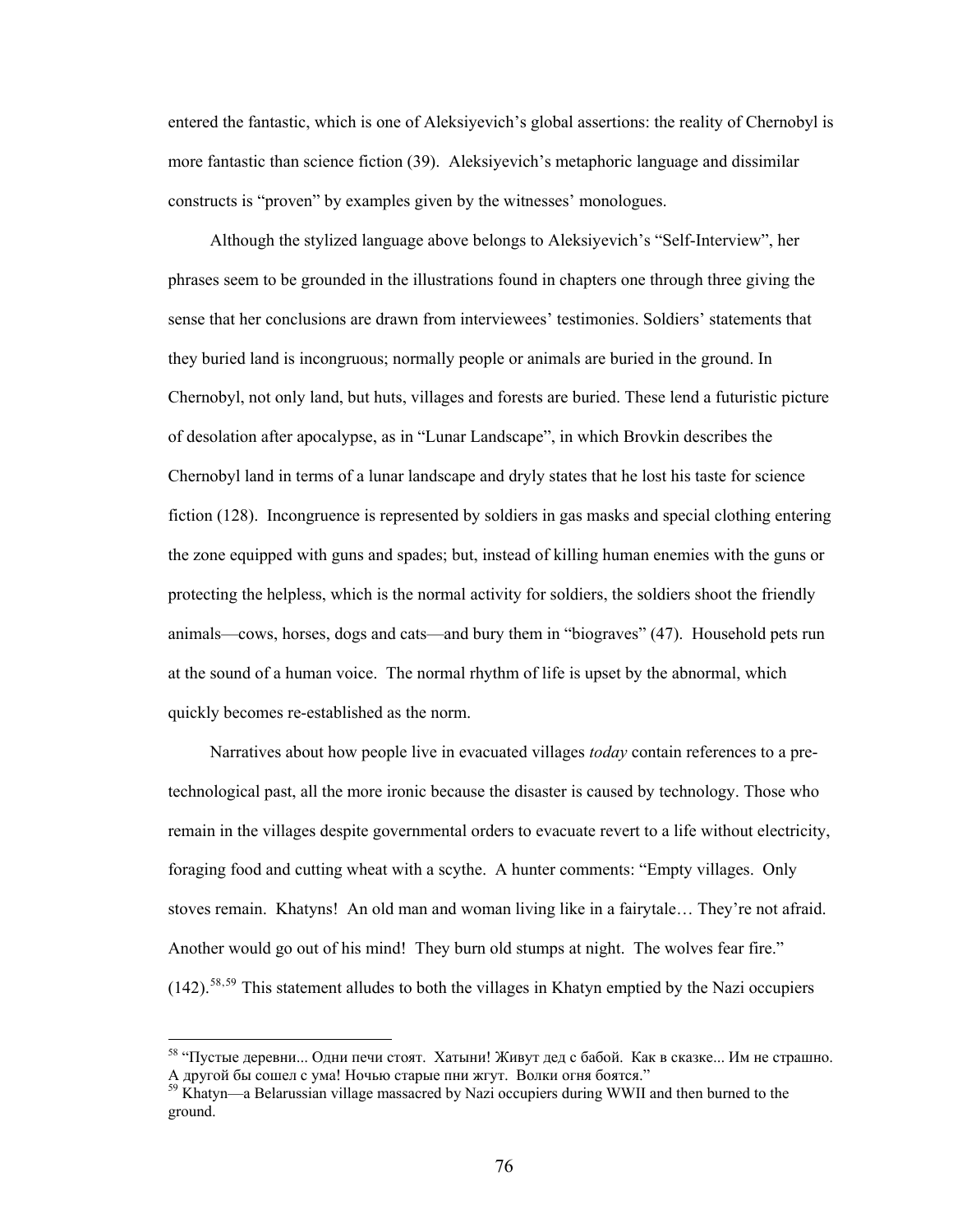and to a more distant past before people lived in human packs. The reference to Khatyn lend s a violent nuance to the statement while the only "world" to which Brovkin can compare this present world is the world of fairy tales.

 Brovkin describes the fantastic transposed on the everyday in juxtaposition with the ethical discomfort of working in protective clothing while surprised villagers watch: "We turned over trash heaps and gardens. The village women watched and crossed themselves. We wore gloves, respirators, protective suits... The sun was burning… We appeared on their gardens like devils. Like extra-terrestrials."  $(132)$ .<sup>[60](#page-82-0)</sup> Soldiers are expected to protect the weak. This passage exposes a tension between Brovkin's natural view of himself and how he perceives the locals see him—as a devil from outer space burying their livelihoods for no *visible* reason. Because other monologues relate the difficulty villagers have with understanding radiation, Brovkin is placed in an uncomfortable position not of his own making with no way to justify himself. A subtext leads to the underlying idea of participating in an unethical act: the soldiers are protected from the radiation to which the villagers are exposed.

 These examples indicate "things not fitting" as depicted by an inability on the part of the witness to describe concepts and events without comparisons to other time periods and without using comparative devices. "Straight language" is insufficient. Furthermore the need to reference the fantastic is curious. Even the science fiction author Iurii Shcherbak noted in *Chernobyl': dokumental'noe povestvovanie* that, after Chernobyl, he could not bring himself to write science fiction (9). Fantasy literature is exciting because it deals with the unknown and unexpected. In fantasy literature, the reader sails unchartered territories without knowing what types of dragons or invisible sea enemies might inhabit that space. Because the rulebook has yet to be written, it is impossible to prepare for the unexpected physically or emotionally. The surprise element causes

<span id="page-82-0"></span><sup>&</sup>lt;sup>60</sup> "Перекапывали мусорные свалки, огороды. Женщины в деревнях смотрели и крестились. Мы в перчатках, респираторах, маскхалатах...Жарит солнце... Появляемся на из ог ородах, как черти. Инопланетяне какие-то."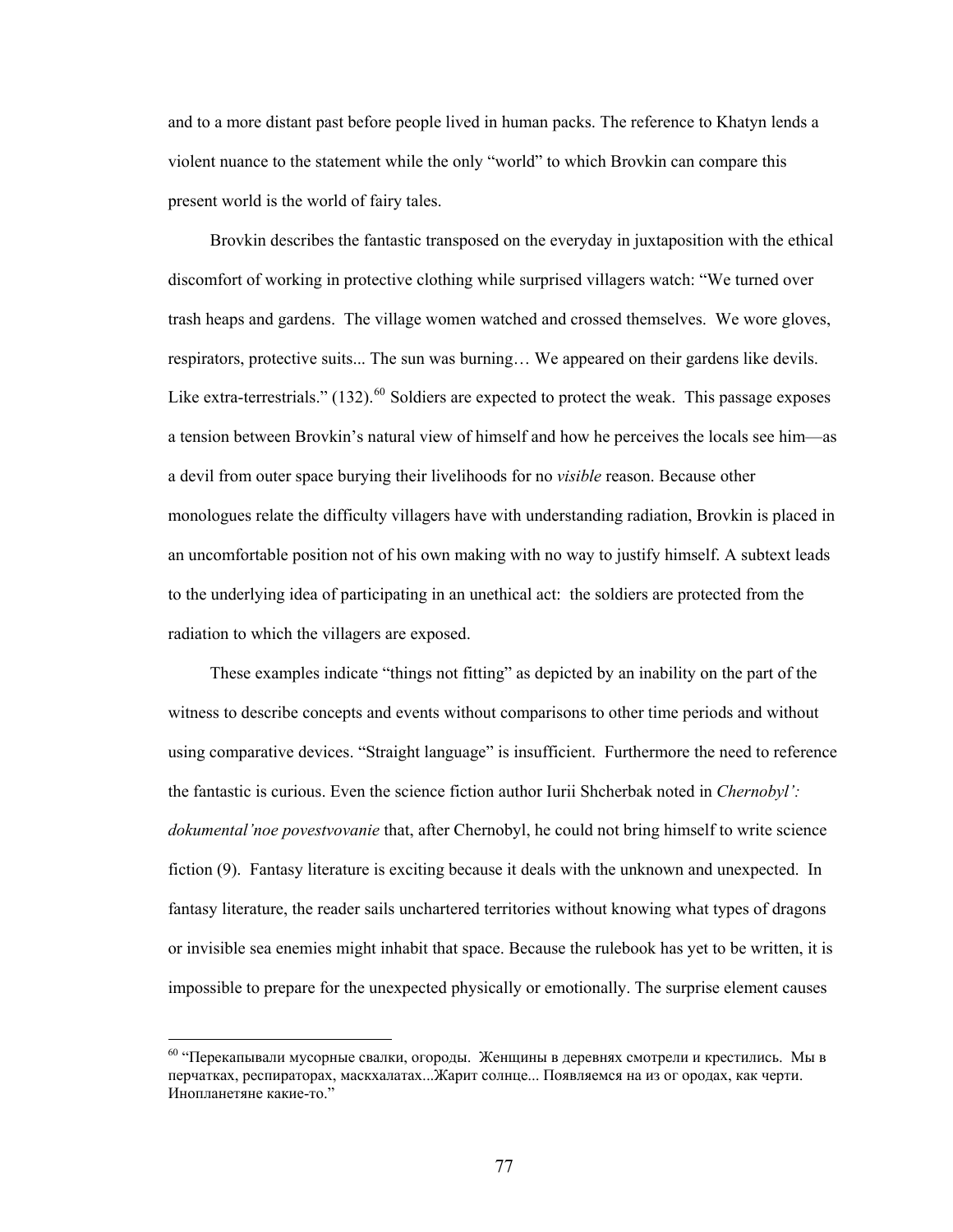an exciting tension and thrusts the reader into the literary world of the unknown which is never comfortable; in this way, on the word and phrase level, content is magnified by the metaphor and oxymoron in order to thrust the reader into the world of the unknown.

 On the level of eyewitness monologues, content is manipulated aesthetically into traumatic space, which is characterized by irreconcilable conflict. Conflicting elements are positioned together, often in the same or in adjacent sentences. Because the monologues are a product of the witnesses' perceptions of events, the clashing elements represent unresolved psychological tension. Creation of literary traumatic space in Chernobyl'skaya molitva is a product of both contradictory content—it is impossible to create traumatic space in the absence of conflict—and the arrangement of this content into irreconcilable binary oppositions. The aesthetic arrangement is essential, in part because the order in which information is released to the reader brings in an element of surprise.

 Compare the difference between the following three passages based on a mini-monologue from "Children's Choir" in its entirety. The first two are my reworking of the original monologue to show the effects of conflicting content and aesthetic arrangement. Part of the conflicting content has been removed from the first narrative. The second contains conflicting content, but physical space has been put between the potential components of traumatic space—the girl's love for her father and the cause of her death. Ellipses and paragraph divisions have been removed from both passages. The third passage is Aleksiyevich's original monologue.

> I. Мне — двенадцать лет. Врачи сказали: я заболела, потому что я родилась после того как мой папа работал в Чернобыле. Я все время дома, я — инвалид. В нашем доме почтальон приносит пенсию мне и дедушке. Девочки в классе, когда узнали, что у меня рак крови, боялись со мной сидеть. Дотронуться. Почему меня боятся?

 I am twelve years old. The doctors said that I became ill because I was born after my dad had worked in Chernobyl. I [stay] at home all the time; I'm an invalid. In our home, the postman brings a pension to me and my grandfather. When the girls in my class knew I had cancer of the blood, they were afraid to sit with me, to touch me. Why are they afraid of me?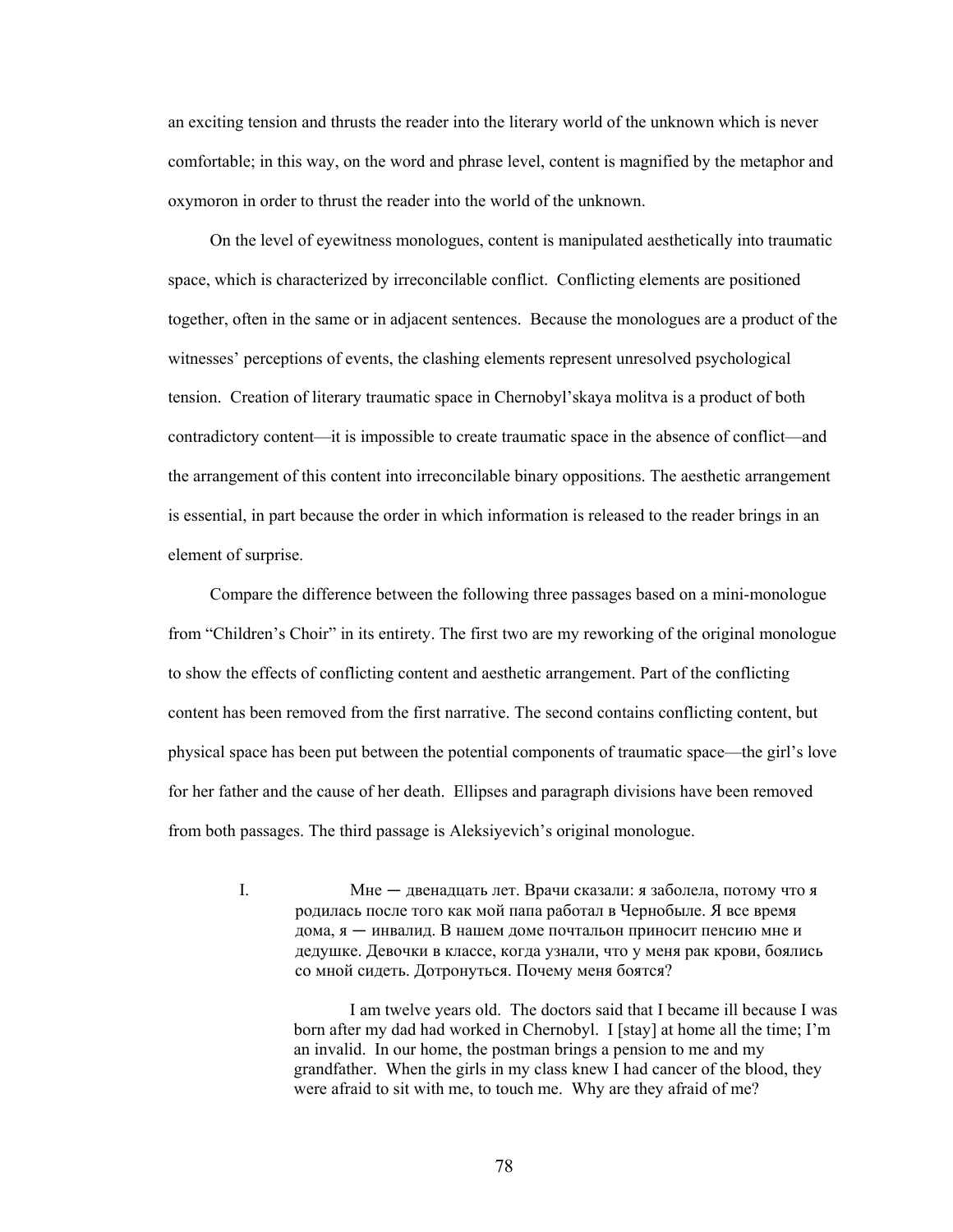II. Я люблю папу. Мне — двенадцать лет. Врачи сказали: я заболела, потому что я родилась после того как мой папа работал в Чернобыле. Я все время дома, я — инвалид. В нашем доме почтальон приносит пенсию мне и дедушке. Девочки в классе, когда узнали, что у меня рак крови, боялись со мной сидеть. Дотронуться. Я смотрела на свои руки, на свой портфель и тетрадки. Ничего не поменялось. Почему меня боятся?

I love my dad. I am twelve years old. The doctors said that I became ill because I was born after my dad had worked in Chernobyl. I [stay] at home all the time; I'm an invalid. In our home, the postman brings a pension to me and my grandfather. When the girls in my class knew I had cancer of the blood, they were afraid to sit with me, to touch me. I looked at my hands, at my schoolbag. Nothing had changed. Why are they afraid of me?

Compare the above to:

III. Мне — двенадцать лет...

 Я все время дома, я — инвалид. В нашем доме почтальон приносит пенсию мне и дедушке. Девочки в классе, когда узнали, что у меня рак крови, боялись со мной сидеть. Дотронуться.. А я смотрела на свои руки... На свой портфель и тетрадки... Ничего не поменялось. Почему меня боятся?

 Врачи сказали: я заболела, потому что мой папа работал в Чернобыле. А я после этого родилась.

А я люблю папу... (359)

I am twelve years old

 I [stay] at home all the time; I'm an invalid. In our home, the postman brings a pension to me and my grandfather. When the girls in my class knew I had cancer of the blood, they were afraid to sit with me, to touch me. I looked at my hands, at my schoolbag. Nothing had changed. Why are they afraid of me?

 The doctors said that I became ill because my dad had worked in Chernobyl. And I was born after that. But I love my dad.

The tension in paragraph III is caused by the cause of the girl's illness and the close juxtaposition of the statement of her love for her father. Emotion is added through the ellipses and the contradictory conjunction "a". The shortness of this narrative makes a strong argument for its having been crafted by Aleksiyevich. Although it is conceivable that Aleksiyevich is giving a word-for-word rendition of the girl's narrative, it is difficult to believe it is a complete rendition. Regardless, suspending the narrative after "But I love my dad..." leaves it unresolved. It is trauma that "hangs in space".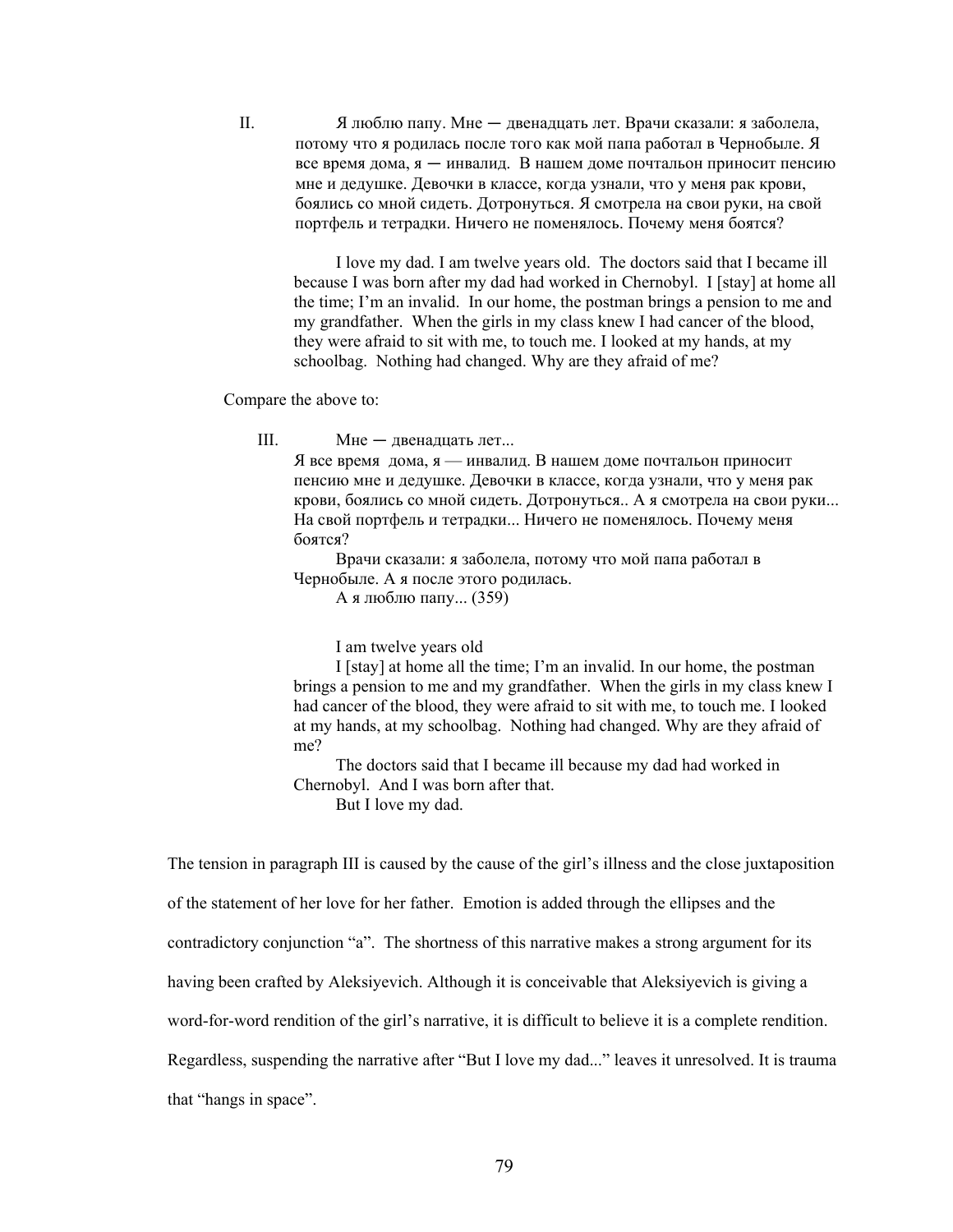Traumatic effect is created through controlled release of information so that the reader does not have access to the information in time to prepare himself emotionally. The first and second paragraphs prepare the reader for traumatic content by putting the girl's age and the reason for her illness first—her father served in "Chernobyl". At this point, the reader has read enough monologues to know that children of those who served in Chernobyl often develop abnormal pathologies: he could have anticipated the child's illness. Therefore by adjusting the delivery of information, the third paragraph surprises the reader with the leukemia's probable cause and, most important, spotlights the tension on the girl's love for her father and his "fault" as the "carrier" of the illness. The literary arrangement probably mimics the family's experience although on a less intense level. Undoubtedly the parents were faced with their daughter's illness before the diagnosis and causal connection to the father's service in Chernobyl was mentioned by the physicians. The reader learns the details in a more natural chronology: he experiences the surprise in the same order the family does.

 The incongruence of a child experiencing an elderly person's lifestyle before having experienced a real childhood increases the emotional impact of the monologue.<sup>[61](#page-85-0)</sup> She receives a pension "like grandpa does"; her illness and experiences separate her from her classmates. The isolation of the Chernobylites is a subtext seen repeatedly in the monologues, including "Solitary Human Voices"; it confirms the treatise of Chernobyl as an exclusive world. Even in such a short monologue, allusions to trauma and tension occur on multiple levels. Therefore on the level of the monologue, tension is magnified through the development of traumatic space, while, secondarily, the monologues highlight incongruent content. Simultaneously, they reinforce recurring themes reflected in other monologues. The above monologue reinforces themes of the innocent child, the presence of an invisible enemy against whom it is impossible to defend oneself, the doctors'

<span id="page-85-0"></span><sup>61</sup> In an interview with Irina Riskhina before *Chernobyl'skaya molitva* was published, Aleksiyevich describes her intent in the children's choir, "Дети говорят о смерти. О тех вопросах, о которых в конце жизни задумываются, они говорят в самом ее начале [Children speak of death. They speak in the beginning of their lives about questions which [people] consider at the end of life]" (1).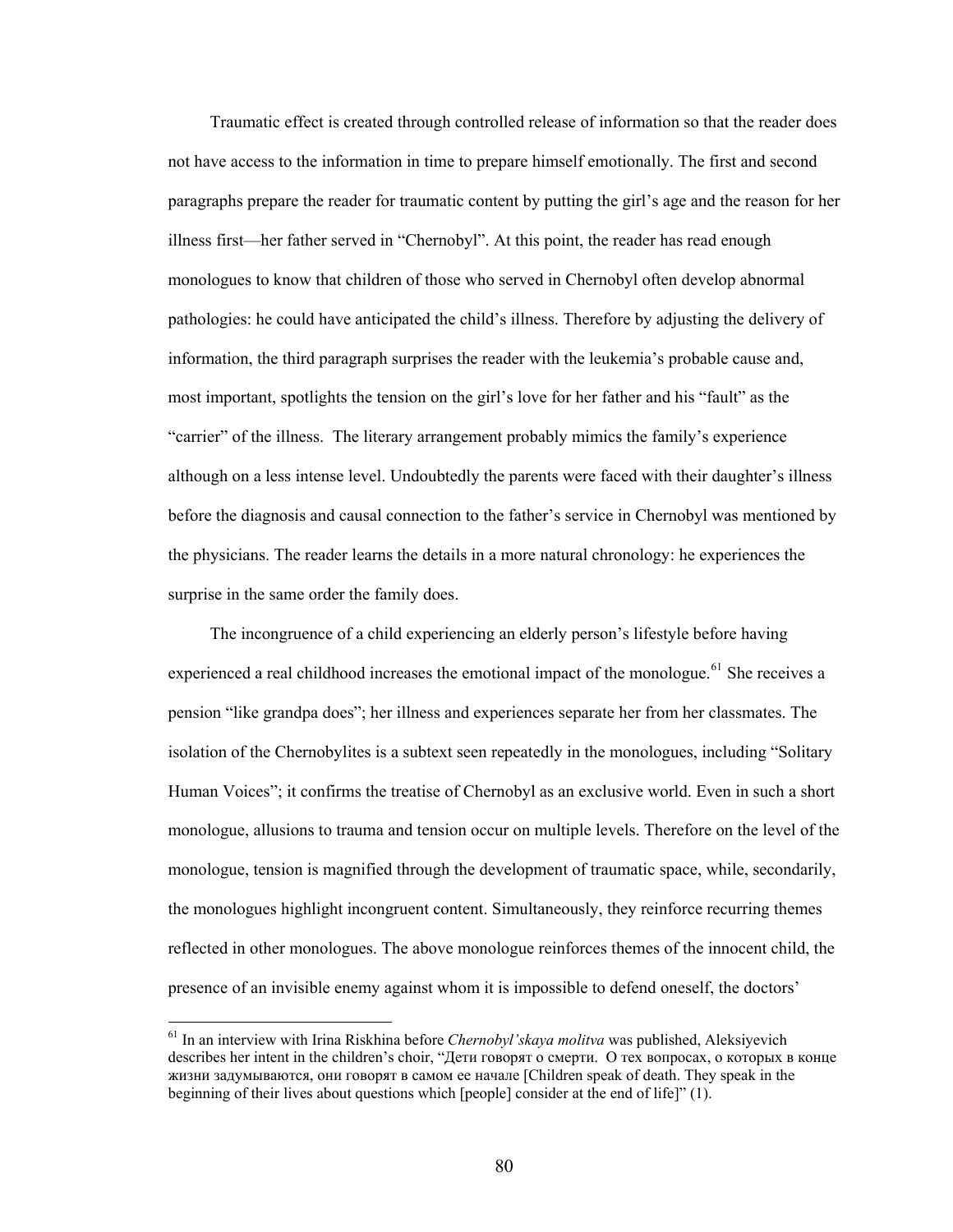cloaked accusations, the subtle shifting of blame to a higher authority and the ultimate isolation of a Chernobyl sufferer.

 Although content is manipulated on level of phrase and monologue to magnify tension, on another level, the recurring themes, or leitmotifs (representing content), which are introduced in "Historical Notes" undergo a development in the book from section to section. Like echoes, leitmotifs indicate at a root or source meaning and, as mentioned above, provide for cohesiveness by allowing the author to hint at relationships between monologues and the larger narrative sections. Beyond cohesiveness, Aleksiyevich develops leitmotifs from a few flat phrases in "Historical Notes" to a rich broad and round imagery (even a history) by the end of *Chernobyl'skaya molitva*. As the reader walks through this Chernobyl experience, his understanding of the Chernobyl world changes. On a reduced level, it mimics the witness's experiences. The dissonance within the reader, or the shock between what he thought he understood before reading *Chernobyl'skaya molitva* and the greater though uncomfortable understanding he has at the work's end, is part of the aesthetic effect of tension in *Chernobyl'skaya molitva*.

 Leitmotifs can be divided into three different types depending upon the type of content they reflect: time motifs, thematic content, and incongruence, with overlap between the three categories. Time motifs are divided into life before Chernobyl and after Chernobyl. Reference is made to "дочернобылский человек и чернобыльский [the pre-Chernobyl and post-Chernobyl person]", the ancient past ("like 100 years ago") and references to the fantastic. (References to the ancient past and to the fantastic have already been discussed.) Examples of thematic content includes: first impressions after the Chernobyl explosion, presence of soldiers, descriptions of work people performed, death, comparisons to war, villages, huts, animals, radiation, lies, love and Soviet Communism. As the narrative progresses, the reader develops a fuller understanding of the part each of the above themes plays in the overall narrative and how they are interrelated. Leitmotifs containing incongruence fit into the following categories: the interviewee's inability to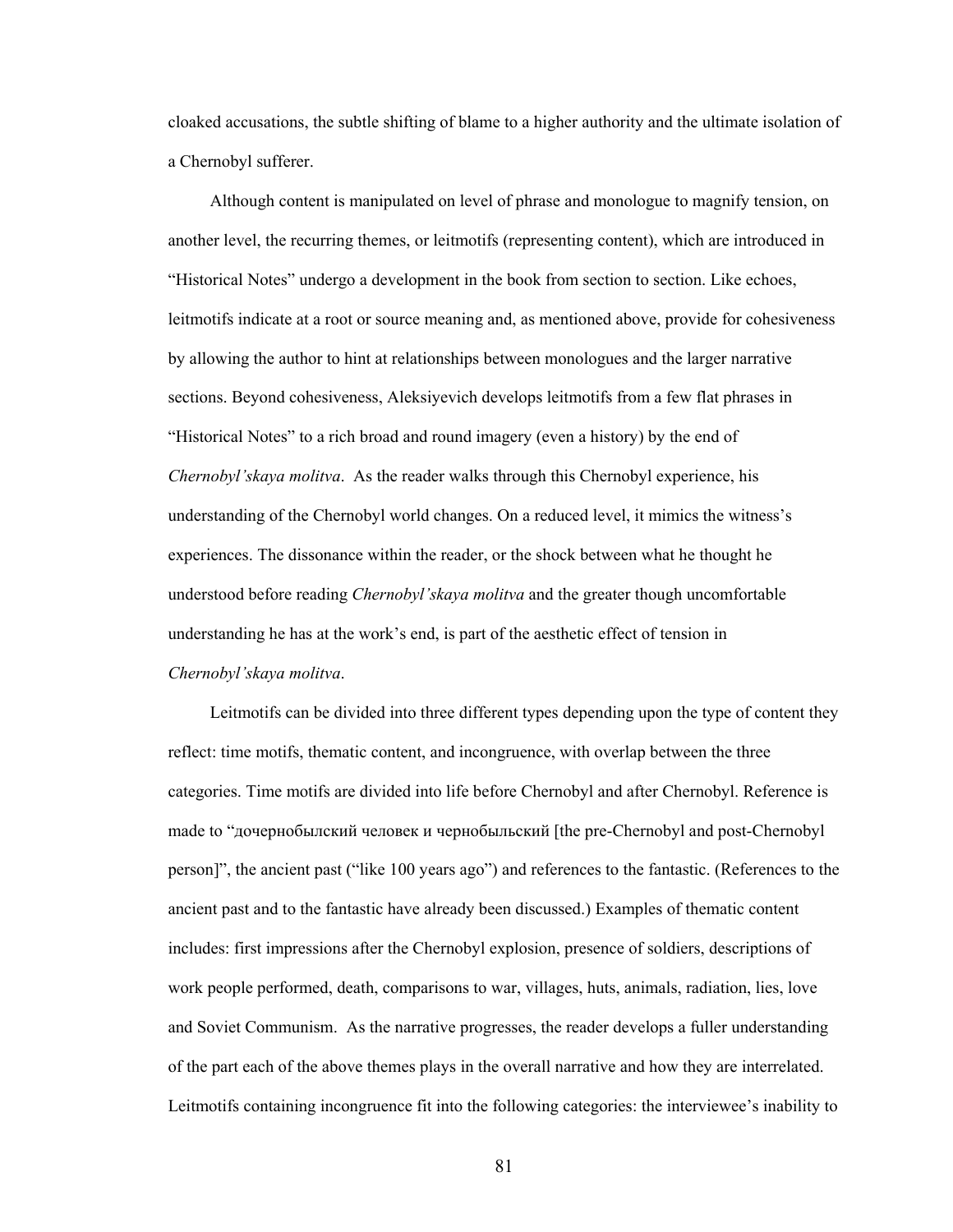describe his own experience while insisting the author relate it anyway and use of time words which indicate a sense of the future and past invading the present.

While it would be logical for a person to mark time by a significant milestone, especially if that tragedy significantly changed his life, Aleksiyevich highlights the dichotomy within the monologues and "Self-Interview" by making "after Chernobyl" a place and time. The first "Solitary Human Voice" introduces the idea of before and after Chernobyl and develops a chronology, or a typical structure, for a Chernobyl narrative. I would like to suggest the following elements:

- 1) Where the witness was when "Chernobyl" entered his consciousness and his initial reactions;
- 2) Vivid, detailed impressions of "Chernobyl" often containing incongruence;
- 3) The presence of irreconcilable issues;
- 4) The difficulties of post-Chernobyl life.

All the above elements can be seen in the analysis of "Solitary Human Voice" early in this chapter. The dichotomy is solidified through Ludmilla's comments about pre-Chernobyl life. The day before the accident, she and her husband had a picture taken with another couple, the husband of whom died in the same hospital as Vasily. She comments, "The last day of that life… Pre-Chernobyl... How happy we were!"  $(28-29)$ .<sup>[62](#page-87-0)</sup> The context indicates she still has the photograph. For Ludmilla, the pre-Chernobyl world is affixed in a physical object, the photograph.

 Monologue narratives tie into part or all of the elements of the Chernobyl narrative, depending upon the monologue size. Natalya Roslova begins at the beginning, "What do I remember of the first days? How was it? Still [I] need to begin from there..."  $(342)$ <sup>[63](#page-87-1)</sup>. The monologues in "Land of the Dead", in particular, describe the changes in the land—absence of bees and odd-colored rain—in connection with Chernobyl. Children have a tendency to affix

<span id="page-87-1"></span><span id="page-87-0"></span><sup>&</sup>lt;sup>62</sup> "Последний день нашей той жизни... Дочернобыльской... Такие мы счастливые!" <sup>63</sup> "Что я помню с первых дней? Как это было? Все-таки надо оттуда..."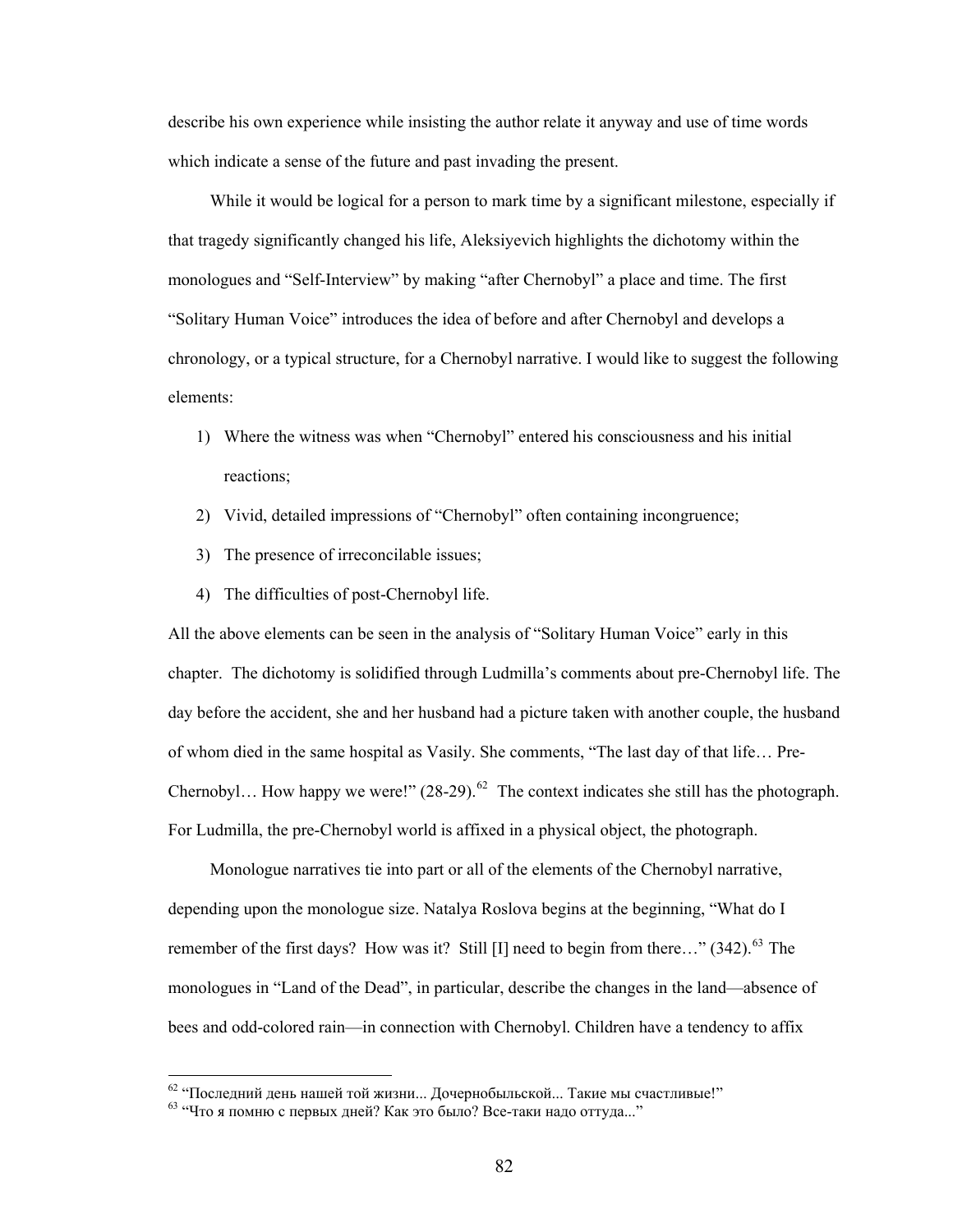details to significant events. Other monologue witnesses use the words, "до Чернобыля, дочернобыльский [pre-Chernobyl]". Irina Kiselyov, a journalist, describes the dichotomous Chernobyl person:

Вспоминаю первые впечатления, первые слухи... Перехожу из одного времени в другое, из одного состояния в другое... Отсюда — туда... Как пишущий человек, я задумывалась над этими переходами, они меня интересовали. Во мне словно бы два человека — дочернобыльский и чернобыльский. Но вот это "до" сейчас трудно восстановить c полной достоверностью. Мое зрение поменялось...

I remember the first impressions and the first rumors… I move from one time to another and from one state to another… From there to here… As a writing person, I consider these transitions; they interest me. There were literally two people in me—a pre-Chernobyl and a Chernobyl. But now I have difficulty recollecting the "before" with full authenticity. My vision has changed… (325).

Kiselyov's statement is a striking description of the blurring of lines between time and space for pre-Chernobyl and Chernobyl person. She moves between one time and another, equating time with a physical state of being. The movement between pre-Chernobyl and Chernobyl is reminiscent of the movement between reality and unreality in "Solitary Human Voice" narratives. It appears that the Chernobyl reality is characterized by fluid time and space boundaries.

 In "Self-Interview," Aleksiyevich is the first monologue "witness" to introduce the idea of Chernobyl as a different world; furthermore, she repositions the "before and after Chernobyl" elements introduced by "Solitary Human Voice" into space. She introduces the activities of people in the new space as, "They were employed with new human non human activities"  $(45)$ .<sup>[64](#page-88-0)</sup> As mentioned above, activities, such as the burial of contaminated land and produce and the forced evacuation of elderly who do not understand an invisible enemy, are described by zone residents and soldiers as unworldly and therefore emotionally painful. A hunter required to destroy friendly animals admits he could not tell his son where he had been, "To this day he thinks that his dad protected someone; that he manned a fighting post!" $(144)$ <sup>[65](#page-88-1)</sup> Aleksiyevich states, "Man on Chernobyl land is to be pitied," and questions, "What was the benefit of the

<span id="page-88-1"></span>

<span id="page-88-0"></span><sup>&</sup>lt;sup>64</sup> "Они занимались новыми человекческим нечеловеческим делом."<br><sup>65</sup> "Он до сих пор думает, что папа там кого-то защищал. Стоял на боевом посту!"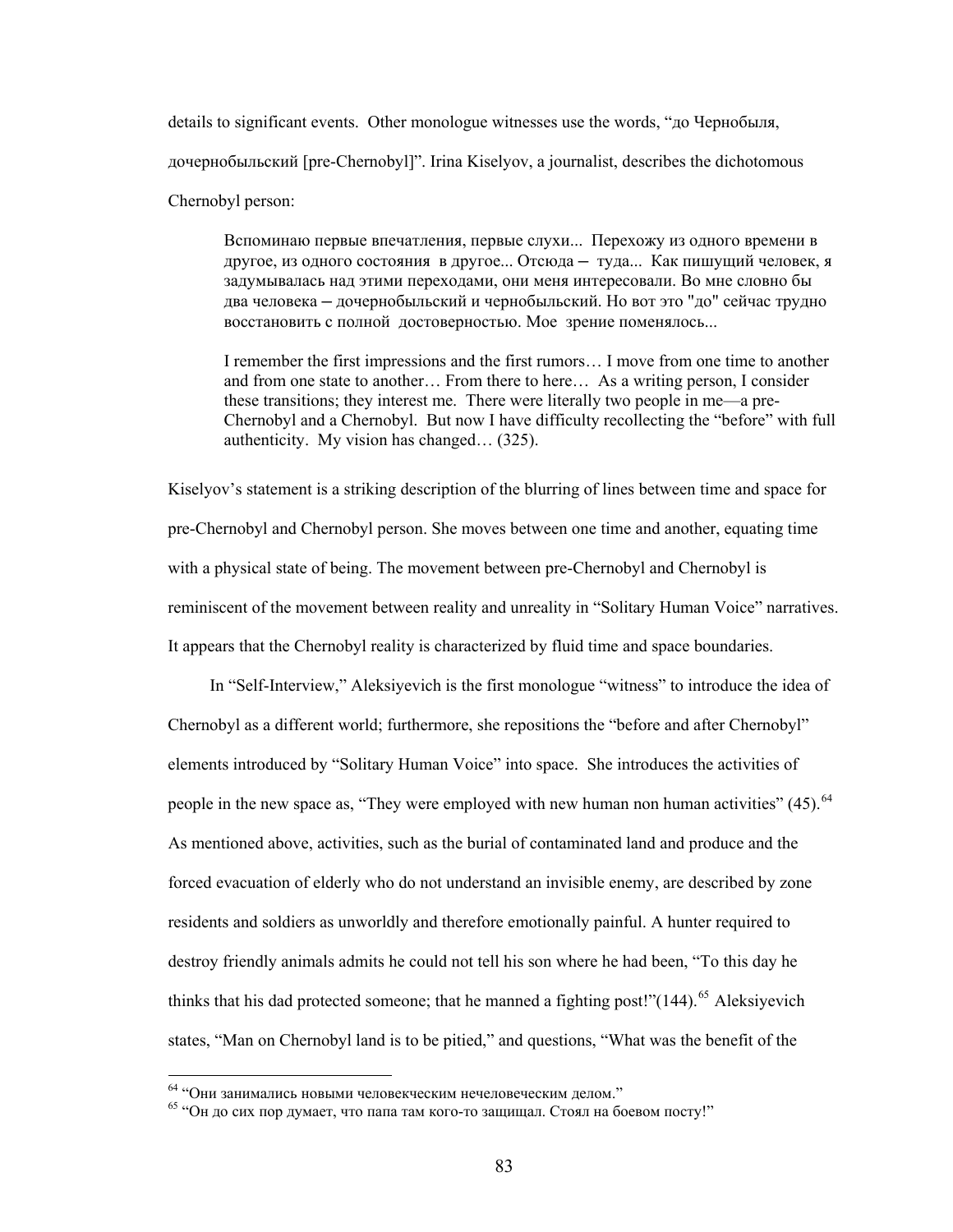Chernobyl experience? Did it turn us towards that silent and secret world of others'?"  $(46, 47)$ .<sup>[66](#page-89-0)</sup> Chernobyl is a place Aleksiyevich speaks of the influx of time words –"Time themes constantly are present in their stories; they were saying 'for the first time,' 'never again,' 'always'"— and then she guides the reader to look for such words and time themes  $(46)$ .<sup>[67](#page-89-1)</sup> She joins the past and the future in "Время укусило свой хвост, начало и конец соедеинились [Time bit its tail; the beginning and end were joined]" (45). This happens through Chernobyl when the end of the world seems to look as one might expect it to be in its prehistoric beginning. Perhaps the most striking statement for its simplicity is, "I saw how the pre-Chernobyl person turned into the Chernobyl person" $(46)$ <sup>[68](#page-89-2)</sup> It can be seen that leitmotifs of activity are categorized as "nonhuman" human activity" and monologue descriptions of human activities in the present time simultaneously reflect the past and the future.

 The leitmotifs develop from section to section and play with the reader's expectations. Following the themes of first responders and death from section to section, we find they develop from a surface view into a round nuanced concept. For instance, the only information the reader knows about first responders from "Historical Notes" is: 800 young soldiers were sent in, some as first responders; their average age was 33; 115493 were sent from Belarus, and 8553 died between 1990 and 2003. The numbers sound horrifying enough, but reading gruesome details of their bodies' disintegration in "Solitary Human Voices" gives the reader a new picture to associate with the phrase "first responder's death". This new picture replaces whatever assumptions the reader might have had before reading *Chernobyl'skaya molitva* . Details about the lack of protective clothing given to these men and the uncaring manner of authorities towards the wives counterposed against the medals of heroism their husbands received provides more

<span id="page-89-0"></span><sup>&</sup>lt;sup>66</sup> "На чернобыльской земле жалко человека"; "Что дал чернобыльский опыт? Повернул ли он нас к этому молчаливому и таинственному миру других."<br><sup>67</sup> "В их рассказах постоянно присуствовала тема времени, они говорили 'впервые,' 'никогда

<span id="page-89-1"></span>больше,' 'навсегда'."<br><sup>68</sup> "Я видела, как дочернобыльский человек превращался в чернобыльского человека."

<span id="page-89-2"></span>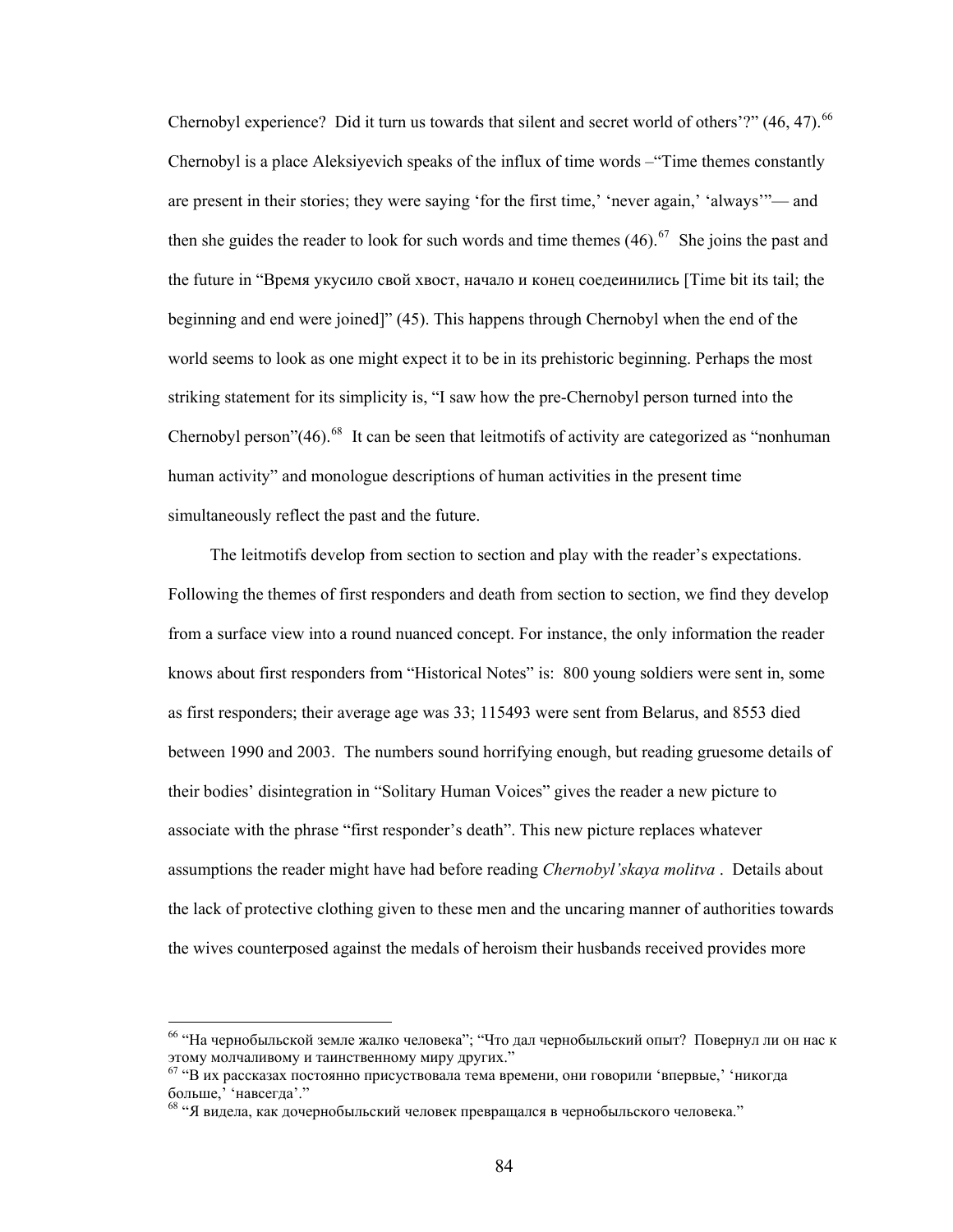information about their deaths and ties the narratives to the lawsuit and crimes mentioned in "Historical Notes".

 By mentioning other first responders' deaths, both "Solitary Human Voice" narratives prove that unusual death has become a usual occurrence. Furthermore, part of the first responder experience is the emotional (and sometimes physical) devastation experienced by the widows; both widows gave birth to children with congenital defects. After reading "Historical Notes" and "Solitary Human Voice", the reader has a picture of a widespread catastrophic event with deep physical, psychological and emotional ramifications, at least as pertaining to the death of first responders and their widows' attempts to function in the new world.

 "Self-Interview" takes the first responder theme to a philosophical level. In "Solitary Human Voice", both Ludmilla and Valentina refer to their husbands receiving medals of honor. Valentina's husband, even in an advanced state of physical degeneration, does not regret going into "Chernobyl". Aleksiyevich openly discusses the speculation in society about whether the first responders were heroes or suicidal:

Я слышала мнение, что поведение пожарников, тушивших в первую ночь пожар на атомной станции, и ликвидаторов напоминает самоубийство. Коллективное самоубийство. Ликвидаторы часто работали без защитной спецодежды, беспрекословно отправлялись туда, где "умирали" роботы, от них скрывали правду о полученных высоких дозах, и они с этим мирились, а потом еще радовались полученным правительственным грамотами и медалям, которые им вручали перед смертью... А многим так и не успевали вручить... Так кто они все-таки герои или самоубийцы? Жертвы советских идей и воспитания? Почему-то со временем забывается, что они спасли свою страну. Спасли Европу. Только на секунду представить себе картину, если бы взорвались остальные три реактора... (44).

I heard the opinion that the actions of firemen and first responders who had put out the fire on the atomic reactor that first night resembled suicide. Collective suicide. First responders, often working without protective clothing, wordlessly went to that place in which robots "died". Others hid from them the truth of the high radiation dosage, and they went quietly along with it. Then later they became the glad recipients of honors and medals granted to them by the government administration before death. And a number of them didn't receive them in time. So, what were they: heroic or suicidal? Victims of the Soviet ideals and upbringing? Why is it that, in the passing of time, people forget that they saved our country, saved Europe. Imagine for one second what would have happened if the other three reactors would have erupted...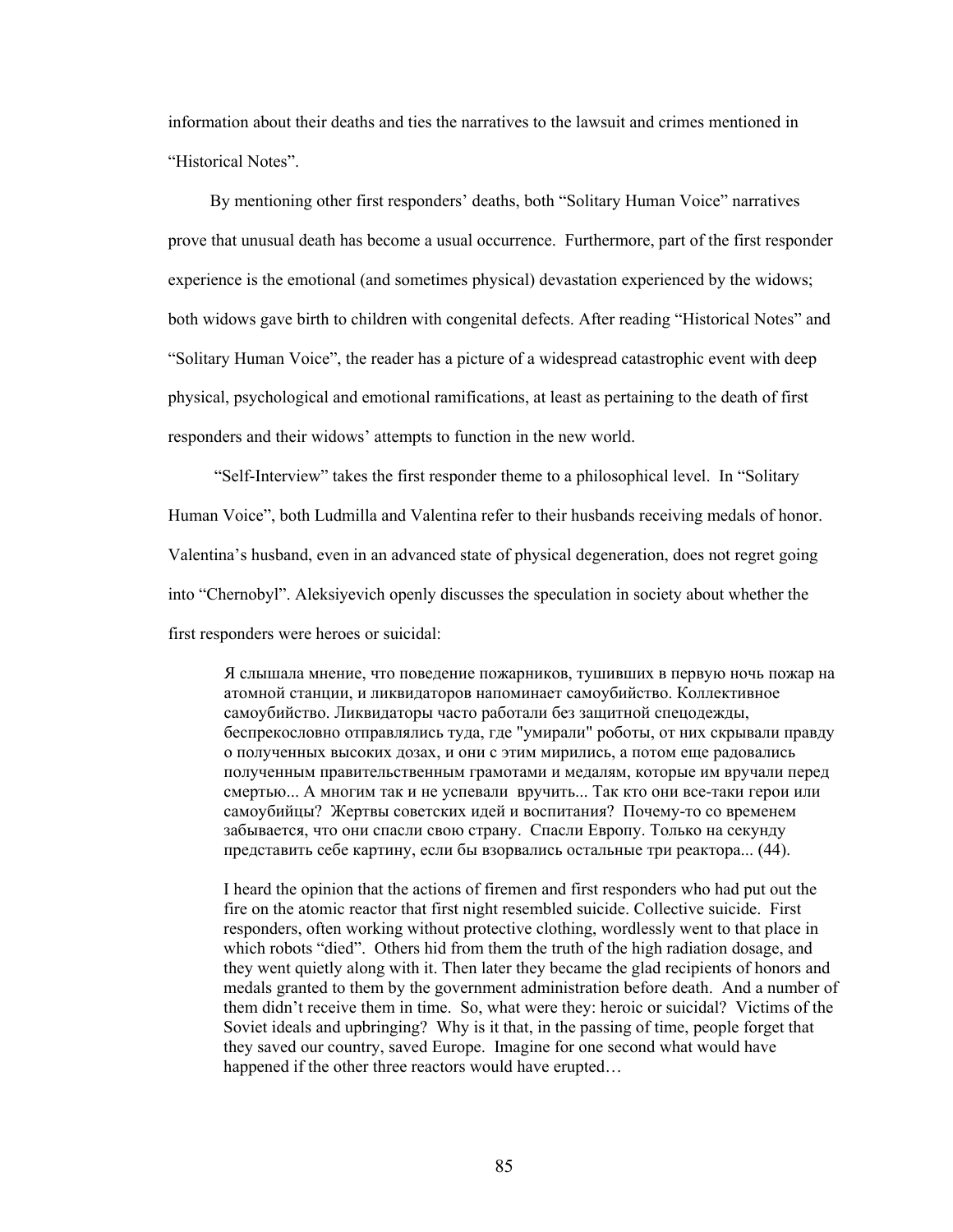Aleksiyevich raises the issues of medals and motivation which is later reiterated by soldiers in chapters one through three.

 Soldiers and first responders struggle with the same issue of heroism. A poignant example is the one given earlier in this chapter of the soldier who went to Chernobyl to test his heroism. His son later died of brain cancer, the monologue suggests, from wearing his father's uniform cap brought back from the zone. Arkady Filin, who went to the zone when his wife left him, refuses the title of hero:

 Я вас предупреждал... Ничего героического для писательского пера. Были мысли, что вроде бы не военное время, почему я должен рисковать, когда кто-то будет спать с моей женой. Почему опять я, а не он? Честно говоря, не видел я там героев. Сумасшедших видел, которым наплевать на собственную жизнь (132).

I warned you… Nothing heroic for the author's pen. There were thoughts that since its not wartime, why should I risk my life when someone else will be sleeping with my wife. Why I again, and not he? Truthfully, I didn't see any heroes there. I saw crazy ones who could care less about their own lives.

A minority are proud of their actions as soldiers, although even though they recognize the danger

to their bodies and, in some instances, the pride is later infused with doubt:

Ехать — не ехать? Лететь — не лететь? Я — коммунист, как я мог не лететь? Двое штурманов отказались, что, мол, жены молодые у них, детей еще нет, их пристыдили. Карьера кончилась! Был еще мужской суд. Суд чести! Это, понимаете, азарт — он не смог, а я пойду. Теперь я думаю иначе... После девяти операций и двух инфарктов... Теперь я никого не сужу, я их понимаю. Молодые ребята. Но сам все равно бы полетел... Это точно. Он — не смог, а я — пойду. Мужское! (122)

To go or not to go? To fly or not to fly? I'm a Communist, how could I not go? Two navigators refused to go, saying their wives were young and they didn't have children yet. They were shamed ....Their careers were over! And as well there's the male justice. A court of honor! You understand, it's a game of risk. He couldn't go, but I'll go. Now I think otherwise. After nine operations and two infarcts… Now I judge no one; I understand them. Young guys. But I still would have gone...It's the truth. He couldn't go; but I'll go. It's a male thing.

The witness's insistence he would have gone is colored by his perceived responsibility as a man

and as a Communist. One soldier insists that the heroism was real but should not have been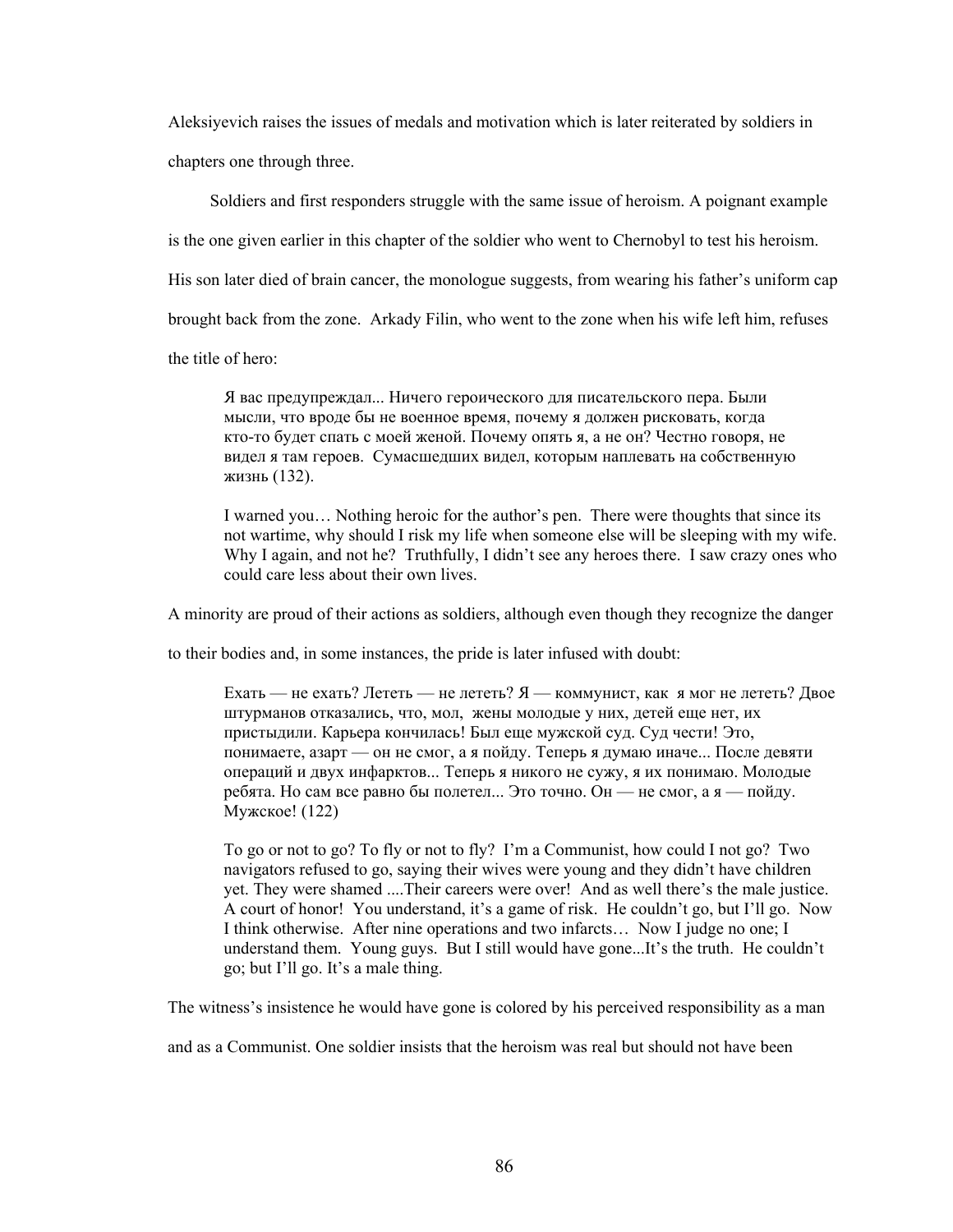necessary, adding, "They hurled us there like sand on the reactor. Like bags of sand" (111-112).<sup>[69](#page-92-0)</sup> Inclusion of monologues by first responders' wives provide an opposing argument. A woman whose husband died of leukemia says, "If I would have known, I would have bolted the doors on ten locks!"  $(245)$ .<sup>[70](#page-92-1)</sup>

 Through the development of traumatic space, "Soldier's Choir" highlights the trauma experienced by the soldiers. For instance, soldiers recall washerwomen whose arms were covered with sores from washing the soldiers' clothing; they wonder if the women are still alive (112-113). Overall, narratives by those who are proud of their service are outnumbered by those who are not, and even the pride is given a doubtful nuance by the presence of other information. The tone of the book casts doubts on any Soviet citizen's judgment, asserting that the Soviet ideology deformed the individual's ability to reason. The first responders and their families are seen as traumatized in part by their inability to respond otherwise because of their upbringing.<sup>[71](#page-92-2)</sup>

The leitmotif of death and illness is further developed from section to section to show how death and illness operate differently in the post-Chernobyl space. As mentioned earlier, the reader associates illness and death with certain images based on his past experiences; *Chernobyl'skaya molitva* re-educates the reader. "Historical Notes" notes the increase in illnesses and shortened life spans:

До Чернобыля... на 100 тысяч беларуских жителей было 82 случая онкологических заболеваний. Сегодня статистика следующая: на 100 тысяч – 6 тысяч больных. Увеличение почти в 74 раза.

 Смертность за последние десять лет увеличилась на 23,5%. От старости умирает 1 человек из 14, в основном трудоспособные – 46-50 лет. В наиболее зараженных областях при медицинском осмотре установлено: из 10 человек – семь больных. Едешь по деревням, и тебя поражает территория разросшихся кладбищ... (10).

 Before Chernobyl… there were 82 instances of oncologic illness for every 100 thousand Belarussians. Today the statistics are as follows: six thousand ill (oncologically) in 100 thousand persons. An almost 74 times increase.

<span id="page-92-1"></span><span id="page-92-0"></span>

<sup>&</sup>lt;sup>69</sup> "Швыряли нас туда, как песок на реактор... Как мешки с песком."<br><sup>70</sup> "Если бы я знала... Закрыла бы все двери, стала бы на пороге. Заперла бы на десять замков..."<br><sup>71</sup> And yet, of course, Aleksiyevich chose which mo

<span id="page-92-2"></span>her deliberate search for people who were traumatized by events.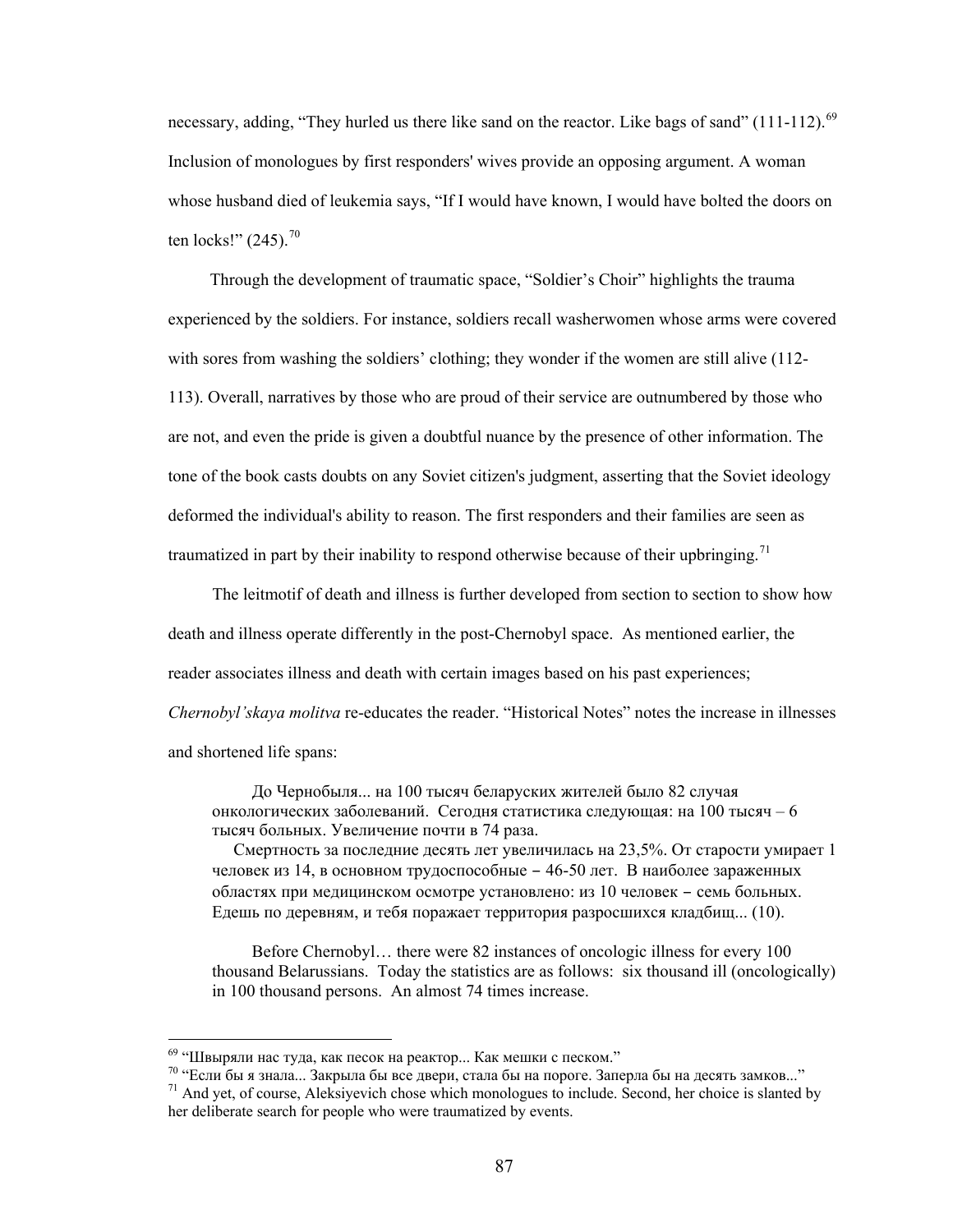The death rate in the past ten years has increased by 23.5%. One in fourteen persons dies of old age, and mostly at working age, 46 to 50 years. In the more highly contaminated regions medical examination has established that there are seven ill for every 10 persons. Driving from village to village you are stunned by the territories that have been taken over by cemeteries.

"Historical Notes" presents illness and death statistically; the "Solitary Human Voice" sections show the husbands' degenerative processes as vivid, or "monstrous," in Valentina's words. Vasily's body was covered with bleeding wounds, and his feet were grossly enlarged. Mikhail's face was so deformed that he refused to let anyone see him, and one woman fainted at his funeral at the sight of him. "Solitary Human Voice" presents types of details unheard of even in a usual hospital situation so that, after reading "Solitary Human Voice," the reader attaches vivid images to the term "radiation illness".

 Chapters one through three proffers a kaleidoscope of images to relate to the phrase "Chernobyl illness". In the Chernobyl world, unusual illnesses are the norm. In one village almost every child has alopecia. In another, people fall from exhaustion, their legs giving out for no apparent reason. Extreme isolated examples are horrifying. As mentioned earlier, a young girl is born without lower external orifices; outwardly she appears to be a beautiful, normal girl (124- 128). The mother's dilemma—her daughter does not know this is not normal, and physicians are helpless. Another facet is added to the picture of Chernobyl illness as parents struggle with guilt after they unsuspectingly and secondarily expose their children to radiation and often death. Examples have already been given of a child who allegedly develops a brain tumor from wearing his father's Chernobyl cap and the 12-year-old leukemic girl whose father served in Chernobyl. Added to the mix are a mother who weeps because she carried a child to full term against the physician's recommendations (and was surprised when it was stillborn and missing two fingers) and the Communist official who refused to allow his newborn granddaughter to leave the area after the explosion (240, 318). Death, which should mark the end of a long life, becomes a normal part of everyday life for even young children who play at "radiation" with one another and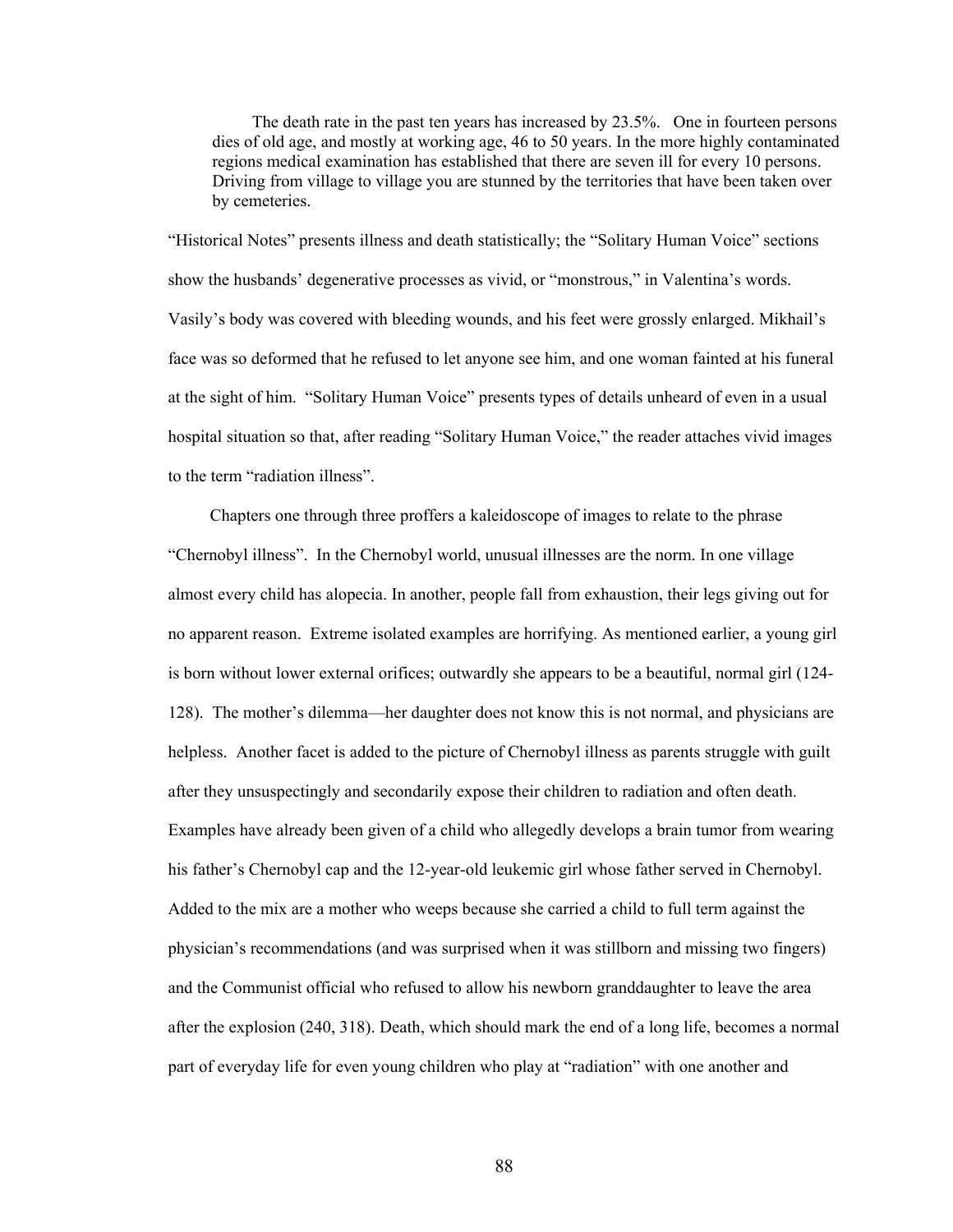"death" with dolls because "…наши дети жить не будут. Они родятся и умрут […our children will not live. They are born and die]" (245).

 As horrifying as the excerpts above are, they seem less so as part of the above list then they do within the text. To highlight the traumatic value and prevent the reader from shrugging off the content as just one more example of how the world is a harsh place, Aleksiyevich uses (among other devices) punctuation and stage comments. Ellipses and exclamation points mimic voices breaking. In the following example, Aleksiyevich uses both third person "stage comments" and ellipses to draw attention to the trauma in remembering *as if the witness was extracting the memory from another world*.

Я видел человека, на глахах у которого хоронили его дом... (*Встает и отходит к окну.*) Осталась свежевыкопанная могила... Большой прямоугольник. Похоронили колодец, его сад... (*Молчит*.) Мы — хоронили землю... Срезалаи, скатывали ее большими пластами... Я вас предупреждал... Ничего героического...

 I saw a person whose house was buried before his eyes… (*Stands and walks to the window.*) A newly dug grave remained… A large rectangle. We buried his well, his garden… (*He is silent.*) We buried land…. Cut it and rolled it into large sheets… I warned you… Nothing heroic… (133).

His walking to the window suggests the witness is putting his back to the interviewer and

withdrawing into his own world. The impact of the stage directions and ellipses can better be

seen by removing them, as in the following text:

Я видел человека, на глахах у которого хоронили его дом. Осталась свежевыкопанная могила (похожа на) большой прямоугольник. Похоронили колодец и его сад. Мы хоронили землю.

 I saw a person whose house was buried before his eyes. A newly dug grave remained (similar to) a large rectangle. We buried his well and his garden. We buried land (133).

In this instance, the witness's emotional pain is revealed more through the witnesses' physical

removal of himself from the scene and his silence than through his words. Although this instance

is not directly related to death, this example shows how punctuation and narrator interjection can

serve emotional purposes.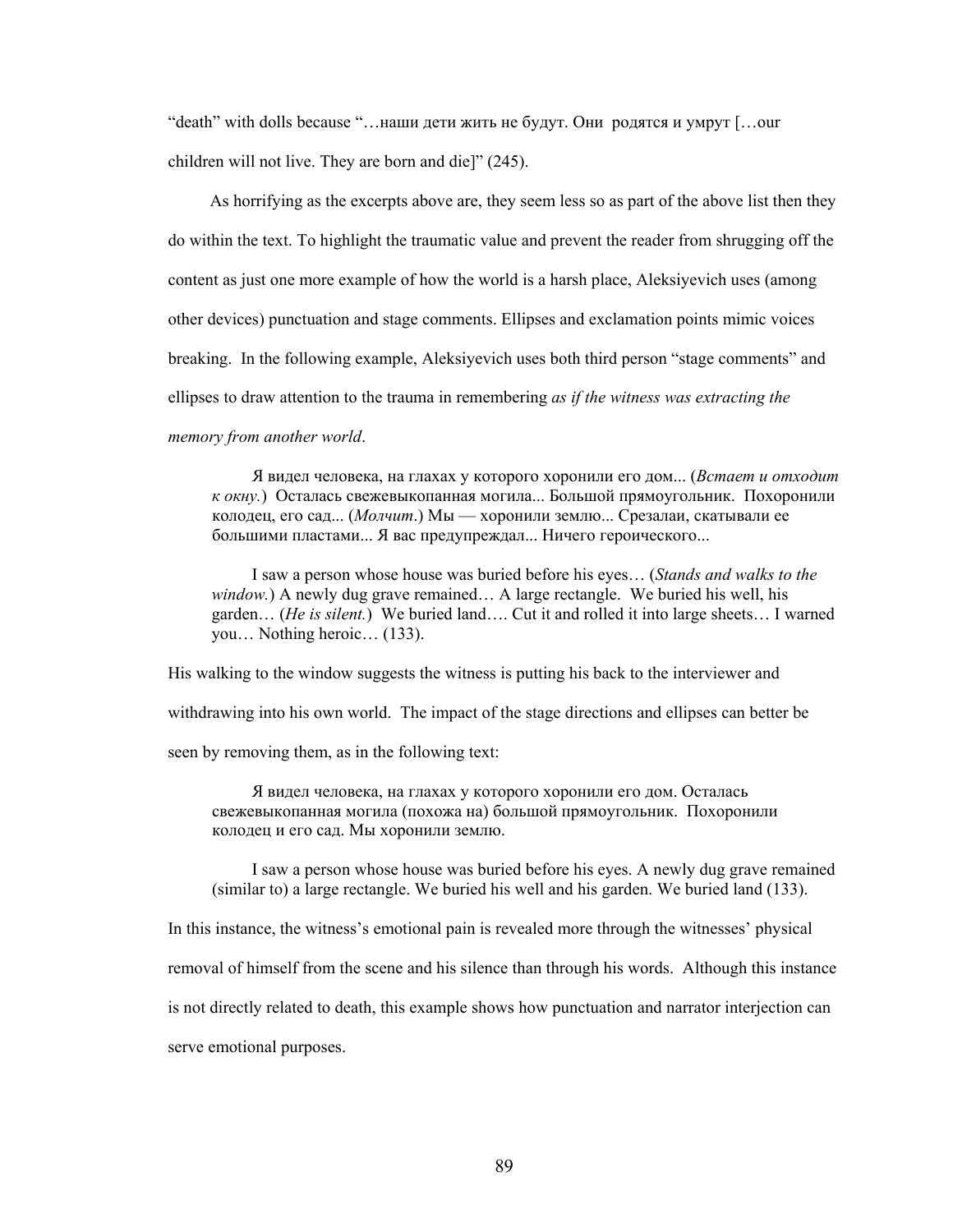#### **Breadth, Depth and the Unexpected**

As the reader moves from the beginning of the story to the end of the book, he is viewing the disaster from different perspectives and developing a picture of both the disaster's breadth and depth. Depth is defined as the impact on the witnesses' psyches and reflects the plumbing into the psycho-sociological inner depths of trauma victims. "Historical Notes" can be seen in terms of the surface effect of the explosion in quantifiable terms. It shows the magnitude of the Chernobyl explosion in terms of breadth in a way that might be chartable on a map or seen in terms of the general population and concludes that the Chernobyl explosion affected a significantly large cross-section of land and population. "Historical Notes" can be seen as an overview of the problem or as a flat surface with markings.

In contrast, "Solitary Human Voice" can best be described by "intensity". It measures the depth of the effects of the reactor explosion psychologically on the wives as "read" through emotions in their voices. "Solitary Human Voice" is a mixture of facts, grueling detail and emotion and is emotionally dense due to interwoven themes which build a complicated trauma. Interrelated to this, there are multiple incidences of traumatic breaking points as seen by the use of ellipses and similar devices. "Solitary Human Voice" takes a core sampling of one leitmotif and shows the deep implications to that point, tying other leitmotifs into the first. An emotionally demanding text, it draws the reader into a mutual experience. Because this section is comprised of privileged access domain material, the reader feels privy to secrets, which causes him to buy into the story. Furthermore, both wives admit they have never told anyone else these details. Because the reader accepts the story as fresh and unrehearsed, the story seems to him more authentic.

 Whereas "Solitary Human Voice" engages the emotions, "Self-Interview", although it uses emotional language, is geared to the reader's intellect. Like a lawyer, Aleksiyevich makes her case before the jury and cues the reader to listen to the main body of evidence as will be presented by the eyewitnesses' monologues and choirs in chapters one through three. When the monologues repeat themes and fill in the blank spaces in the stories with highly charged content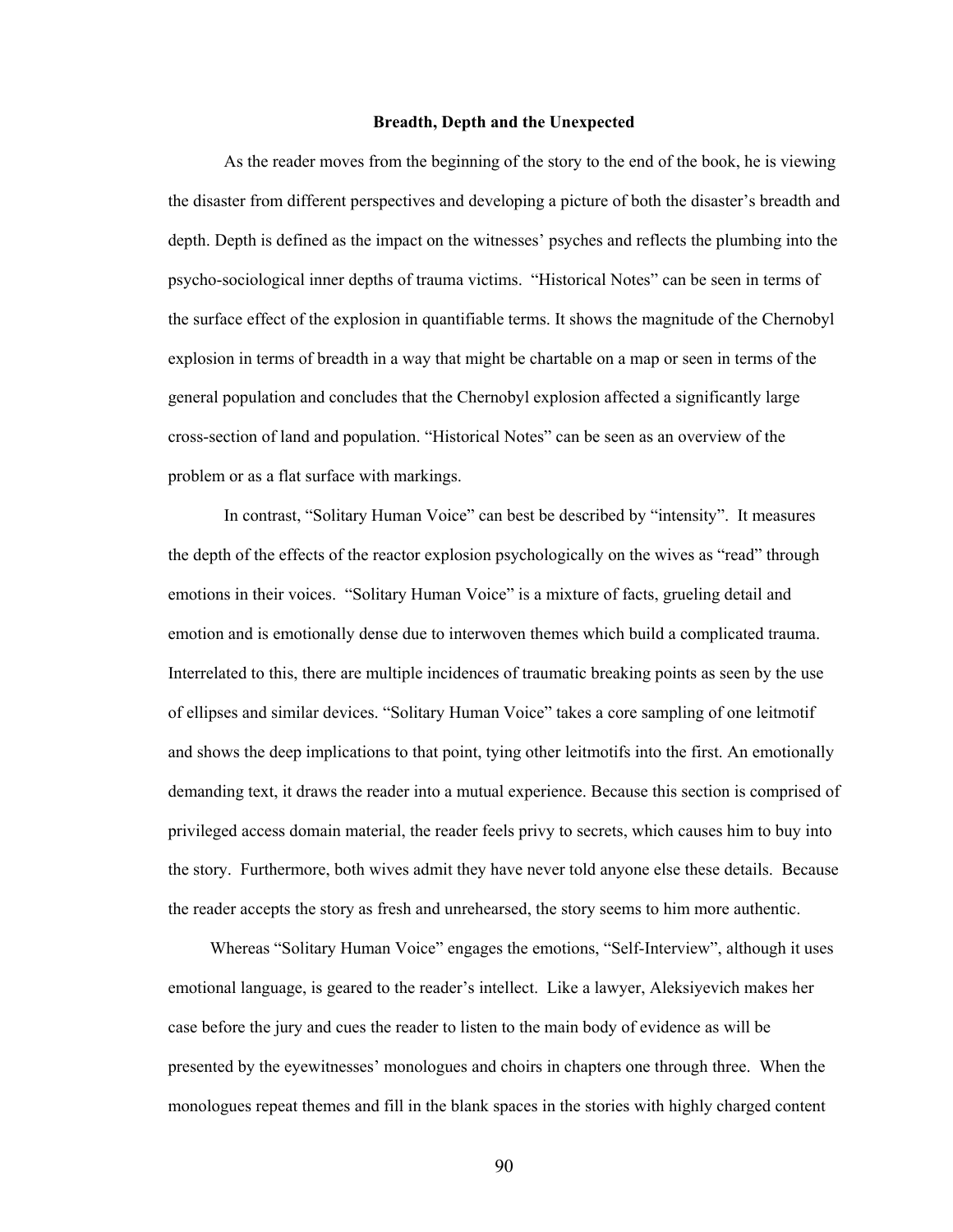arranged to display trauma, both the reader's intellect and emotions are fully engaged. Furthermore, while "Solitary Human Voice" mostly describes first responders' deaths, the monologues present a variety of themes connected with contaminated land, pathology and oncology, evacuated villages, effects on nature, among others, and show these themes through the eyes of a large cross-section of the population—soldiers, children, pensioners, villagers, refugees from Tajikistan, government officials, journalists and scientists — all with varying attitudes towards the Chernobyl event.

 Chapters one through three can be best expressed as a collage comprised of micro-histories of varying degrees of intensity and detail. Some are relatively short, extremely focused and deep. Some touch on a wider number of themes, yet are focused and deep. All portray trauma through the fault line, punch line, or quietness. Having read "Self-Interview" on a framework of "Historical Notes" and "Solitary Human Voice", the reader perceives the monologues of chapters one through three (which are focused on traumatic space multiplied many times over) through the contextual lens of "Self-Interview". He knows to look for the ways in which a pre-Chernobyl person is transformed into a Chernobyl person. He knows to look for a new world. Now that he has access to pictures of deaths and a futuristic zone, he can read traumatic monologues in light of these. If that were not enough, then Aleksiyevich's titles give clear direction to the reader to look for death in chapter one, man in chapter two, and beauty among the ashes in the chapter three.

 After reading the first "Solitary Human Voice," the reader could consider Ludmilla Ignantenko's narrative an isolated incidence. After reading the second "Solitary Human Voice," the reader realizes that this story could have been repeated 8551 more times, because 8553 liquidators died between 1993 and 2002. By the book's end, the reader realizes that every incident in the monologues and choirs could have been extrapolated deeper and wider. In reality there are 6000 people with oncologic diseases, thousands of children with genetic mutations and 13 out of every 14 die before old age. Possibly only 1 in 14 might not have such story.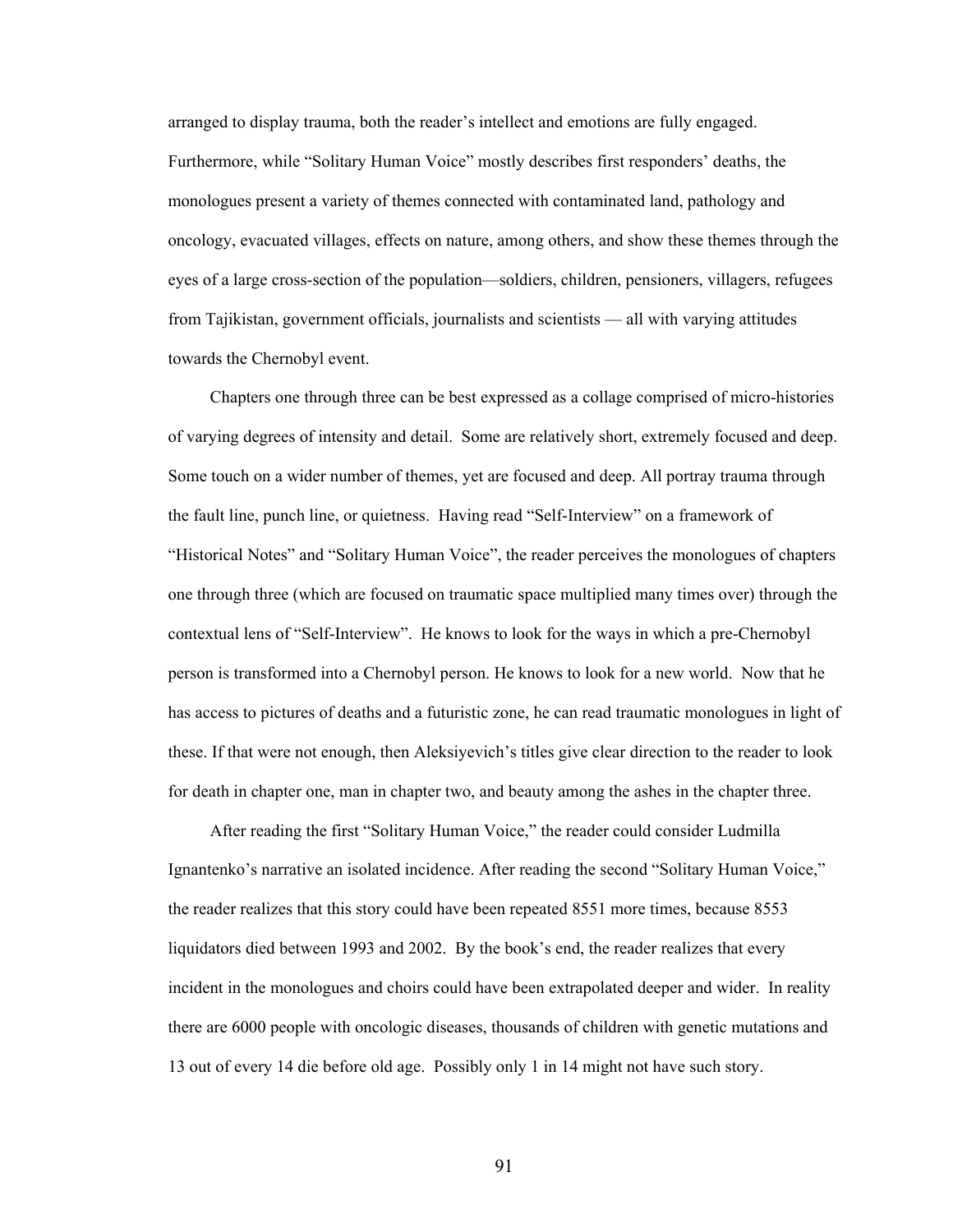By constantly manipulating the perspective from which "Chernobyl" is viewed, Aleksiyevich prevents the reader's desensitization to Chernobyl's horrors. The shift between perspectives adds an element of unexpectedness for which the reader is unprepared emotionally. Having expected, because of the title, to read prose, the reader is surprised by the contents of "Historical Notes". Having become acclimatized to the magnitude of the Chernobyl problem based on his perusal of statistics in "Historical Notes", the reader is unprepared to be drawn emotionally into Ludmilla Ignatenko's intimate story of her love and her family's losses. "Self-Interview" leads the reader to consider breadth of moral implications of Chernobyl problem, after which the reader finally reaches the main body of the book, which barrages the reader with a mosaic of snapshots into hundreds of individual lives. The shift back from the collaged monologues to the extended play and deeply intimate Solitary Human Voice seals the Chernobyl experience for the reader in an emotionally charged context. If each of these sections could be considered to represent different genres with different connected expectations, then the emotional energy expended by the reader in adjusting his perspective helps to maintain the book's tension to the end.

 Reading *Chernobyl'skaya molitva* is a participative endeavor on the part of the reader. The text forces the reader to attempt to join the puzzle pieces together, and, although many of the pieces do fit, a full resolution is not totally possible. In this way, the reader's experience simulates Aleksiyevich's search for the truth about Chernobyl. The truth exists, and part of that truth is that it is difficult to totally lay the blame on any one person. Furthermore, even those who, like the physicist whose redemption was portrayed in his new humane response to nature, reject a deforming ideology and learn to think for themselves still live daily with the consequences of Chernobyl—broken health, an absent family member and radiation-contaminated land. When Rishina asked Aleksiyevich about the possibility of learning from Chernobyl, Aleksiyevich responded, "I already said that, for comprehension, a different human experience is needed, a different internal instrument. There are none yet. And all experience of sufferings which we've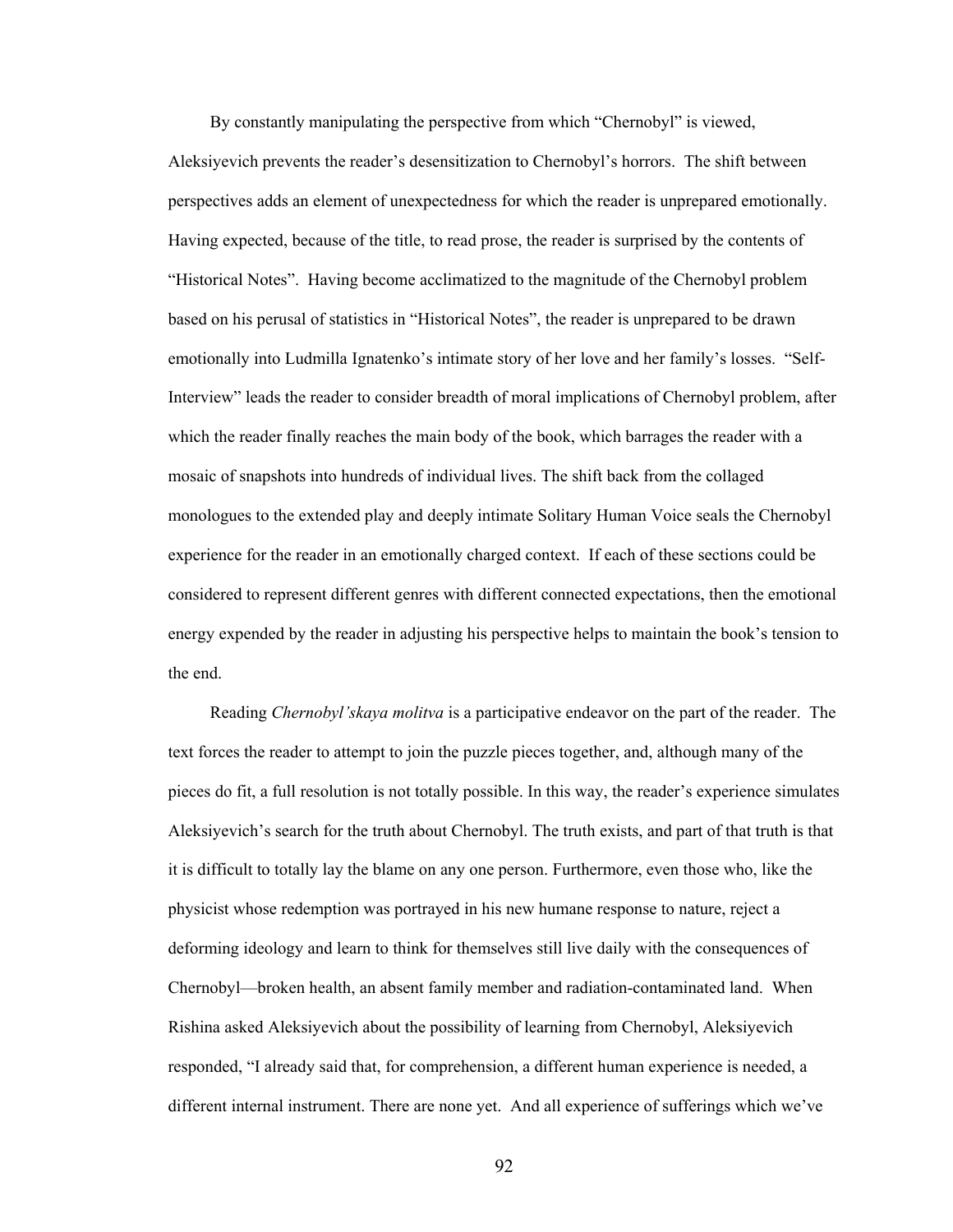had in our history, does not help us here"  $(1)$ .<sup>[72](#page-98-0)</sup> Full resolution is difficult as well due to the number of layers to the text, which is a product of Aleksiyevich's multiple documents. This would suggest that an invented world could tie up the loose ends easily whereas a text representing attempting to present a more "real" world might preserve some of the "messiness", a topic which will be explored in the next chapter.

<span id="page-98-0"></span><sup>&</sup>lt;sup>72</sup> "Я уже говорила, что для омысления нужен другой человеческий опчт, другой внутренный инструмент. Их еще нет. И весь опыт страданий, который имеется в нашей истории, тут не помогает."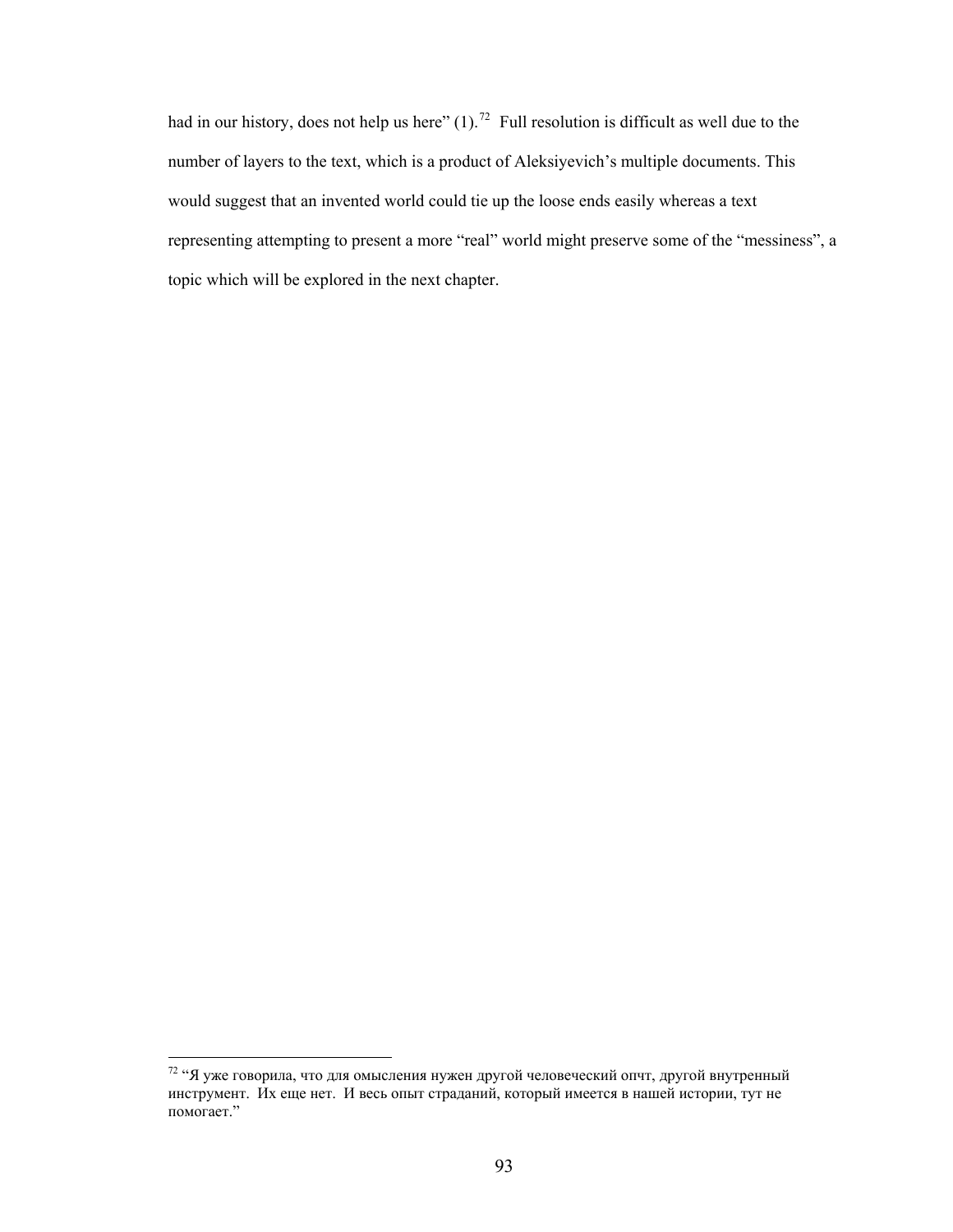#### **Chapter IV. Conclusion: A Document of Tensions**

Самое трудное начинается тогда, когда этот хаос, ужас, надо сделать предметом искусства, свидетельством о времени и догадной о человеке вообще.

The most difficult (part) begins: to make this chaos and horror an item of art, testimony of time and understandable about humanity in general.<sup>[1](#page-99-0)</sup>

Aleksiyevich, "Mne kazhetsia, …", 1996.

 In 1989, when Iurii Shcherbak was writing Chernobyl: *Chernobyl': dokumental'noe povestvovanie* [Chernobyl: A Documentary Narrative], an excellent and thorough investigation of the Chernobyl explosion, he foresaw another writing of the Chernobyl story which would encompass new approaches.<sup>[2](#page-99-1),[3](#page-99-2)</sup> Shcherbak identifies three elements that have been used by others to describe *Chernobyl'skaya molitva*: its epic character, polyphony and value as a new literary approach, of which the third seems to be of greatest importance. He states:

Придет вермя – я верю в это, – когда чернобыльская эпопея предстанет перед нами во всей ее трагической полноте, во всем многоголосье, в благодарных жизеописаниях подлинных героев и презрительных характеристиках преступников, допустивших аварию и ее тяжкие последствия всех.... Думаю, что для создания такой эпопеи понадобятся новые подходы, новые литературные формы, отличные, скажем, от «Войны и мира» или «Тихого Дона». Какими они будут? Не знаю. (*Chernobyl': dokumental'noe povestvovanie* 7).

The time will come, I firmly believe, when the Chernobyl epic (…) will appear before us in all its tragic fullness, in all its polyphony, in the grateful biographies of the real heroes and the scornful characterizations of the criminals who allowed the accident and its grievous consequences… I think that the creation of such an epic will require new approaches, new literary forms, different, let us say, from *War and Peace* or *Quiet Flows the Don*. What will those approaches and forms be? I do not know. (*Chernobyl*: *A Documentary Story* 3)

<span id="page-99-0"></span><sup>&</sup>lt;sup>1</sup> Rishina, 1

<span id="page-99-1"></span><sup>&</sup>lt;sup>2</sup> Shcherbak wrote *Chernobyl': dokumental'noe povestvovanie* in 1989. I use the 1991 edition; translations are from the Ian Press's 1989 English translation *Chernobyl: A Documentary Story*. 3

<span id="page-99-2"></span><sup>&</sup>lt;sup>3</sup> "Конечно, полное осмысление происшедшего (вспомним Великую Отечественную войну) - дело будущего, быть может далекого будущего. Ни один писатель или журналист, сколь бы сведущ он ни был, не в состоянии сегодня этого сделать."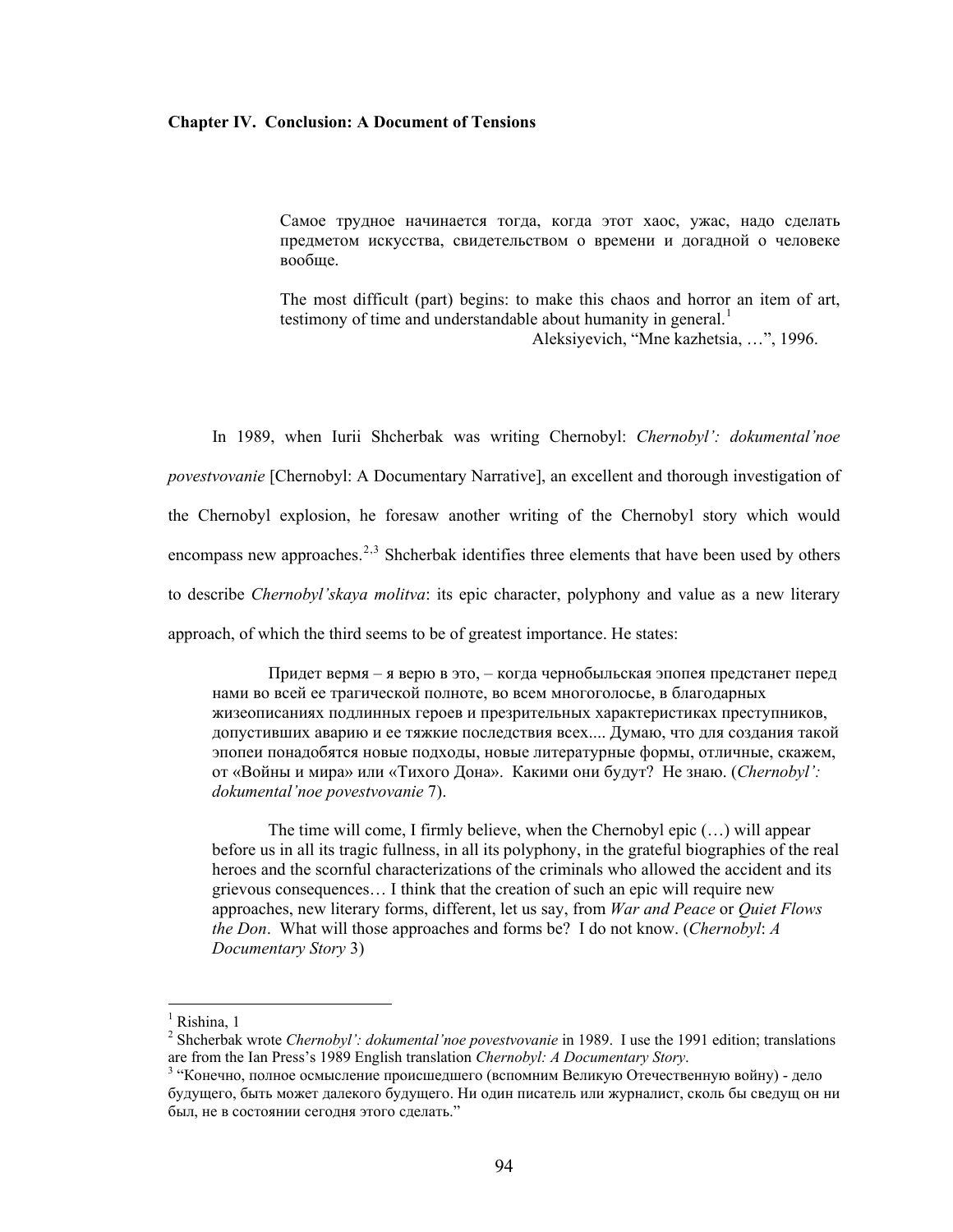In fact, *Chernobyl'skaya molitva* can be seen as both an epic and a new approach; its new approach is its development of traumatic space within narratives. Used as tools, the epic and traumatic reality can enrich our understanding of *Chernobyl'skaya molitva*. Viewing *Chernobyl'skaya molitva* through the lens of the epic clarifies the relationship between the work's title and Aleksiyevich's big project, while looking at certain characteristics of traumatic reality narratives helps understand how traumatic space works as a "better portrayal" of Chernobyl reality. I would like to suggest, however, that the tendency of book reviews, interviews and Aleksiyevich's website to describe *Chernobyl'skaya molitva* as polyphonic is misleading. Nevertheless the polyphonic does hint at Aleksiyevich's intent to frame her works as portraying multiple viewpoints, which contradicts her opposite tendency to insist upon her version of the truth. Therefore, *Chernobyl'skaya molitva* can also be seen as a view into the author's struggles to determine her own position regarding truth and truth-telling.

# **An Epic and a Lament**

 As an epic about both the Chernobylite and the Chernobyl land, *Chernobyl'skaya molitva* laments the trouble which has fallen on this nation.<sup>[4](#page-100-0)</sup> For the sake of this work, the epic will be considered a long narrative work with a central heroic figure or group of people. Events described in the epic dramatically affect the ordinary person's life and the nation's history. The epic is complicated, episodic and can be similar to a lament.<sup>[5](#page-100-1)</sup> (In the case of *Chernobyl'skaya molitva*, we are concerned with epic content and not epic form.) At times mourning and at times praising the living and dead heroes, *Chernobyl'skaya molitva* describes an event which changes the course of the world history and also sounds a warning of possible full scale destruction. It approaches life and death issues on both a deeply personal level and on a wide scale. While there is hope of

<span id="page-100-0"></span><sup>&</sup>lt;sup>4</sup> Clearly *Chernobyl'skaya molitva* is not an epic in the classic sense; it does not have a form and epic quality is not its main quality. However, viewing the content from the epic does have merit considering Shcherbak's comment above with Adamovich's comment that his subgenre is "epic chorus".

<span id="page-100-1"></span>This definition of the epic is paraphrased from *The New Princeton Encyclopedia,* 362.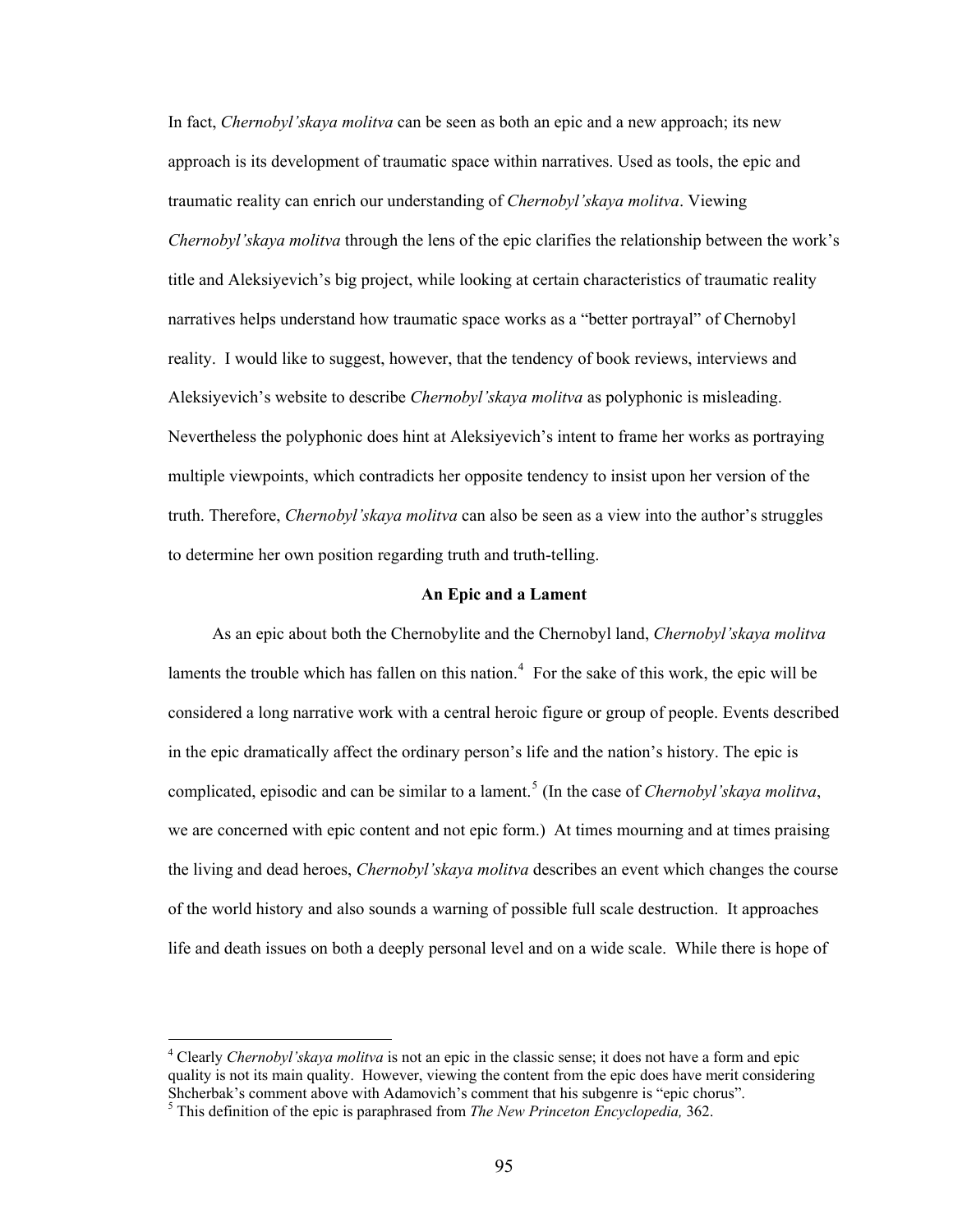redemption for some characters, this Chernobyl "epic" does not end on a triumphant note. In fact, it does not really resolve; it is open-ended and leaves the reader with a choice.

 In general Aleksiyevich's approach to her *Chronicle of the Big Utopia* project involves highlighting horrifying individual accounts of suffering, thereby filling in the "missing history" and subverting the "glorious" positive Soviet epic with its emphasis on the State and collective. Aleksiyevich's recognition of the vast discrepancy between the "glorious" public truth and the painfully private truth of witnesses is seen in her comments to her father, a history teacher, after he told her about his traumatic experiences on the battlefield: "Shaken, I asked him: 'Father, why did you never tell us this in school during history lessons… I remember your lessons well: 'The Great Fatherland War began, and (all) the great Soviet people..." (Uchit'sia 15). <sup>[6](#page-101-0)</sup> Aleksiyevich's literary works about WWII make up for this discrepancy. In a sense, they weep for those whose sufferings were swallowed up in the glorious Soviet victory and were therefore ignored. Viewed this way, her entire *Chronicles* project can be seen in a lament; however the concept of mourning is exceptionally clear in *Chernobyl'skaya molitva*.

 The work's title, *Chernobyl'skaya molitva*, literally "Chernobyl Prayer" can be seen as a lament and a cry for justice, which ties the sacred Chernobyl history of chapters one through three into a whole. A prayer, whether spoken before man or God (even if whispered to oneself), always has an audience and demands a response, even if it is only acknowledgment that one has been heard. The title itself comes from the last "Solitary Human Voice" almost at the book's end; Valentina says, "I will say my Chernobyl prayer"  $(378)$  $(378)$  $(378)$ .<sup>7</sup> "Solitary Human Voice" is a private lament. Valentina laments the loss of her husband, the loss of her happiness and memorializes his suffering and pleas for justice. Valentina says:

<span id="page-101-0"></span><sup>&</sup>lt;sup>6</sup> "Потрясенная, спрашиваю у него: "Отец, а почему ты об этом не рассказывал нам в школе на уроках истории… Я хорошо помню твои уроки: «Началась Великая Отечественная война и весь великий советский народ..." 7

<span id="page-101-1"></span><sup>&</sup>lt;sup>7</sup> "Я буду читать свою чернобыльскую молитву..." Literally, I will "read" my Chernobyl prayer. In Russian Orthodox religion, prayers are read from a prayer book. As an aside, the cover of 1997 *Chernobyl'skaya molitva* was formatted like an Orthodox prayer book.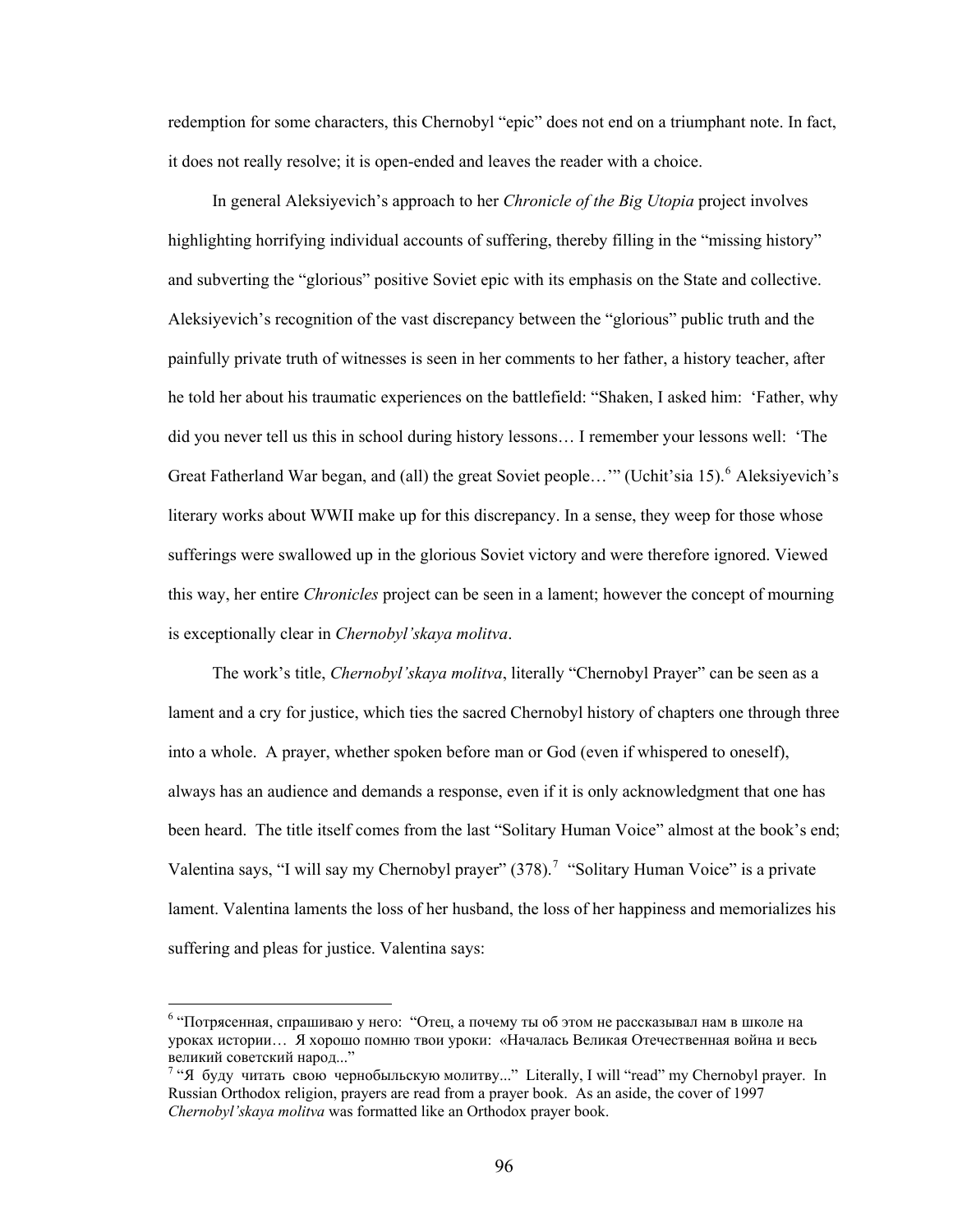How can I live further? I didn't (tell) you all… not to the end… I was happy… Out of my mind… There is a mystery… Maybe you don't need my name… Prayers are spoken in secret… To oneself… (*She is quiet*.) No, state my name! Remind God… I want to know... I want to know why we were made to suffer so? For what?  $(377, 378)$  $(377, 378)$  $(377, 378)$ .<sup>8</sup>

Valentina's suffering is irreversible: her husband is absent, never to return. This fits with Aleksiyevich's insistence that full restoration after a traumatic tragedy is impossible; she says, "This is the question for those who think they will be saved after a catastrophe, if there is one to be" (15).<sup>[9](#page-102-1)</sup> *Chernobyl'skaya molitva* would suggest there is no time frame as post-Chernobyl, only pre-Chernobyl and Chernobyl, because the Chernobyl event ushered in a new historical time. Individual histories such as Valentina's provide testimony of the impossibility of a return to a state of "happy innocence", which is reminiscent of life after "The Fall," which brought suffering and death into the world. While Valentina's lament is spoken on a personal level, together the mini laments of *Chernobyl'skaya molitva* are arranged by Aleksiyevich into one collective prayer in the hopes that someone—God, man, or both—might respond.

 Despite discussion of the individual episodic within the epic, the epic is large-scale. While the epic is an excellent tool to gain insights into *Chernobyl'skaya molitva's* macro perspective, elements of traumatic reality theory give insight into the fascinating internal tensions of the work's individual histories.

# **Traumatic Depiction of Microhistorical Reality**

 Linear representation works well for understandable world systems, but portraying the irreconcilability of extreme situations requires a methodology beyond the merely informative. The methodology for the extreme creates a representational world that approximates but cannot equal the original extreme to persuade the reader to acknowledge the trauma and somehow respond. Linear representation assumes an event can be documented, narrated definitively with

<span id="page-102-0"></span><sup>&</sup>lt;sup>8</sup> "Как мне дальше жить? Я вам не все... Не до конца... Я была счастливая... До безумия... Есть тайны... Может, не надо моего имени... Молитвы читают в тайне... Про себя... (*Замолкает*.) Нет, назовите имя! Богу напомните... Я хочу знать... Я хочу понять, зачем нам даются такие страдания? За что?"

<span id="page-102-1"></span><sup>&</sup>lt;sup>9</sup> "Это вопрос тем, кто думает спастись после катастрофы, если ей суждено быть."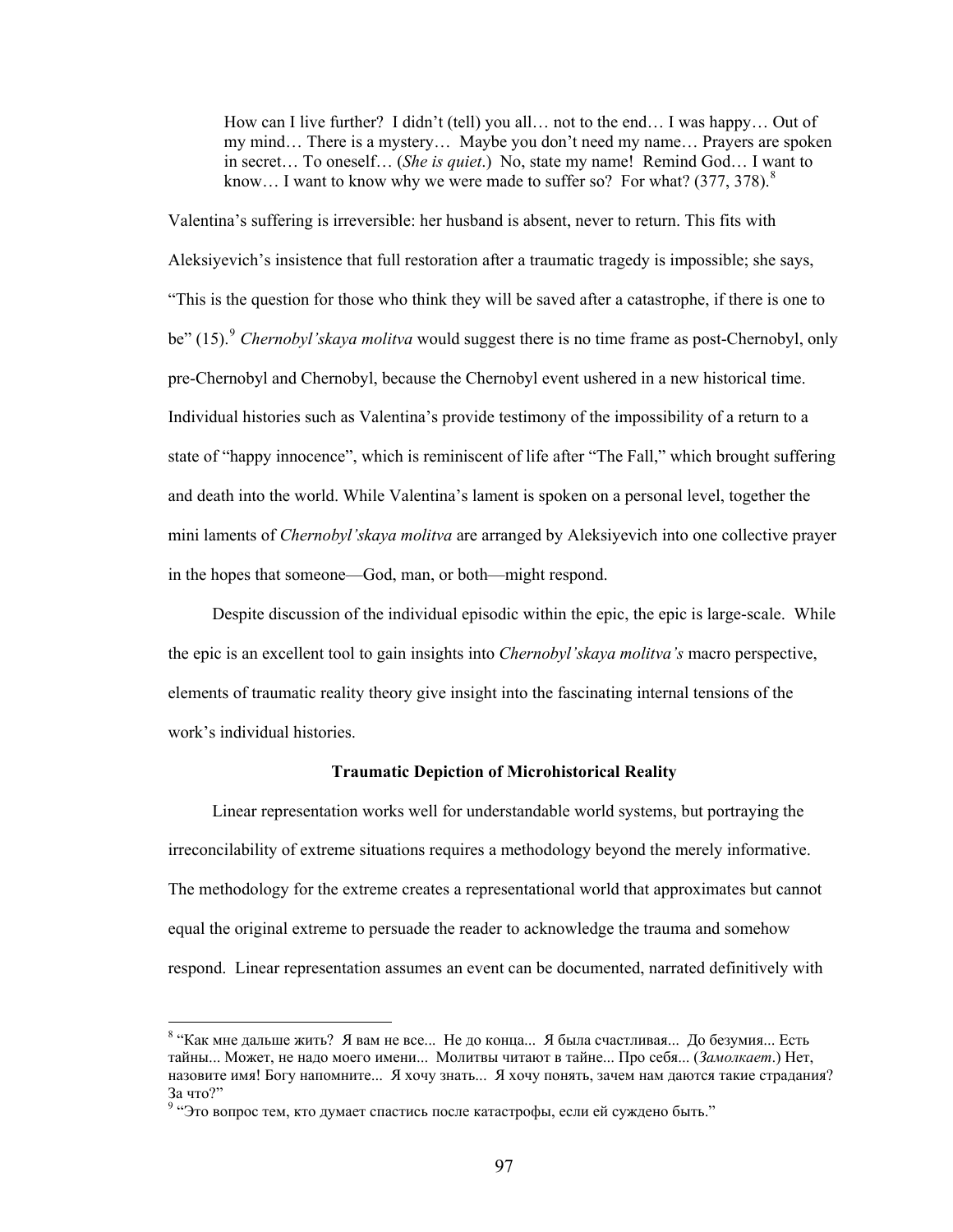words and divided conventionally into the past, present and future. If linear representation assumes life can be understood and therefore a contiguous narrative can be drawn from the events, then, in an extreme world, an adjustment needs to be made to the mold which represents this particular part of the reality. First, extreme historical events pose the question, "Why?". While their implausible fantastic nature seems to require documentation to authenticate the event, an airtight construction of the literary world that represents extremity would undermine the implausibility (and, in any event, is impossible). Assuming, as mentioned earlier, that Aleksiyevich's traumatic space includes structural bifurcation around a fault point which represents an irresolvable conflict, then, in this section, we will look at gaps of irreconcilability and the traumatic image in traumatic space, and the overall issue of inverted time in traumatic reality.

# **Gaps of Irreconcilability**

 How does one manage literarily the dichotomous impulse of traumatic reality which attempts to recreate the senselessness of an event, yet answer the human need to make sense of tragedy? In *Chernobyl'skaya molitva* when the feldshcher Bogdankevich states: "I don't want to profit by their sorrow. Or philosophize. For that I would need to distance myself and I can't do that…," he is proposing that an attempt to make sense of the event would require an objectivity that might equal betrayal  $(165,6)$ <sup>[10](#page-103-0)</sup> One cannot simultaneously experience the event subjectively and understand objectively. Resolution, then, must happen on a different level than traumatic space; therefore, witnesses who philosophize do so in paragraphs other than those which highlight traumatic space and generally in the longer monologues. One reason *Chernobyl'skaya molitva*  "works" is that Aleksiyevich is careful to keep her traumatic space subjective, highly pain-filled and free of resolution. The burden of resolution is placed upon the reader.

<span id="page-103-0"></span><sup>10 &</sup>quot;Я не хочу торговать их несчастьем. Философствовать. Для этого мне надо отойти в сторону. А я не могу…"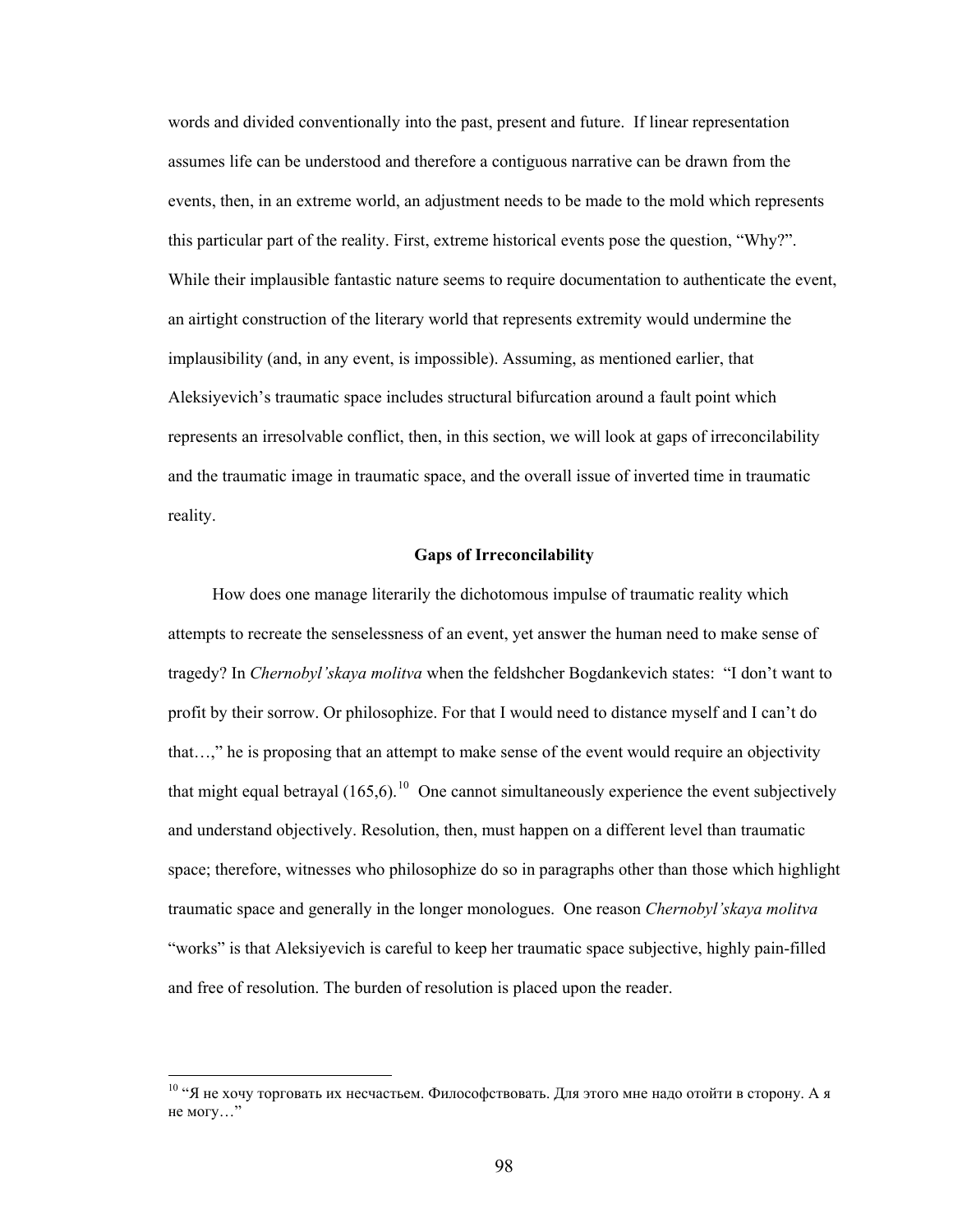As described in the last chapter, gaps in the traumatic space force the reader to engage his mental processes in an attempt to resolve the incongruence. Rothberg quotes the scholar Frederic Jameson to explain the role of the realism in retraining the reader: $11$ 

Realism and its specific narrative forms construct their new world by programming their readers; by training them in new habits and practices, which amount to whole new subject-positions in a new kind of space; producing new kinds of action, but by way of the production of new categories of the event and of experience, of temporality and of causality, which also preside over what will now come to thought of as reality. Indeed, such narratives must ultimately produce the very category of Reality itself, of reference and of the referent, of the real, of the "objective" or "external" world. (Signatures,  $166$ ) – Rothberg, 102.

The emphasis is on the creation for the reader of a new reality which did not exist for him before and on interaction between the reader and the literary work. The reader dialogues with the work to develop a new reality system. Without the reader's attempts to reconcile incongruence in *Chernobyl'skaya molitva*, the picture of the world would be incomplete. The reader supplies the missing part by intellectual attempts to reconcile the irreconcilable, which mimics the emotional strain expended by the witness in the witness's attempts to cope with his new world. Similarly, despite the reader's attempts to resolve the incongruence, a gap always remains. He is doomed to failure. Yet, to allow reconciliation would be a misrepresentation of the traumatic world; therefore the reader's experience in reading *Chernobyl'skaya molitva* plays a vital role in validating the witness's experience.

# **Return to the Global Viewpoint: Acknowledgement as Legitimating Experience**

 An extreme text is validated by reader recognition that a wrong has been committed. (Traumatic reality texts can be seen as an attempt to right the wrong.) Therefore, one goal of traumatic realism is to compel the readers "to acknowledge their relationship to the posttraumatic culture" (Rothberg 103). As mentioned earlier, the traumatic impetus permanently changes the victim's world; because of the magnitude of catastrophes such as the Holocaust and Chernobyl, the reader's world is permanently changed if he can accept it. No longer can one believe that

<span id="page-104-0"></span> $11$  See the discussion in chapter III on leitmotifs and re-educating the reader.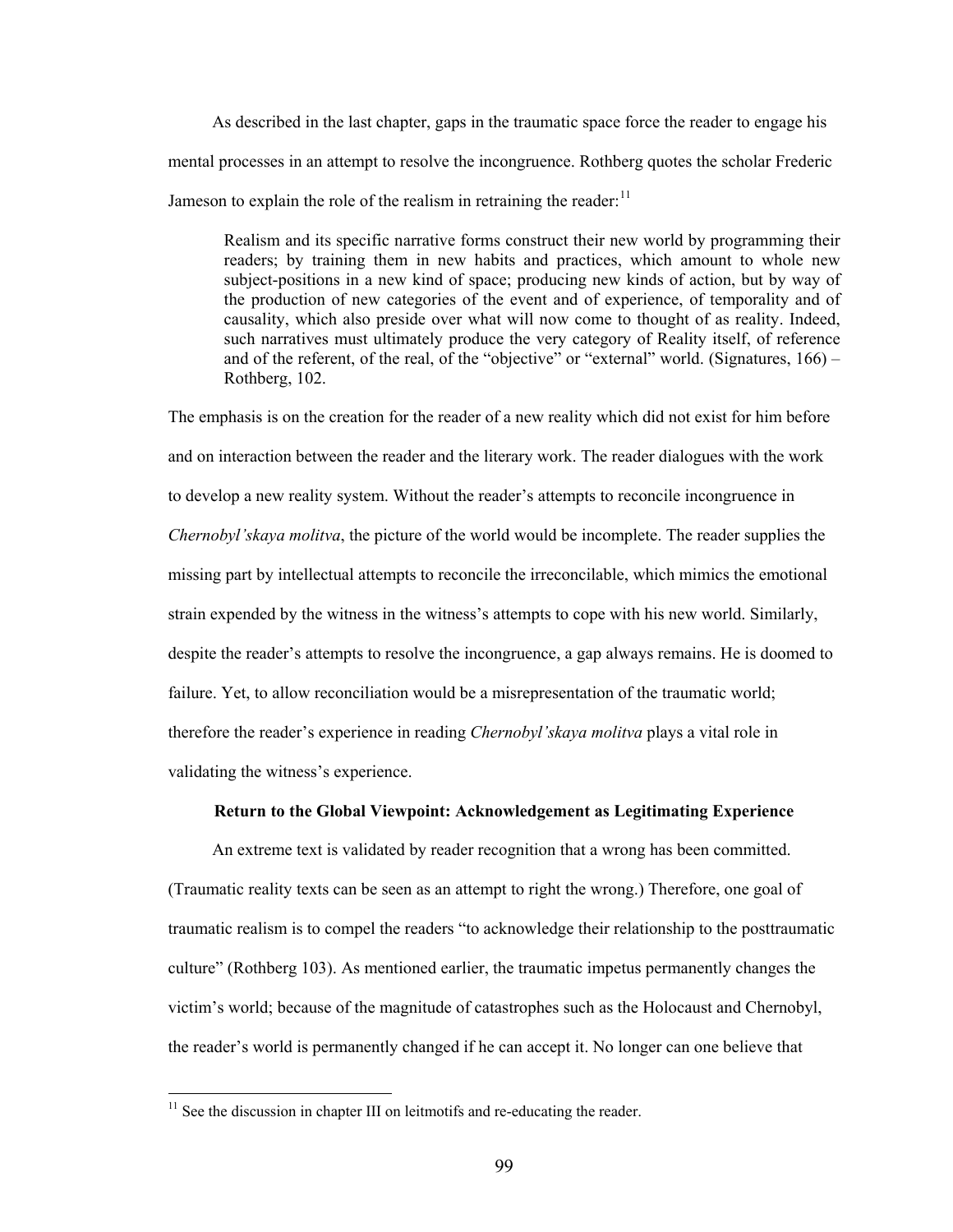technological progress and moral progress go hand in hand after technological progress is being used for immoral destruction, such as was the case with the Holocaust. Aleksiyevich takes it further by stating that the Chernobyl event is a greater tragedy than the Holocaust because of its permanent effects on the future. One has to consider how he should respond to what has happened and make a response about nuclear technology. While Aleksiyevich attempts in *Chernobyl'skaya molitva* to draw macro conclusions, she does so through the section titles and "Self-Interview". She avoids bold conclusions at all costs on the level of traumatic space; the literary traumatic space is by definition irreconcilable and therefore inconclusive. However, traumatic space does allow the reader to recognize a wrong was done resulting in trauma to innocent people, and hopefully in such a way that the reader will be sensitized to the particular issue in question.

# **Traumatic Image Gesturing to Absence**

 Traumatic pain is viewed retrospectively, often connected with the witness's recognition of absence. In "Solitary Human Voice", Valentina comments that now she sees her husband's horrible illness as a happy time: at least he was still nearby. After Misha's death, Valentina's world is marked by his absence and, consequently, the noted absence of happiness. Physical loss leaves a gap in her life, which is transmitted to the text as "unreality". (The portrayal of absence is pertinent in conjunction with Rothberg's discussion of traumatic detail and image in traumatic realism texts.) Aleksiyevich portrays the simultaneously real and unreal world by allowing her witnesses to "float" in and out of the present and by highlighting unresolved trauma, which insists "something is missing". This missing piece might be ideology, a spouse, a child, a home or health, among others. Rothberg, posing the question "How can a language that must remain ordinary portray the extreme without banalizing it?" shows how Ruth Kluger uses the "traumatic detail," a sock, to highlight self-estrangement, to bring together dichotic understandings of distance, the everyday and the extraordinary and to highlight absence (133). In this particular example, Kluger and her mother, separated from another camp by a barbed war, throw a pair of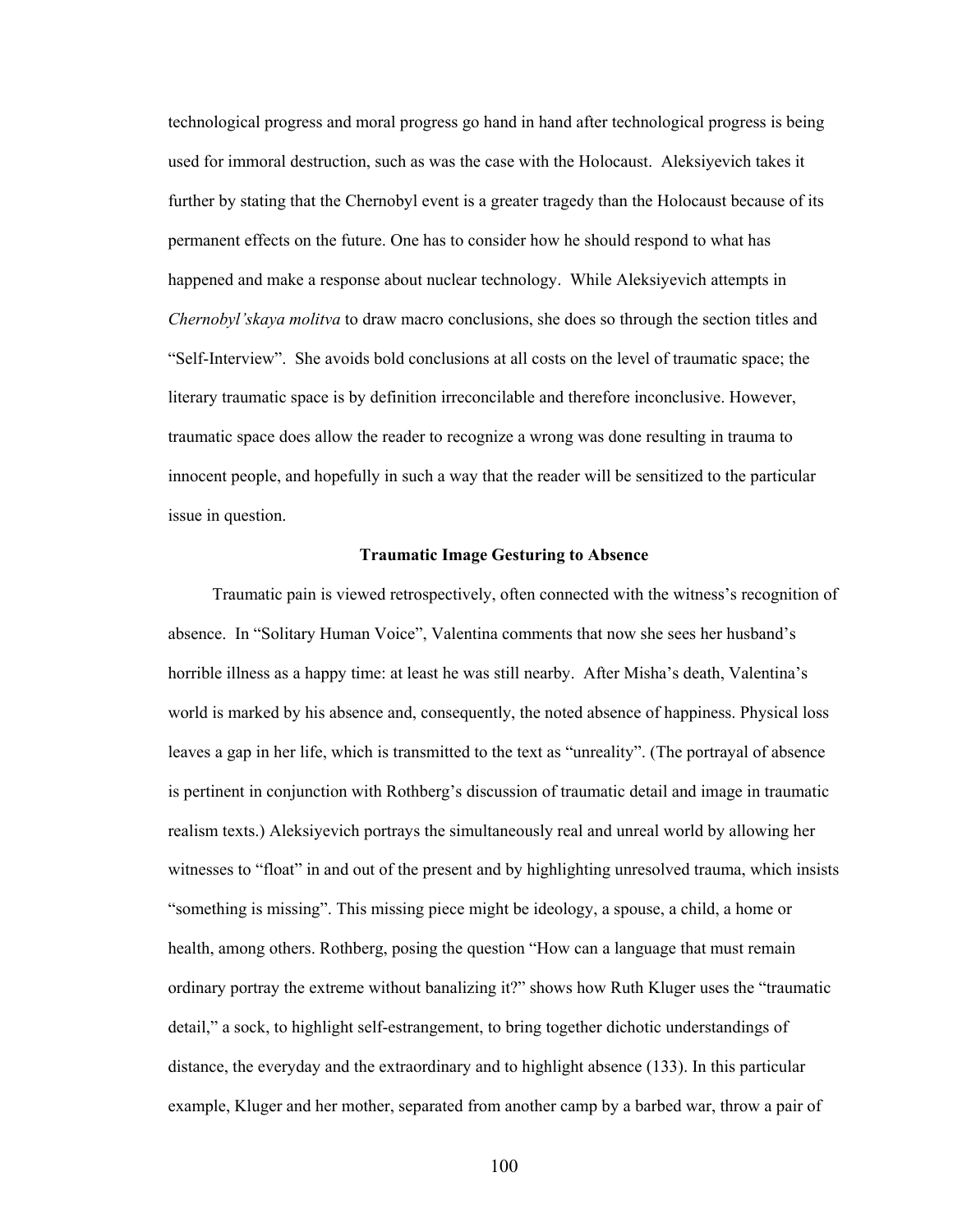socks over the fence to aid a Hungarian mother and daughter. However, the socks get stuck in the barbed wire, and the other family is removed from the area. The sock becomes a reminder of the absence of the family, a reminder of an extreme situation (their situations in the camps), and a reminder of the daily everyday need for warmth. The traumatic image is a way of gesturing to that which lies beyond direct reference; the image's pertinence to *Chernobyl'skaya molitva* is in its ability to speak when words fail.

Aleksiyevich makes liberal use of traumatic detail in *Chernobyl'skaya molitva*. A cap in the narrative about the boy who develops a brain tumor is simultaneously an everyday object, a sign of a boy's adoration of his father and a tool of destruction. It speaks of how a seemingly neutral object is transformed by its contact with "Chernobyl world" into an agent of death. A door, which carries memories of the families' hopes and dreams, becomes a crushing reminder of the daughter's death. In both cases, the cap and door highlight the absence of the pre-Chernobyl world with its understandable rules as well as the absence of a father's beloved child. Sometimes words trivialize, but if the author can paint a poignant picture through words of a dejected father and a cap with a space where the son was, that traumatic detail will hopefully continue to speak to the reader long after he has laid aside the book.

#### **Inverted Time As a Product of Memory and Absence**

Because memory plays a critical role in traumatic narratives, the past continually invades the present. Aleksiyevich's witnesses struggle with altered time and space realities. *Chernobyl'skaya molitva* shows the Chernobyl world as belonging to another time frame. At times, the Chernobyl world is seen as separate spatially and temporally from the real world while it is simultaneously superimposed on the real world. Because so much of the Chernobyl witness's real world exists in his memory, his challenge (in real space and time) is to navigate today's world, which is simultaneously real and unreal, simultaneously extreme and yet has its everyday routine and needs.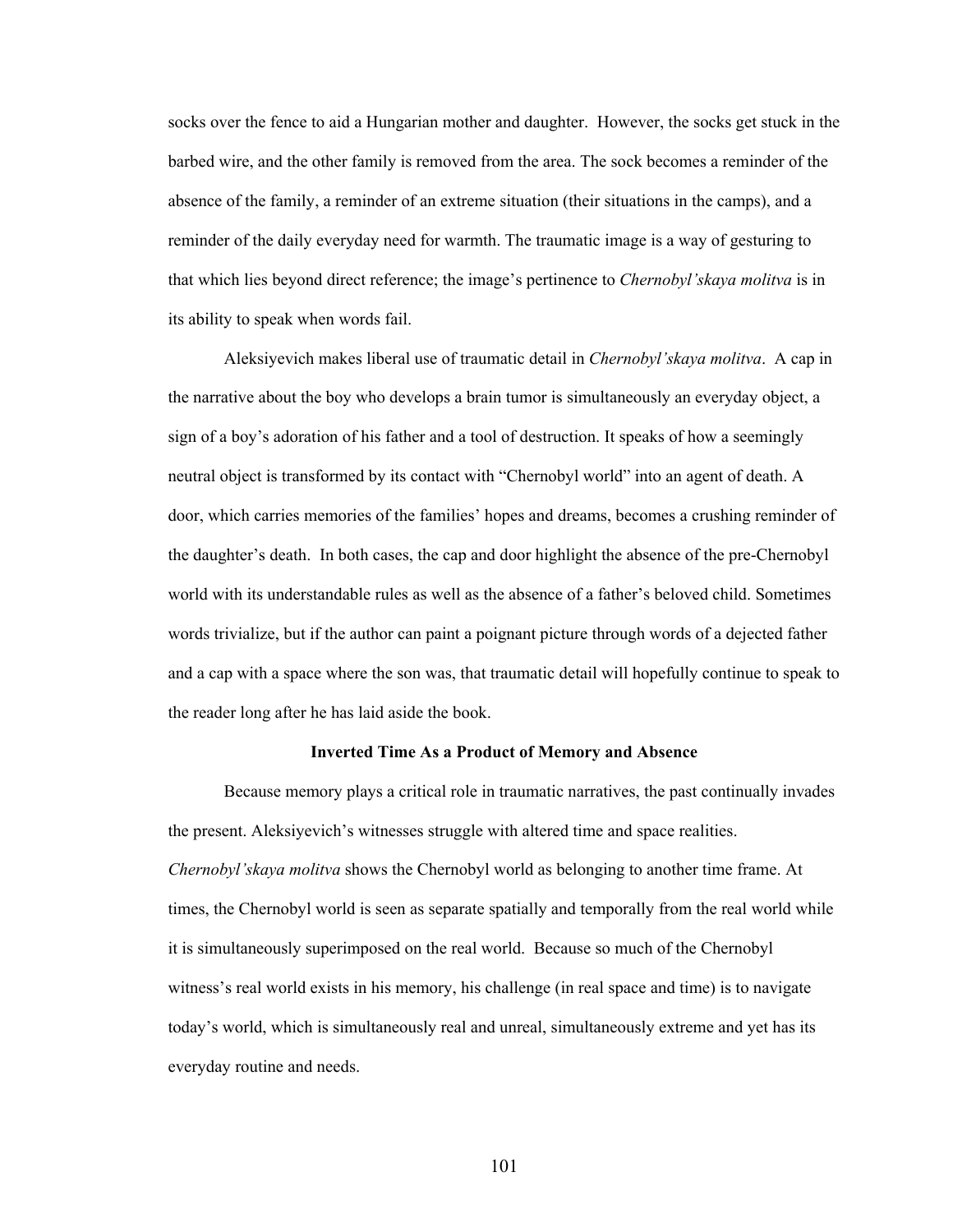In her literary world, Aleksiyevich represents time through paragraph markers, memory strings and division into the pre- and post-Chernobyl world. Theoretically, time-space alterations can be understood through Rothberg's application of time and space in traumatic realist texts to the memory string concepts (circular universe) often described by Aleksiyevich's witnesses. Rothberg describes the time-space alterations as "the invasion of modernism by trauma and (which) illustrates how progressive history's fundamental chronological articulation of 'before and after' runs aground at the site of murder" (21). I would suggest that the site of violence is anchored in the memory. Although it is harder to see in the shorter monologues of *Chernobyl'skaya molitva*, in "Solitary Human Voice", the site of violence is represented by circular (or non-ending) trauma because the mental act of remembering constantly recurs. Often paragraph markers show whether the person is "in" the past or the present. The effect appears stronger than reminiscing; it is as if a part of the past world for the witness inhabits his present in a way it never did "before Chernobyl". Because, according to Rothberg, people retrospectively divide their lives into before and after a crisis, traumatic narratives have everything to do with memory. Significantly, in *Chernobyl'skaya molitva ,*Aleksiyevich portrays the main trauma as psychological, even when the root cause is partially physical. For instance, the story of the fouryear-old girl born with no lower external orifices is portrayed through the mother's point of view, not through the perspective of the girl, who does not realize her situation is abnormal. I believe the above shows that the trauma Aleksiyevich portrays is not the trauma "at the moment of impact"; it is trauma that the witnesses are struggling with and still cannot find a way past to resolution.

# **A Polyphonic Work, or Merely Multiplicity of Voices?**

 Having discussed *Chernobyl'skaya molitva* in light of the epic and traumatic reality, one can see the validity of Shcherbak's statement and why it might take some time after the Chernobyl accident for evaluation. Shcherbak also mentions "polyphony" in his statement, which one could take to mean either multiplicity of witnesses or Bakhtinian polyphony. Critics have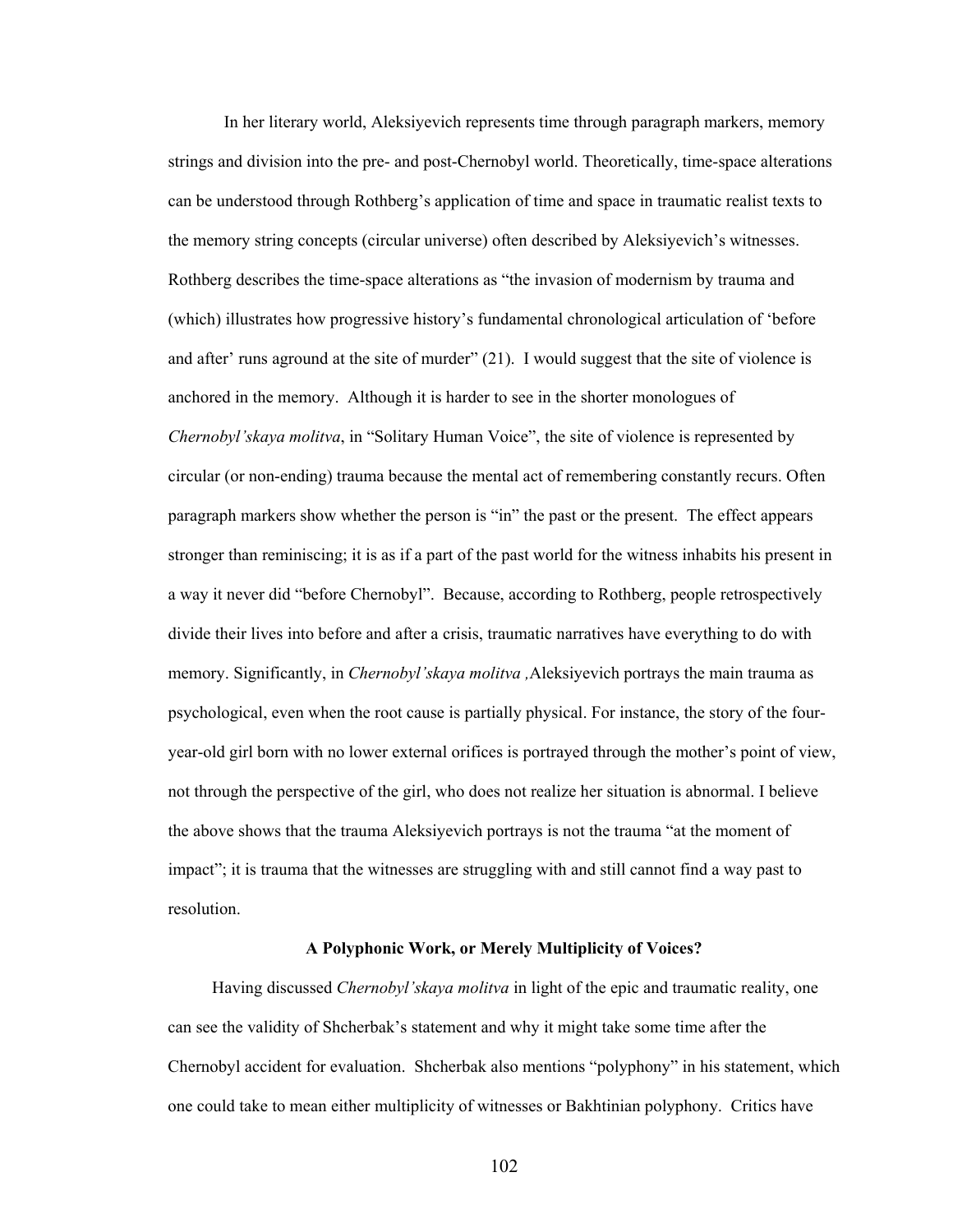suggested Aleksiyevich's novels are polyphonic, which probably gestures to Bakhtin's discussions on Dostoevsky's polyphonic novel. According to the scholar Robert Clark, the polyphonic novel is "defined … by the quality of the relationship between narrator and character, in that the former allows the latter right to the final word — the character's voice is never ultimately submerged by that of the narrator… The polyphonic novel has as its opposite the "monologic novel", in which the word of the narrator takes final authority.<sup>[12](#page-108-0)</sup> Theoretically, Aleksiyevich's methodology contains multiple voices, but through authorial choice of traumatized voices, a deliberate focusing of voices into a single point and addition of her strongly worded "Self-Interview," Aleksiyevich's opinion seems to overwhelm those of the other witnesses. In an interview with Rishina, Aleksiyevich describes her predilection for interviewing highly traumatized people:

Для такого рода книг надо, как правило, опросить несколько сотен человек, чтобы иметь, с одной стороны, высокую температуру боли, с другой – очень обширный горозонт стобытий и чувств, перживаний, нюансов, эмоций, слухов, намеков, догадок, оттенок. Из этого создается образ событя и образ времени. Люди должны быть разных профессий, поколений, возрастов, чтобы собыите проглядывало с разных сторон, с совершенно разных точек зрения (Rishina 1).

For this type of book, as a rule, one would need to survey a few hundred people in order to have, on one hand, a high temperature of pain, and on the other, a high wide horizon of events and feelings, experiences, nuances, emotions, rumors, hints, understandings, and shades. From these, an image of event and an image of time are created. The people must be from varying professions, generations and ages, so that the event might be seen from various sides with totally different points of view.

By excluding people who are not obviously traumatized, Aleksiyevich automatically eliminates a certain set of viewpoints, potentially one which might say that trauma is nonexistent. In "Pravda…," Sukhikh defines Aleksiyevich's collective testimony as having multiple voices with a strong focus, which he describes through Adamovich's quote: "A multitude of people-mirrors are most definitely needed. One needs to contrive to direct the ray from each of these mirrors *onto one point. Each onto one point.* And this point needs to be stretched into a line, penetrating

 $\overline{a}$ 

<span id="page-108-0"></span><sup>&</sup>lt;sup>12</sup> Clark, "The Polyphonic Novel".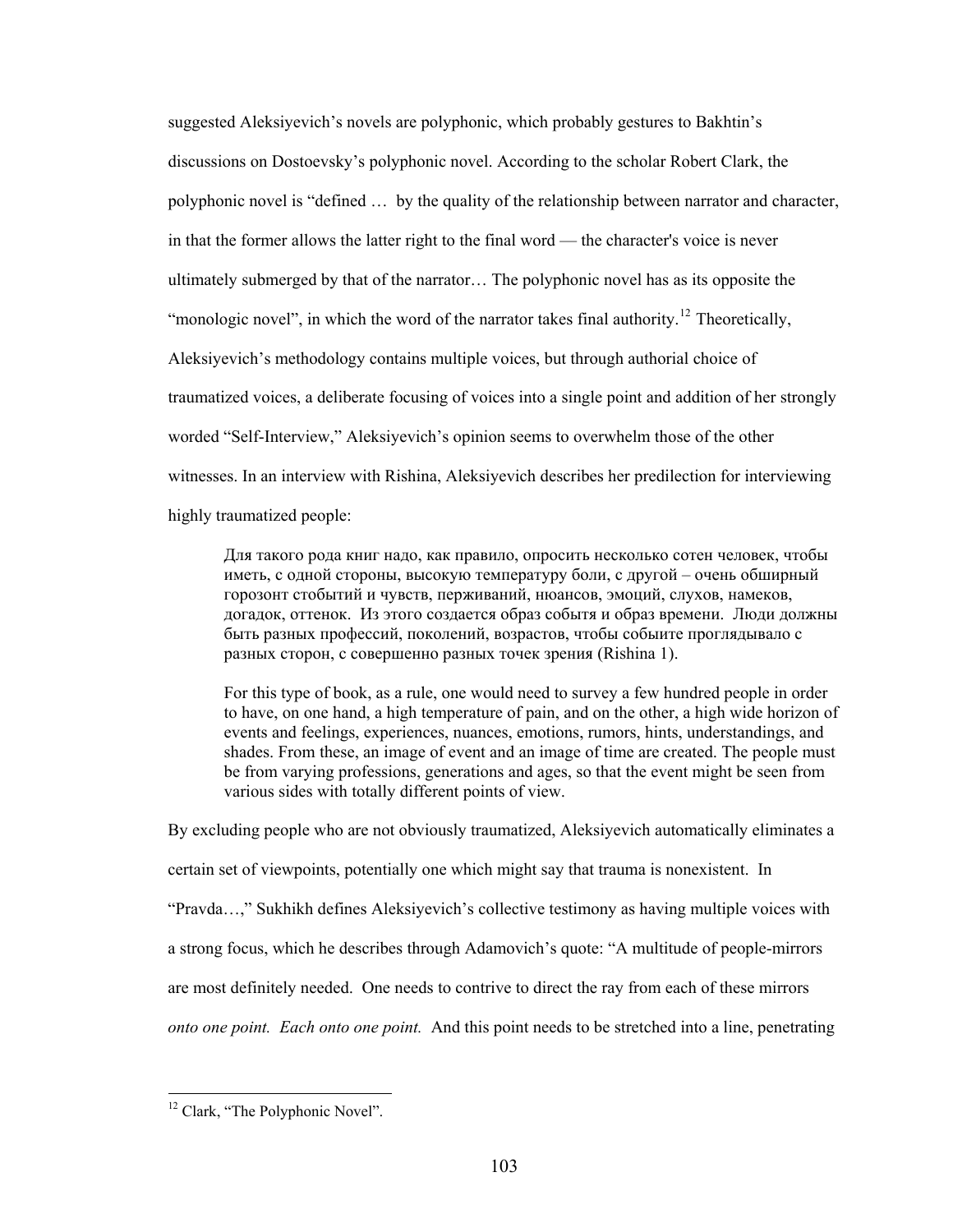like a laser ray into the soul, into the reader's consciousness" $(38)$ <sup>[13](#page-109-0)</sup> Whereas in Dostoevsky's polyphonic voice the individual speaks within a collective of voices and at times one to another; in *Chernobyl'skaya molitva*, the collective hero drowns out the individual voice. In *Chernobyl'skaya molitva*, individual voices do not interact with one another. They speak outwardly in confidentiality to the reader through the author. (Interaction one with another would destroy the authority of privileged access domain literature.) Furthermore, the majority of voices speak around the same point of crushed hopes yet without the emphasis on nature that pervades in Aleksiyevich's big message.

Finally, Aleksiyevich's authorial essay, the highly didactic persuasive "Self Interview," carries more weight than the remaining voices. It is not submerged in the other character voices as one would expect with a polyphonic novel. Julian Evans notes in her review, "The longing for better relations with nature runs through this extraordinary book."<sup>[14](#page-109-1)</sup> This is Aleksiyevich's voice; the majority of her witnesses' ignore the issue. Yet, because of the overt structuring through titles and "Self-Interview," the characters' voices are submerged by Aleksiyevich's big message, which insists that man has become dehumanized through Soviet ideology and a race for progress to the point where he has destroyed his habitat and that of the weaker creatures.

## **A Tension of Truths and Scope : What the Work Reveals about the Author**

 A fascinating dynamic of *Chernobyl'skaya molitva* is its equal balance between its micro and macro perspectives. Neither seems more heavily weighted and yet both perspectives contend strongly for the reader's attention. The microhistorical builds a case for the global ideology, and the global ideology bases its argument on the need to protect individuals within the collective. The individual laments join together in a powerful collective epic lament. I would suggest the tension between the micro and macro perspectives is integral to Aleksiyevich's view of reality:

 $\overline{a}$ 

<span id="page-109-0"></span><sup>13 &</sup>quot;Обязательно нужна множественность людей-зеркал, а луч каждого из этих зеркал надо ухитриться направить *в одну точку. Все в одну точку*. И эти точка вытягивается в линию, вонзающуюся, как луч лазера, в душу, в сознание читателя." (*Italics mine.)* (See Adamovich's preface to *U voini ne zhenskoe litso* (1985). 14 Evans, Julian. "A Conspiracy of Ignorance and Obedience." *The Complete Review*.

<span id="page-109-1"></span>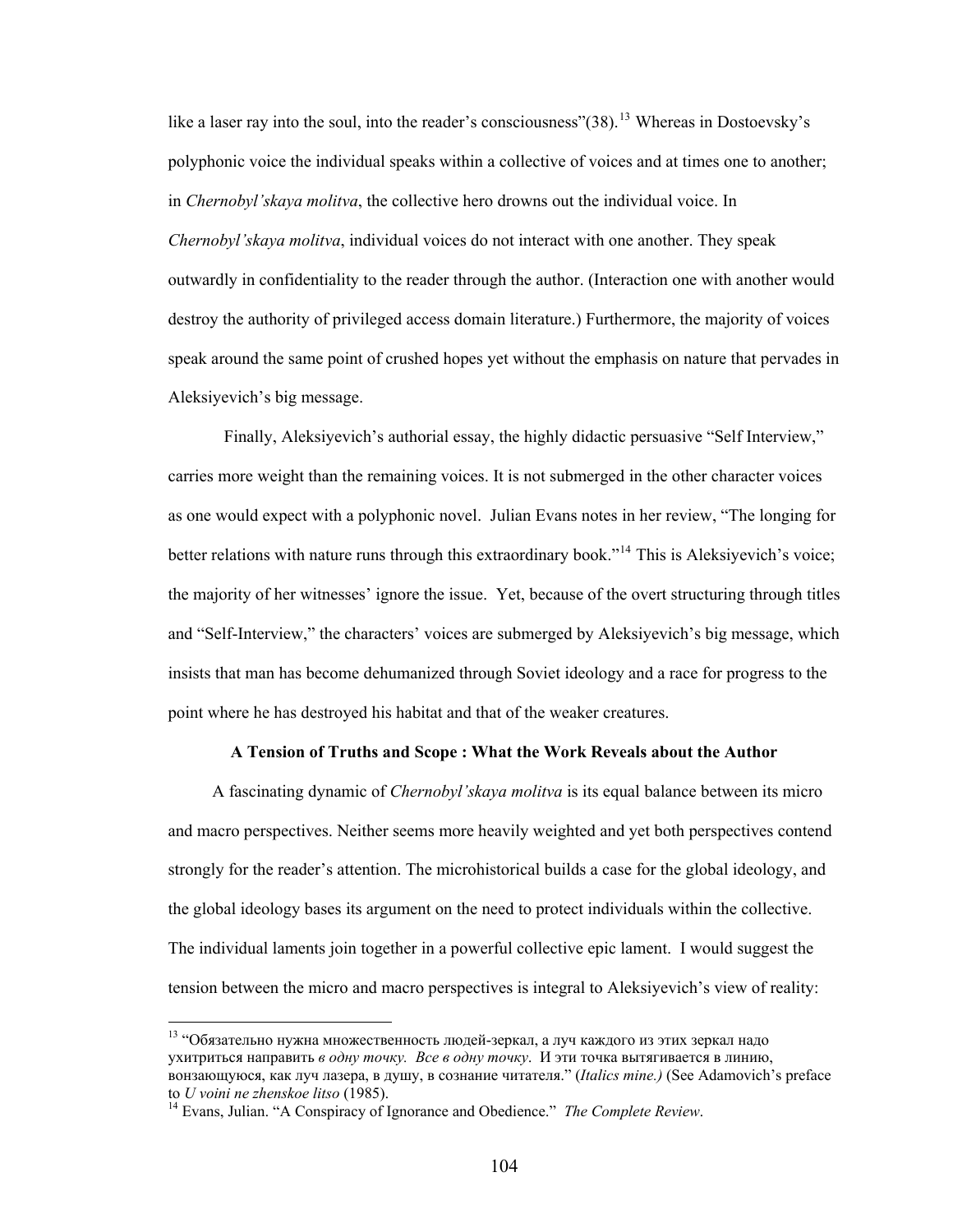the stories of individual people are extremely important, but so is the need to stress the long-term consequences of collective acts of people on world history.

 This dichotomy in *Chernobyl'skaya molitva* can also be viewed as a tension between *the one* truth promoted by Aleksiyevich's macro view and the insistence of the numerous microhistorical narratives that, in the new world, not all questions can be answered. While this particular duality of *Chernobyl'skaya molitva* can be seen as an attempt to resolve the need of traumatic reality for understanding and while maintaining its insistence that understanding is impossible, I would suggest the duality is also a product of Aleksiyevich's ambivalence about the issue of truth. As insistent as Aleksiyevich is about gathering information from multiple witnesses to tell the complete historical truth in all its diversity, she also has an overwhelming need to mold her works into a platform for speaking her message of truth.

 To a great extent, this is due to the influence of her mentors and her literary tradition. Aleksiyevich comes from a Russian and Belarusian tradition of the author as conscience for the nation; her mentors—Bykaw (called the "Belarusian Solzhenitsyn") and Adamovich—took their roles as truth-teller seriously. In fact, Aleksiyevich's approach is similar to Solzhenitsyn's in her application of big metaphors and an overt structure to frame *Chernobyl'skaya molitva* to speak out for those who cannot. Yet, perhaps Aleksiyevich's ambivalence towards truth is related to her recognition of her multiple roles as "writer, reporter, sociologist, psychologist and preacher".<sup>[15](#page-110-0)</sup> Therefore, after her 1994 civil lawsuit related to charges of defaming witnesses in *Tsinkovye mal'chiki*, Aleksiyevich apologizes to the defendant: "As a person, I ask you forgiveness for having caused you pain. But as a writer, I cannot. I cannot, I do not have the right to ask forgiveness for my book, for the truth!"<sup>[16](#page-110-1)</sup> It is difficult to reconcile this uncompromising statement with Aleksieyvich's comments that, in her literary approach, events must be seen from

 $\overline{a}$ 

<span id="page-110-0"></span><sup>15 &</sup>quot;…писателем, журналистом, социологом, психоаналитиком, проповедником…" ( *Golosa strany utopii).* Translation: *Voices from the Big Utopia*, 2007.<br><sup>16</sup> "– Как человек... Я попросила прощения за то, что причинила боль,... Но, как писатель... Я не

<span id="page-110-1"></span>могу, не имею права просить прощения за свою книгу. За правду!"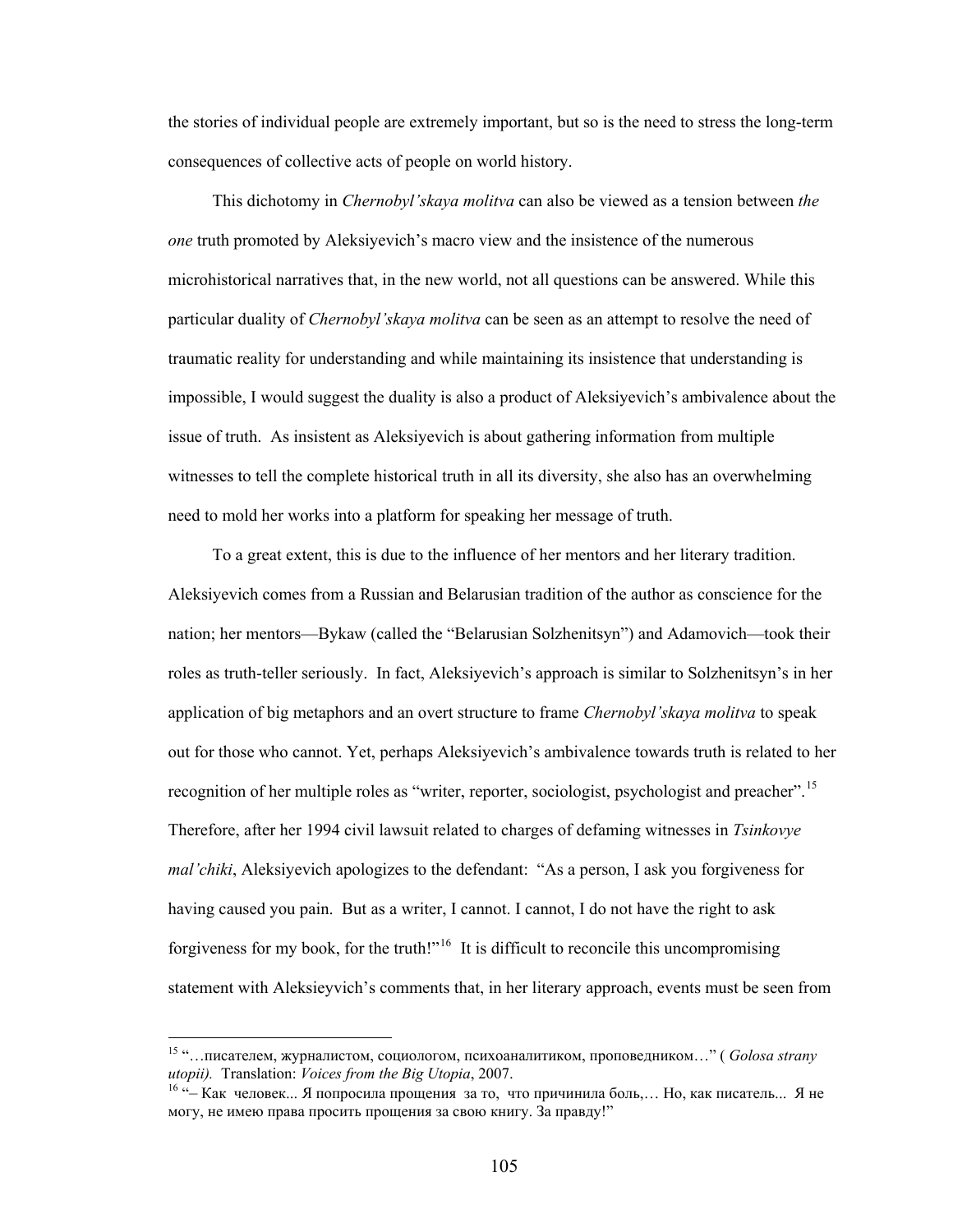various viewpoints (Rishina 1).<sup>[17](#page-111-0)</sup> She also comments that she sees the world "as a chorus of individual voices and a collage of everyday details".<sup>[18](#page-111-1)</sup> While her observer role might allow her to see and include varying narratives in her works, the desire to allow multiple viewpoints eventually comes into conflict with Aleksiyevich's truth-telling writer role, which motivates her to focus her stories to support a pacifist, ecologic viewpoint.

Still, Aleksiyevich is aware that documents can be distorted and has a skeptical attitude

towards documents; as she comments in "The Play of War":

То, чем я занимаюсь уже двадцать лет, это документ в форме искусства. Но чем больше я с ним работаю, тем больше у меня сомнений. Единственный документ, документ, так сказать, в чистом виде, который не внушает мне недоверия, – это паспорт или трамвайный билет. Но что они могут рассказать через сто или двести лет (...) о нашем времени и о нас? Только о том, что у нас была плохая полиграфия... Все остальное, что нам известно под именем документа, – версия. Это чья-то правда, чья-то страсть, чьи-то предрассудки, чьи-то ложь, чья-то жизнь (*Tsinkovye* (1996) 8).

But I have spent the past 20 years trying to produce documentaries, albeit in a literary form. Now I no longer know what a documentary is. The only kind of 'pure' document which doesn't raise doubts in my mind is a passport or a tram ticket. What will that tell people in 100 years time? Only that our typography was poor. Everything else is interpretation. Somebody's truth, somebody's passion, [somebody's superstition] somebody's lie, somebody's life" ("Wounded Nation…" 155).

At some point, the "chaos" of the documentary evidence has to be arranged into an "artistic object", and a perspective has to be chosen (Rishina 1). Aleksiyevich has, for the most part, succeeded in fulfilling her goals of more accurately representing reality *as she sees it.* She attempts to describe a hidden trauma in terms of inner psychological tensions such to prevent the reader from becoming numb to the horror; her development of traumatic space is brilliant. I still cannot read *Chernobyl'skaya molitva* through in its entirety; it still "shakes" me. While the strong message of "Self Interview" was initially effective, I find it more irritating with each reread. It seems to assume the reader is too naive to come to his own conclusions, or maybe

 $17 \ldots$  совершенно разных точек зрения."

<span id="page-111-1"></span><span id="page-111-0"></span> $1844$ да, я именно так вижу и слышу мир: через голоса, через детали быта и бытия. Так устроено мое зрение и ухо" …" ( *Golosa strany utopii).* Translation: *Voices from the Big Utopia*, 2007.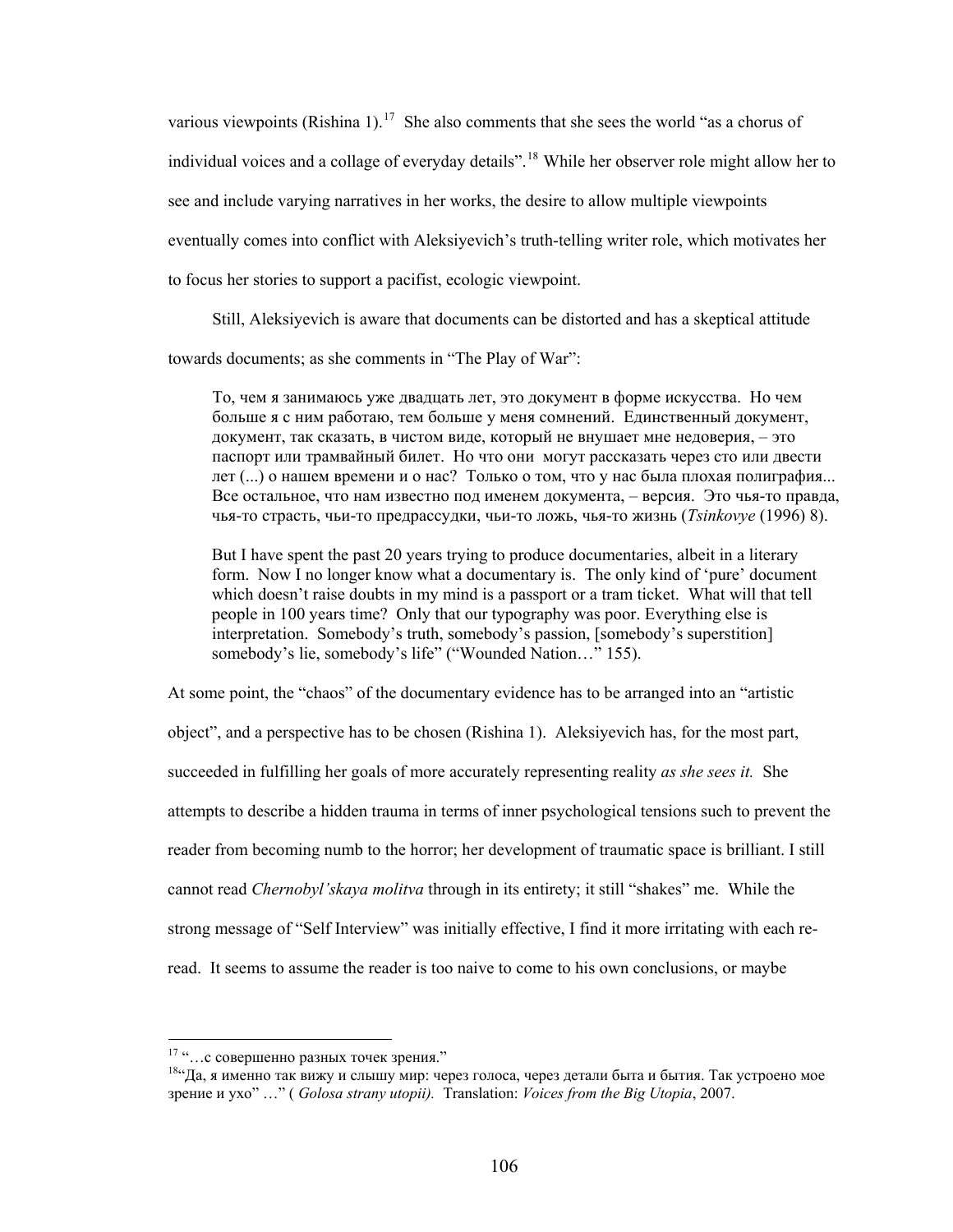Aleksiyevich felt the possibility of a repeat catastrophe too high to risk her reader missing her version of the truth.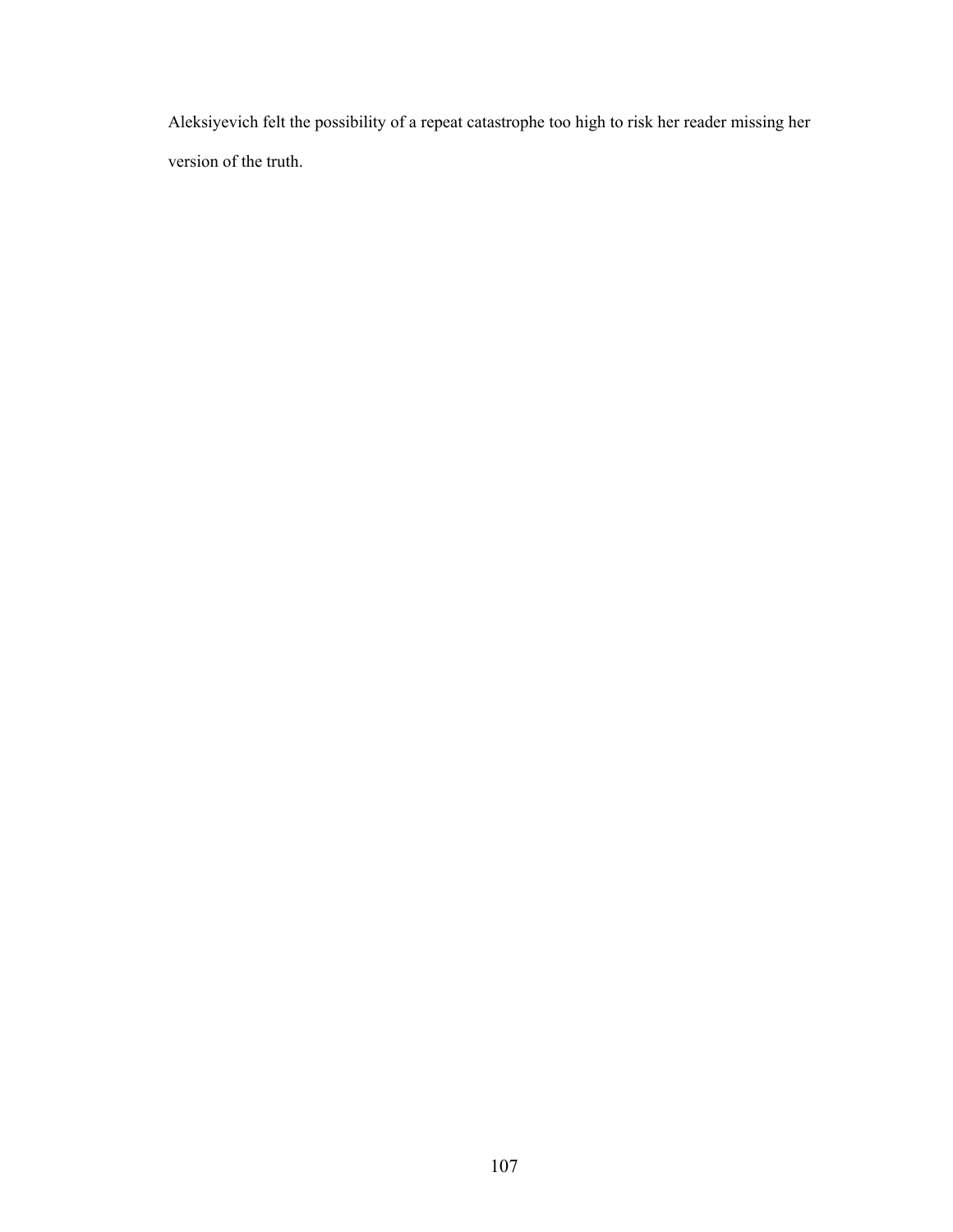## WORKS CITED

Adamovich, Ales. "Problems in the New Way of Thinking." *Breakthrough/Proriv: Emerging New Thinking.* Ed. Gromyko, Anatoly and Martin Hellman. New York: Walker and Company, 1988. 121-134.

Aleksievich, Svetlana. *Chernobyl'skaia molitva : khronika budushchego.* Moskva: Vremia, 2006.

Aleksiyevich, Svetlana. "The Play of War." *Wounded Nations, Broken Lives :Truth Commissions and War Tribunals.* London : Writers & Scholars International, 1996.

Aleksiyevich, Svetlana. *U voini ne zhenskoe litso.* Minsk: Mastatskaya Litaratura, 1985.

Aleksiyevich, Svetlana. "Uchit'sia pravde u dokumenta" *Literaturnoe obozrenie: Zhurnal Khudozhestvennoi Literatury, Kritiki I Bibliografii.* Vol 6: 1985, 14 -15.

Aleksievich, Svetlana*"*V poiskakh vechnogo cheloveka" *Druzhba Narodov,* № 5, 1998.

Alexievich, Svetlana. Voices from Chernobyl : the Oral History of a Nuclear Disaster. Trans. Keith Gessen. Published New York : Picador, 2006.

Bykov, Vasil. "The Manhunt." *The Scared Generation*. Ed. Natasha Perova and Joanne Turnbull. Moscow: GLAS, 2005.

"Epic." *The New Princeton Encyclopedia of Poetry and Poetics*. Rev. ed. 1993.

Evans, Julian. "A conspiracy of ignorance and obedience." 04 July 2005. *The Telegraph*. 15 March 2008.

<http://www.telegraph.co.uk/arts/main.jhtml?xml=/arts/2005/07/03/boale03.xml>.

Gimpelevich, Zina J. *Vasil Bykau: His Life and Works.* Montreal : McGill-Queen's University Press, 2005.

Ginzburg, Lydia. On Psychological Prose. Ed. Judson Rosengrant. Princeton: Princeton University Press, 1991.

Gritsanov, "Ukhodyzt luchshie iz sovetskoy epokhi. I nt nado ikh ideyno razukrashivat'…" 2 March 2003. *BelGazeta: Informatsionno-Analiticheskiy Ezhenedel'nik*. 1 March 2008. <http://www.belgazeta.by/20030203.4/010080070>.

Igrunova, Natal'ia: "My uzhe ne mozhem, kak geroi Chekhova, skazat': Cherez 100 let chelovek budet prekrasen.'" *Druzhba Narodov: Nezvisimyi Literaturno-Khudozhestvenny I Obshchestvenno-Politicheskii Ezhemesiachnik* 6 (2004): 189-99.

Literaturnaya Premii mira. "Svetlana Aleksiyevich: 'Kniga o lyibvi mne tyzhelee pisat', chem vse knigi o voine'" *Natsional'naya Literaturnaya Premiya : Bolshaya Kniga.* September 2006. *Центр поддержки отечественной словесности* 15 31 March 2008. <http://www.bigbook.ru/worldslit/detail.php?ID=1452>.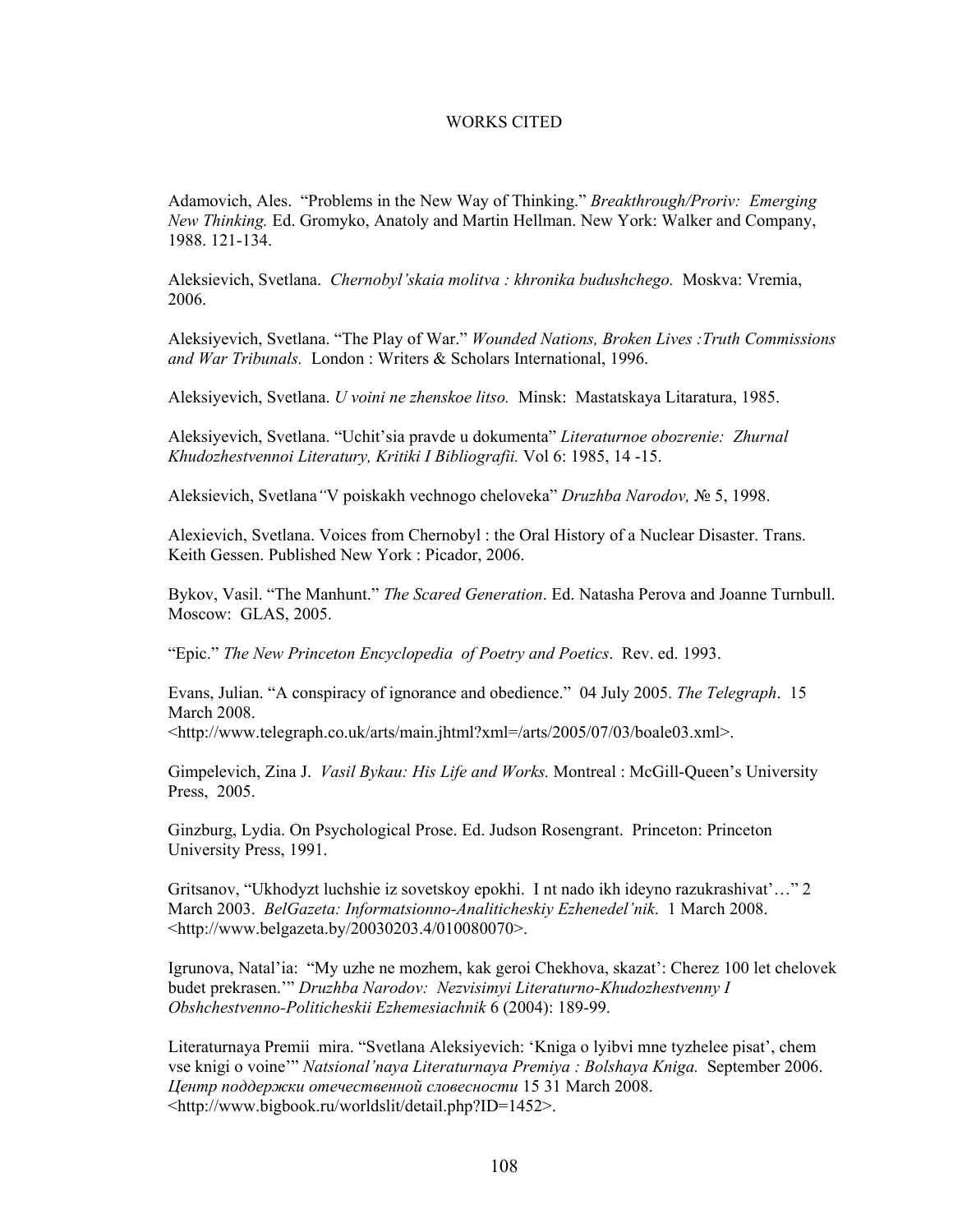Lucic, Ana. "A Conversation with Svetlana Alexievich" *Center for Book Culture.Org* <http://www.centerforbookculture.org/interviews/interview\_alexievich.html>.

Mukarovsky, Jan. *Aesthetic function, norm and value as social facts*. Trans. Mark Suino. Ann Arbor : University of Michigan Department of Slavic Languages and Literature, 1970.

Marples, David. "Chernobyl: a Reassessment". 2005. The Evergreen State College http://academic.evergreen.edu/Curriculara/iescriticalthinkin/downloads/Marples.pdf . 31 March 2008.

"Metaphor." *The New Princeton Encyclopedia of Poetry and Poetics*. Rev. ed. 1993.

Miller, Nancy K. and Jason Tougaw, eds. *Extremities: Trauma, Testimony, and Community.* Urbana and Chicago: University of Illinois Press, 2002.

Rishina, Irina. "Chernobyl'skaia molitva'. Mne kazhetsia, ia zapisyvaiu budushchee…" *Literaturnaia Gazeta*, (17:5599), (April 24, 1996). 3.

Rothberg, Michael. *Traumatic Realism: The Demands of Holocaust Representation.*  Minneapolis: University of Minnesota Press, 2000.

Shalamov, Varlaam. *Kolymskie passkazi*. Moskva: Izdatel'stvos EKCMO, 2005.

Shcherbak, Iurii. *Chernobyl: A Documentary Story*. Trans. Ian Press. Southampton: The MacMillan Press Ltd. 1989.

Shcherbak, Iurii. *Chyornobyl: dokumental'noe povestvovanie*. Moscow: Sovetskiy Pisatel', 1991.

Sukhikh, Igor': "Pravdy ne mozhet byt' slishkom mnogo: Nekotorye nabliudeniia nad zhanrom" *Literaturnoe Obozrenie: Zhurnal Khudozhestvennoi Literatury, Kritiki i Bibliografii*, (2), 1989, 38-41.

Terras, Victor, ed. *Handbook of Russian Literature*. New Haven : Yale University Press, 1985.

Toker, Leona. "Toward a Poetics of Documentary Prose--From the Perspective of Gulag Testimonies." *Poetics Today*, 18:2 (Summer, 1997), 187-222.

*Voices from Big Utopia*. 2006. Svetlana Aleksiyevich. 29 January 2007. <http://alexievich.info/indexEN.html>.

"Who's Who in Belarus?" *Институт прав человекa.* 15 October 2007. <http://www.hrights.ru/text/belorus/who/Chapter5.htm>.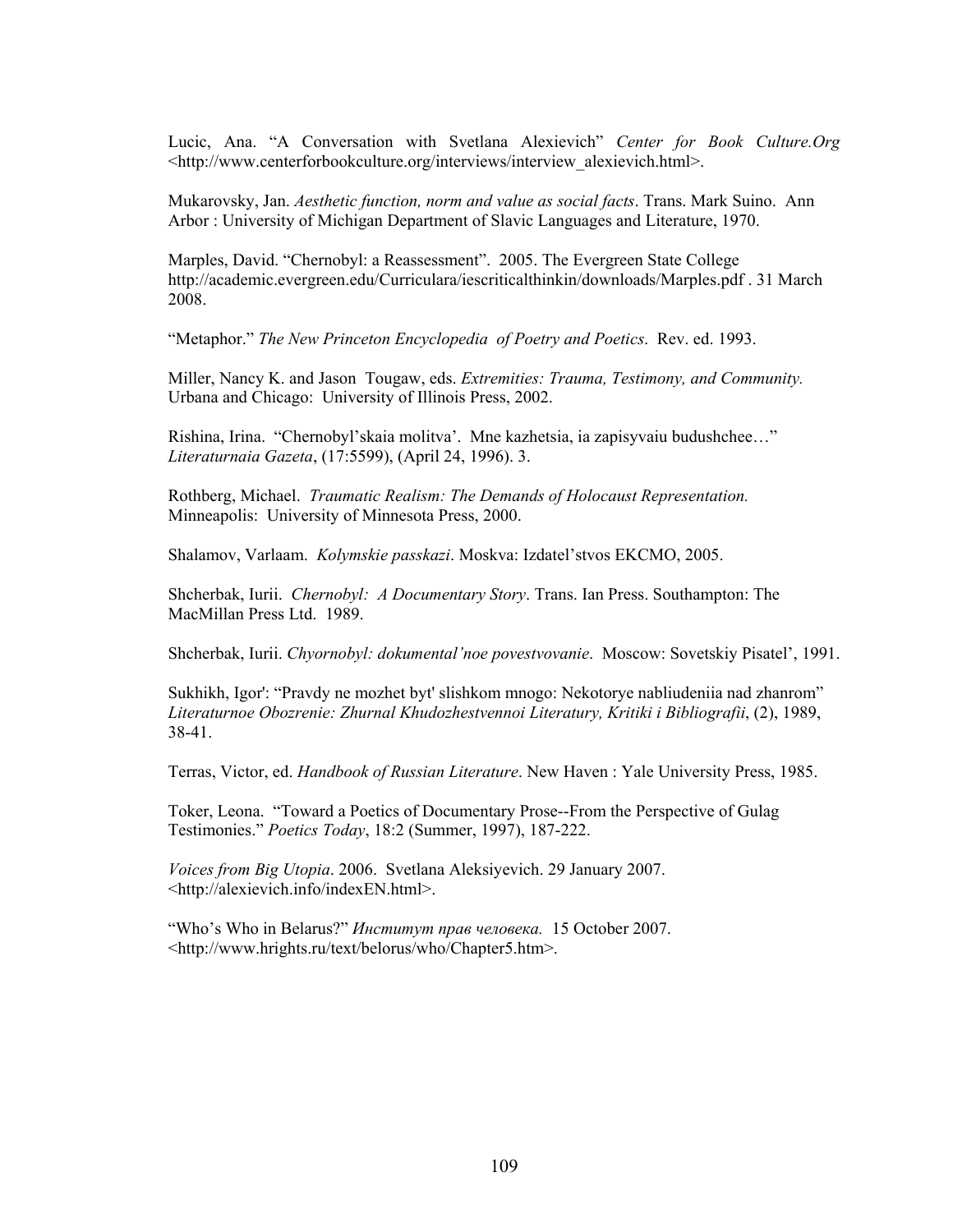## ANNOTATED BIBLIOGRAPHY: ALEKSIYEVICH'S WORKS

- Aleksievich, Svetlana. *U voiny ne zhenskoe litso.* Moskva: Pal'mira. 1985. Published in Russian in Minsk by Mastatskaya Litaratura in 1985.Revised and republished in Russian in 1988, in 2004 by Sovetskiy Pisatel' and in 2007 by Vremya. Published in Russian and Belarusian in Minsk (Mastatskaia Lit-ra) in 1991. Other foreign language versions: Chinese (Bejing/Peking, 1985), Czech (Prague, 1986), Finnish (1988), Hungarian (Budapest, 1988), Telugu (Masko, 1988), German (Berlin, 1989), Romanian (Bucharest, 1989), (Slovak, 1990), Japanese (Tokyo: 2000) Turkish (Istanbul: 2002) and French (Paris, 2004, 2005). One English publication, *War's Unwomanly Face* was released in Moscow by Progress Publishers in 1988. Plays and movies based on this work were shown in Russia and other European countries. *U voiny ne zhenskoe litso [War's Unwomanly Face]* speaks of women's experiences as soldiers during WWII.
- Aleksievich, Svetlana. *Poslednie svideteli : kniga nedetskikh rasskazov.* Moskva : Molodaia gvardiia, 1985. Republished in Russian in 2004 under the name *Poslednie svideteli : sto nedetskikh kolybel'nykh* (Moscow: Pal'mira) and in 2007 under the name *Poslednie svideteli: solo dlia destkogo golosa* (Moscow: Vremia). Published in Belarussian in 1985 (Minsk: Iunatstva). Other foreign language versions: Lithuanian (Vilnius, 1989), German (Berlin, 1989).

*Poslednie svideteli* [*Last Witnesses*] is comprised of narratives composed of childhood memories of ordinary adults who were ages three to fourteen when the WWII front moved into Belarus.

Aleksievich, Svetlana. *U voiny ne zhenskoe litso: Poslednie svideteli : povesti*. Moskva : Sov. Pisatel', 1988. Republished in 1998 in Moscow (Izd-vo Ostozh'e) in honor of Aleksiyevich's fiftieth birthday. Other foreign language versions: Bulgarian (1987). This anthology is comprised of Aleksiyevich's two WWII works, one speaking of women's experiences and the other of children's.

Aleksievich, Svetlana. *Tsinkovye mal'chiki*. Moscow: Molodaya gvardiya, 1991.

In 1991 published under the name *Tsinkovye mal'chiki: dokumental'nie povesti* by Izvestia in Moscow. In 1996 a significantly revised version was published in Moskva by Vagrius, followed by an edition with the same title in Moscow in 2001 by EKSMO-Press, and a 2007 edition by Vremya in Moscow. Published in Belarusian (Minsk) in 1991. Three English language publications in 1992: *Zinky boys :Soviet voices from the Afghanistan War* in New York (W.W. Norton & Co.); *Zinky boys : Soviet Voices from a Forgotten War* in London (Chatto & Windus); *Zinky Boys :the record of a lost Soviet generation*; Chatto & Windus (Random Century Group). Other foreign language publications include: French (1991, 2002), German (Frankfurt, 1992), Japanese (Tokyo, 1993). Movies and plays based on this work were shown in Russia and other European countries. Partially because of publicity due one of these televised plays, in January and September of 1993, there were two civil suits against Aleksiyevich alleging she defamed her witnesses' honor by quoting material out of context. The courts ruled that the printed material in *Tsinkovye mal'chiki* coincided with the taped interviews, but still ordered Aleksiyevich to pay one of the witnesses.

*Tsinkovye mal'chiki* [*Zinky Boys*] describes Soviet soldiers' experiences during the Afghan War, often including family members' viewpoints.